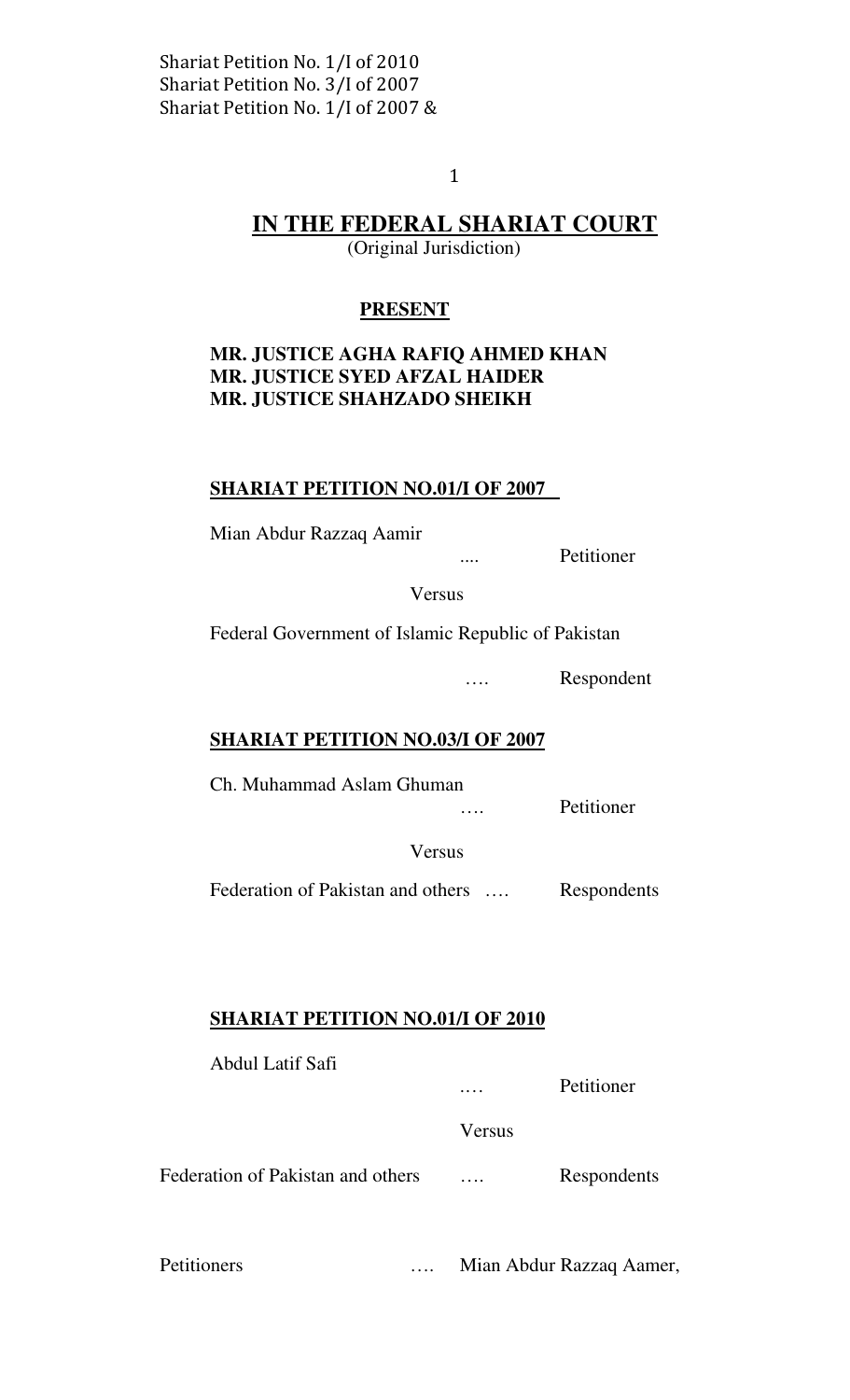| Shariat Petition No. 1/I of 2010<br>Shariat Petition No. 3/I of 2007<br>Shariat Petition No. $1/I$ of 2007 & |                                                                                                                                                                                                                                                                                                                                                                                               |  |
|--------------------------------------------------------------------------------------------------------------|-----------------------------------------------------------------------------------------------------------------------------------------------------------------------------------------------------------------------------------------------------------------------------------------------------------------------------------------------------------------------------------------------|--|
|                                                                                                              | 2                                                                                                                                                                                                                                                                                                                                                                                             |  |
|                                                                                                              | Ch. Muhammad Aslam Ghuman and<br>Abdul Latif Sufi.                                                                                                                                                                                                                                                                                                                                            |  |
| For the Federal Government                                                                                   | Sardar Abdul Majeed, Standing<br>Counsel for Federal Government,<br>Mr. Tariq Ali, Advocate for Federal<br>Government, Mr. Muhammad Israr,<br>Advocate on behalf of Sardar Abdul<br>Majeed, Standing Counsel, Syed<br>Hasnain Haider, Advocate<br>for<br>Federal Government and<br>Syed<br>Azmat Ali Bukhari,<br><b>Standing</b><br>Federal<br>for<br>counsel<br>Government/Attorney General. |  |
| For the Punjab Province                                                                                      | Mr. Shafaqat Munir Malik,<br>Additional Advocate<br>General,<br>Punjab and Ch. Saleem Murtaza<br>Mughal, Assistant Advocate General<br>Punjab.                                                                                                                                                                                                                                                |  |
| For the Sindh Province                                                                                       | Mr. Fareed-ul-Hassan,<br>A.A.G. Sindh.                                                                                                                                                                                                                                                                                                                                                        |  |
| For the N.W.F.P/<br>Khyber Pakhtoon Khaw                                                                     | Mr. Muhammad Sharif Janjua,<br>Advocate on behalf of Advocate<br>General, N.W.F.P. and Mr.<br>Aziz-ur-Rehman, Advocate on<br>behalf of Advocate General, Khyber<br>Pakhtoon Khaw.                                                                                                                                                                                                             |  |
| For the Balochistan                                                                                          | Mr. Salahuddin Mughal,<br>Advocate General Balochistan, Mr.<br>Ali<br>Tahir,<br>Additional<br>Tariq<br>Advocate General Balochistan, Mr.<br>Muhmood Raza Khan, Additional<br>Advocate General Balochitan and<br>Muhammad<br>Sharif<br>Mr.<br>Janjua,                                                                                                                                          |  |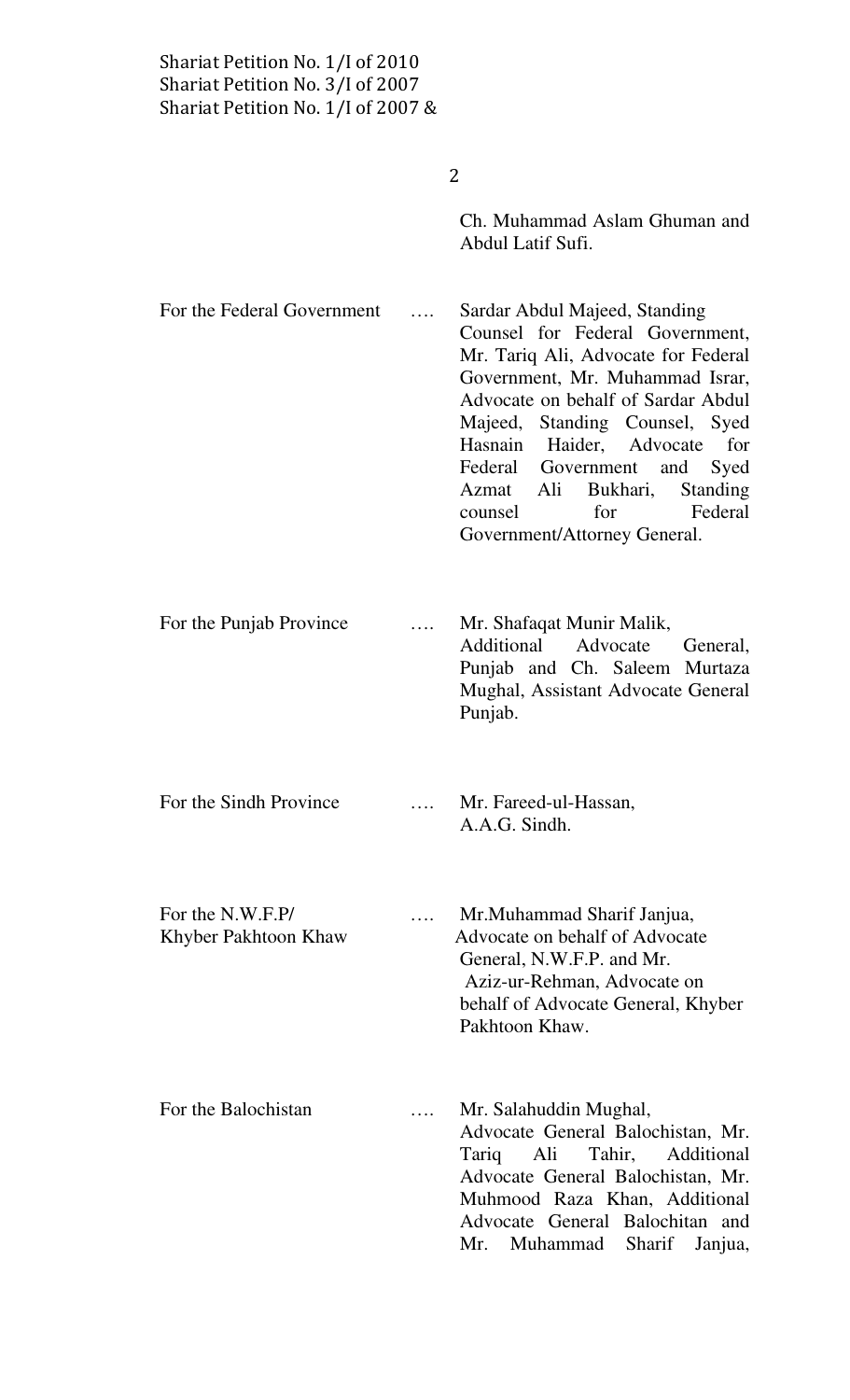$\overline{3}$ 

|                      |   | Advocate on behalf of Advocate<br>General Balochistan.                                                                                                                                                             |
|----------------------|---|--------------------------------------------------------------------------------------------------------------------------------------------------------------------------------------------------------------------|
| Jurisconsults        |   | Hafiz Muhammad Tufail and<br>Dr. Muhammad Hussain Akbar                                                                                                                                                            |
| Amicus curiae        |   | Raja Muqsit Nawaz Khan and Syeda<br>Viquar-un-Nisa Hashmi                                                                                                                                                          |
| Dates of Institution |   | $1-2-2007$ , $17-3-2007$<br>and 04-01-2010 respectively.                                                                                                                                                           |
| Places of hearing    |   | Islamabad, Lahore and Karachi.                                                                                                                                                                                     |
| Dates of hearing     | . | 29-1-2008, 13-3-2008,<br>25-3-2008, 7-5-2008,<br>18-11-2008, 5-1-2009,<br>20-1-2009, 11-2-2009,<br>2-4-2009, 29-3-2010,<br>19-4-2010, 17-5-2010,<br>26-5-2010, 5-7-2010,<br>6-7-2010, 26.10.2010<br>and 23.11.2010 |
| Date of Decision     |   | 22-12-2010                                                                                                                                                                                                         |

……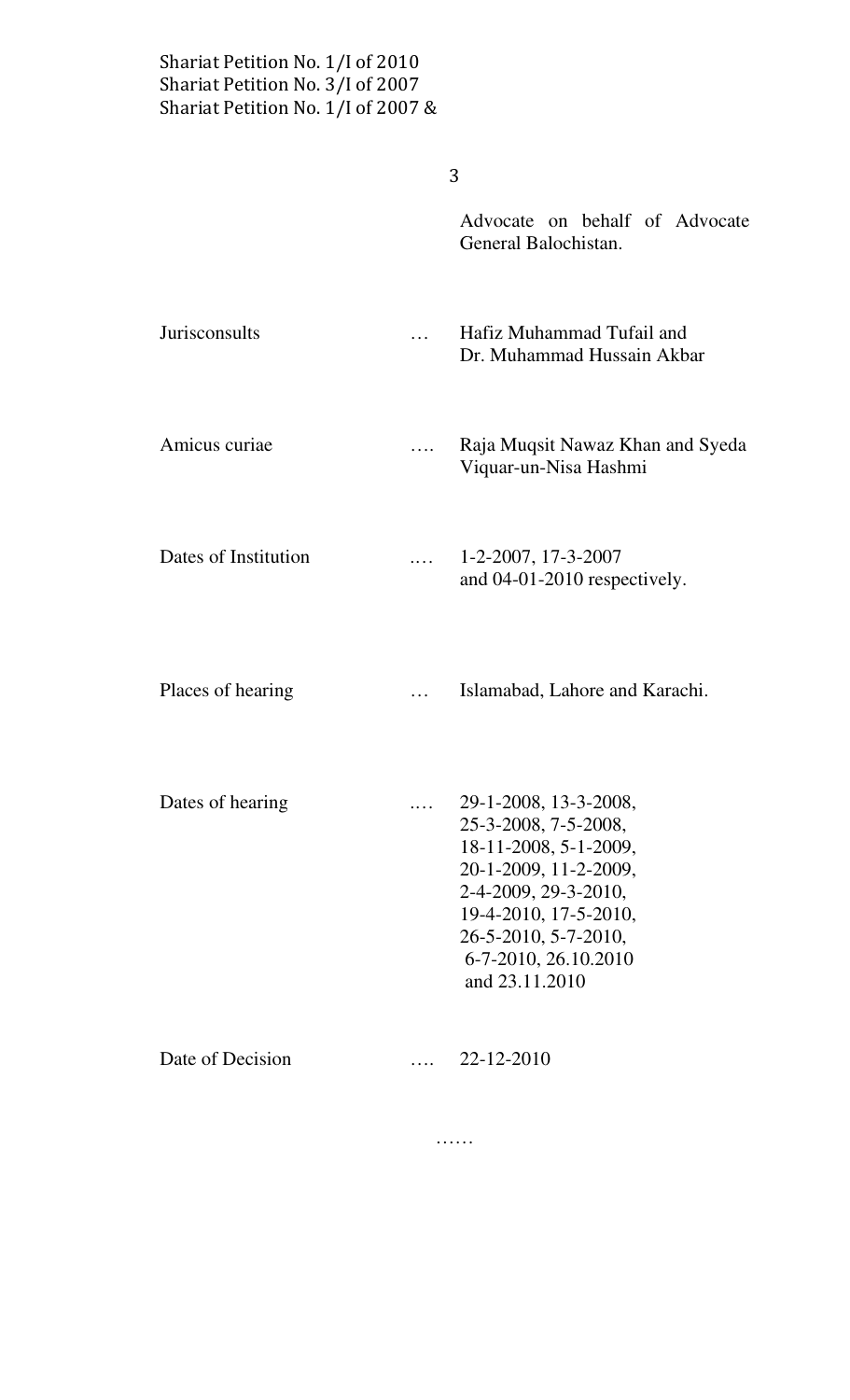$\overline{4}$ 

# **JUDGMENT**

# SYED AFZAL HAIDER: JUDGE

بسم الله الرحمن الرحيم وَمَن لَّمْ يَحْكُم بمَا أَنزَلَ اللّهُ فَأُوْلَــئِكَ هُمُ الْكَافِرُون ○  $\circ$ وَمَن لَّمْ يَحْكُم بمَا أنزَلَ اللَّهُ فَأُوْلَــئِكَ هُمُ الظَّالِمُونَ وَمَن لَّمْ يَحْكُم بمَا أَنزَلَ اللَّهُ فَأُوْلَــئِكَ هُمُ الْفَاسِقُونَ ۞ وَأَنزَلْنَا إِلَيْكَ الْكِتَابَ بِالْحَقِّ مُصَدِّقًا لَمَا بَيْنَ يَدَيْهِ مِنَ الْكِتَابِ وَمُهَيْمِنًا عَلَيْهِ فَاحْكُم بَيْنَهُم بِمَا أَنْزَلُ اللَّهُ ...ٯ

Those who do not judge by what Allah has revealed are indeed the Unbelievers. (5:44)

Those who do not judge by what Allah has revealed are indeed the Wrongdoers.(5:45)

And those who do not judge by what Allah has revealed are the Transgressors.(5:47)

Then We revealed the Book to you, (O Muhammad), with Truth, confirming what-ever of the Book was revealed before, and protecting and guarding over it. Judge, then, in the affairs of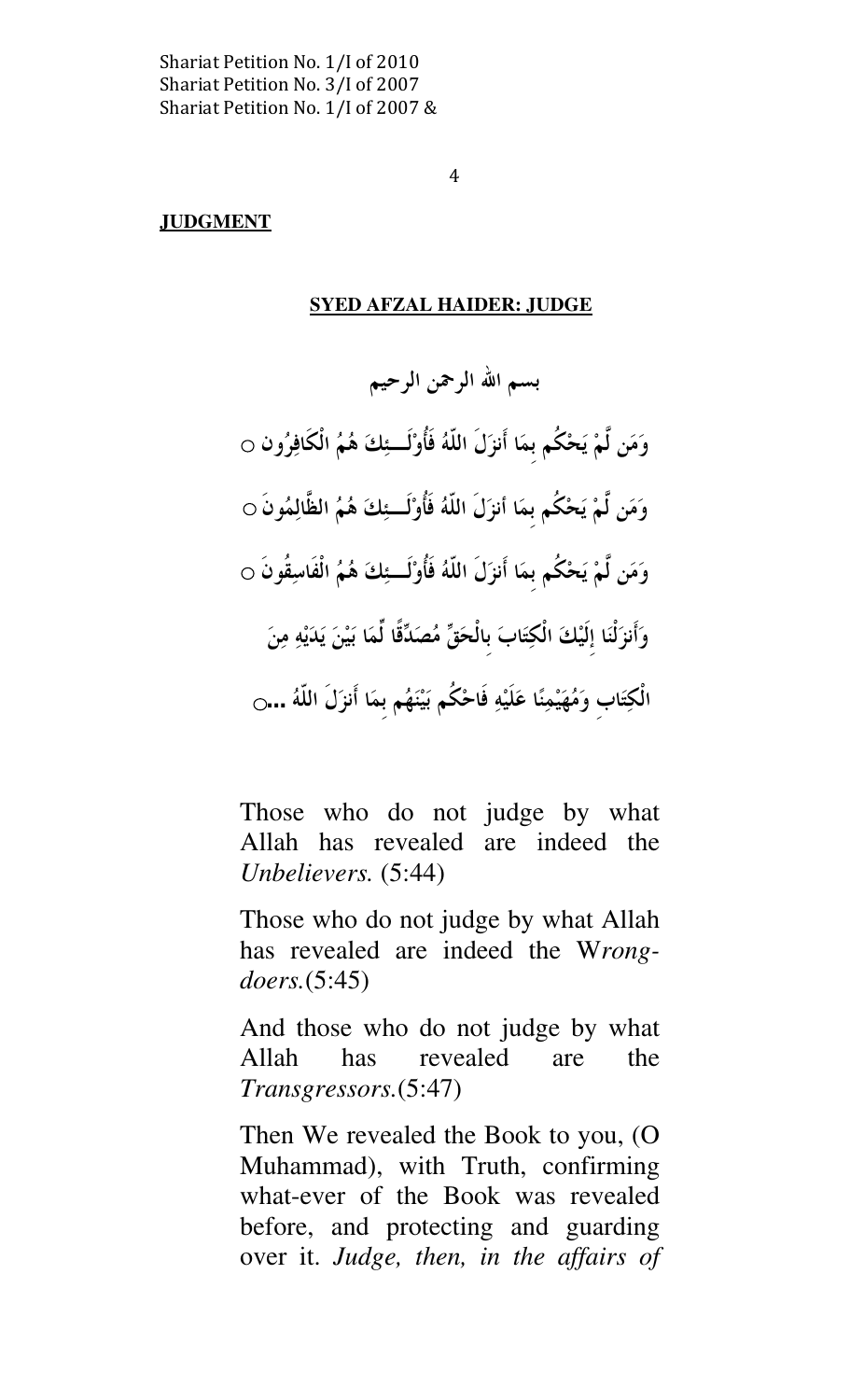5

men in accordance with (the commandment) what Allah has revealed.(5:48)

# AND

وَمَا آتَاكُمُ الرَّسُولُ فَخُذُوهُ وَمَا نَهَاكُمْ عَنْهُ فَانتَهُوا وَاتَّقُوا اللَّهَ إنَّ اللَّهَ شَدِيدُ الْعِقَابِ ○

Take whatsoever the Prophet (Muhammad PBUH) gives you and abstain from whatever he forbids and fear Allah: verily Allah is Most stern in retribution Ayat 7, Sura 59, Al-Hashr, The Holy Quran

#### EXHORDIUM

2. This Judgment will dispose of the following three connected Shariat Petitions:

- i. Shariat Petition No.1/I of 2010.
- ii. Shariat Petition No.3/I of 2007.
- iii. Shariat Petition No.1/I of 2007.

Shariat Petition No.1/I of 2010, at serial number i, seeks to challenge

sections 5,6 and 7 of the Protection of Women Act, 2006 (Act. No.VI of

2006); while Shariat Petition No.3/I of 2007, at serial number ii, impugns

the same sections as well as the entire Act VI of 2006; whereas Shariat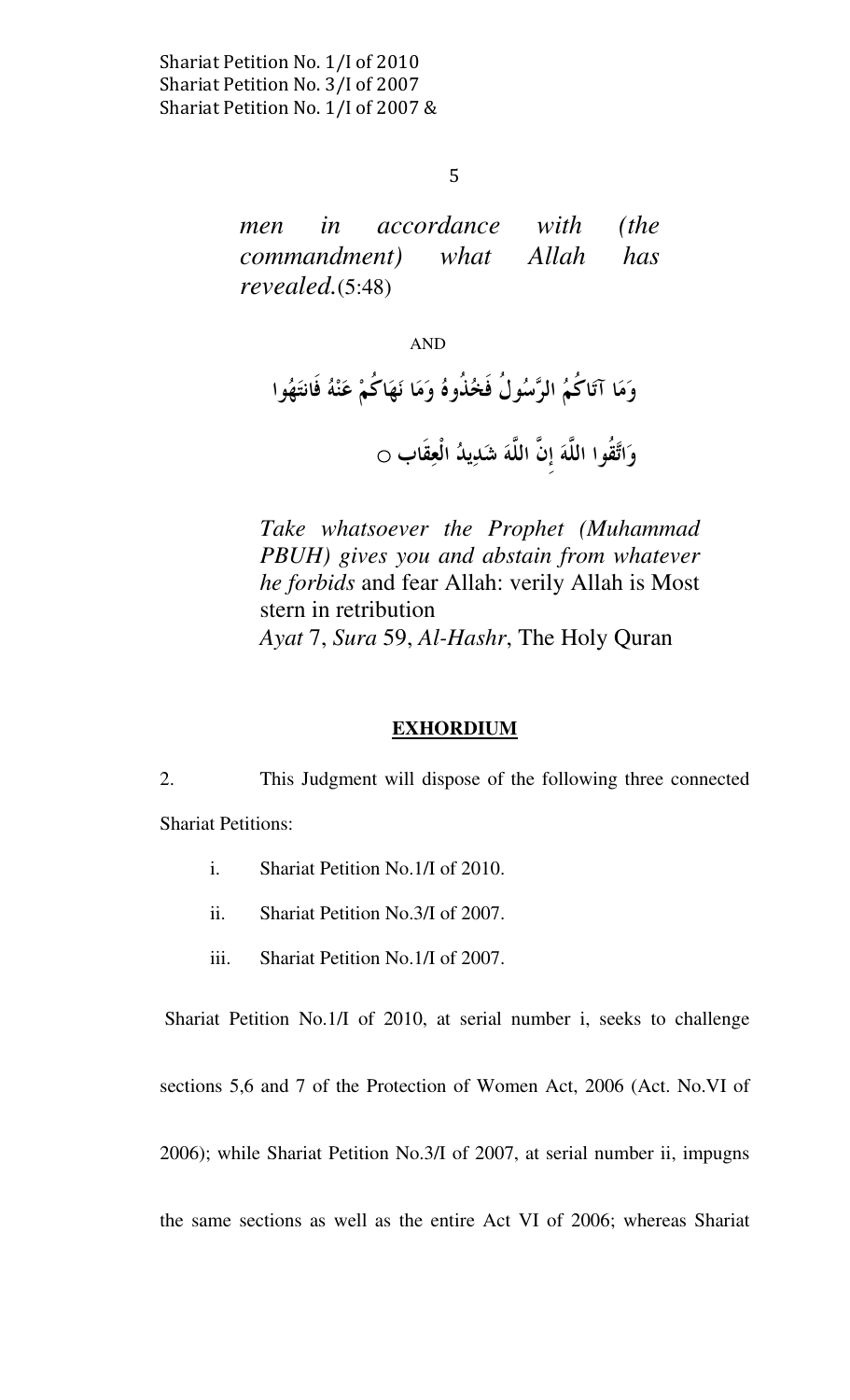6

Petition No.1/I of 2007, at serial number iii, calls into question sections 5 and 7 of Act VI of 2006 whereby section 376, 496-B and 496-C have been added in the Pakistan Penal Code. Act VI of 2006 entitled Protection of Women (Criminal Laws Amendment) Act, 2006 impugned in these petitions, will be referred to in this judgment as the Act. Three petitions at serial i, ii and iii were clubbed together by an order of this Court dated

29.03.2010. The order reads as follows:-

"According to the office report Shariat Petition No.1 as well as Shariat Petition No.3/I of 2007 was dismissed for non prosecution on 25.03.2008. The present Shariat Petition No.1/I of 2010 has a nexus with the said two petitions. We are inclined to restore the said two Shariat Petitions i.e. No.1 & 3/I of 2007 to the same numbers so that they are also linked up with this petition for disposal.

 Learned counsel inter-alia contends that the addition of new sections 5, 6 and 7 in the Protection of Women (Criminal law Amendment) Act, 2006, including the omission of the first proviso to section 20 of Ordinance VII of 1979 is not only repugnant to the Injunctions of Islam but is also violative of the constitutional provisions contained in Article 203- DD(i). The Federal Shariat Court has, it is urged, exclusive jurisdiction in any case decided by any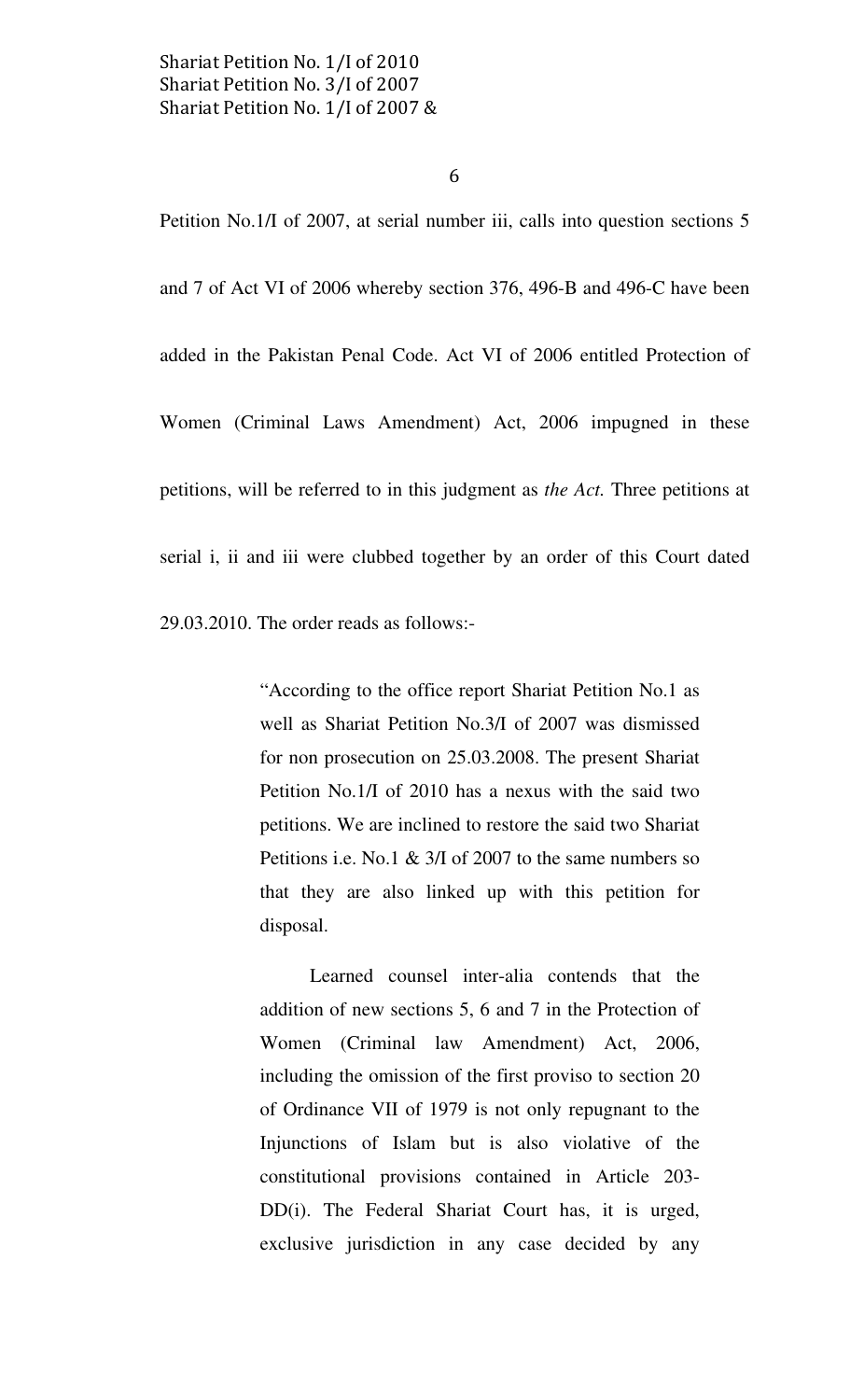$\overline{7}$ 

criminal court under any law relating to the enforcement of Hudood

 The learned counsel also states that according to the Injunctions contained in Ayat 4 of Sura 24 i.e. Sura Noor of Holy Quran, every person who indulges in calumny against chaste women looses his legal capacity to give evidence in any court of law. The points raised are substantial and need consideration. Admit. Notice. A copy of this order be sent to respondents No.1 and 2 with the direction to file written statements within two weeks. The case be fixed in the third week of April, 2010."

Initially Shariat Petition No.9/I of 2004, pending disposal in this court for

the last six years, was ordered to be heard along with the other three petitions as common legal instruments were impugned in these petitions. Written statement had also been submitted by answering respondents in Shariat Petition No.9/I of 2004 which was duly amended in November, 2008 to include simultaneous challenge to the Act. Arguments on all the four petitions were heard on 16 dates over a period of almost three years. Last date of hearing was 26.10.2010. However on 23.11.2010 petitioner in Shariat Petition No.9/I of 2004 submitted that he would not like his case to be bracketed with the other three Shariat Petitions because the point raised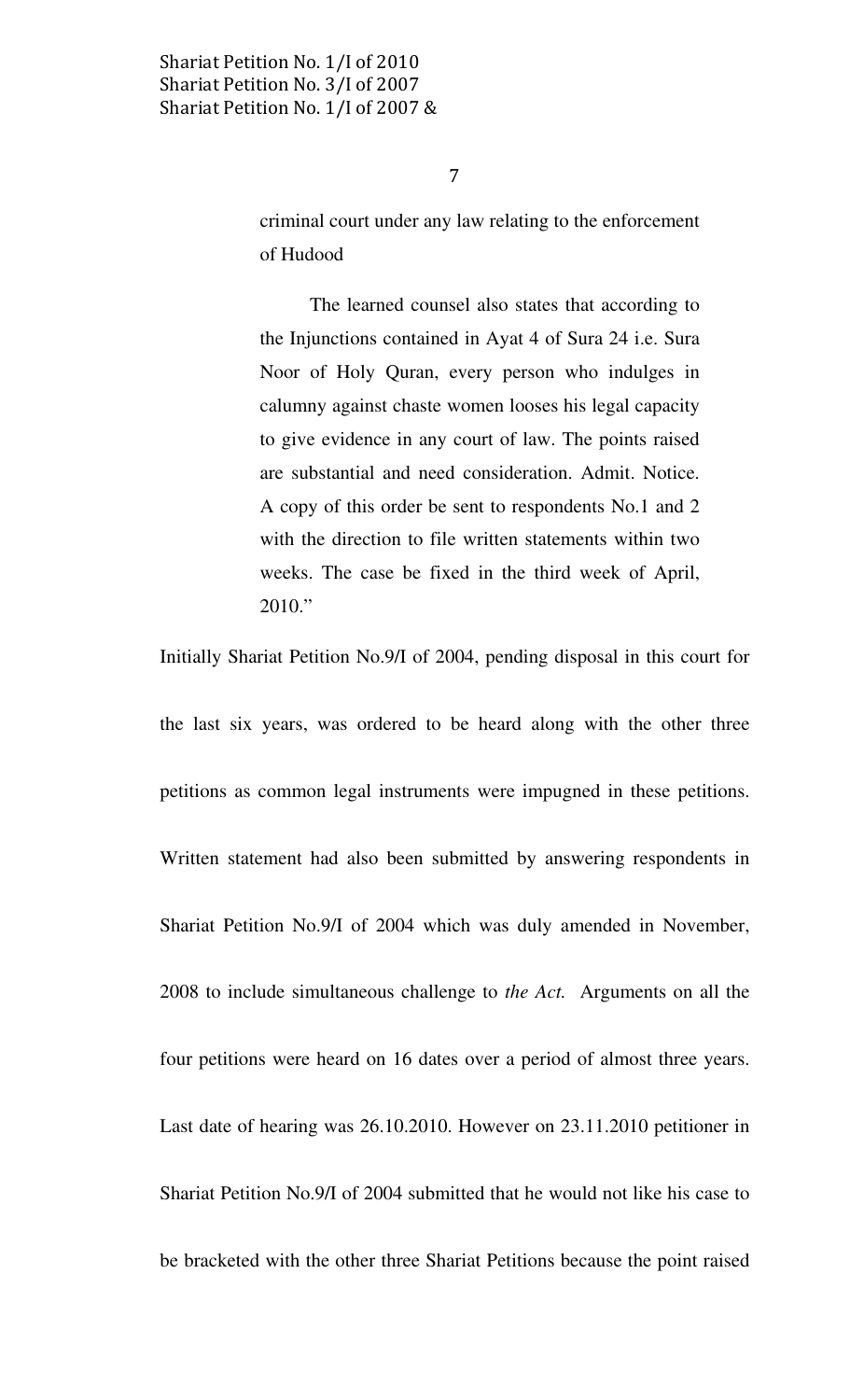8

by him was of "first impression" and further that during the last fourteen centuries wrong interpretation had been put on the word Shahadah occurring in Holy Quran. He claimed to be son of Prophet Syedna Yaqub A.S. and claimed that his interpretation of the Ayaat of Holy Quran will revolutionize the criminal law all over the Muslim world. His prayer to separate out his petition was not opposed by the answering respondents. Consequently his request was allowed with a direction to the office to delink Shariat Petition No.9/I of 2004 with further direction that his petition be fixed separately at some appropriate time. In this view of the matter this judgment will dispose of the three other Shariat Petitions mentioned in the title.

# CONTENTS OF THREE PETITIONS

3. The points urged in the aforementioned three petitions may be summed up as under:-

#### (a) Shariat Petition No.1/I of 2007

 Mian Abdur Razzaq Aamer, has through this petition, challenged sections 5 and 7 of the Act which have added three new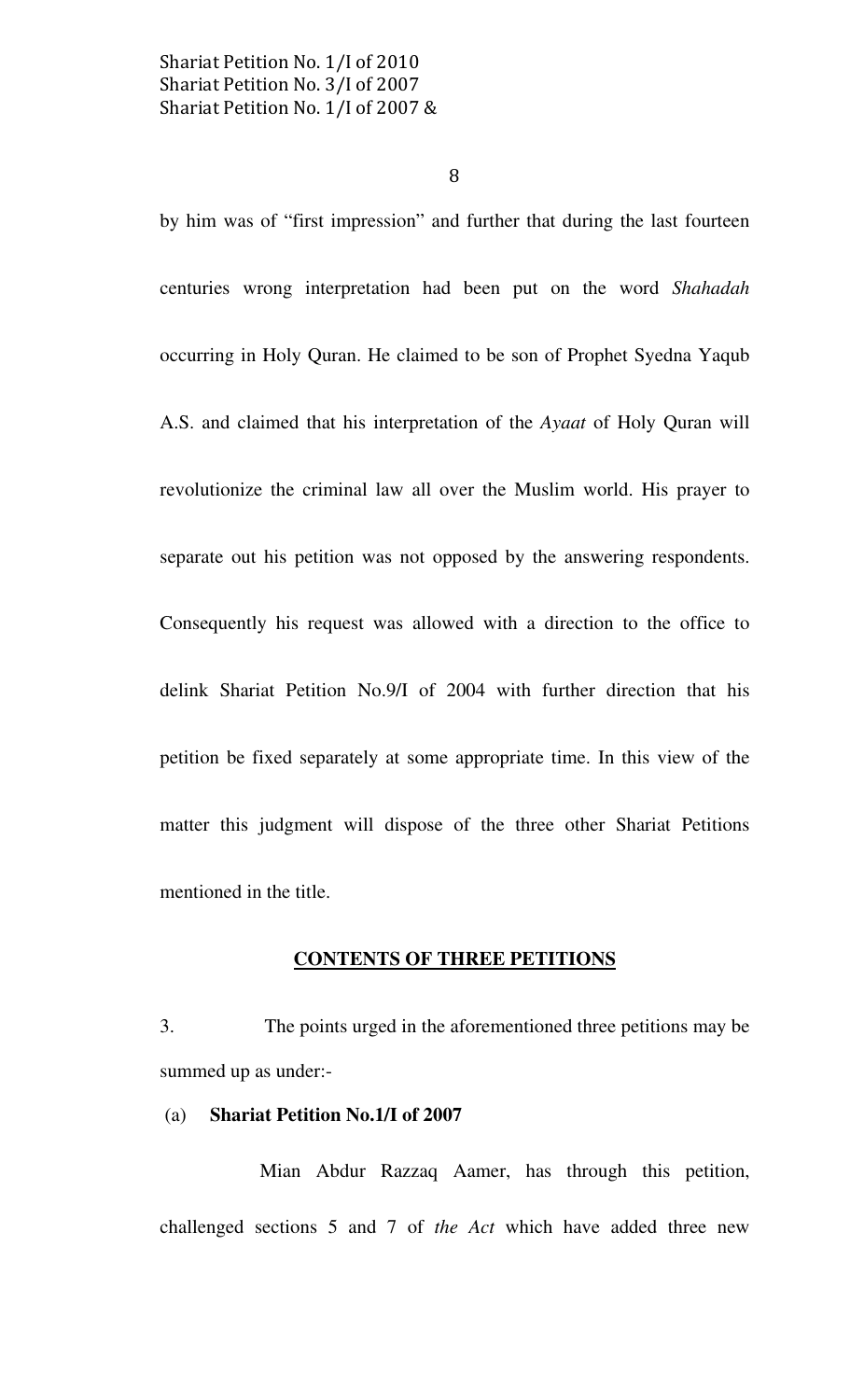9

provisions i.e, sections 376, 496-B and 496-C relating to Rape and Fornication, in Pakistan Penal Code. It is contended that the impugned provisions are violative of the Injunctions of Islam.

# (b) Shariat Petition No.3/I of 2007

 Ch. Muhammad Aslam Ghuman has, through this petition impugned sections 5, 6, 7 of the Protection of Women (Criminal Laws Amendment) Act, 2006 as being repugnant to the Injunctions of Islam.

#### (c) Shariat Petition No.1/I of 2010

 Mr. Abdul Latif Sufi through this petition has also assailed sections 5, 6, 7 of the Protection of Women (Criminal Laws Amendment) Act, 2006 and prayed that the same be declared to be repugnant to the Injunctions of Islam and ultra vires the Constitution of Islamic Republic of Pakistan, 1973.

#### INITIAL DISCUSSION

- 4. During the course of preliminary arguments learned Counsel for the petitioners inter-alia maintained that:
	- a. The introduction of Act. VI of 2006 has adversely affected the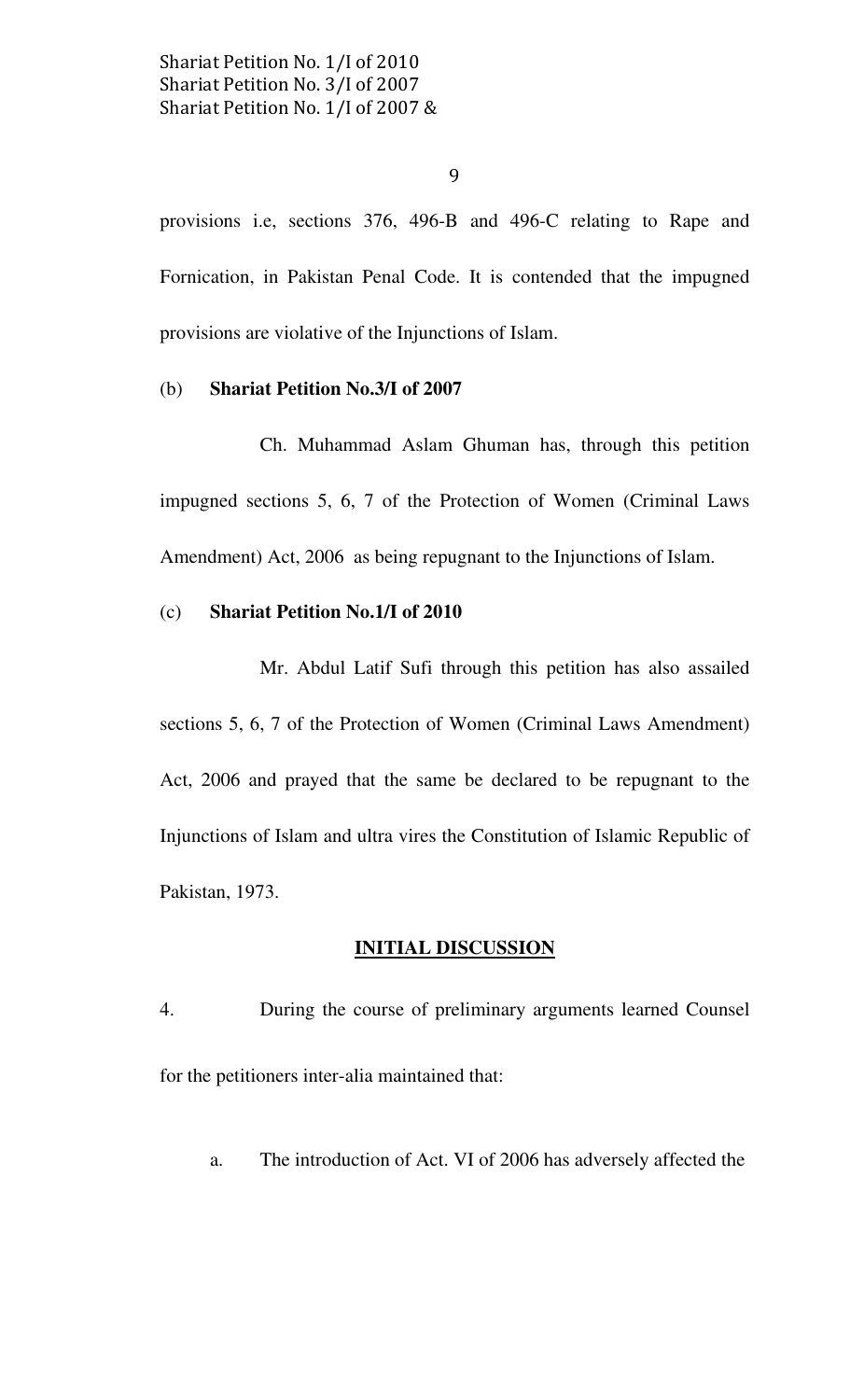jurisdiction of Federal Shariat Court though in matters relating to the enforcement of Hudood, the Constitution had conferred exclusive jurisdiction upon this Court as was evident from Article 203 DD of the Constitution;

- b. The practice of moving the Provincial High Courts for grant of pre-arrest or post arrest bails or cancellation thereof in Hudood matters was illegal as the appellate and revisional jurisdiction in all Hudood matters vested in the Federal Shariat Court alone;
- c. The appellate and revisional jurisdiction against orders passed or judgments delivered by Special Court under the Control of Narcotic Substances Act, 1997 (Act No.XXV of 1997) including the power of transfer of cases from one to another Special Court, exercised by the High Court under section 49 ibid, has to be with the Federal Shariat Court as offences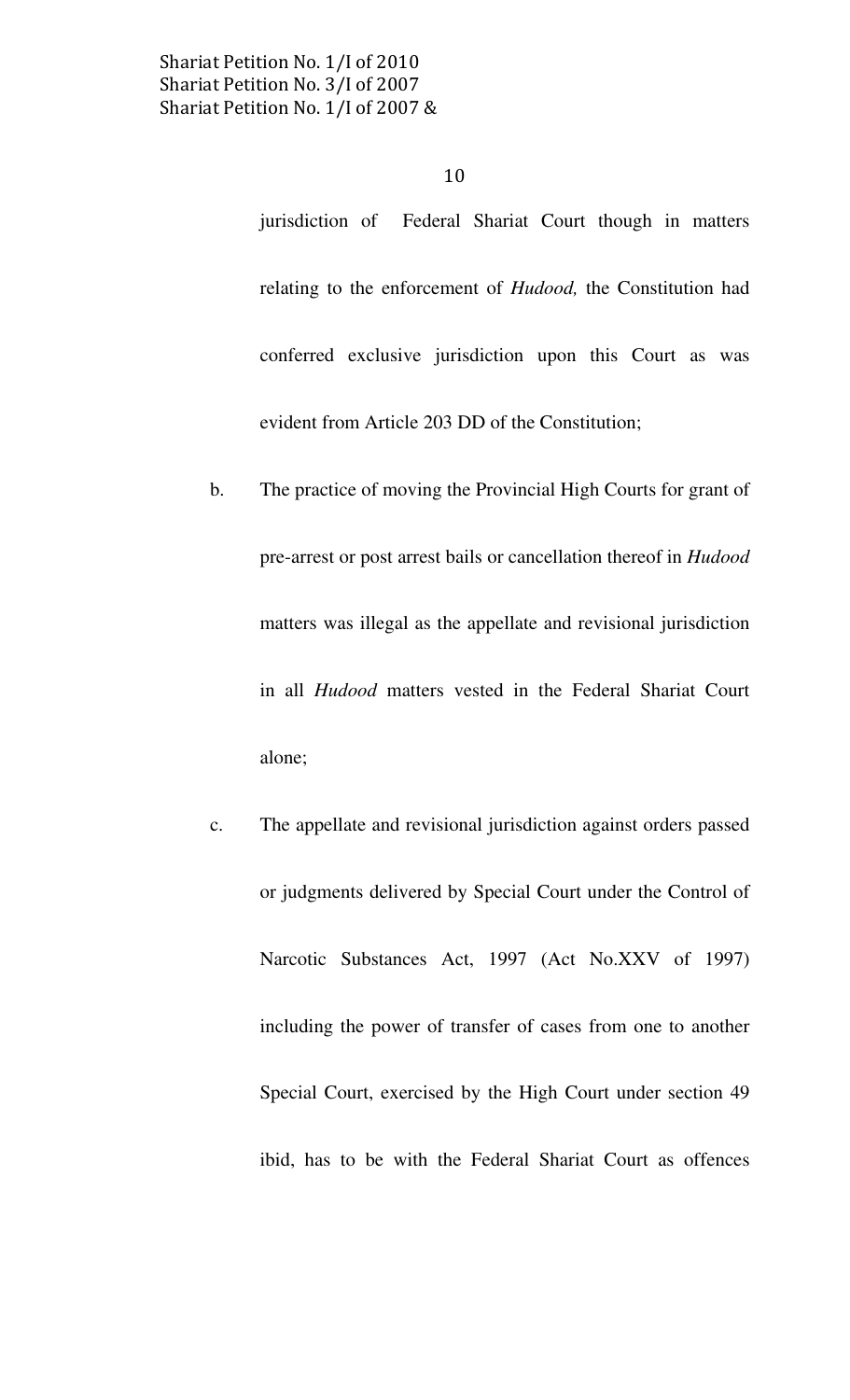relating to intoxicants are covered by the scope of the term Hudood;

- d. The meaning and scope of the term Hudood should be elaborated with particular reference to the number and nature of offences and human affairs i.e, MUAMLAAT, for a proper appreciation of existing constitutional and legal provisions and future legal instruments;
- e. Since all matters relating to the Muslim family are covered by the term *Hudood*, so the ultimate jurisdiction to hear appeals a revisions in such matters should also vest in the Federal Shariat Court particularly after the introduction of Chapter 3A of Part VII in the Constitution. It was therefore contended that section 14 and section 25A of Act XXXV of 1964 be also examined;
- f. The overriding effect given to the Hudood Ordinances has been protected by the Constitution. Act VI of 2006 cannot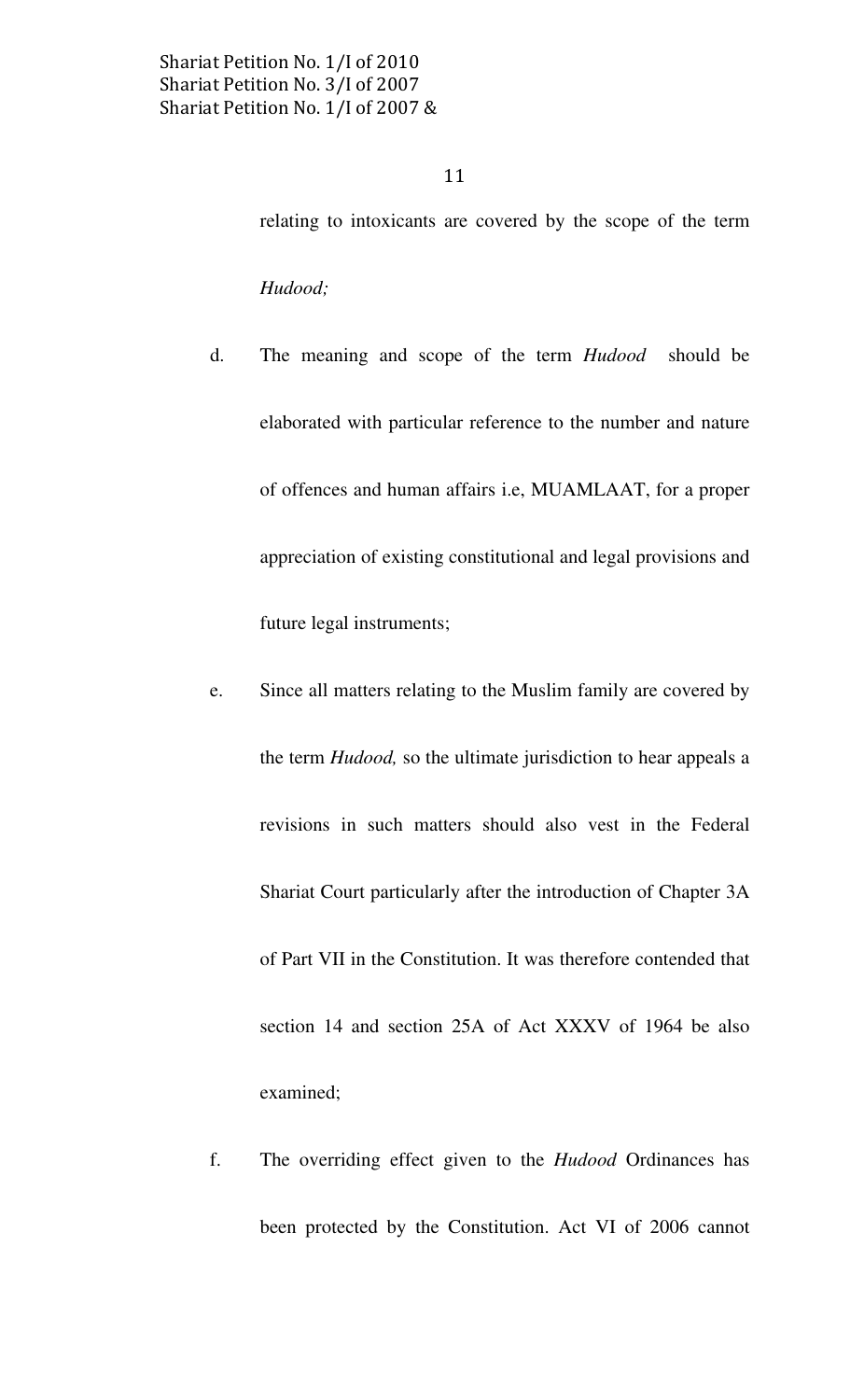limit the extent of jurisdiction which had been guaranteed by the Constitution and lastly it was urged that and;

g. They would not press the objections raised in the Shariat Petitions relating to Act VI of 2006 provided matters relating to jurisdiction of this Court and allied question mentioned in

the proposed issues are decided at the first instance.

 Learned counsel representing respondents 1 through 5 did not controvert the above mentioned seven assertions. In fact each one of them agreed that the questions raised were substantial and required in-depth analysis in the larger interest of justice and development of law. It was urged that the issue of Muslim Family Law be also examined as the term Hudood as mentioned in Holy Quran covers matters relating to family laws. However it was not deemed advisable to adjudicate upon a number of legal propositions through this judgment. Decision on other matters has been left for some future date in appropriated proceedings. Consequently the respondents were put on notice that this Court would proceed to examine only a limited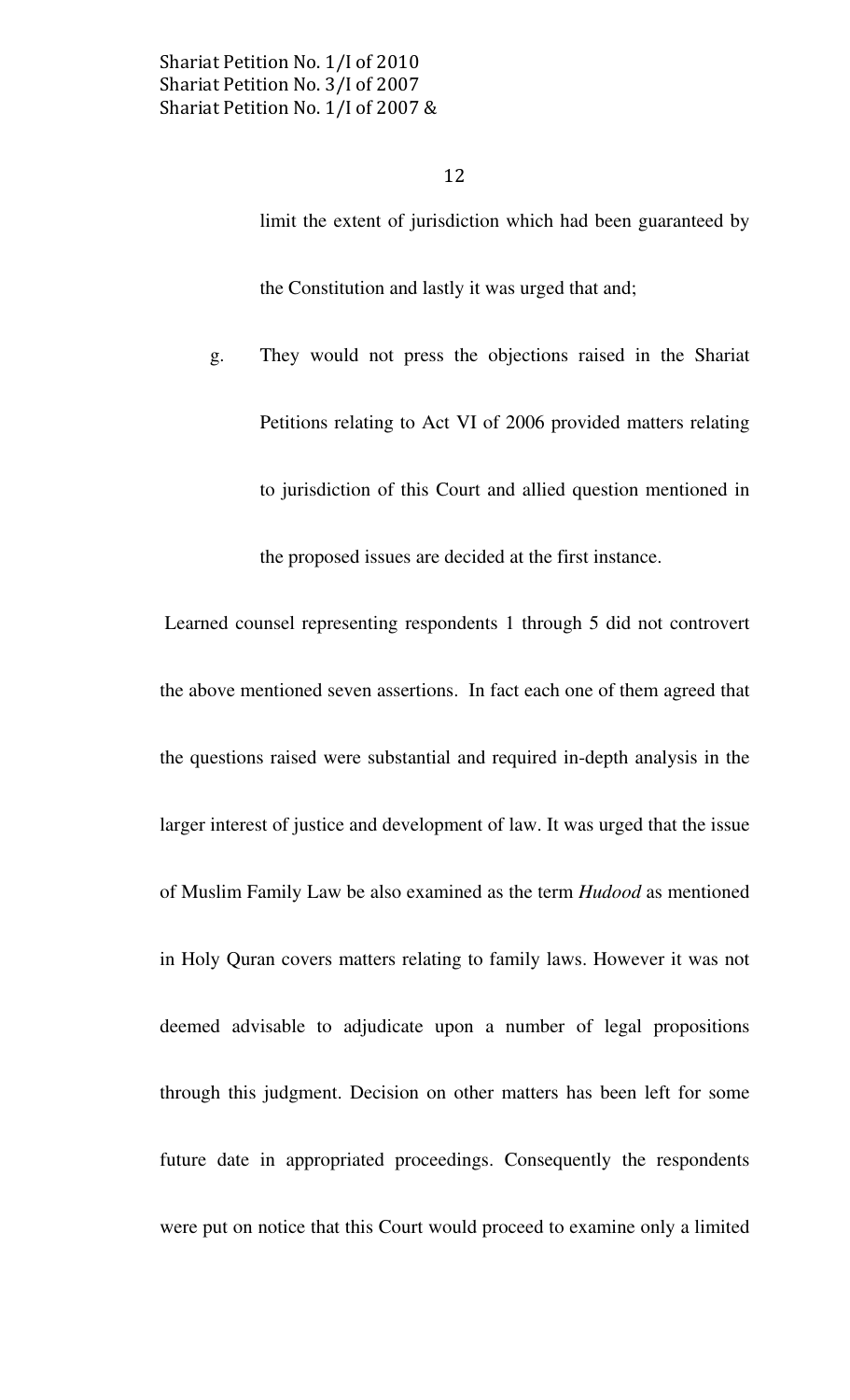number of provisions contained in the following six legal instruments in

view of the statement of petitioners.

- i. Section 3 of Ordinance VII of 1979
- ii. Section 19 of Ordinance VIII of 1979
- iii. Sections 11, 28 and 29 of Act VI of 2006
- iv. Part VII and provisions relating to Bails occurring in Part IX of the Code of Criminal Practice.
- v. Chapters 11 and V of Control of Narcotic Substances Act, 1997.
- vi. West Pakistan Family Courts Act, (Section 5 read with Schedule I and II and section 14 in particular as well as sections 14 and 25-A ibid.)

Learned Counsel for respondents were advised to get instructions from

respective governments on the questions raised before us. The learned

counsel representing the respondents accepted notice as regards the above-

mentioned subjects and it was then agreed that necessary issues be struck

on these specific points in order to examine the entire gamut of legal

provisions as the basic question relating to jurisdiction of this Court was

involved. It was emphatically urged before us that the meaning and scope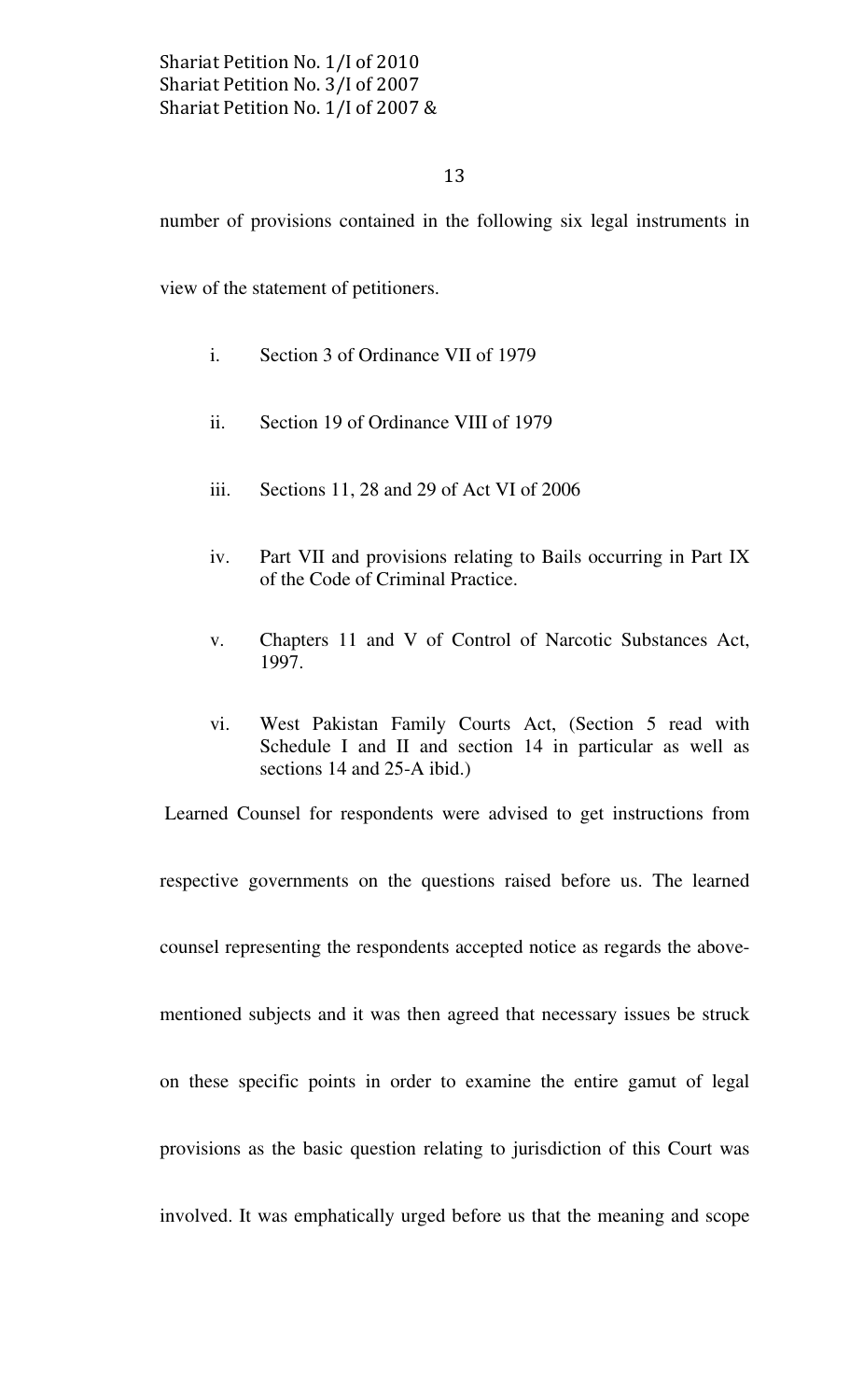#### 14

of the term Hudood must be determined as this term has not been defined by the Constitution. It was also urged that the purpose of creating Federal Shariat Court be also examined from different perspectives in order to fully appreciate the extent of jurisdiction and power of this Court. Consequently the following revised consensus issues were struck for the purpose of adjudication of basic questions in relation to the subject matter under examination.

#### CONSENSUS ISSUES

- a) What is the meaning and scope of the term Hudood with particular reference to clause (1) of Article 203DD of the Constitution?
- b) What is the meaning of the term Jurisdiction and Judicial Power and what is the extent of jurisdiction of the Federal Shariat Court in matters relating to the enforcement of Hudood under Article 203DD of the Constitution?
- c) Can the mandate of Article 203 DD of the Constitution, which confers exclusive jurisdiction upon the Federal Shariat Court to examine the record of any case decided by any criminal court under any law relating to the enforcement of Hudood, be nullified by legislative instruments like the Act of 2006;
- d) Are not sections 11 and 28 of the Act violative of Article 203 DD of the Constitution as the overriding effect of both the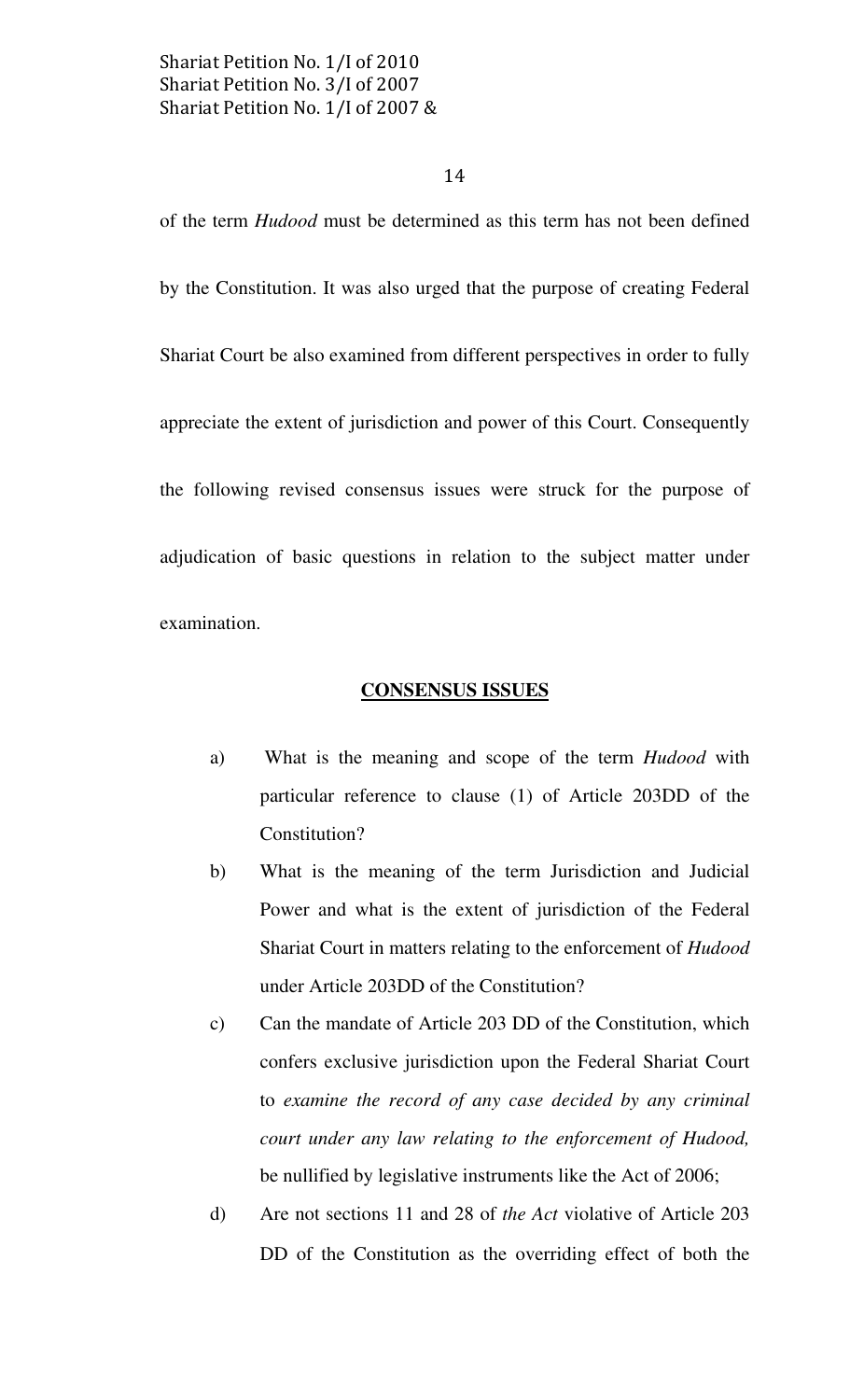Hudood laws, duly fortified by constitutional provisions, has been repealed?

- e) Can the Federal Shariat Court be barred by a subordinate judicial pronouncement from granting bail to or cancelling bail of an accused before or during trial for offences covered by the term Hudood?
- f). Are not sections 48 and 49 of Act XXV of 1997 violative of Article 203 DD in so far as the forum of Appeal and the power to transfer cases provided therein vest in the High Courts and not Federal Shariat Court?
- g). Are not sections 25 and 29 of the Act violative of the Injunctions of Islam because the Islamic provisions of Lian as contained in sub-sections (3) and (4) of Section 14 of Ordinance VIII of 1979 have been illegally repealed apart from adding clause (VII a) Lian in section 2 of Act VIII of 1939?
- h). How are punishments and offences classified according to Islamic teachings and what categories of offences are within the ambit of Hudood and hence within the exclusive jurisdiction of the Federal Shariat Court?
- i). What is the meaning of Jurisdiction and Judicial Power with particular reference to the Federal Shariat Court as envisaged by Articles 203D and 203DD of the Constitution?
- j) Conclusions;
- k) Declaration by the Court.

It might as well be stated here that except the issues framed above in relation to the specific legal instruments, we do not propose considering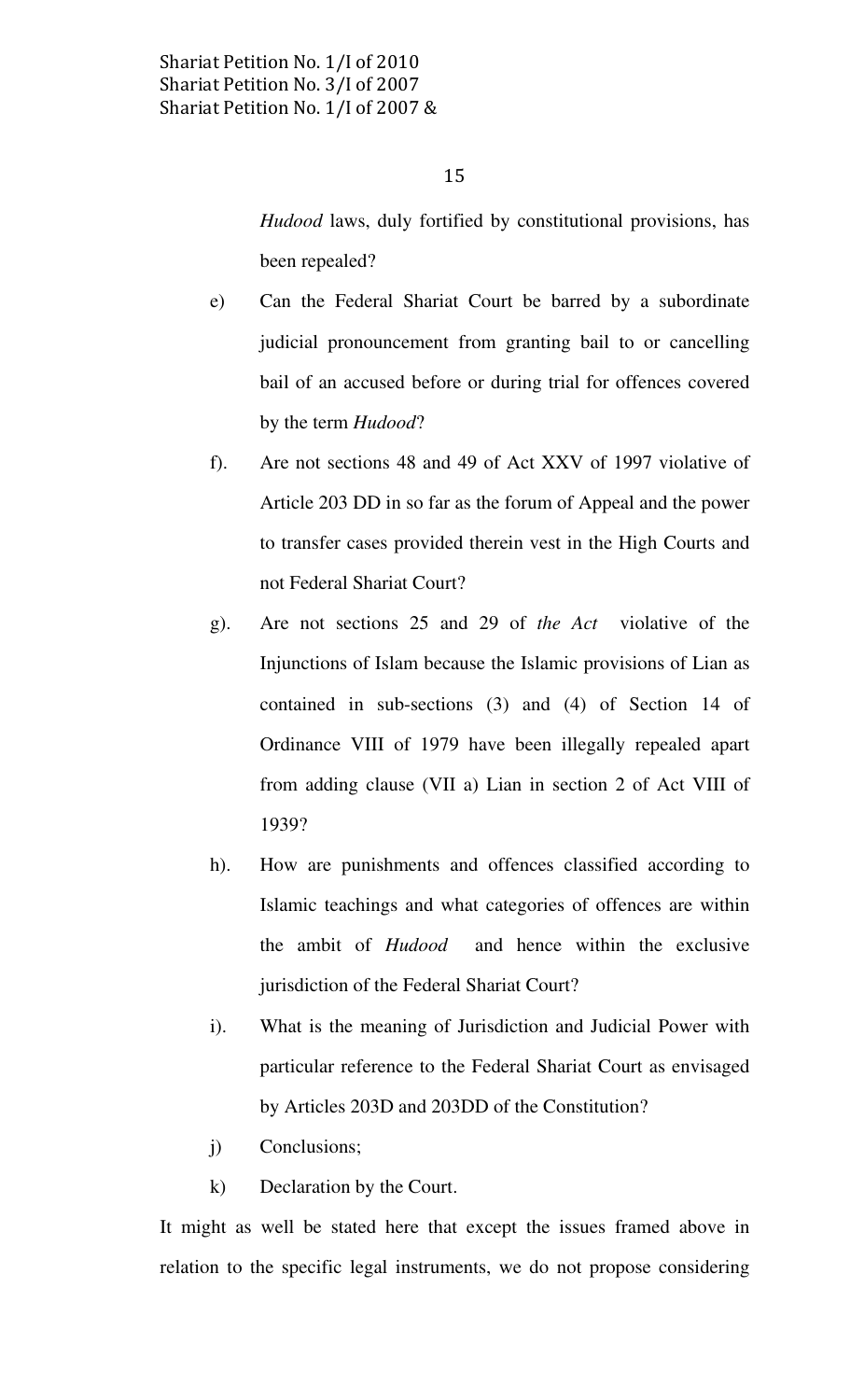16

other legal provisions mentioned in the four Shariat Petitions. We are leaving these provision for future date whenever any questions is raised before the Court.

#### JURISCONSULTS INVITED

5. In view of the importance of the questions involved we decided to invite jurisconsults to render assistance to this Court on the above-mentioned questions. As a next step we proceeded to issue notices to the following jurisconsults:-

- i. Dr. Hafiz Muhammad Tufail
- ii. Dr. Muhammad Tahir Mansoori
- iii. Dr. Allama Muhammad Hussain Akbar
- iv. Hafiz Abdur Rehman Madni
- v. Dr. Sajid-ur-Rehman Siddiqui.

Only two jurisconsults responded to our call. Dr. Allama Muhammad Hussain Akbar from Lahore submitted written comments which were placed on record while Dr. Hafiz Muhammad Tufail from Islamabad appeared personally and apart from submitting written comments also addressed the Court.

6. Raja Muqsat Nawaz Advocate and Ms. Syeda Viquar-un-Nisa Hashmi Advocate appeared to assist the Court on the aforementioned issues. The lady lawyer was encouraged for the additional reason that a female human right activist had opted to participate in these deliberations.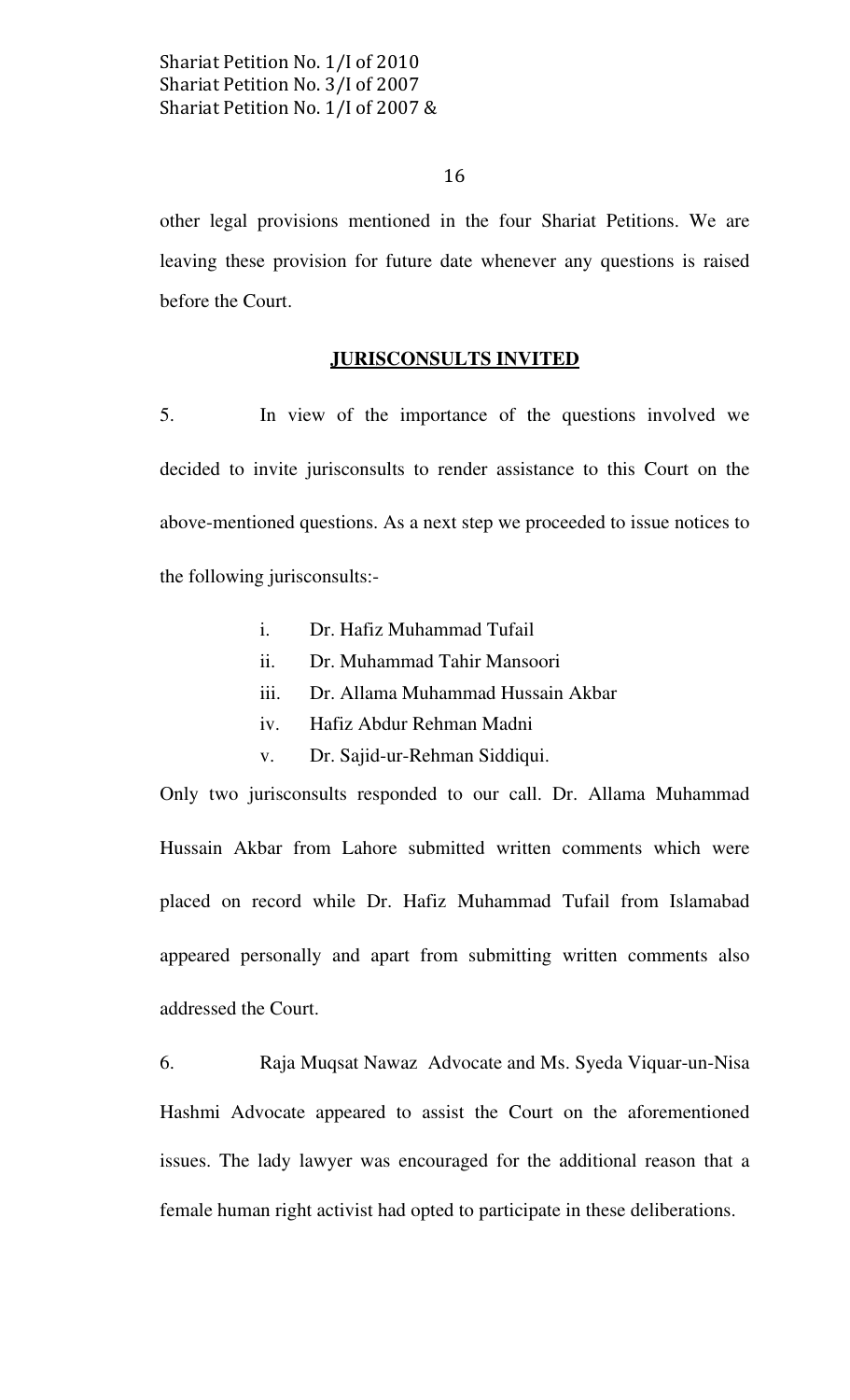#### WRITTEN RIPOSTE OF RESPONDENTS

7. The Federal Government, respondent No.1, initially submitted written statement on 15.10.2008. This reply was focused on the contents of Shariat Petition No.9/I of 2004. However learned counsel submitted that this very reply be read in other three petitions under consideration. Respondent No.1 finally submitted additional written comments on 05.07.2010 in which various preliminary objections were raised. These objections are however not relevant for our discussion as we are not determining the questions relating to the Zina (Enforcement of Hudood) Ordinance, 1979 as agitated in Shariat Petition No.9/I of 2004.

8. Learned counsel appearing on behalf of Province of the Punjab also referred to the comments already submitted in Shariat Petition No.9/I of 2004 with the request that the same be read as reply in the connected matters under discussion in this Court. Learned Counsel appearing on behalf of the other three Provinces stated that they endorse the view point of the Federal Government and own the comments filed in Shariat Petition No.9/I of 2004. In fact the learned counsel for the respondents, on every date of hearing, stated that they had nothing else to add. The learned counsel also stated that since the question of construction of various Injunctions of Holy Quran and Sunnah as well as the question of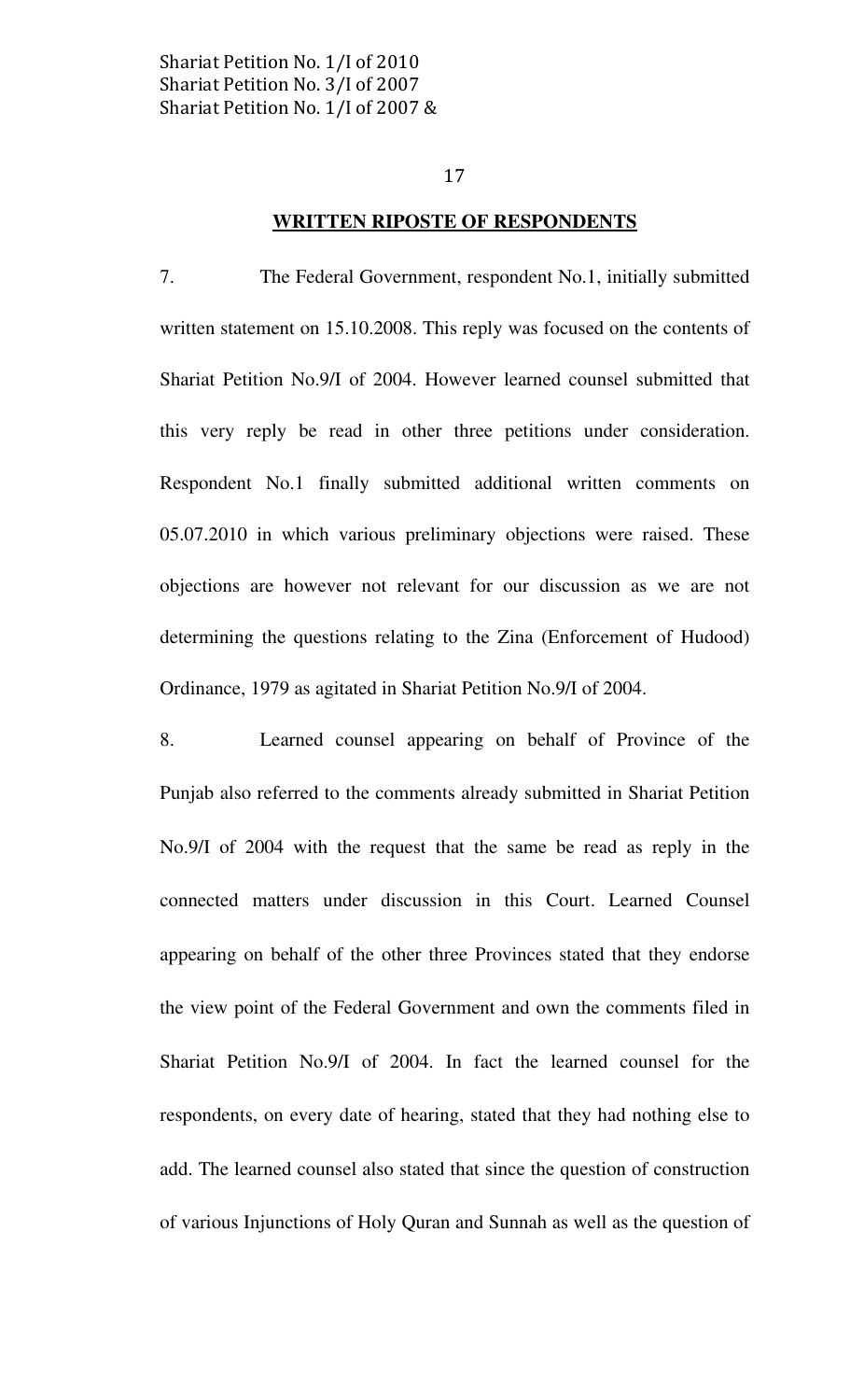18

jurisdiction of this Court was involved in these cases so they would be seeking guidance from this Court rather than dilating upon or elucidating the Injunctions of Islam from their end. It was further submitted that they would abide by the decision given therein. It was however made clear to the learned Counsel of the five answering respondents that the comments already submitted by them related only to Shariat Petition No.9/I of 2004 wherein the main thrust was against Ordinance VII of 1979 but the questions requiring determination in this judgment had been condensed in the consensus issues.

9. The objection raised by learned counsel for respondent No.1 about the language employed by petitioner in paragraphs 17, 22, 23 and 25 of his Shariat Petition No.9/I of 2004 is valid. The objection is upheld. The office is directed to delete the objectionable lines from the text of the petition. The petitioner is present in court. He has been told that irrelevant and irresponsible matters should be eschewed in solemn proceedings.

10. Respondent No.2 Province of Balochistan did not file any written comment. Oral arguments were also not advanced. It was stated by the learned counsel for the Province of Balochistan that the comments submitted by Federal Government have also been adopted by them.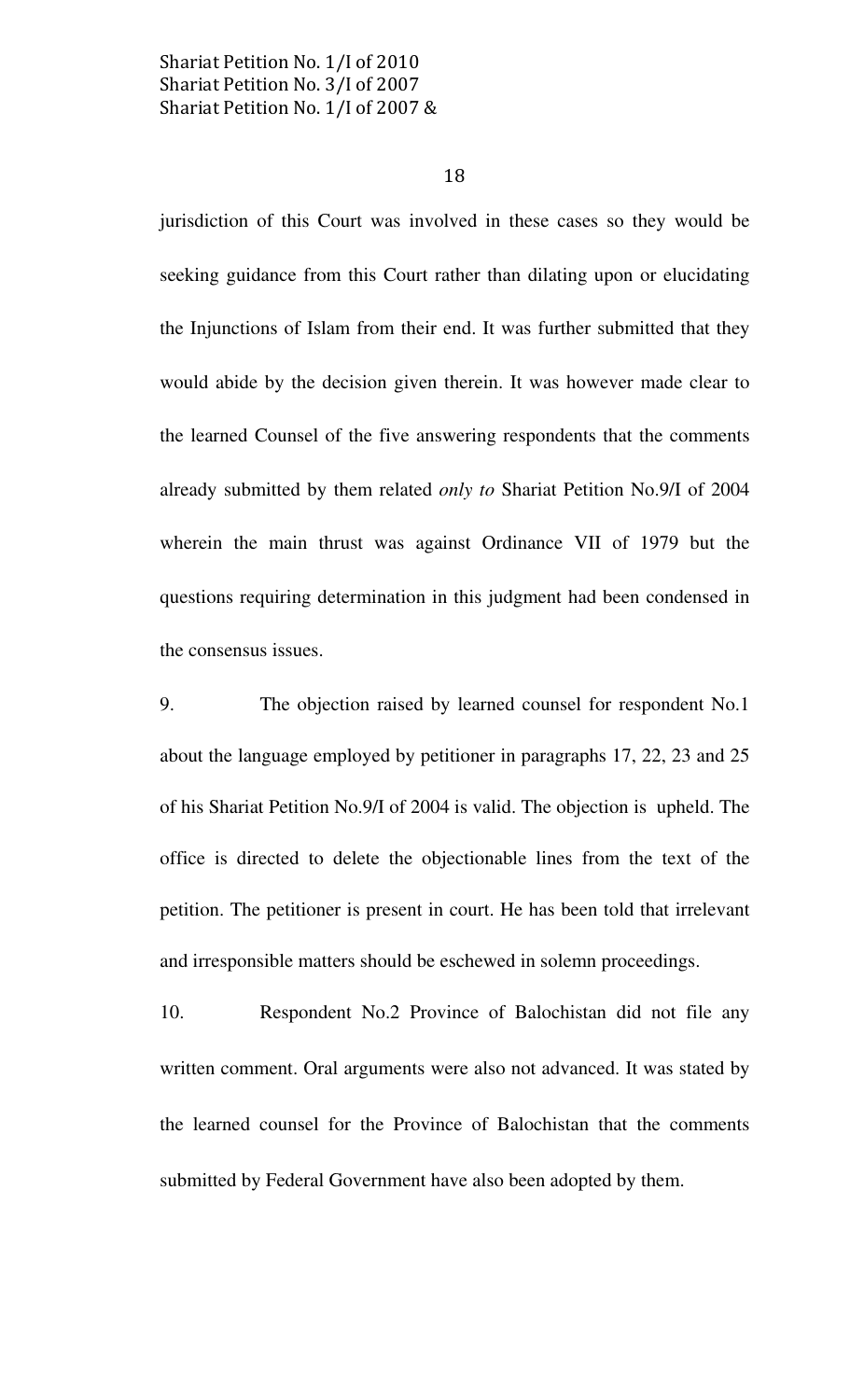11. Mr. Aziz-ur-Rehman Khan learned Counsel representing Respondent No.3, Khyber Pukhtoon Khwa, in the written statement dated 17.05.2010 submitted that Shariat Petition No.9/I of 2004 merits dismissal as it has raised hypothetical questions.

12. Respondent No.4, Province of the Punjab, in the written comments, submitted in Shariat Petition No.9/I of 2004, inter-alia raised the preliminary objections that the provinces are not necessary parties and that the petitioner has completely ignored the Ahadis of Holy Prophet PBUH and that self coined meanings have been given by the petitioner to various legal provisions which are contrary to judicial pronouncements.

13. Learned counsel for respondent No.4, challenged the petitioner's contention which pertains to Ordinance VII of 1979. As stated above we are not examining the provisions of that Ordinance. As regards the objection relating to LIAN, the plea of Province of the Punjab was that "the grounds of divorce are the subject-matter of Dissolution of Muslim Marriages Act, 1939, therefore the provision relating to lian were deleted from Hudood Laws and were made part of Dissolution of Muslim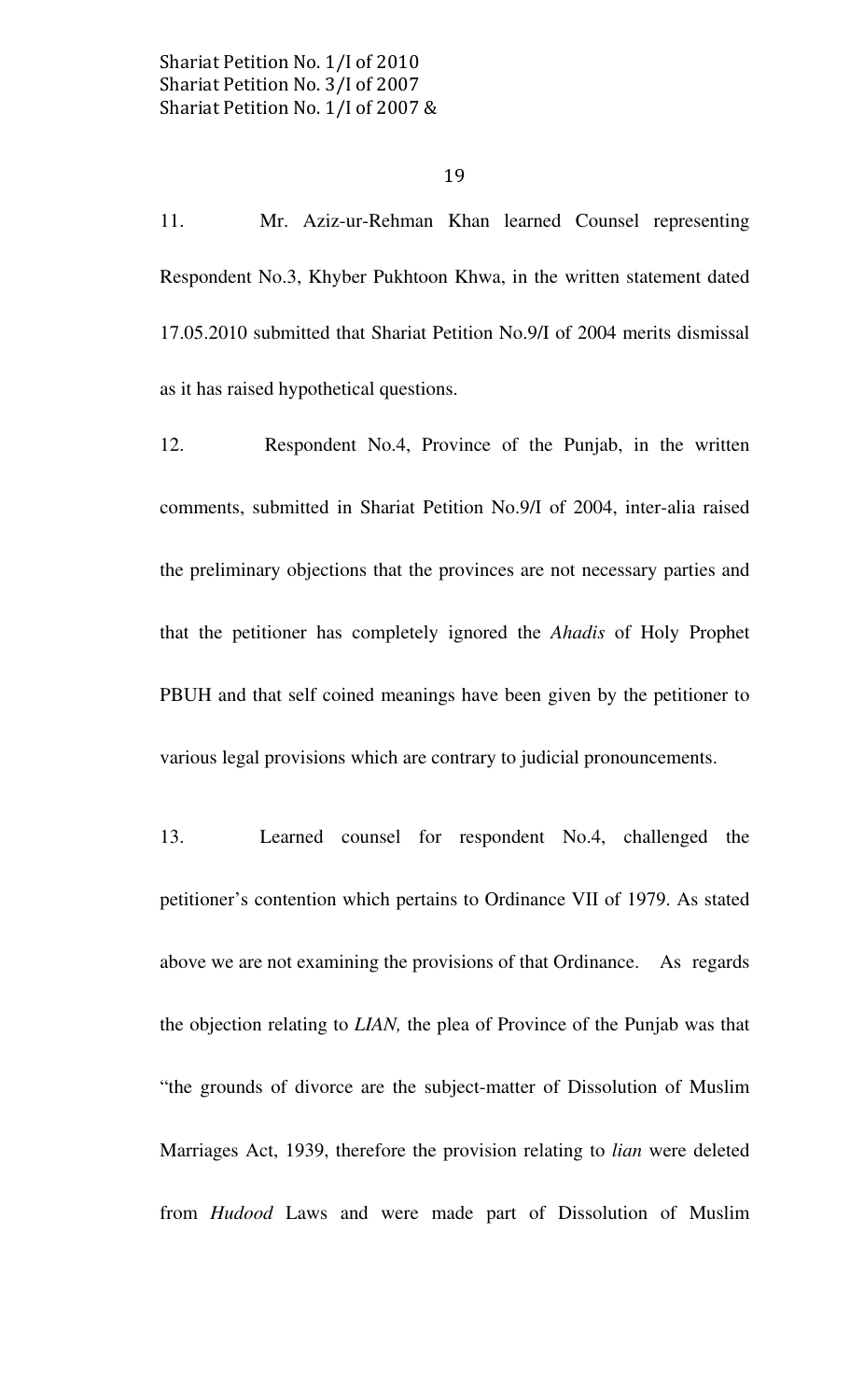20

Marriages Act, 1939 and the said statutory amendments have not violated any fundamental rights guaranteed by the Constitution."

14. Learned counsel for Respondent No.5, Province of Sindh, submitted that he had adopted the comments filed by respondent No.4, Province of the Punjab. However written comments on behalf of Sindh Government were received only in Shariat Petition No. 9/I of 2004. These comments consist of the three following lines:-

> "It is respectfully prayed that the Respondent No.5 adopts the comments filed by Respondent No.4 in the above petition".

# AREAS OF CONTENTION

15. Learned counsel appearing on behalf of petitioners in other three petitions raised the following contention:-

a). That the omission of sections 3,4,6,10,16,18, and 19 of Ordinance VII of 1979 and amendments effected in sections 8,9,17 and 20 ibid as well as omissions of sections 10 through 13, 15,16 and 19 of Ordinance VIII of 1979 and amendments in sections 2,4,6,8,9,14,16 and 17 ibid as well as insertion of new sections in the Pakistan Penal Code by virtue of sections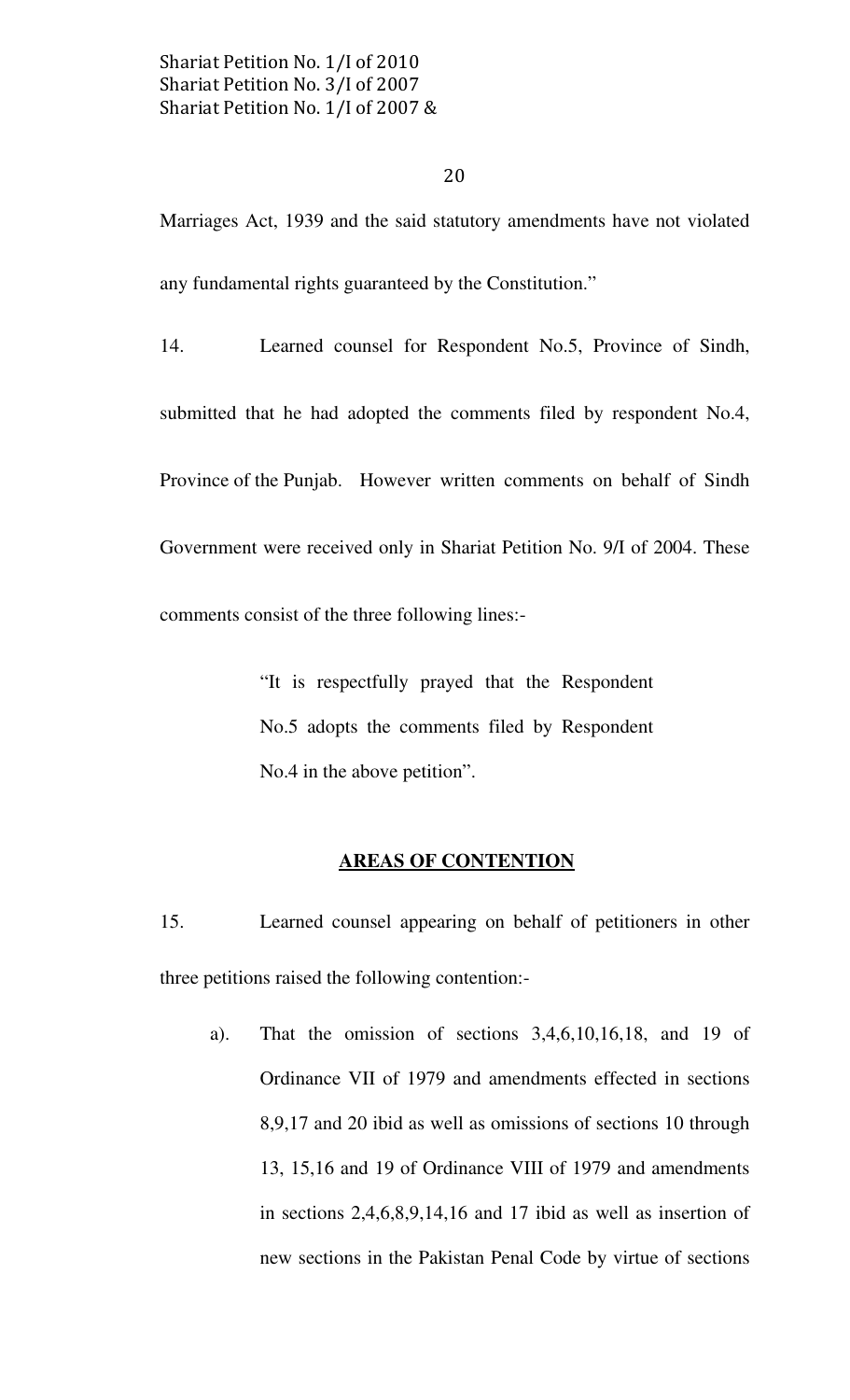2 through 8 of Act VI of 2006 and corresponding amendments in Schedule II of the Code of Criminal Procedure is violative of the Injunctions of Islam.

- b) That the purpose achieved by these amendments was to limit the jurisdiction of the Federal Shariat Court which decided appeals/revisions against conviction/acquittal recorded under Ordinances No.VII and VIII of 1979 in relation to the offences stipulated originally in the four Hudood Ordinances. These amendments it is urged, contravene Constitutional provision contained in Article 203DD apart from being mala-fide;
- c). That the words "The High Court" occurring in (i) subsection (3) of section 5, (ii) clause (9) of subsection 1 of section 14 and the words "the High Court" occurring in clause (1) and the words "the Supreme Court" occurring in clause 2(b) of section 25(a) of the West Pakistan Family Courts Act, 1964 be substituted for the words "Federal Shariat Court." It was also contended that the provisions of Muslim Family Laws are covered by the meaning and scope of the term Hudood as is evident from various Ayaat of Holy Quran.
- d). That sub-section 5 may be added in section 14 of the West Pakistan Family Courts Act. 1964 to empower the Federal Shariat Court to exercise revisional jurisdiction within ninety days over the appellate orders passed by the District Court in any cases as provided in clause (h) of submission (1) of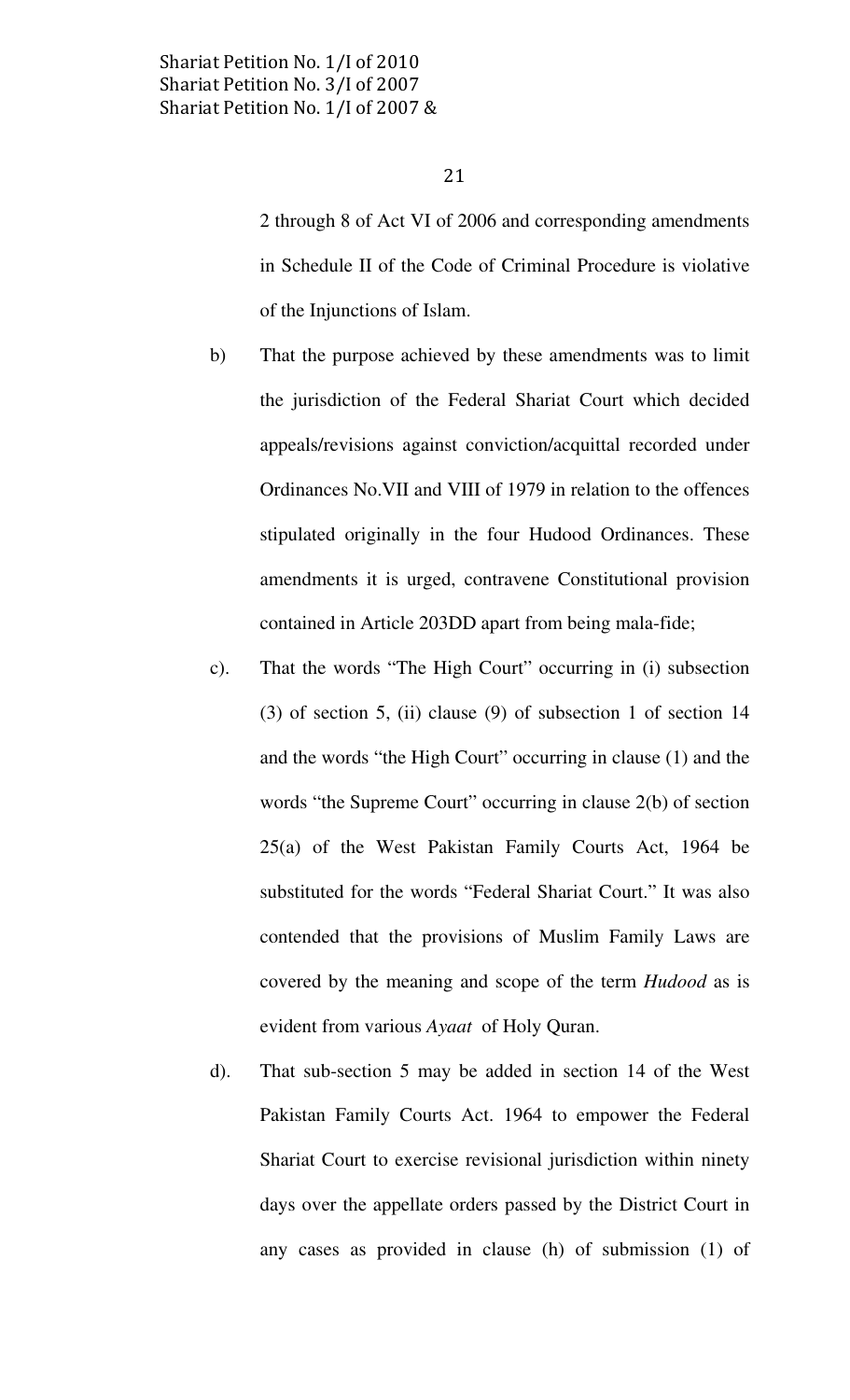section 14 (ibid). A provision be also added to transfer all the appeals, pending in the High Courts, to the Federal Shariat Court.

- e). That appeals against convictions, recorded under the Control of Narcotic substance Act, 1997 (Act No.XXV of 1997), should lie before the Federal Shariat Court as the sale, purchase, manufacture and use of narcotics was hit by the mischief of Prohibition as envisaged by Hudood Laws.
- f) That the practice of invoking the jurisdiction of High Courts in the event of grant or refusal of pre-arrest and post-arrest bail application during investigation and trial stage was violative of Article 203 DD of the Constitution; and
- g) The scope of the term Hudood is very wide and covers not only all categories of offences relating to property, human body, human dignity and honour but also family matters of a civil nature. In this context it was urged that the categories of offences as well as civil matters relating to family life, be also identified which fall within the ambit of the term *Hudood*. It was asserted that the purpose of creating Federal Shariat Court be also examined, and lastly it was maintained;
- h. That the above mentioned points have been raised additionally for the reason that Article 203-DD of the Constitution stipulates that the Federal Shariat Court shall have such other jurisdiction as may be conferred on it by or under any law.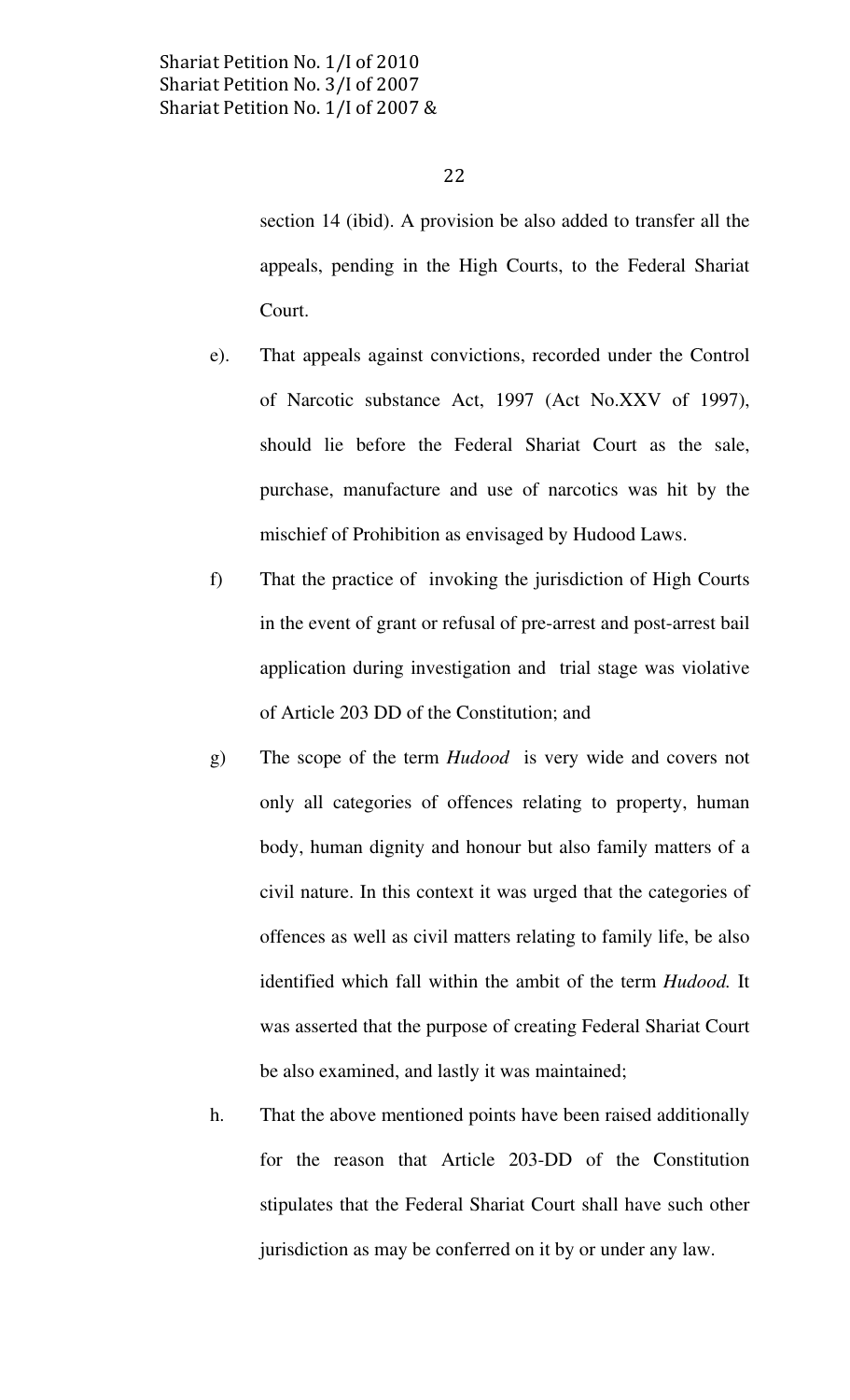# 23

As stated above we made it clear to the learned counsel for petitioners as well as petitioner in Shariat Petition No.9/I of 2004 that this judgment will dispose of the questions enumerated in the consensus issues. Challenge to the other provisions will be taken up in appropriate proceedings at some other occasion if so required.

16. The Jurisconsult, in addition to the seven pages opinion expressed in the written comments, made the following submissions:-

- (i) That the purpose of amending the Hudood Laws through Act VI of 2006 was only to deprive the Federal Shariat Court of its constitutional jurisdiction;
- (ii) That the amendments introduced in Hudood laws are motivated by extraneous considerations;
- (iii) That the Protection of Women Act, 2006 (Act No.VI of 2006) should be adjudged as being violative of the Injunctions of Islam;
- (iv) That the scope of the term Hudood is wide enough to cover various categories of offences affecting human body, property, qazf, honour, including extra-marital activity and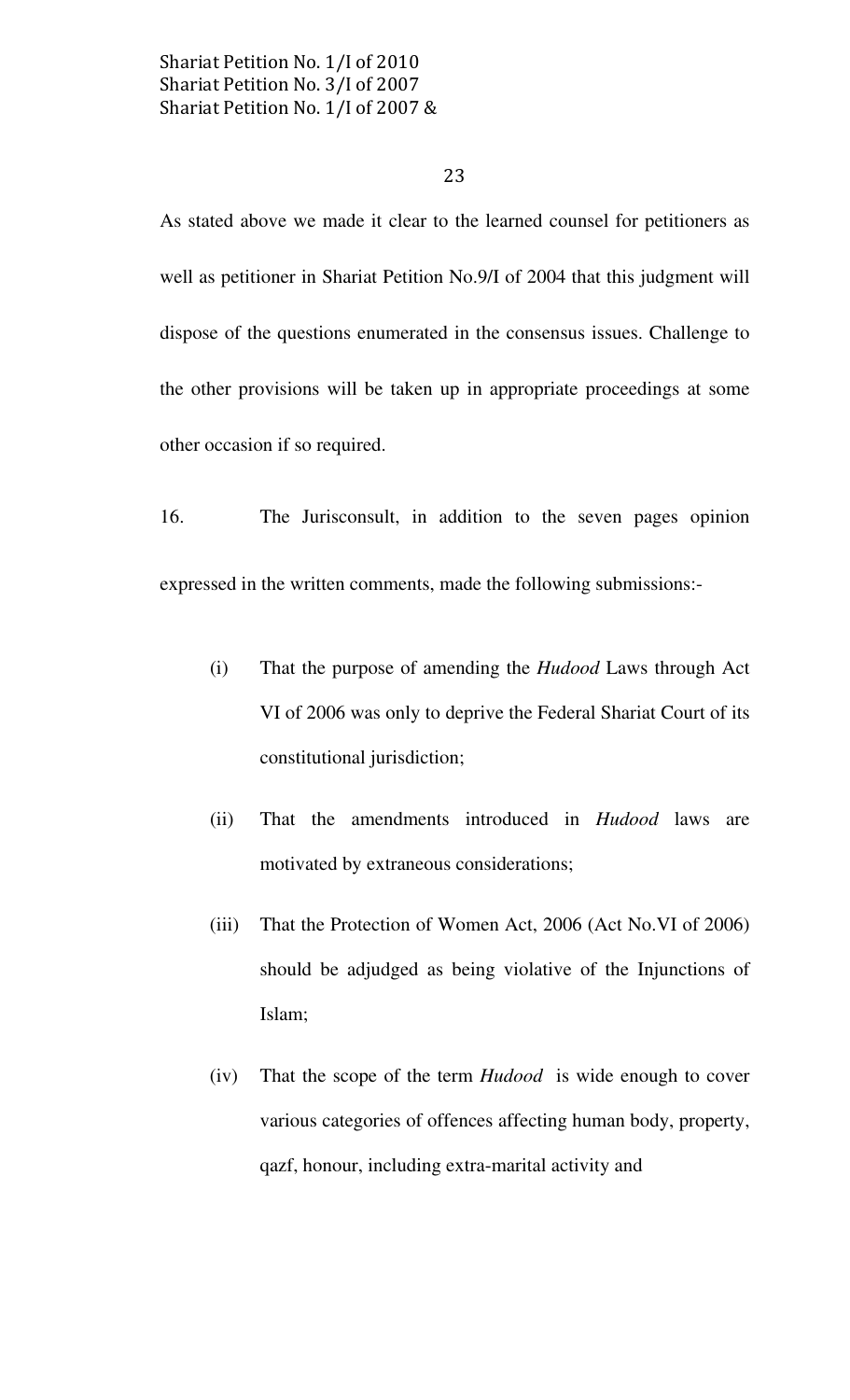- (v) That the institution of Federal Shariat Court has not only to be preserved but strengthened with additional power.
- 17. After hearing contentions of the parties certain questions were

posed. Raja Muqsit Nawaz Khan, Advocate and Syeda Viquar-un-Nisa Hashmi, Advocate as well as the representatives of the parties and the jurisconsult, in response to the questions posed by the Court on 26-10-2010 agreed that:-

 i. Exclusive Jurisdiction conferred by constitutional provisions can neither be curtailed nor regulated by subordinate legislation;

ii. The determination of meaning and scope of the term *Hudood* as well as the exercise to identify the categories of offences and civil matters regarding the life of Muslims which fall in the ambit of Hudood is the sole preserve of Federal Shariat Court;

 iii. All the matters connected with or the steps leading upto the commission of offences covered by Hudood ipso facto fall within the jurisdiction of the Federal Shariat Court;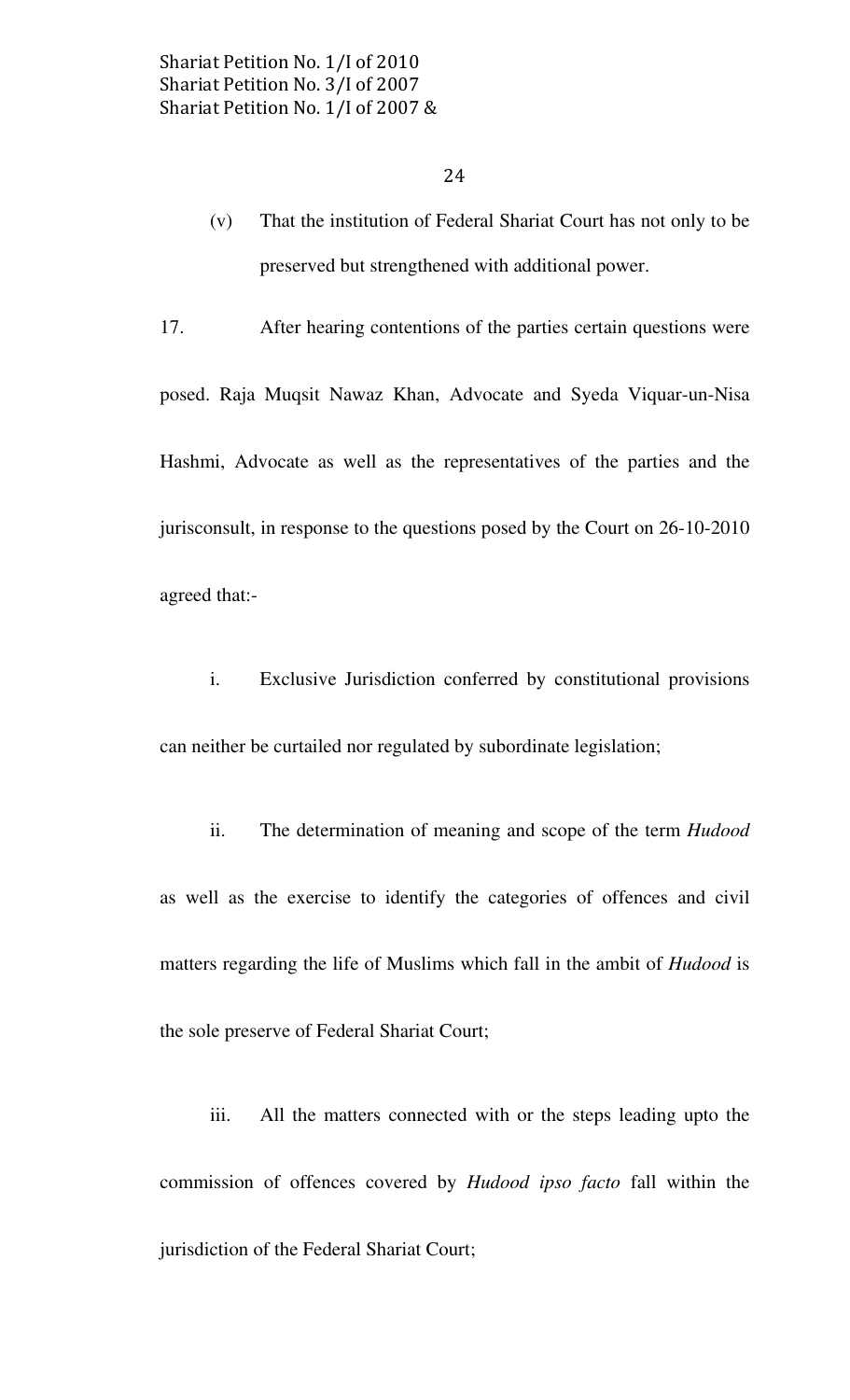iv. The Federal Shariat Court, as mandated by Article 203D of the Constitution, is the only forum to examine any law or provision of law or any custom or usage having the force of law on the touch stone of Injunctions of Islam; and

 v. That adjudication upon bail matters in cases covered by Hudood is certainly ancillary to the trial, appellate and revisional jurisdiction and hence cognizable by Federal Shariat Court.

18. It may be mentioned here that the second round of arguments in this case was necessitated on account of the sudden demise of Justice Doctor Mahmood Ahmad Ghazi. The Bench was therefore reconstituted by the Hon'ble Chief Justice. Fresh notices were issued to the parties for 26- 10-2010. The rehearing took place at the principle seat on 26.10.2010 and also on 23.11.2010. The parties recapitulated briefly the various arguments already advanced by them along with fresh input which has been duly noted for consideration.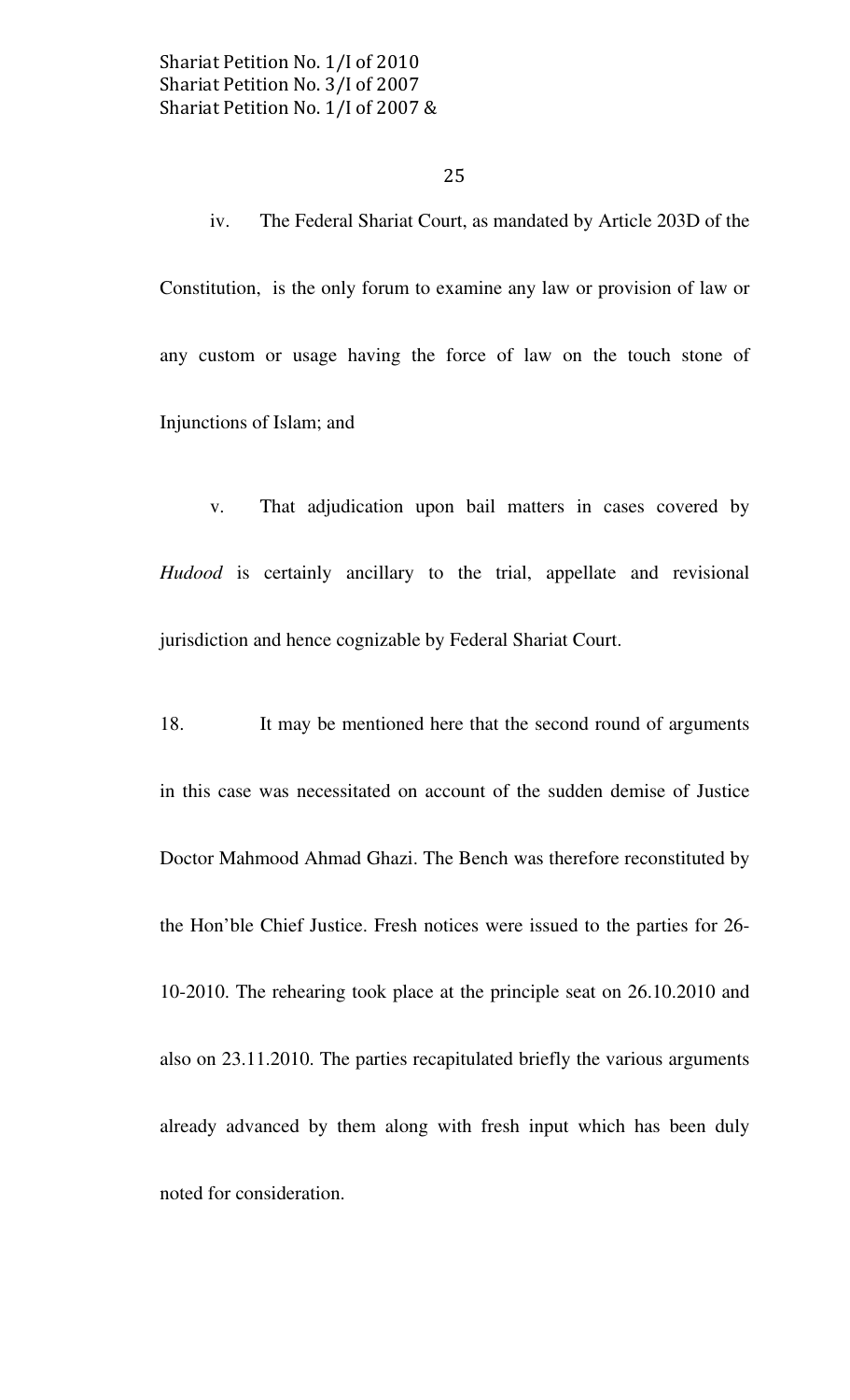#### SCOPE OF DISCUSSION

19. Before proceeding to discuss the consensus issue it may be reiterated that out of the four Shariat Petitions, linked with each other for disposal, Shariat Petition No.9/I of 2004 was delinked on the request of petitioner. It will be heard separately at some future date. The three remaining Shariat Petitions are being disposed of in this judgment only on matters enumerated in the consensus issues. Cognizance is not being taken of the other legal provisions agitated in these petitions. Questions beyond the consensus issues are being left with the consent of parties for a future date in appropriate proceedings as and when situation arises. I therefore proceed to analyze and discuss the issues framed with the consent of parties.

#### ISSUES No. (a, and c) HUDOOD: MEANING AND SCOPE

20. Issues (a) and (c) relates to determination of the meaning and scope of the term Hudood and the nature as well as extent of the mandate contemplated in Article 203DD. The reason to formulate and discuss these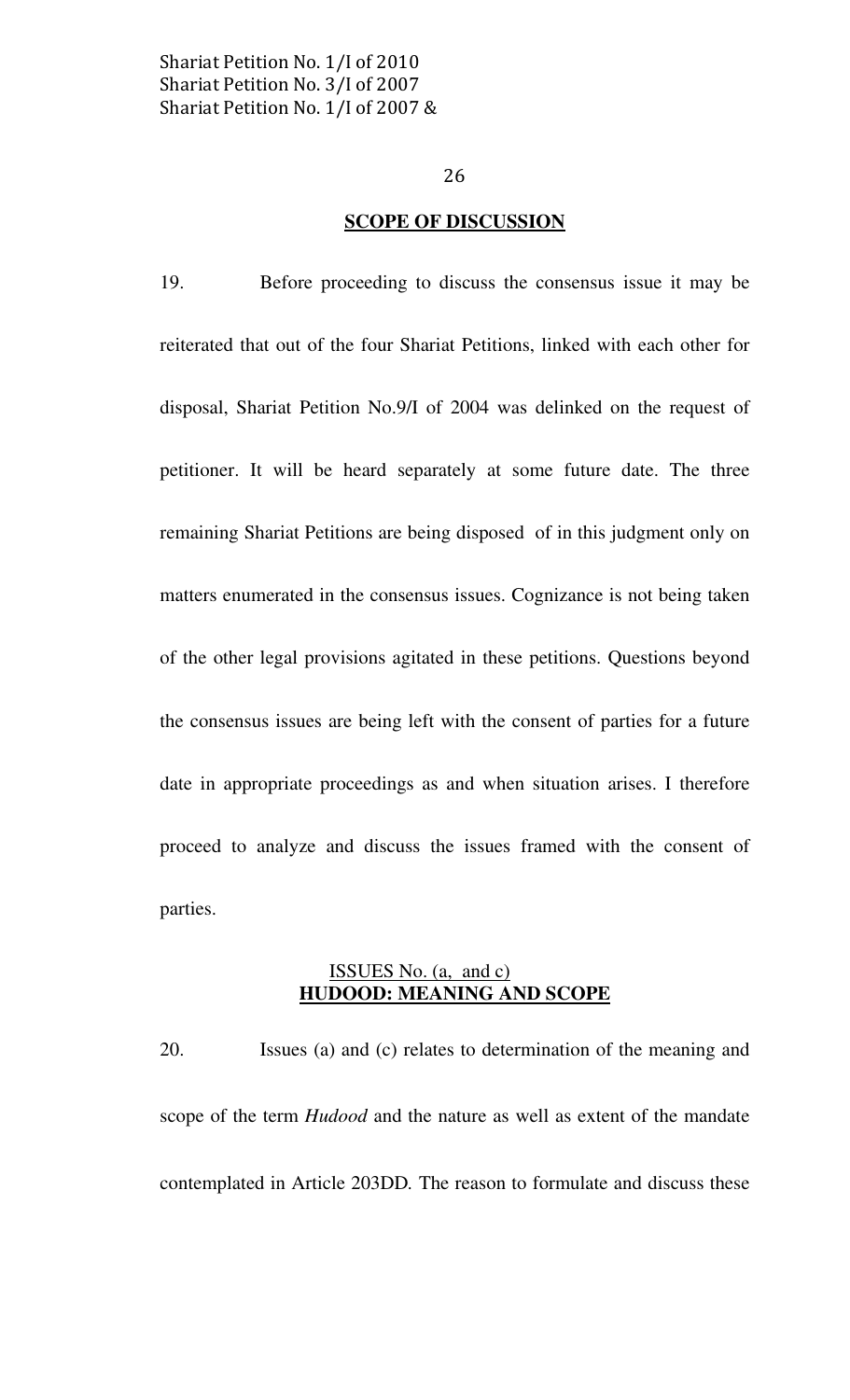27

issues is evident from the text of Article 203 DD of the Constitution of

Islamic Republic of Pakistan itself. The said Article reads as follows:-

"(1) The Court may call for and examine the record of any case decided by any criminal court *under any law* relating to the enforcement of Hudood for the purpose of satisfying itself as to the correctness, legality or propriety of any finding, sentence or order recorded or passed by, and as to the regularity of any proceedings of, such court and may, when calling for such record, direct that the execution of any sentence be suspended and, if the accused is in confinement, that he be released on bail or on his own bond pending the examination of the record.

(2) In any case the record of which has been called for by the Court, the Court may pass such order as it may deem fit and may enhance the sentence:

 Provided that nothing in this Article shall be deemed to authorize the Court to convert a finding of acquittal into one of conviction and no order under this Article shall be made to the prejudice of the accused unless he has had an opportunity of being heard in his own defence.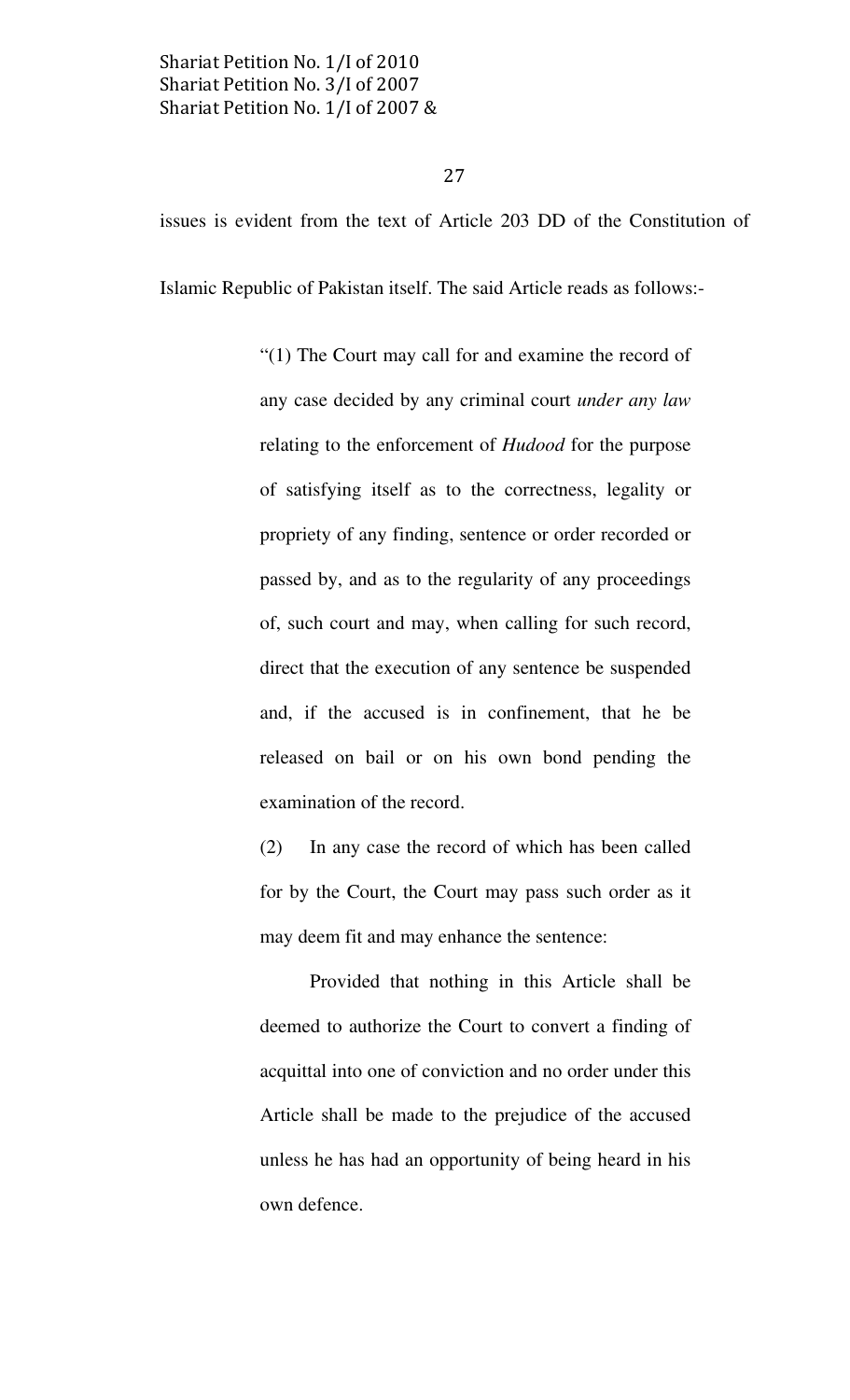(3) The Court shall have such other jurisdiction as may be conferred on it by or under any law". (Emphasis added)

21. An analysis of Article 203DD indicates that:

 i. the Federal Shariat Court has the exclusive jurisdiction to call for and examine the record of;

ii. any case decided by any criminal court under any law relating to the enforcement of Hudood;

 iii. for the purpose of satisfying itself as to the correctness, legality or propriety of any finding, sentence or order recorded or passed by and as to the regularity of any proceedings of such Court;

 iv. the order under examination by the Federal Court or challenged before it may be in the nature of grant or refusal of bail by the trial Court;

 v. and the Court may for that purpose call for the record of the case;

vi. while so doing the Court may suspend execution of the sentence;

vii. direct release on bail or on his own bond if the accused is in confinement pending examination of record; and further;

viii. the Federal Shariat Court may, as a result of examination of record pass such order as it may deem fit;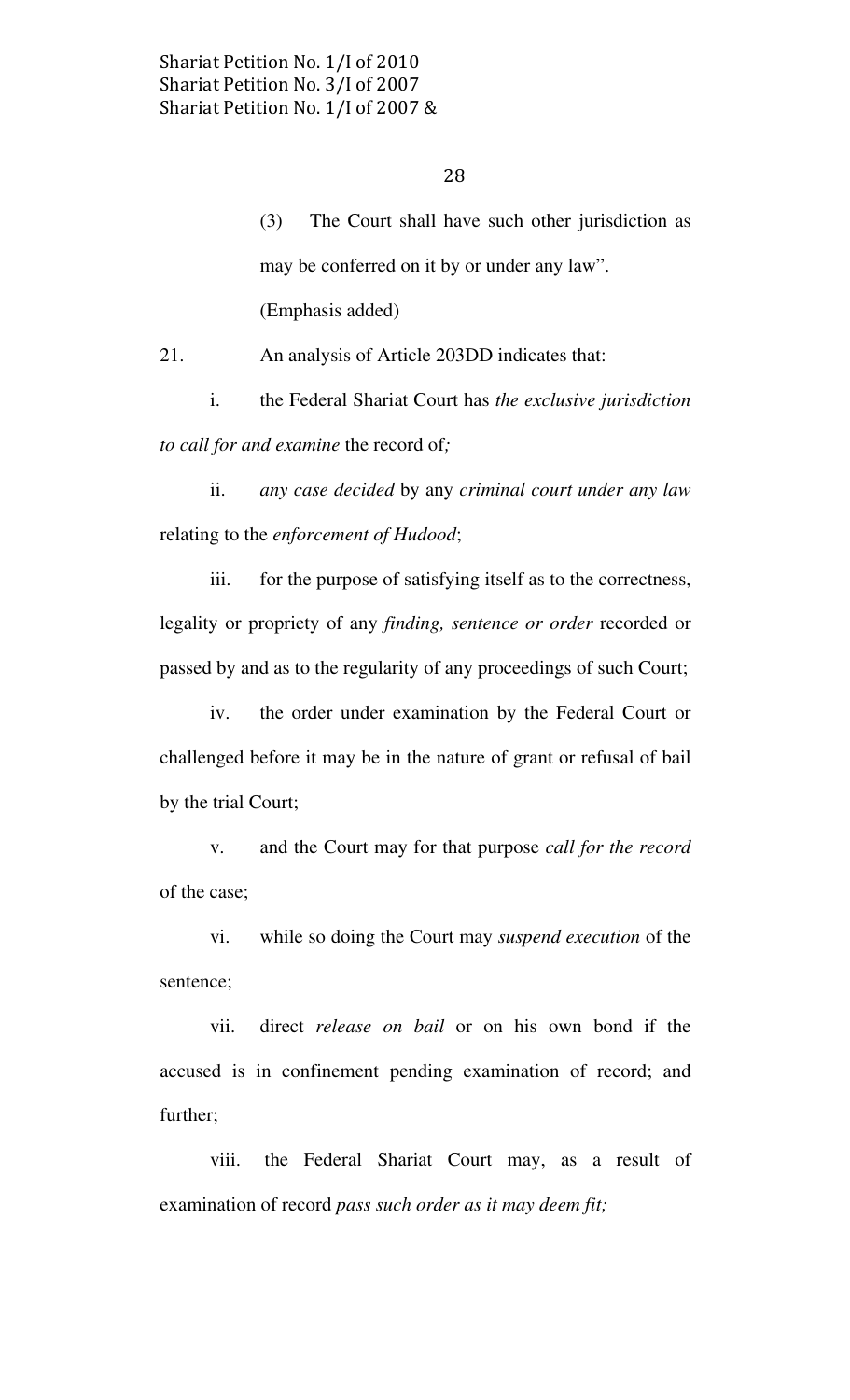ix. and may even enhance the sentence subject of course, to notice.

22. It is therefore clear that the exclusive jurisdiction of the Federal Shariat Court, mandated by the Constitution, revolves around the term "the enforcement of Hudood." For this reason we now proceed to discover the meaning and the scope of the term *Hadood* as well as *Tazir* as both the terms have throughout centuries been employed in the criminal administration of justice in Islamic polity.

23. The word "Hudood" is plural of the word Hadd. Literally the word Hadd means prevention, impediment, barrier, bounds and limit. In the Holy Quran this word has been used in a very wide sense covering various aspects of our mundane life. This word occurs a number of times in the sacred texts and with the passage of time it has acquired the status of a legal term particularly in the field of administration of criminal Justice. It is now a well recognized component of the chapter relating to crime and punishment in Islamic Jurisprudence. This term, in its essence, connotes Divine Injunctions which prescribe parameters for human action in certain spheres of life. These injunctions have consequently the effect of regulating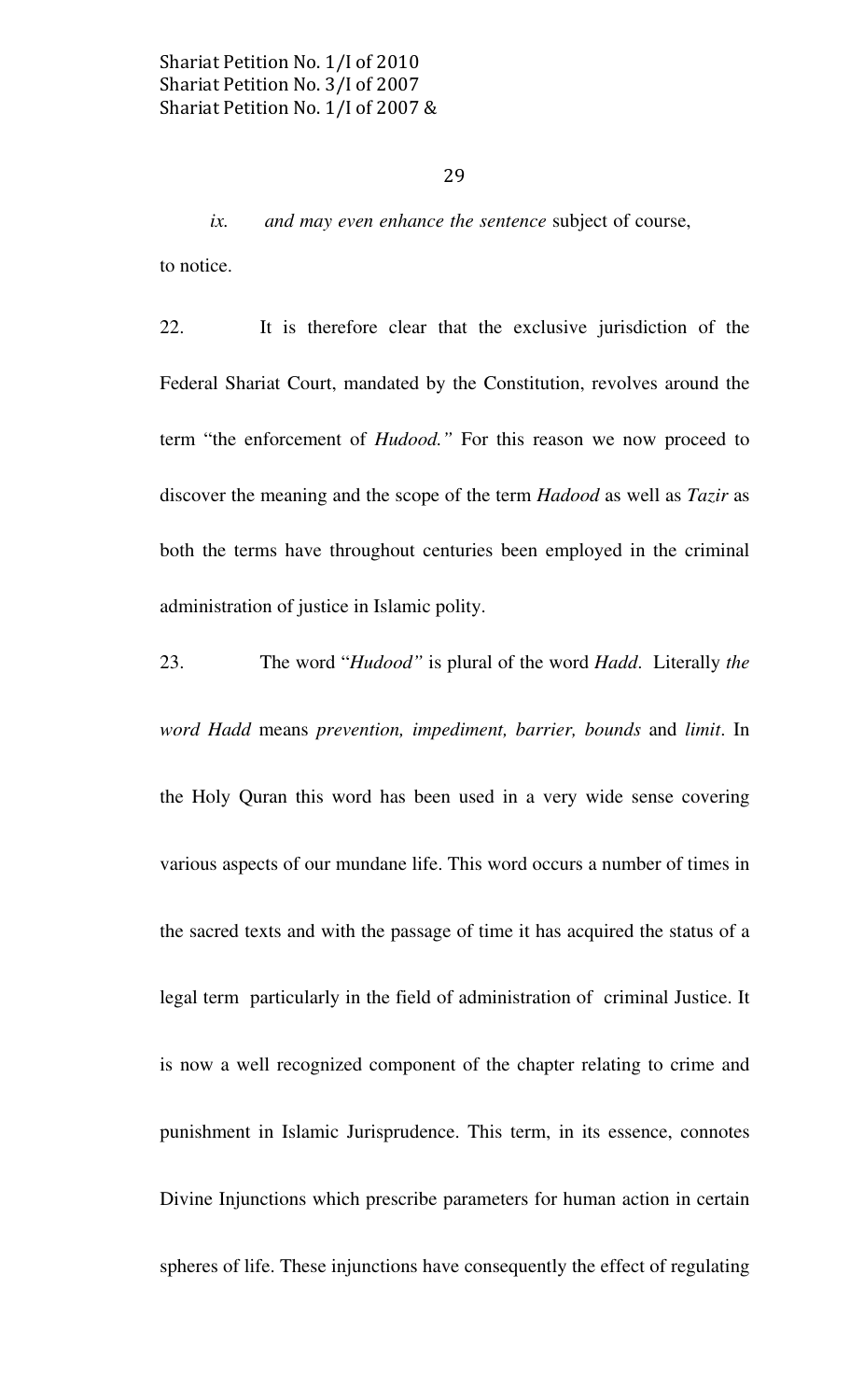30

the areas of human choices and freedoms. There are zones of human activity where the lawgiver has allowed choice or what may be termed as freedom of action to human beings and in other places the addressee of the commandment i.e, the obligee is required to strictly follow the mandated provision.

24. The term *Hudood* finds mention in fourteen different Ayaat of Holy Quran. These Ayaat identify multifaceted aspects of our mundane existence. In order, therefore, to fully grasp the significance of the term Hudood, it will be instructive to examine the said 14 Ayaat of Holy Quran as well as the sayings of the Holy Prophet, PBUH, on the subject. The translation of the related text, from both the sources, is being detailed below for a proper appreciation of the meaning and scope of the term Hudood. Part A below refers to Injunctions of Holy Quran while Part B thereafter pertains to the traditions of Holy Prophet (PBUH). Discussion on the meaning and scope of the term Hudood will be undertaken thereafter in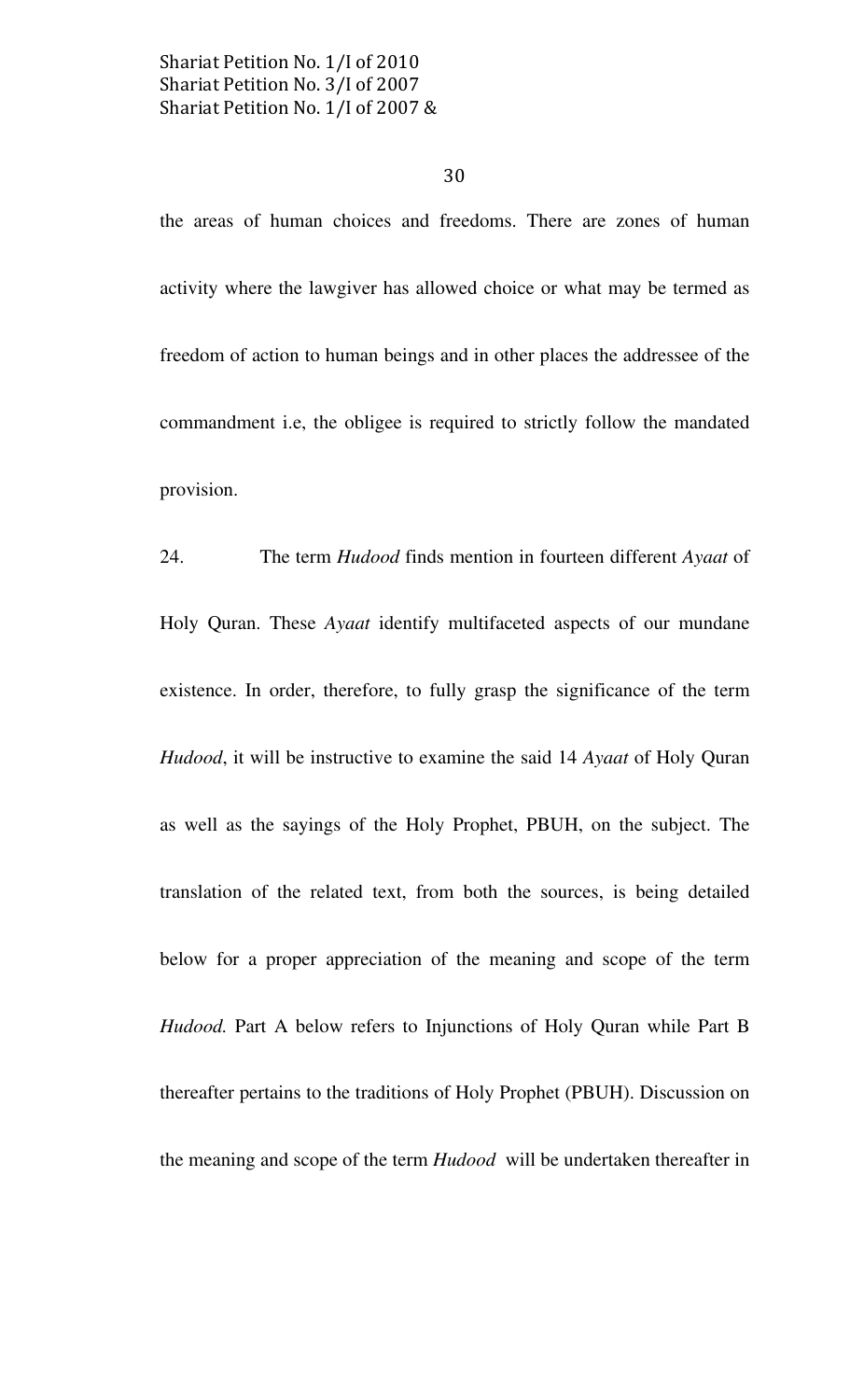# 31

Part C entitled HUDOOD AND TAZIR while concluding deliberation on

these issues.

# PART -A QURANIC INJUNCTIONS

25. Ayah 187 Surah 2 (al-Baqrah) Holy Quran:

"It has been made lawful for you to go in to your wives during the night of the fast. They are your garment, and you are theirs. Allah knows that you used to betray yourselves and He mercifully relented and pardoned you. So you may now associate intimately with your wives and benefit from the enjoyment Allah has made lawful for you, and eat and drink at night until you can discern the white streak of dawn against the blackness of the night; then (give up all that and ) complete your fasting until night sets in. But do not associate intimately with your wives during the period when you are on retreat in the mosques. These are the (Hudood Allah) bounds set by Allah; do not, then, even draw near them. Thus does Allah make His Signs clear to mankind that they may stay away from evil."

Ayah 229 Surah 2 (Al-Baqrah) of Holy Quran. The term

Hudood has been employed four times in this Ayat:

"Divorce can be pronounced twice: then, either honourable retention or kindly release should follow. (While dissolving the marriage tie) it is unlawful for you to take back anything of what you have given to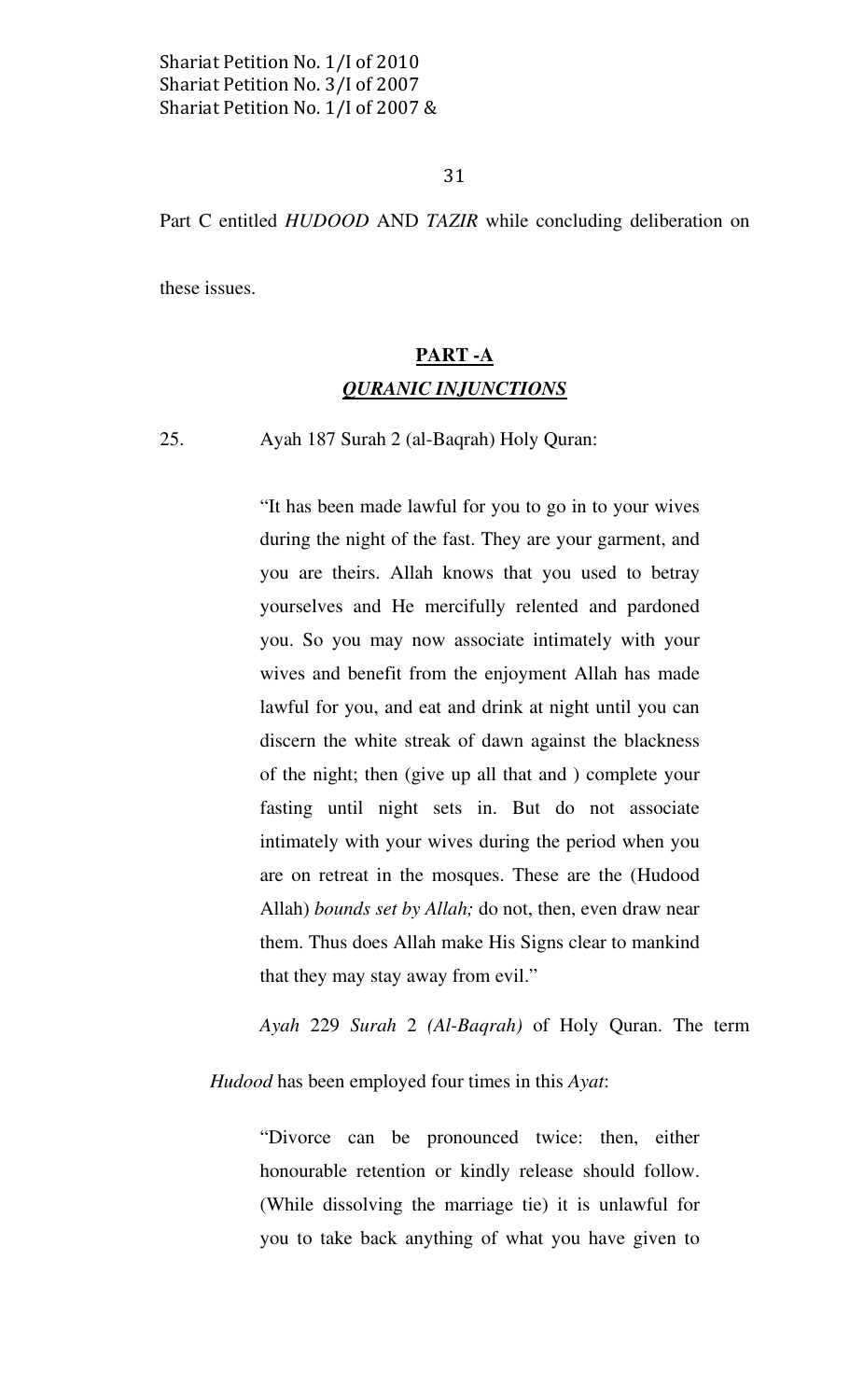32

your wives unless both fear that they may not be able to keep within the bounds set by Allah. Then, if they fear that they might not be able to keep within the bounds set by *Allah*, there is no blame upon them for what the wife might give away of her property to become released from the marriage tie. These are the bounds set by Allah; do not transgress them. Those of you who transgress the bounds set by Allah are indeed the wrongdoers."

iii. Ayah 230 Surah 2 (Al-Baqarah) of Holy Quran. The term

Hudood has been used twice here:

"Then, if he divorce her (for the third time, after having pronounced the divorce twice), she shall not be lawful to him unless she first takes another man for a husband, and he divorces her. There is no blame upon them if both of them return to one another thereafter, provided they think that they will be able to keep within the bounds set by Allah. These are the bounds of Allah which He makes clear to a people who have knowledge (of the consequences of violating those bounds)".

iv. Ayaat 1 through 12, 13 and 14 Surah 4 (An-Nisa) of Holy

Quran:

Ayaat 1 through 12 deal with:

- a) equality of human beings;
- b) handing over of property to orphans;
- c) marriage with orphan girls;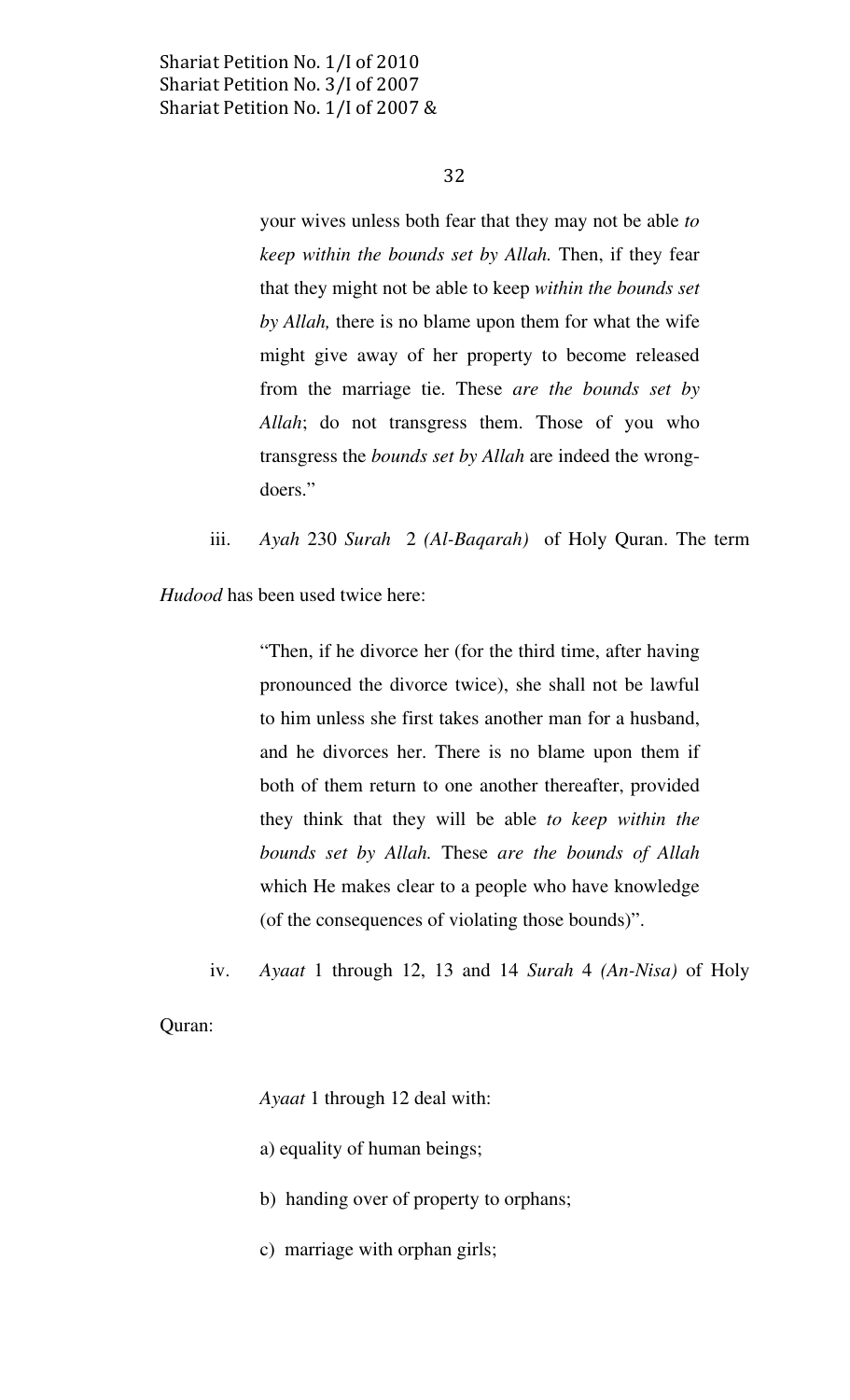- d) mandatory bridal gift;
- e) guardianship of mentally efficient persons;
- f) inheritance shares and division of estate;
- g) Zihar and Divorce.

"These are the bounds set by Allah. Allah will make him who obeys Allah and His Messenger enter the Gardens beneath which rivers flow. He will abide there for ever. That is the mighty triumph."

"And he who disobeys Allah and His Messenger and transgresses the bounds set by Him - him shall Allah cause to enter the Fire. There he will abide. A humiliating chastisement awaits him."

v. Ayah 97 Surah 9 (At-Taubah) of Holy Quran:

"The Bedouin Arabs surpass all in unbelief and hypocrisy and are most likely to be un-aware of the limits prescribed by Allah in what He has revealed to His Messenger. Allah is All-knowing, All-Wise."

vi. Ayah 112 Surah 9 (At-Taubah) of Holy Quran:

"Those who constantly turn to Allah in repentance, who constantly worship Him, who celebrate His praise, who go about the world to serve His cause, prostrate themselves before Him, who enjoin what is good and forbid what is evil, and who keep the limits set by Allah. Announce glad tidings to such believers."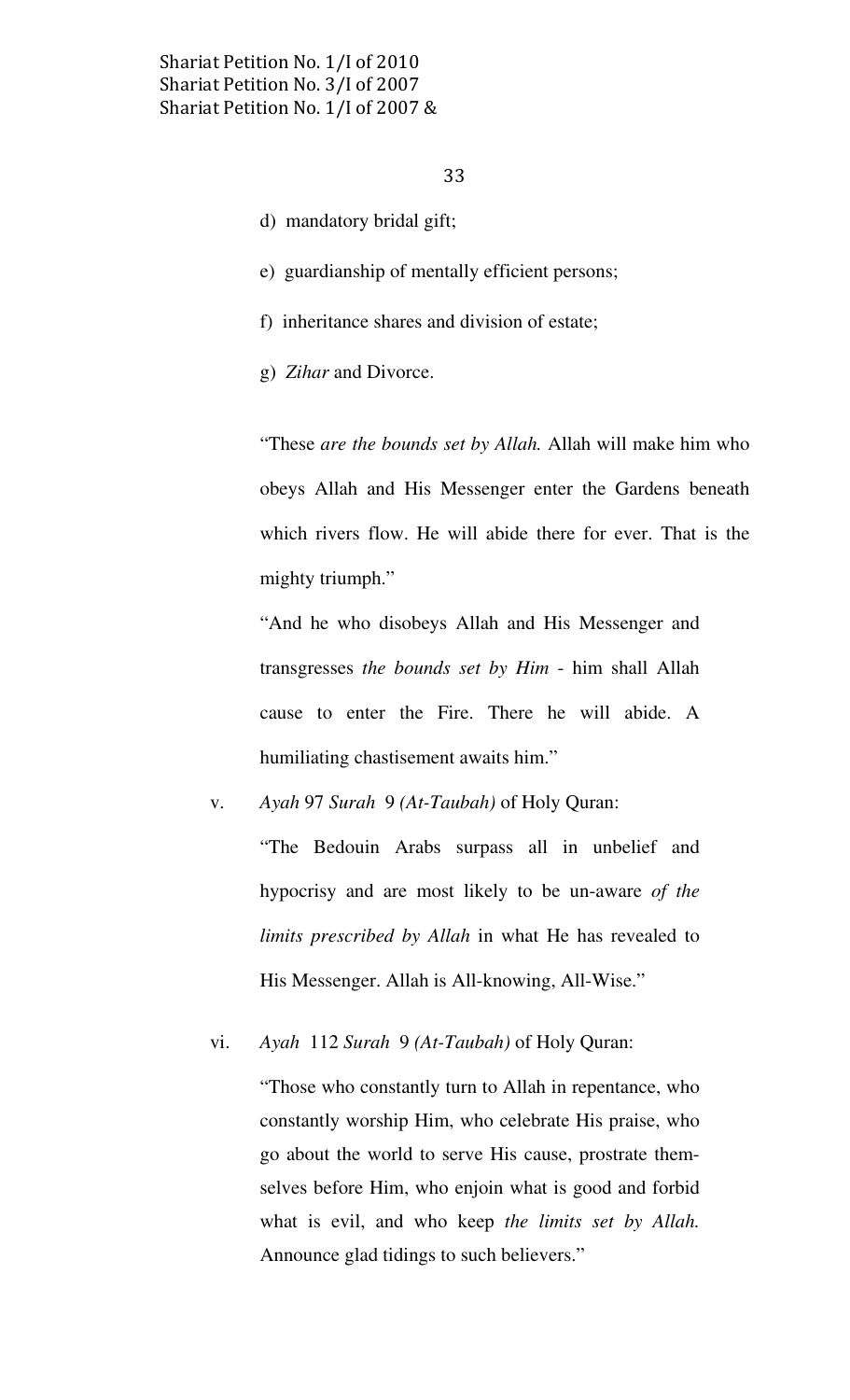#### vii. Ayah 4 Surah 58 (Al-Mujadalah) of Holy Quran:

"And he who does not find a slave (to free),shall fast for two months consecutively before they may touch each other, and he who is unable to do so shall feed sixty needy people. All this is in order that you may truly believe in Allah and His Messenger. These are the bounds set by Allah; and a grievous chastisement awaits the unbelievers."

viii. Ayah 1 Surah 65 (At-Talaq) of Holy Quran. The term Hudood has been used twice in this Ayah:

"O Prophet, when you divorce women, divorce them for their waiting-period, and compute the waiting period accurately, and hold Allah, your Lord, in awe. Do not turn them out of their homes (during the waiting period) nor should they go away (from their homes) - unless they have committed a manifestly evil deed. Such are the bounds set by Allah; and he who transgresses the bounds set by Allah commits a wrong against himself. You do not know: may be Allah will cause something to happen to pave the way (for reconciliation)."

Hudood has been clearly and explicitly used in the sense of commandments or injunctions ordained by Allah. These injunctions have to be enforced in a Muslim society. The significant thing to be noted is that the term Hudood stands doubly sanctified because it has been specifically termed as

26. In the above mentioned Nusoos of Holy Quran, the term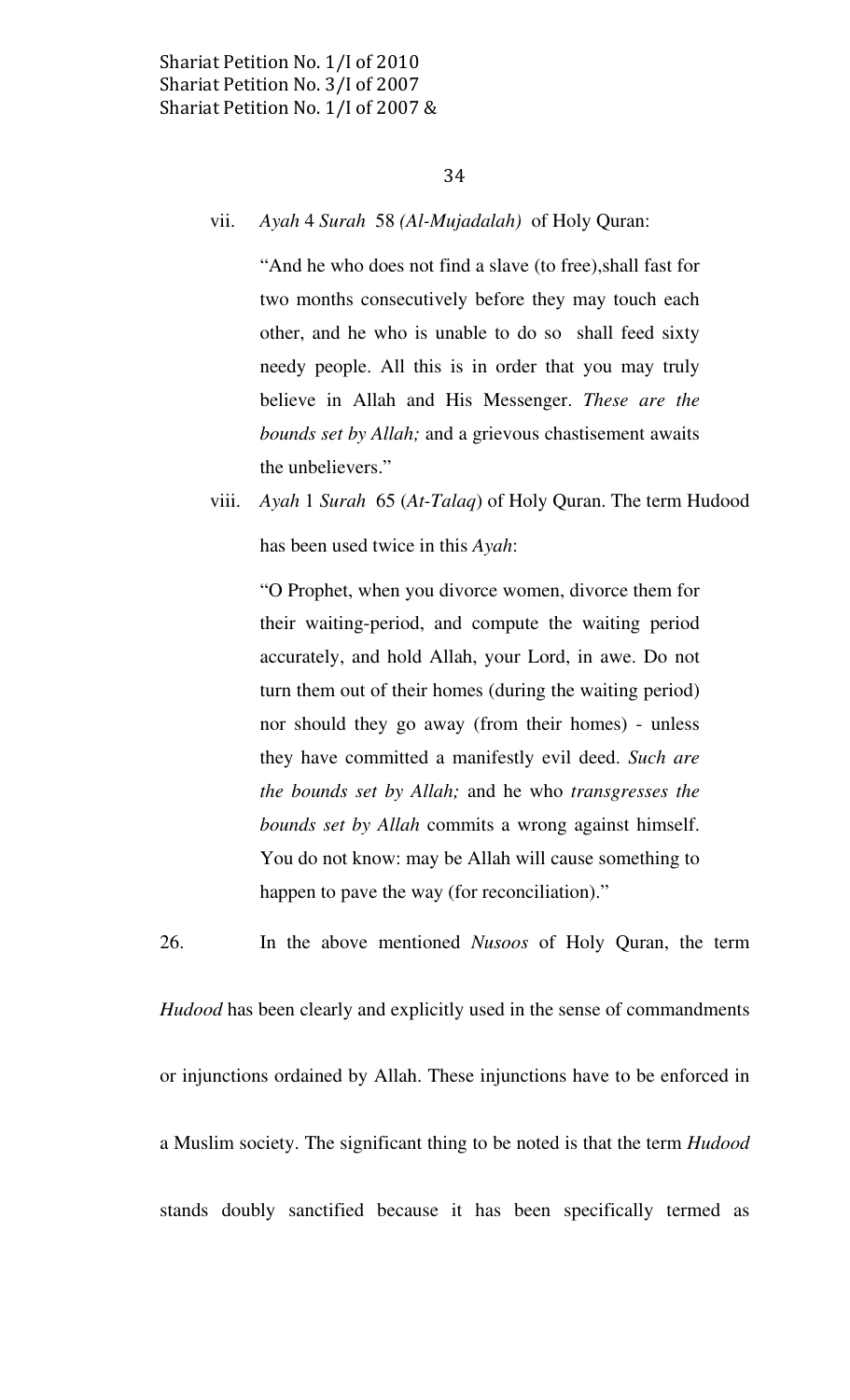#### 35

Hudood- Allah. It signifies that these limits have been prescribed by Allah. This is a reminder in the peculiar style of Holy Quran because as Creator of human specie He has honoured every human being with valuable freedoms which according to His Command have to be protected in the larger interests of human welfare, amity and peaceful social conditions. Though the entire Holy Quran is, no doubt, a revelation from Allah, yet the reason for relating this particular term to His Own Self was to make it emphatically clear, particularly to the agencies assigned the task of promulgation and implementation of laws and administration of justice, that utmost care has to be observed in matters relating to adjudication of human rights in an Islamic society because any violation of these rights would be tantamount to transgressing the limits prescribed by sacred texts. It is in this sense that the protect of human rights has to be appreciated because violation thereof has been made cognizable as Hudood offences by Holy Quran.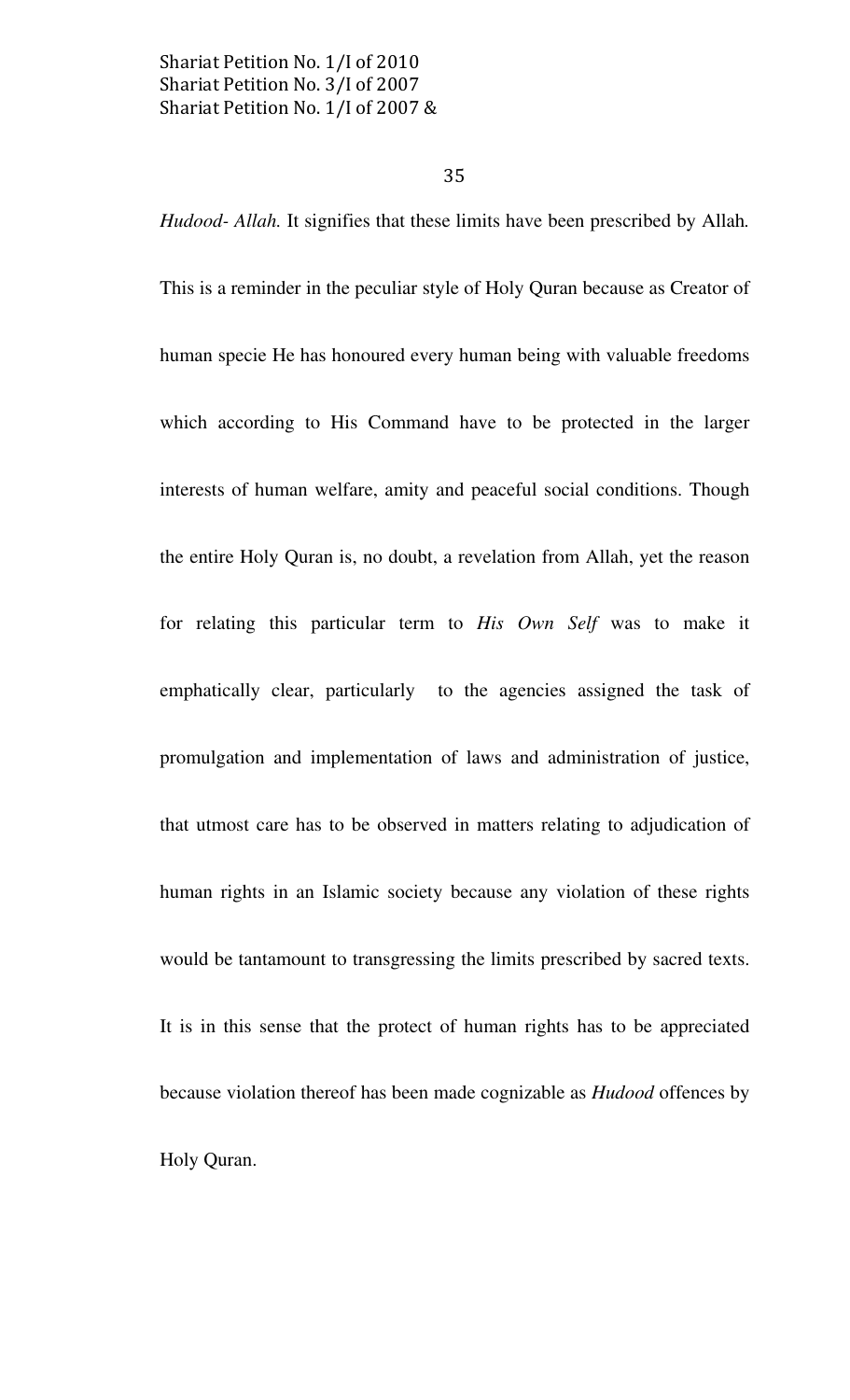27. Ayah 103 Surah 10, Younas, of Holy Quran contains a Divine Commitment that Allah will save the believers but at the same time Ayah No.95 of the same Surah warns the believers not to be among those who defy the Ordinances of Allah because such rejecters shall be losers in the end. This is what is repeated in Ayah 47 Surah 30, Ar-Rum of Holy Quran which declares that Allah shall help the believers but this Divine indulgence is subject to their obedience and compliance with Injunctions of Islam. Ayah 182 Surah, Al-Aaraf, repeats the warning in the following words:

> "We lead them (the rejecters of Divine Commandments) step by step to an end (whose condition they know not)"

It is pertinent to refer to yet another principle enunciated in Ayah 42 Surah 8, Al-Infaal, of Holy Quran. This is a principle of universal significance. It states:-

> "That who perished might perish by a clear proof and he who survives might survive by a clear proof."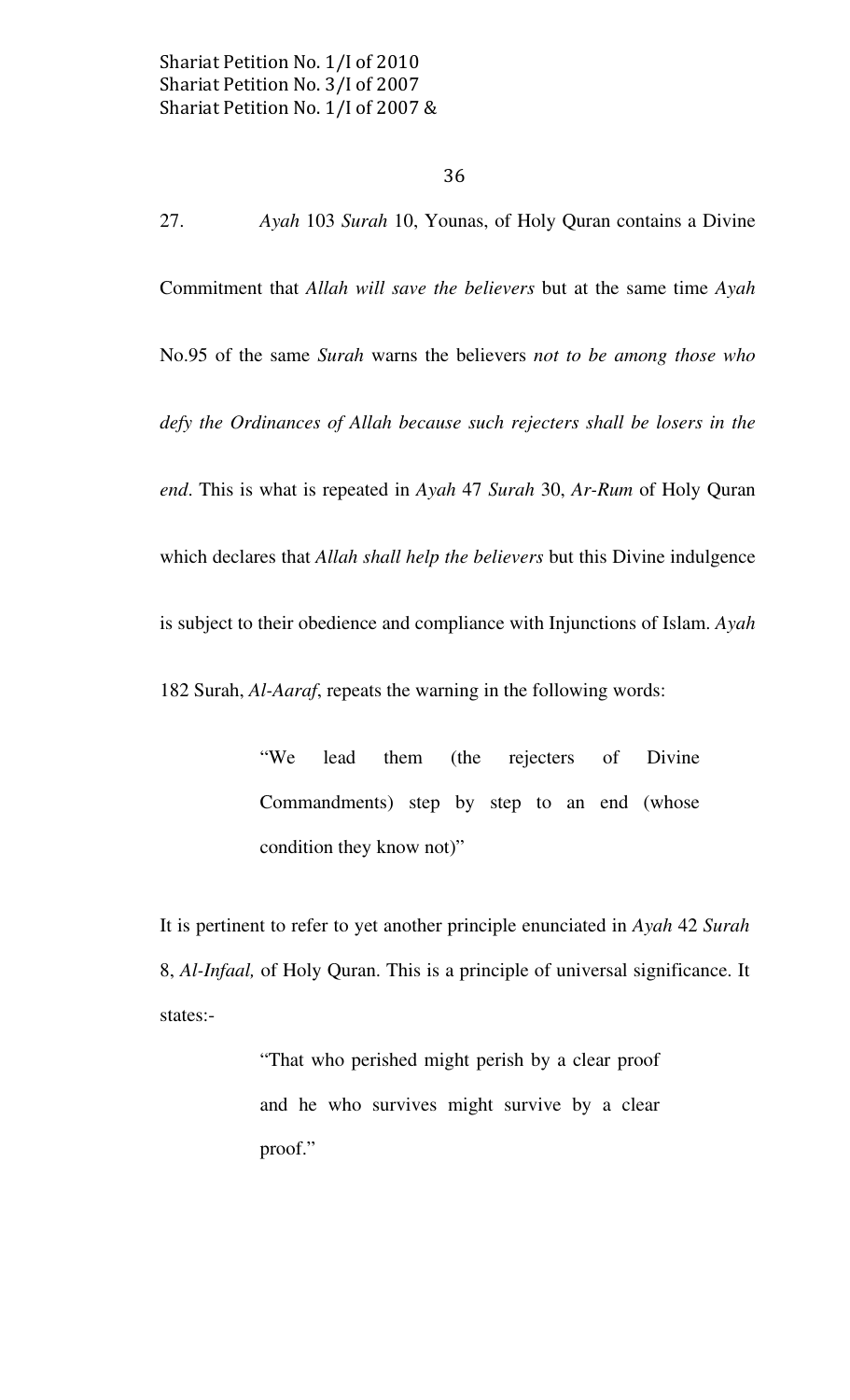37

## **PART-B**

## **SUNNAH OF HOLY PROPHET PBUH**

28. Detailed below are the traditions of the Holy Prophet (PBUH)

wherein the term *Hadood* finds mention:

i .''مَا كُنْتُ لِأَقِيمَ حَدًّا عَلَى أَحَدٍ فَيَمُوتَ فَأَجِدَ فِي نَفْسِي إِلَّا صَاحِبَ الْخَمْرِ. ''

(I would not feel sorry for one who dies because of legal punishment, receiving except the  $\boldsymbol{a}$ drunk.)(Sahih al Bukhari, Kitab al Hudood, Vol. VIII, Hadith No. 769)

"أَنَّهُمْ كَانُوا يُقِيمُونَ الْحَدَّ عَلَى الْوَضِيعِ وَيَتْرُكُونَ الشَّرِيفَ"  $\overline{\mathbf{u}}$ 

(They used to inflict the legal punishments on the poor and forgive the rich)

Sahih al Bukhari, Kitab al Hudood, Vol. VIII, Hadith  $No.$ 778. Traditions No.1916,1917 volume 2 Sahih Muslim report the same tradition on the authority of other companions. Tradition No.967 volume 3 Sunan Abdu Daud also narrates on the authority of another companion.<br>"أَتَشْفَعُ فِي حَدٍّ مِنْ حُذُودِ اللَّهِ"

.iii

(Do you intercede (with me) to violate one of the legal punishment of Allah.)

(Sahih al Bukhari, Kitab al Hudood, Vol. VIII, Hadith No. 779)

iv.كُنْتُ عِنْدَ النَّبِيِّ صلَّى اللَّهُ عَلَيْهِ وَسَلَّمَ فَجَانَهُ رَجُلٌ فَقَالَ<br>يَا رَسُولَ اللَّهِ إِنِّي أَصَبْتُ حَدًّا فَأَقِمْهُ عَلَىَّ

("O Allah's Apostle! I have committed a legally punishable sin please inflict the legal punishment on me.) Sahih al Bukhari, Kitab al Hudood, Vol. VIII, Hadith No. 812)

> y كَانَ النَّبِيُّ صَلَّى اللَّهُ عَلَيْهِ وَسَلَّمَ يَقُولُ لَا يُجْلُدُ فَوْقَ عَشْر ِ جَلّدَاتٍ إِلَّا فِي حَدٍّ مِنْ حُدُودِ اللَّهِ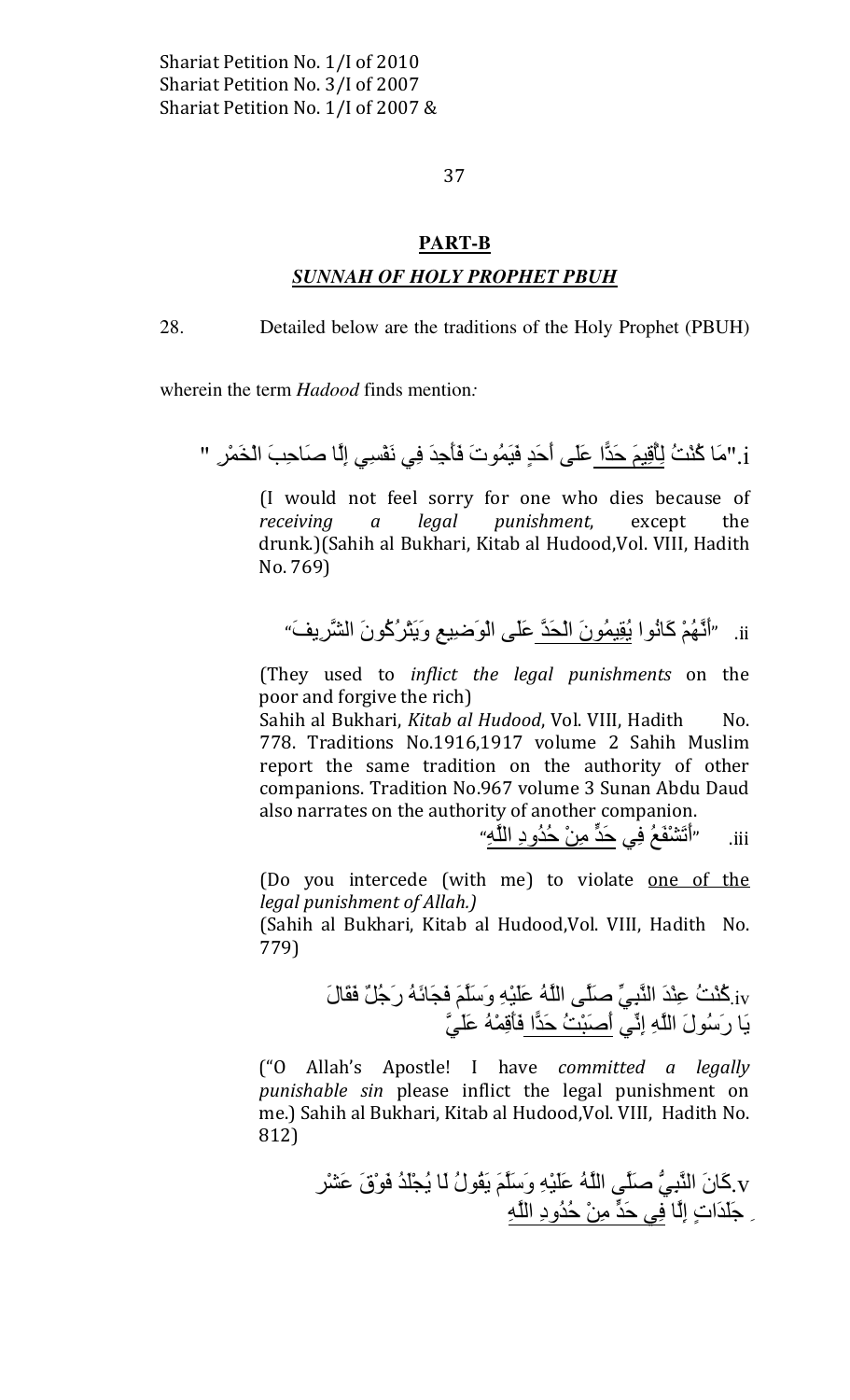38

(Nobody should be flogged more than ten stripes except if he is guilty of a crime the legal punishment of which is assigned by Allah.) Sahih al Bukhari, Kitab al Hudood, Vol. VIII, Hadith No. 831)

vi. "لَمْ عُقُوبَهْ فَوْقَ عَشْرٍ ضَرَبَاتٍ إِلَّا فِي حَدٍّ مِنْ حُدُودِ اللَّهِ"

(No punishment exceeds the flogging of the ten stripes except if one is *guilty of a crime* involving a legal punishment prescribed by Allah.) (Sahih al Bukhari, Kitab al Hudood, Vol. VIII, Hadith No. 832)

iiv.لَا تَجْلِدُوا فَوْقَ عَشْرَةِ أَسْوَاطِ إِلَّا فِي حَدٍّ مِنْ حُدُودِ اللَّهِ

("Do not flog anyone more than ten stripes except if he is involved in a crime involving Allah's legal punishment.") (Sahih al Bukhari, Kitab al Hudood, Vol. VIII, Hadith No. 833, 1744, 1745 and 1746. This tradition has also been reported at serial No.1966 volume 2, Sahih Muslim. Tradition No.1078 volume 3 Abu Daud has also narrated on the authority of other companions.)

- Traditions No.969 and 970 Sunan Abu Daud are to viii. the effect that faults of good people may be forgiven except Hudood; and
- Tradition No.1976 volume 3 Sunan Abu Daud ix. contains the commandment that Hadd punishment be not inflicted in Mosques.
- 29. The scope of *Hudood* is the prohibitions imposed by Allah or

His Apostle PBUH. The sanctity attached to Divine prohibition is best

illustrated by the following tradition recorded in Sahih Muslim in Kitab-ul-

Masoqat, Bab Akhz ul Halal wa Tarkat Shubahat, contains the following

Tradition.

حَدَّثَنَا مُحَمَّدُ بْنُ عَبْدِ اللَّهِ بْنِ نُمَيْرِ الْهَمْدَانِيُّ حَدَّثَنَا أَبِي حَدَّثَنَا زَكَرِيَّائُ عَنْ الشَّعْبِيِّ عَنْ النُّعْمَانِ بْنِ بَشِيرٍ قَالَ سَمِعْتُهُ يَقُولُ سَمِعْتُ رَسُولَ اللَّهِ صلَّى اللَّهُ عَلَيْهِ وَسلَّمَ يَقُولُ وَأَهْوَى النُّعْمَانُ بِإِصْبَعَيْهِ إِلَى أَدْنَيْهِ إِنَّ الْحَلَالَ بَيِّنٌ وَإِنَّ الْحَرَامَ بَيِّنٌ وَبَيْنَهُمَا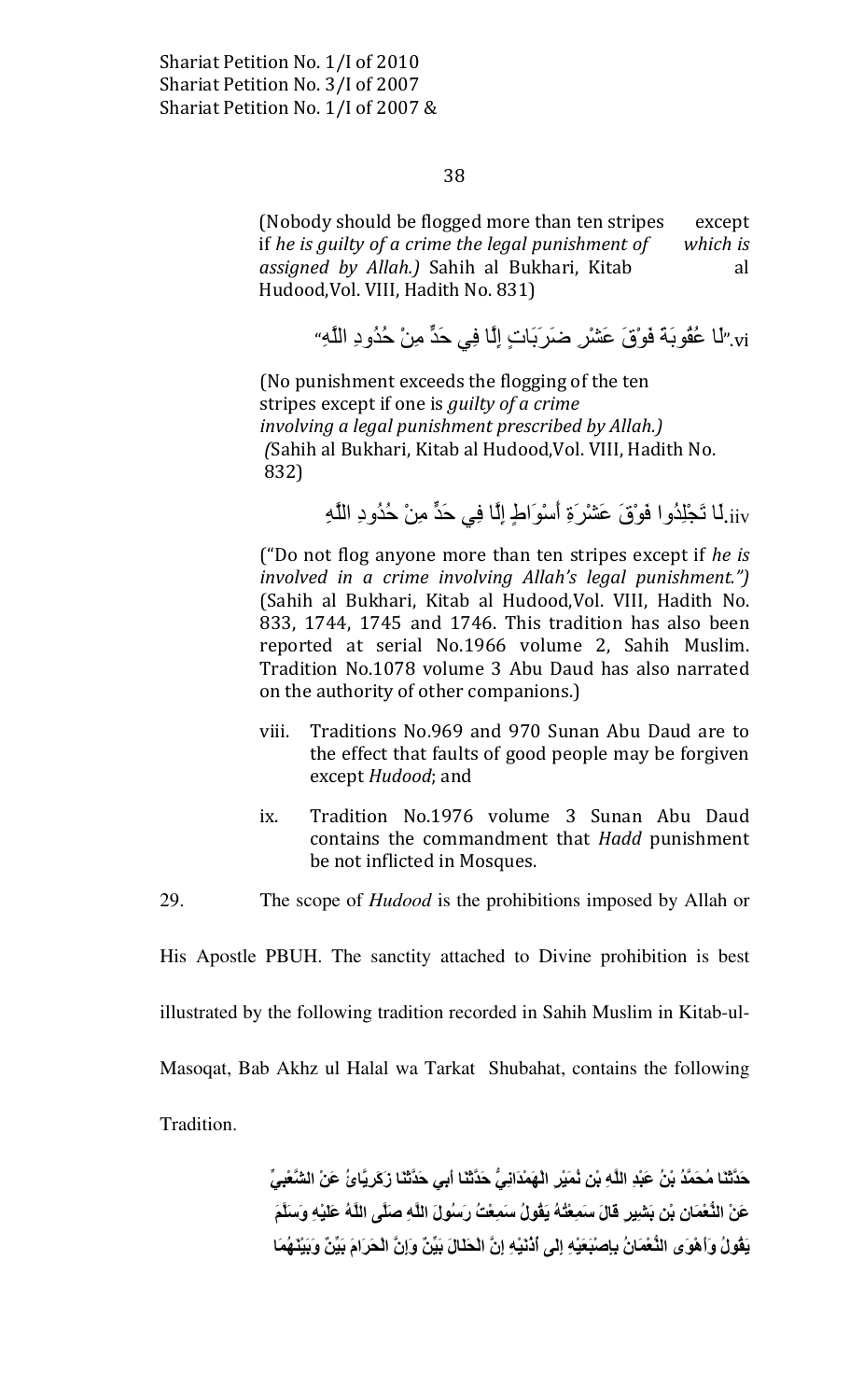#### 39

مُشْتَبِهَاتٌ لَا يَعْلَمُهُنَّ كَثِيرٌ مِنْ النَّاسِ فَمَنْ اتَّقَى الشُّبُهَاتِ اسْتَبْرِاً لِدِينِهِ وَعِرْضه وَمَنْ وَقِعَ فِي الشُّبُهَاتِ وَقِعَ فِي الْحَرَامِ كَالرَّاعِي يَرْعَى حَوْلَ الْحِمَى يُوشِكُ أَنْ يَرْتَعَ فِيهِ أَلَـا وَإِنَّ لِكُلِّ مَلِـكٍ حِمَّى أَلَـا وَإِنَّ حِمَى اللَّهِ مَحَارِمُهُ أَلَـا وَإِنَّ فِي الْجَسَدِ مُصْنْعَةَ إِذَا صَلَحَتْ صَلَحَ الْجَسَدُ كُلُّهُ وَإِذَا فَسَدَتْ فَسَدَ الْجَسَدُ كُلُّهُ أَلَـا وَهِيَ الْقَلْبُ \_

## (صحيح مسلم:جلد دوم:حديث نمبر 1600)

(Nu'man b. Bashir (Allah be pleased with him) reported: I heard Allah's Messenger (May peace b upon him) as having said this (and Nu'man pointed towards his ears with his fingers): what is lawful is evident and what is unlawful is evident, and in between them are the things doubtful which many people do not know. So he who guards against doubtful things keeps his religion and honour blameless, and he who indulges in doubtful things indulges in fact in unlawful things, just as shepherd who pastures his animals round a preserve will soon pasture them in it. Beware, every king has a pasture (preserve) and the pasture (exclusive domain) of Allah is His Ordinance of prohibition. Beware, in the body there is a piece of flesh; if it is sound, the whole body is sound, and if it is corrupt the whole body is corrupt, and hearken it is the heart.

# **PART C**

#### **HUDOOD AND TAZIR**

30. The term *Hadd* and its plural *Hudood*, as used in the above mentioned traditions of the Prophet of Islam (PBUH), indicates that it has been employed in the sense of punishment prescribed by the Messenger of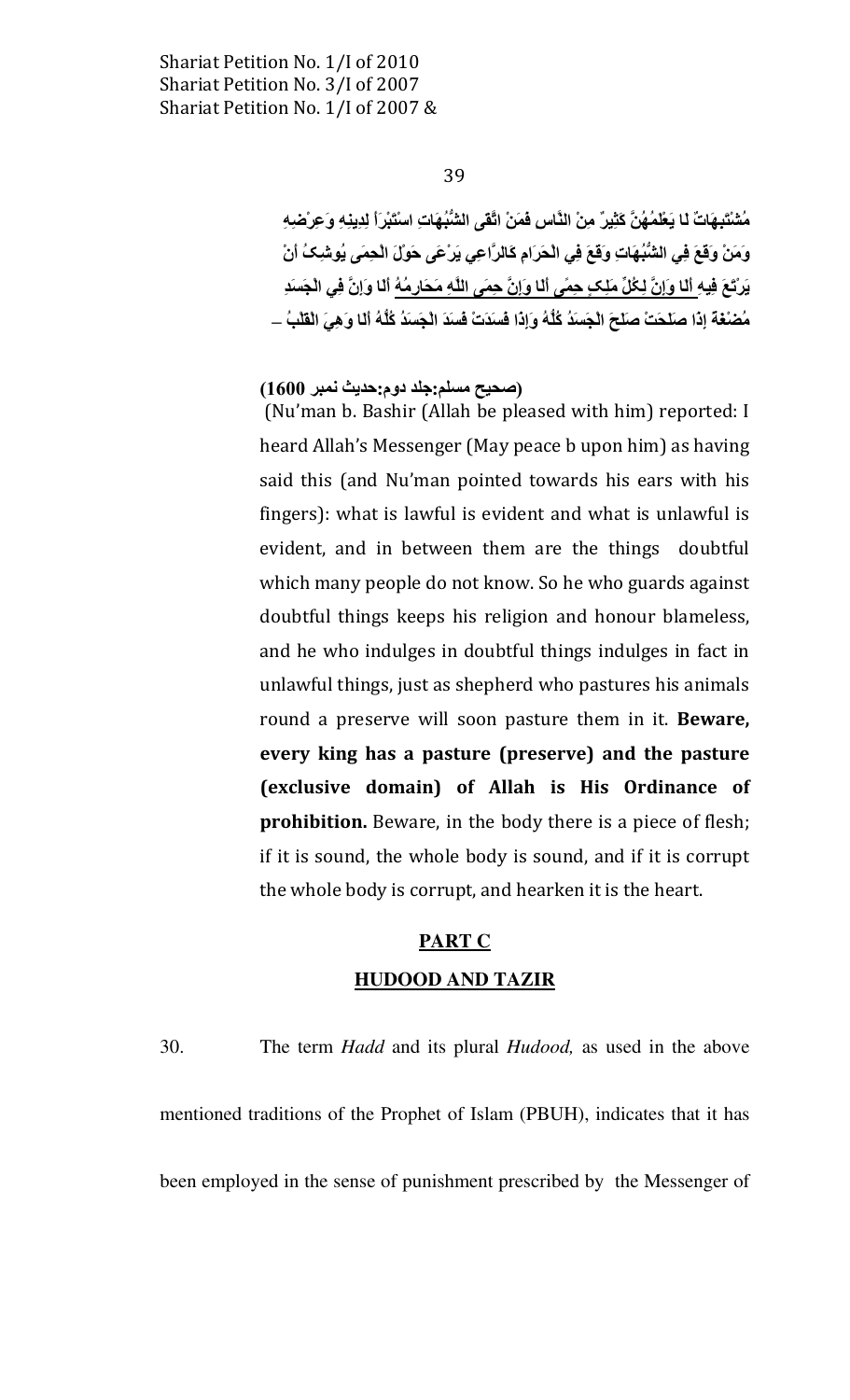40

Allah (PBUH). The essence of the well known Hadith of the Holy Prophet

(PBUH) reported in Sahih Bukhari, and other authorities is that:

"Earlier nations had perished simply because punishment (Hadd) was imposed only when a lowly commoner had committed a crime but influential persons were spared the agony of punishment."

In this Hadith, the term Hadd very clearly refers to the general punishments for different categories of offences. This aspect establishes, in turn, that the word *Hadd* in the administration of criminal justice in an Islamic society includes (any) specific punishment awarded or prescribed under or in pursuance of an Injunction of Holy Quran or Sunnah. It may be profitable to refer to a Tradition quoted by Hazrat Umar R.A. recorded by Muslim as Hadith No.269 in Kitab Salat ul Musafareen wus Qasarha. According to this report many nations were exalted because they followed the ordinances prescribed in the Book while many nations perished on account of non-observance of Divine edicts.

31. The Muslim jurists, during the period when the judicial system was evolving in the light of and on the foundation of the teachings of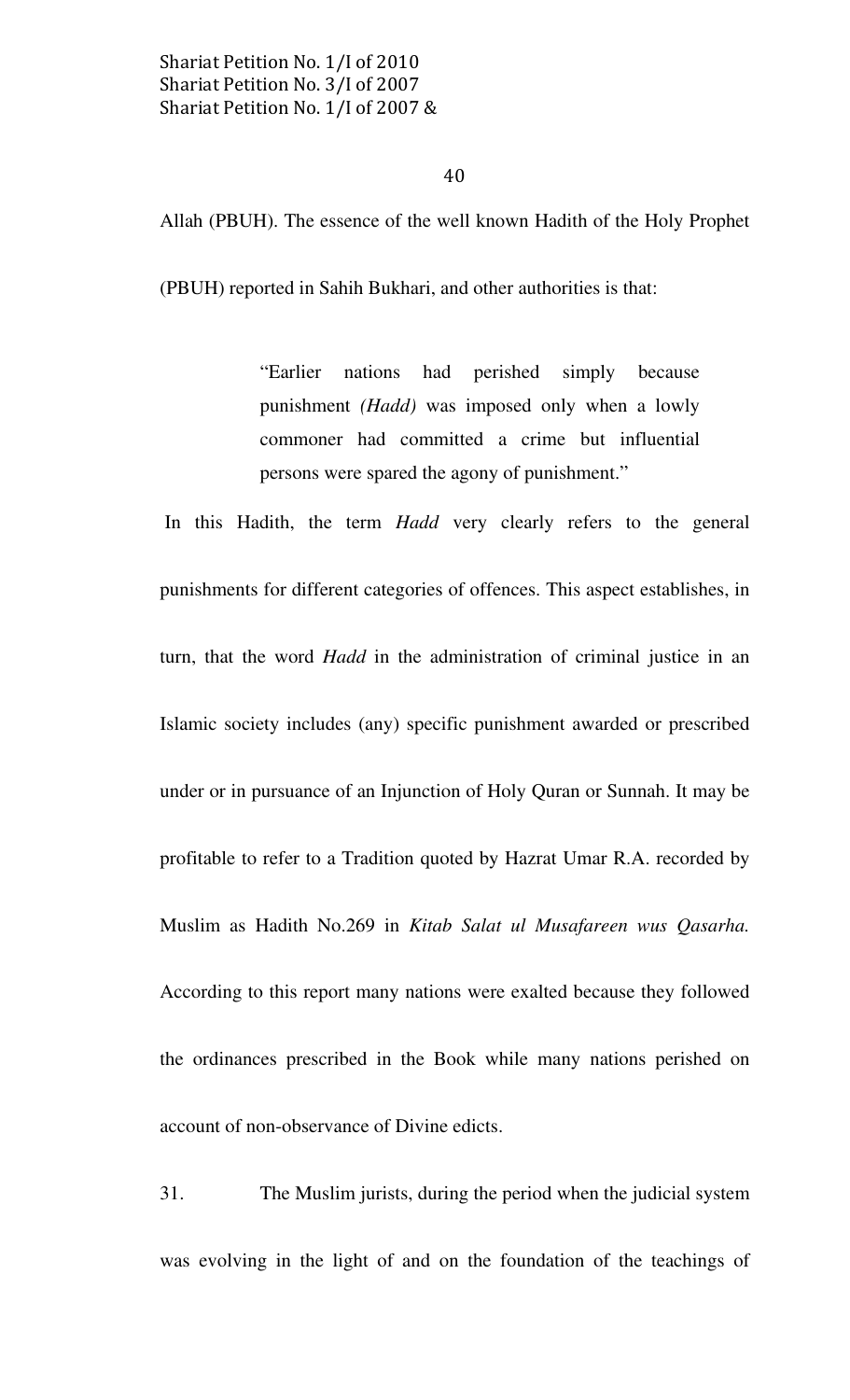41

Islam, deemed it expedient to classify punishments on the basis of proof and the nature of proof for proper and effective administration of justice. This reasoning was based upon sacred text because Holy Quran in addition to prescribing penalty also made reference to the nature of proof. This classification provided guidelines to the judges who were assigned the task of holding trials of different kinds of offences. These offences entailed punishments prescribed by Holy Quran, Sunnah, as well as any punishment prescribed by State in matters related with Hudood or ancillary or akin thereto. The first category was called Hadd par excellence, while the latter came to be known as Tazir. The purpose of assigning a new title to the latter category of punishment was only to emphasize the standard and immutable nature of the punishments under the title Hudood, as ordained by Holy Quran and Sunnah.

32. This classification of punishments into Hadd and Tazir was made primarily for pedagogical purposes. This classification was never meant to be taken to limit the wider scope of the term Hudood. The Sunnah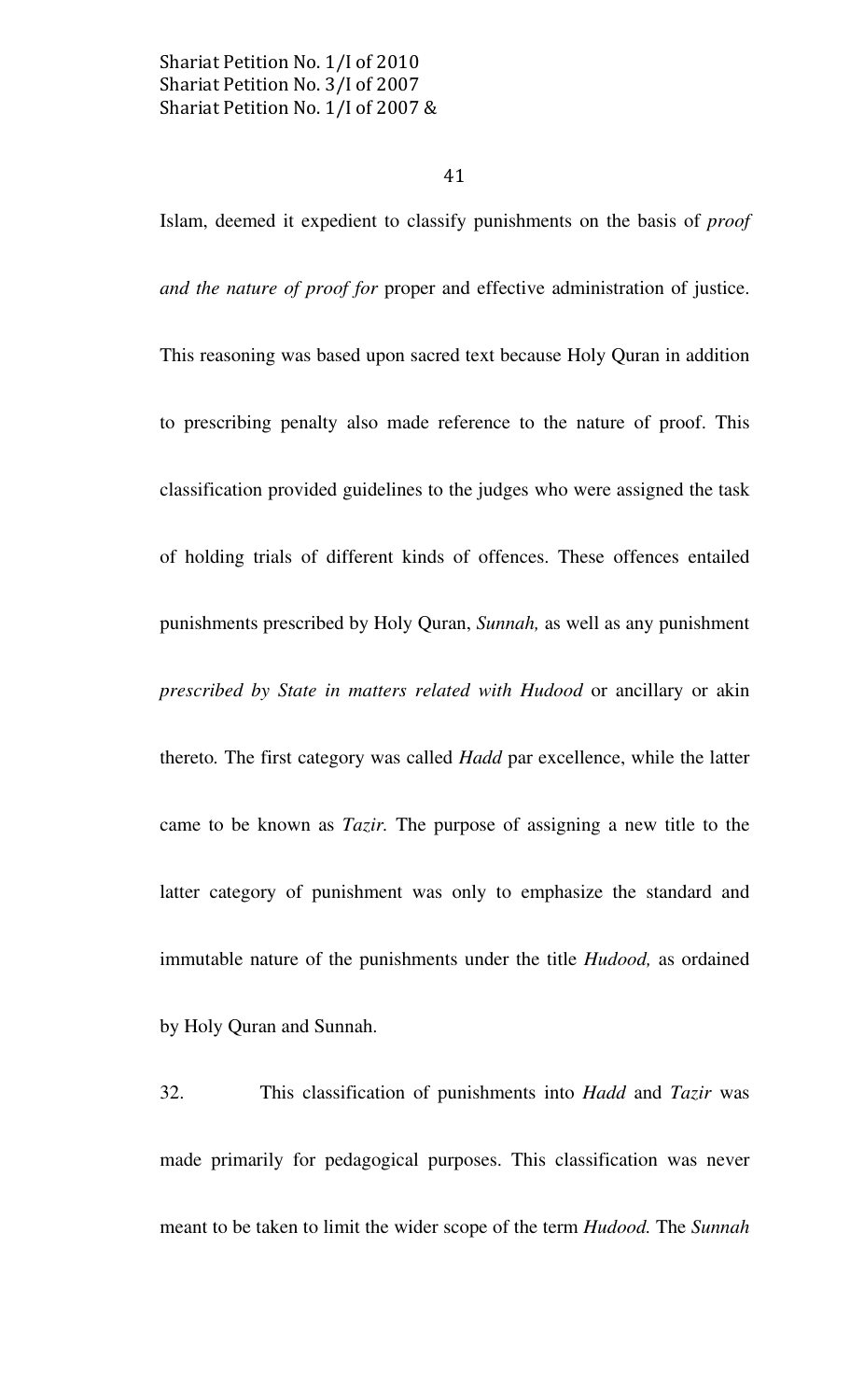provides ample evidence to establish the broad space the term Hadd commands, as is evident also from the sayings of the Holy Prophet (PBUH) quoted in Part-B supra. This classification of punishments into Hadd and Tazir cannot be separated administratively or dissociated at academic level. This is because punishments are interrelated and provisions dealing with one crime and its consequent punishment is dove-tailed with other punishments related to the same matter or same transaction. A person may be found guilty of multiple crimes in the same episode. Similarly if the standard of proof required in a particular category of offence is not forthcoming but the facts and circumstances of the case are a conclusive pointer towards the guilt of the accused, then punishment by way of tazir in a matter relating to Hudood or akin thereto may be awarded. In such a situation it is not practicable to remand the case for a fresh trial to a court specially created only to award *Tazir* punishment. Similarly it would be futile to prosecute an accused under parallel laws in separate jurisdictions or under two parallel systems. This is neither judicially viable nor is it in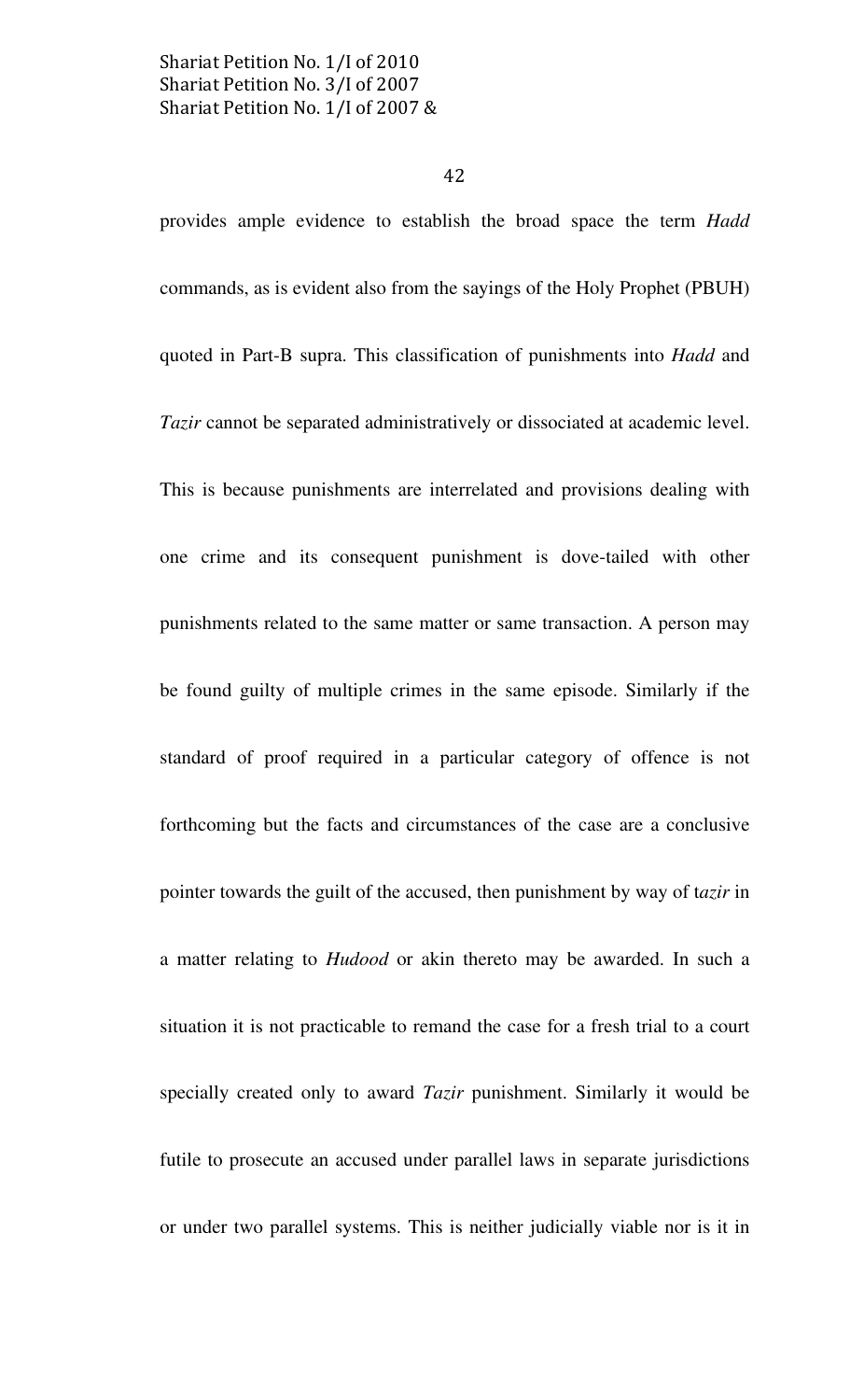#### 43

the interest of justice. Such a thing would work to the serious disadvantage of accused and would certainly be a source of delay, irritation, unnecessary embarrassment as well as uncalled for harassment for the accused. The witnesses for the prosecution will suffer equally on account of multiple litigation. This methodology of altering the finding while maintaining or reducing the sentence is now a universally recognized principle which finds mention in the criminal jurisprudence of Pakistan in the shape of sections 423(i) and 439 of the Code of Criminal Procedure.

33. It will thus be appreciated that it is because of sanctity of human body that punishment is inflicted only when transgression takes place. Islam therefore proposes punishments in certain cases to set a precedent that whenever a penalty is to be proposed in future, in the uncovered field, it must have legal sanction i.e, it must be prescribed by an authority competent to impose the punishment. It is in this situation that the penalty can become a legal punishment which in turn will be covered by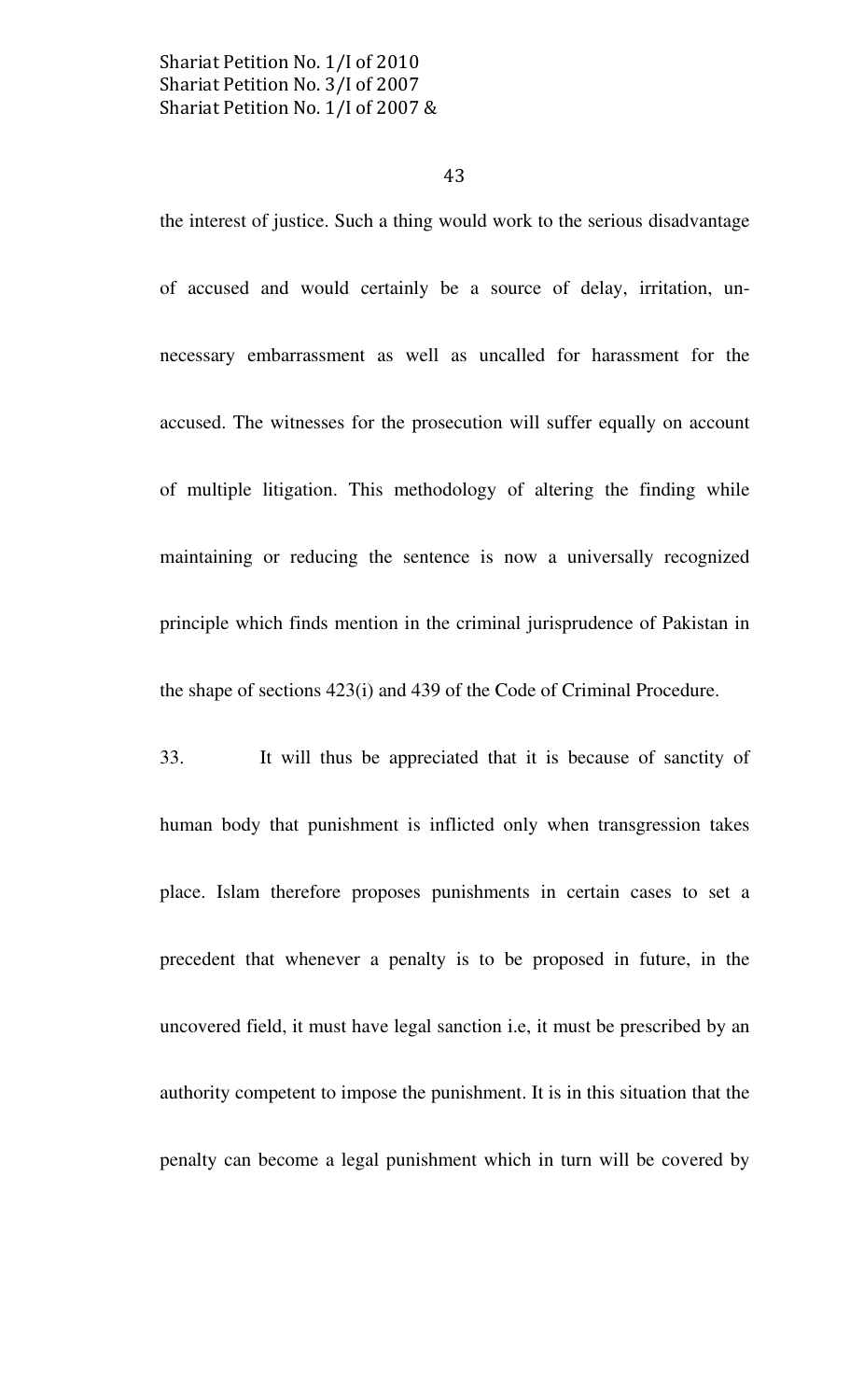#### 44

the term Hadd/Hudood. Reference the principle of Hablin minum Nass as enunciated in Ayat 112 Sura 3, Ale-Imran of Holy Quran.

34. This explains the reason why the jurists enlisted a limited category of offences within the scope of the term Hadood. It is meaningful to note that the chapters dealing with Hudood in the juristic literature relating to *Hadith and Fiqh* do not deal exclusively with offences whose punishment has been fixed by Holy Quran, Sunnah or Consensus. The unequivocal mass of traditions and consequent legal opinion of jurists as well as the judge made law, spread over centuries, deal with all kinds of punishments whether ordained by Holy Quran, Sunnah, Ijma or enforced by temporal authority through the instrument of State, judicial hierarchy and legal experts. It is therefore abundantly clear that any federal or provincial law which authorizes any court, other than Federal Shariat Court, to exercise appellate/revisional jurisdiction in matters relating to or akin to Hudood would be violative of Article 203DD of the Constitution and every decision or order passed by such a court would be *coram non*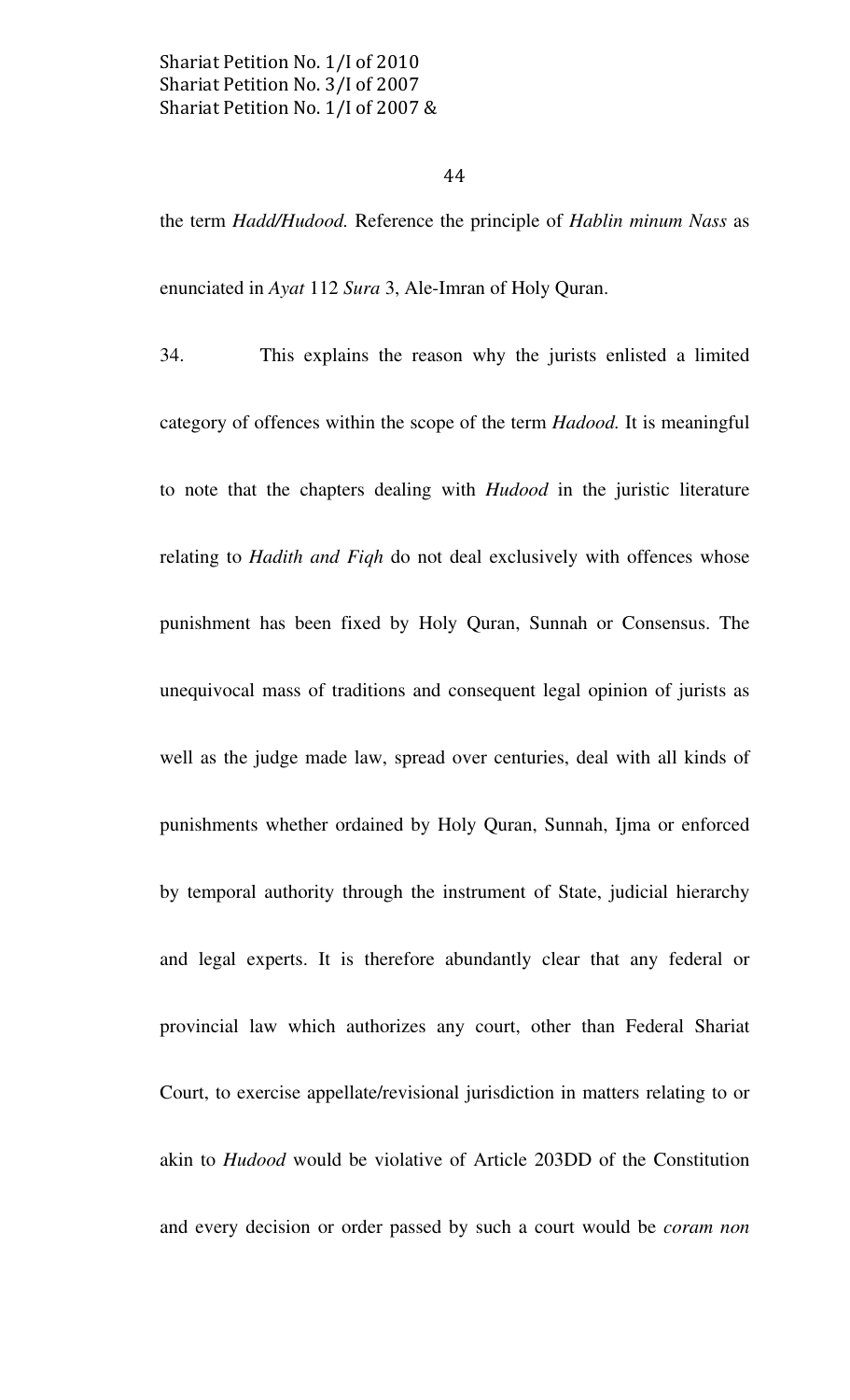45

judice. The term tazir, whenever applied in relation to the offences which partake of Hudood offences or are analogous to or auxiliary or supplementary to *Hudood* offences would also be covered within the scope and definition of Hudood. The reason is obvious: Had the requisite evidence, prescribed for Hadd, been made available to the prosecution in relation to a matter which, for some reason, has to be treated as a tazir case or in another situation had the impugned action been completed, that would have certainly been dealt with and punished as a *Hadd* case.

35. I am consequently of the considered view that all those acts, preparatory or otherwise, which contribute towards the commission of a Hadd crime, for which specific punishment has not been provided in Shariah, also becomes cognizable as a Hadd offence. All tributary streams leading to the reservoir of Haraam have been plugged by Islam. The term La Taqrabu i.e, donot even go near: has been used by Holy Quran at number of places in relation to Hudood. Ayat 15 Sura 6, Al-Anam says:

> And do not even draw near Al-Fawahish (the shameful things) be they open or secret.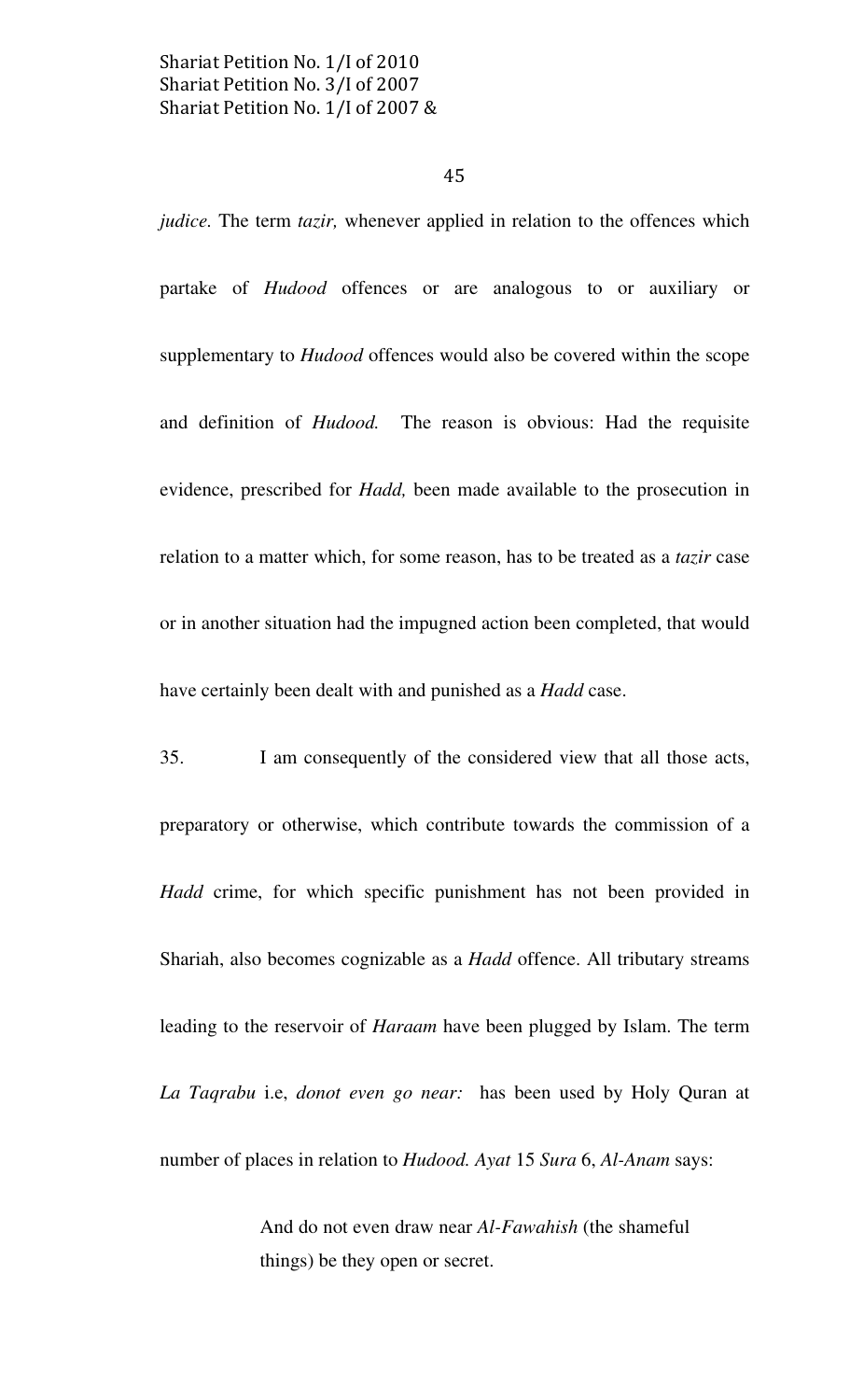#### 46

All extra-marital sexual relationships, sodomy, nudity, false accusations of unchastity, and taking a woman as a wife who had been married to one's father, are specifically reckoned as "shameful deeds." According to Hadith, theft, taking intoxicating drinks and begging have been characterized as Fawahish, like several other brazenly indecent acts. Man is required to abstain from them both openly and in secret Ayat 32 Sura 17, Bani Israeel may also be perused in this context:

> Do not even approach Fornication for it is an outrageous act, and an evil way.

Ayah 43, Surah 4, An-Nisa directs the believers not to draw near to the Prayer while they are intoxicated.

36. The words used in Article 203 DD are: "relating to the enforcement of *Hudood*." Like the words "in respect of" or "with reference to" employed in some statutes, these words have a wider meaning and connotation. The words "relating to" includes all those matters which pertain to the realm of preparation, intention, attempt and all conceivable steps taken towards the commission of an offence. Such steps and actions on fulfillment, have the potential of being covered by the penalty of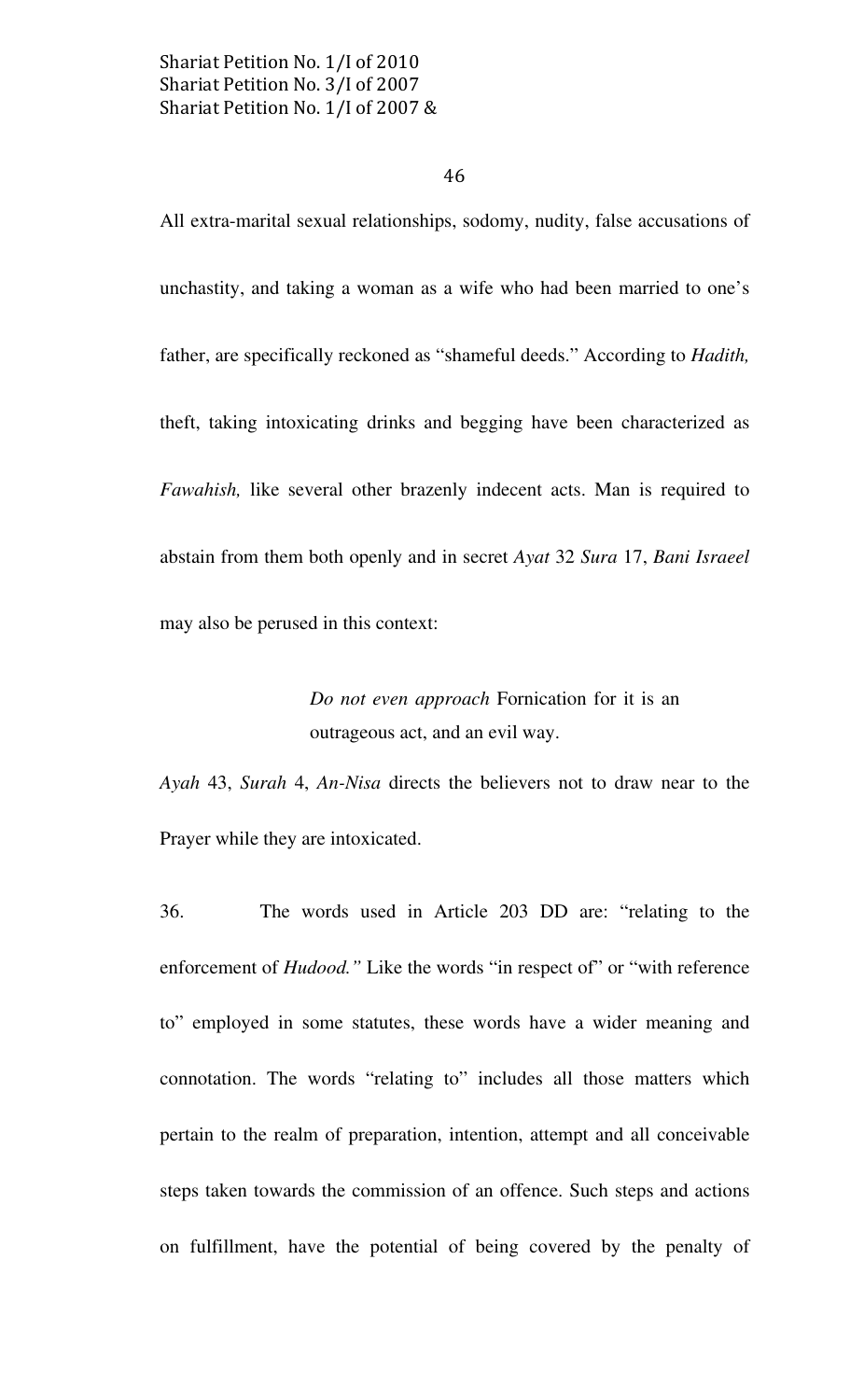#### 47

Hudood if the requisite evidence, prescribed for proof of Hadd, is made available. Short of that proof the action complained of becomes punishable as tazir for an offence which is of the specie of *Hadd*. Tazir punishment is in lieu of Hadd and is not the consequence of a separate category of offence.

37. The basic reason for retaining the offence of fornication etc 7in the Hudood laws of 1979 was that Tazir as punishment is invariably awarded in such cases because the proof in these offences depends either upon circumstantial evidence or upon production of less than four adult male Muslim witnesses without undergoing the process of Tazkia al Shahood. Such an eventuality presupposes that the case is either of the category of circumstantial evidence or less than the required oral testimony. There may be no direct evidence which however would not be conclusive proof that the offence of Zina had not taken place. It is the mode and manner of proof of the offence alone that determines whether the punishment has to be awarded as *Hadd* or *Tazir*. An occurrence of rape, brought to the notice of the Holy Prophet PBUH, was decided on the solitary statement of the victim and the punishment provided for Hadd was awarded even though the case fell clearly under the category what we now call Tazir. It therefore follows that whether it is a case of consensual extra-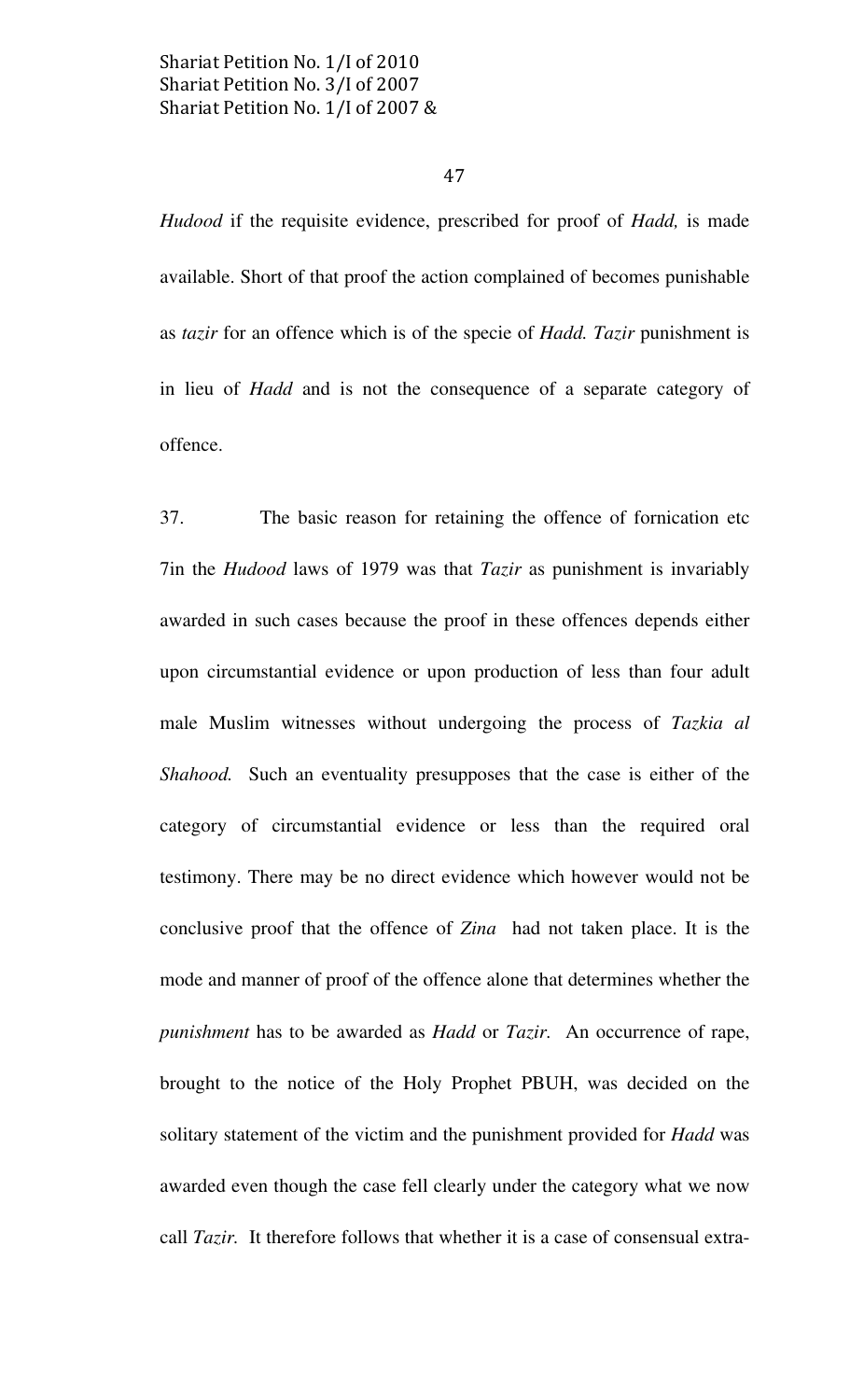48

marital sexual activity, or rape or incestuous adultery or any related pursuit ancillary and akin to or leading upto extra-marital sexual activity, the investigation, enquiry or trial of such a matter is covered within the scope of the term enforcement of Hadd and hence in the exclusive jurisdiction of Federal Shariat Court.

38. A legal instrument which bars a court from taking cognizance of offences or hearing appeals and revisions not only affects the jurisdiction of the court but seriously jeopardizes the fundamental right of an aggrieved person to have access and recourse to speedy justice. Jurisdiction conferred by a constitutional provision cannot be erased by ordinary piece of legislation. It is an accepted principle of law that jurisdiction of superior court cannot be taken away except by express words. In particular a jurisdiction or power conferred by constitutional apparatus can be taken away only through an express constitutional amendment and nothing short of that. An ordinary statute cannot take away powers of a superior court conferred by Constitution. Such a statute is exfacie discriminatory.

39. On the civil side the term Hudood includes

a) Marital life,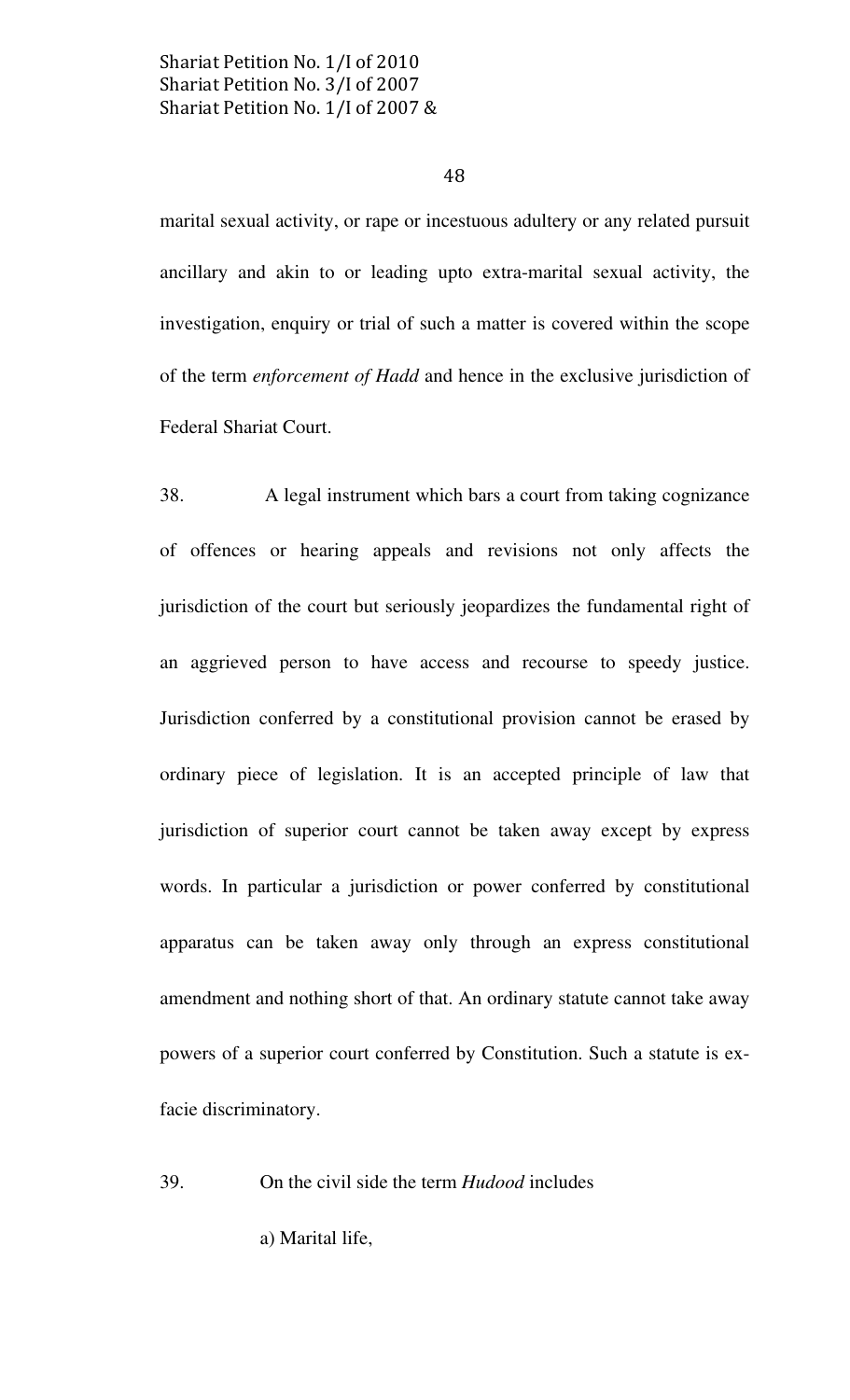- b) the mandatory bridal gift commonly known in our country as Haq-e-Mehr,
- c) Inheritance,
- d) Guardianship of person and property of minors and persons with defective legal capacity,
- e) Marriages (in particular polygamy),
- f) Divorce including Khula and Ziher and
- g) Inheritance.

From amongst these matters we have taken suo moto notice only of sections 5, 14 and 25A of West Pakistan Family Court Act, 1964 as well as section 29 of Act VI of 2006 whereby new clause *vii a, lian* has been added in section 2 of the Dissolution of Muslim Marriages Act, 1939.

40. In this view of the matter it is being held that those offences, whose punishment was either prescribed or left undetermined but it relates to acts forbidden or made cognizable by Holy Quran, Sunnah, Consensus or by subsequent legislative instruments including all those acts which according to the Statute Book of Pakistan are akin, auxiliary, analogous or supplementary to or germane with *Hudood* offences including preparation or abetment or attempt to commit such offences, would, without fail, fall within the meaning and scope of the term *Hudood*. Proceeding arising out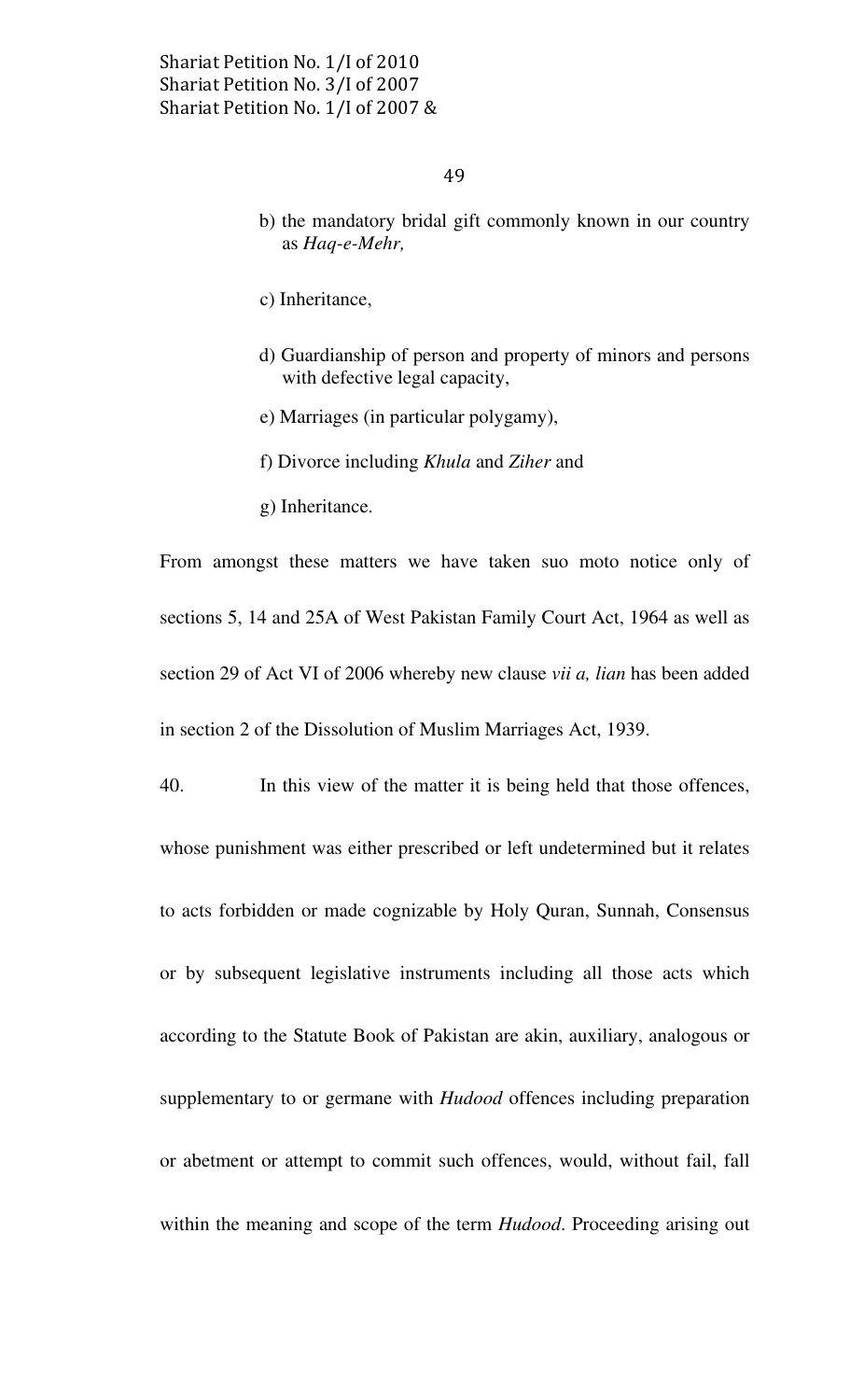50

of a private complainant, crime report registered with police as FIR, information laid before a Magistrate by a person other than a police officer or upon its motion by a judicial officer or judicial proceedings arising out of an interim order or final verdict of acquittal or conviction in relation to an offence covered by the term Hudood, whether in the form of an appeal, revision or reference, would fall within the jurisdiction of Federal Shariat Court. The category of offences that are covered by the term Hudood will be determined in detail while discussing issue (h) in this judgment. It may be stated here that the fact that legislation in Muslim societies in the uncovered field has been made permissible as is evident from the principle *Hablin Min un Naas* enunciated in Ayat 112 of Sura 3 Ale Imran. The word Habal does not only mean rope but it also means Command and mandate. The State is therefore competent to promulgate laws to implement and enforce Injunctions of Islam.

## ISSUE No. (d) OVERRIDING CLAUSES OMITTED

41. Section 11 of Act VI of 2006 has omitted section 3 of Ordinance VII of 1979. Section 3 before repeal read as follows:-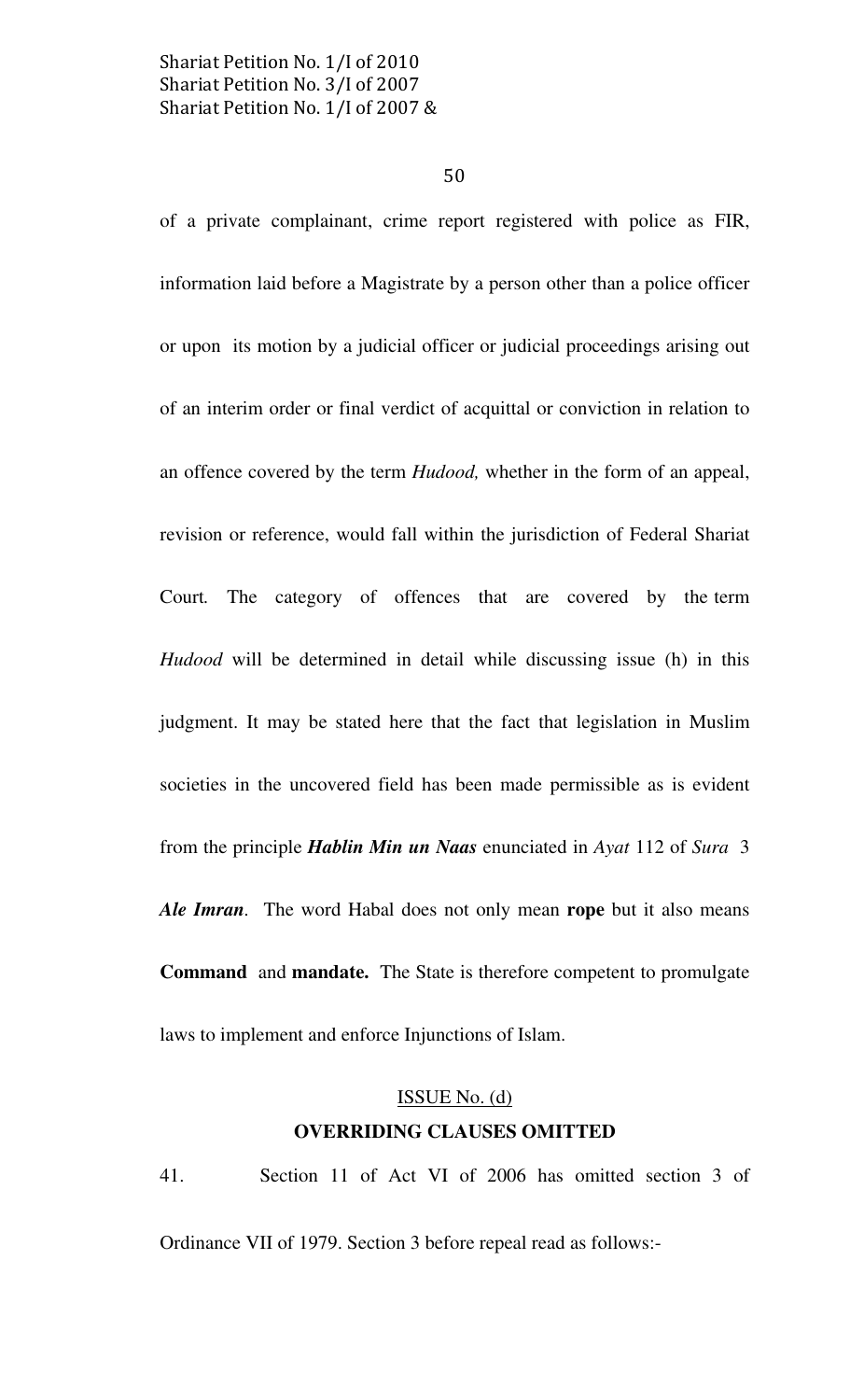3. Ordinance to override other Laws.---The provision of this Ordinance shall have effect notwithstanding anything contained in any other law for the time being in force."

 Section 28 of the said Act has omitted the similar text contained in section 19 of Ordinance VIII of 1979. Both the omitted sections had given overriding effect to the provisions of Ordinances VII and VIII of 1979. These were Non-obstante clauses which had created exceptions. This protective cover to the Hudood laws of 1979 was further strengthened by Chapter 3A part VII of the Constitution which had introduced Article 203- A in the Constitution from  $26<sup>th</sup>$  May, 1980. Thereafter Article 203-DD in the present form, was incorporated in the Constitution in the year 1982. Section 3 and section 19 of the said two Hadood Ordinances thus acquired constitutional protection which could not have been repealed/omitted or even amended by Act VI of 2006. Moreover the effect of sections 11 and 28 of the Act is to curtail the constitutional jurisdiction guaranteed in Article 203-DD of the Constitution and this step cannot be legally undertaken through ordinary legislation. The effect of constitutional protection can be altered only through constitutional amendment and not otherwise. As a result thereof the introduction of sections 11 and 28 of the Act is an unwarranted inroad in the legislative domain and consequently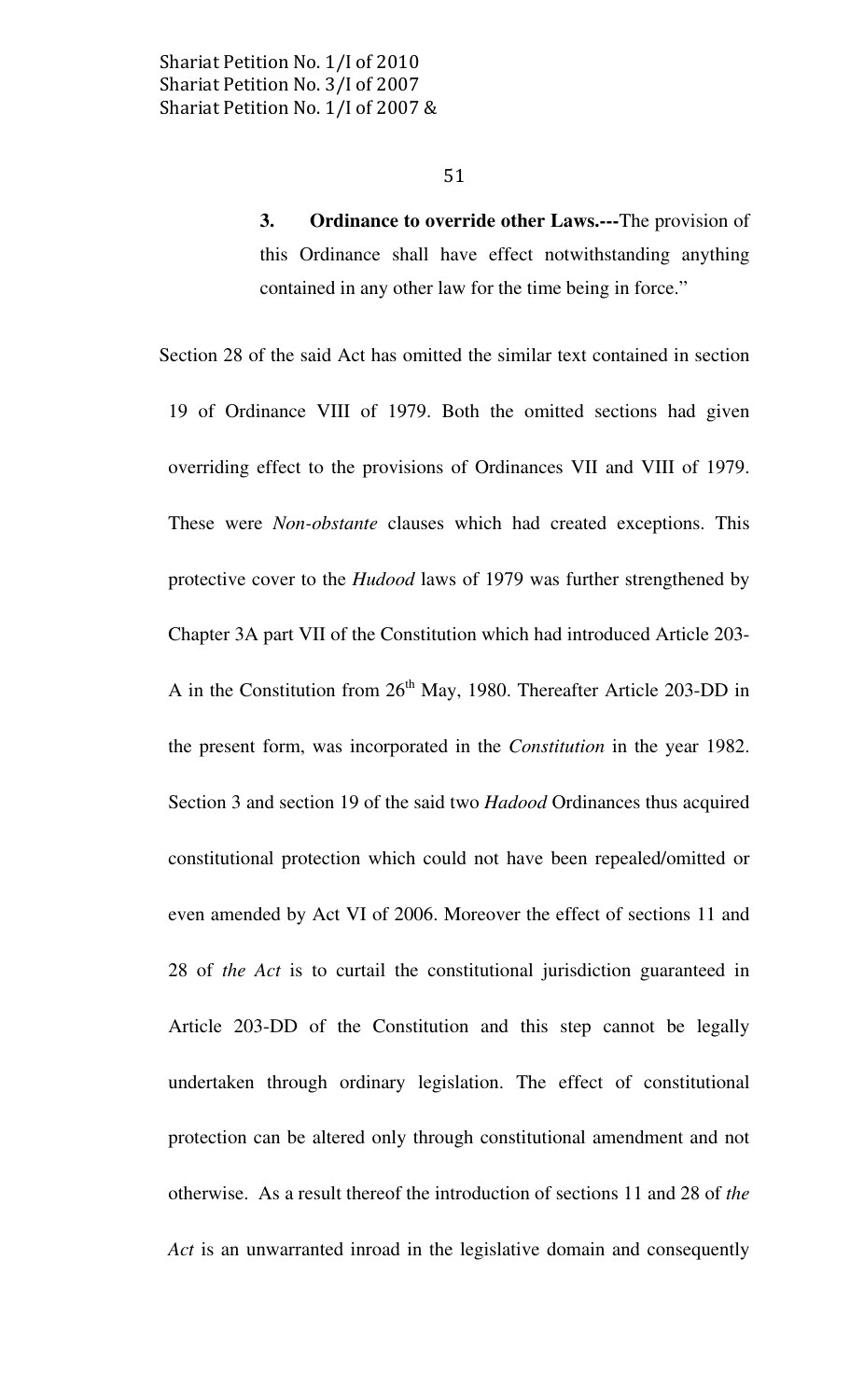52

an unlawful interference in the enforcement of Hudood. Hence it is being held to be repugnant to the Constitution as well as Injunctions of Islam. Section 3 of Ordinance VII of 1979 and section 19 of Ordinance VIII of 1979 shall be deemed not to have been repealed and are hereby declared as valid and essential part of the two *Hudood* laws.

## ISSUE NO.  $(e)$ **JURISDICITON IN BAIL MATTERS**

Bail matters in *Hudood* cases, during investigation or during 42. trial, are initially decided by the Court of Sessions which is seized of the matter. An order granting or refusing bail was, as per practice after 1980, challenged before the High Courts. The reason for not moving the Federal Shariat Court, the Court which had appellate and revisional jurisdiction in all *Hudood* cases, was the existence of a judgment delivered by a learned single judge of the Lahore High Court in the case of Muhammad Rafiq and others Versus The State, PLD 1980 Lahore 708 at page 718 wherein the extent of jurisdiction of the High Court under Section 498 Cr.P.C. in matters relating to *Hudood* offence was discussed. It was held that jurisdiction of the High court was not ousted by any specific provision or by necessary intendment. The learned single judge had essentially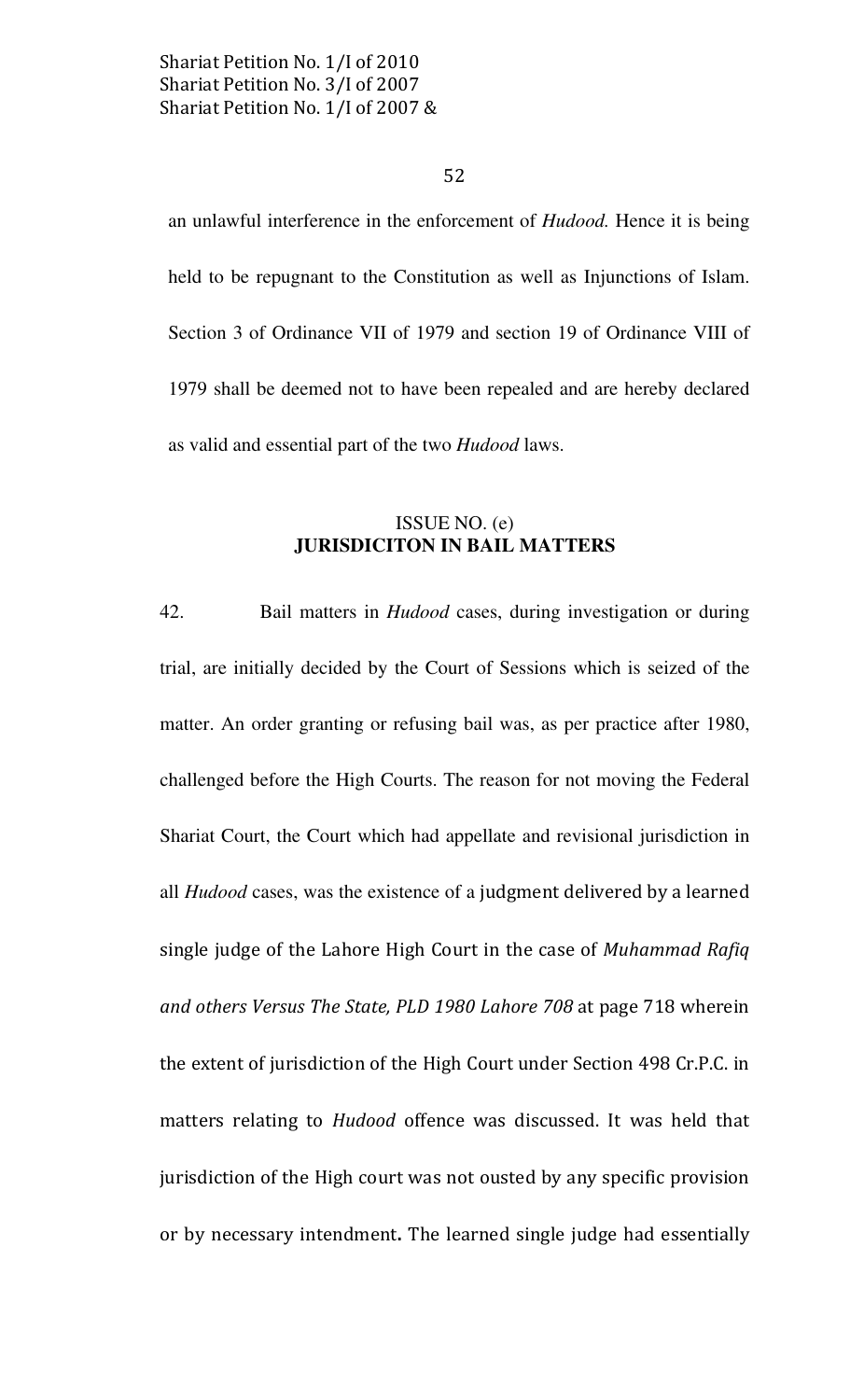53

relied upon the erstwhile text of Article 203-DD of the Constitution which, on 8<sup>th</sup> September 1980 i.e., the date of announcement of the said High Court single judge judgment, was to the following effect:

> "The Court shall have such other jurisdiction as may be conferred on it by or under any law."

This Article was, however, substantially amended subsequently. The amended text, reproduced in an earlier paragraph of this judgment, was introduced in the Constitution with effect from 22<sup>nd</sup> March 1982 by virtue of Constitution (Second Amendment) Presidential Order No.5 of 1982 whereby the above-mentioned original text of Article 203DD was retained as clause three in the amended Article 203DD. Consequently this precedent, on account of the said constitutional amendment of a later date lost its relevance as from 22<sup>nd</sup> March, 1982. The case of Muhammad Rafique, supra, ought to have been revisited in the light of the constitutional amendment. It was not done. Anyhow it is being over-ruled now to make thing clear. The ouster of jurisdiction particularly of a superior court has to be stated in very clear terms. The jurisdiction vesting in a court by virtue of constitutional provisions undoubtedly stands at a higher level. It cannot be curtailed by routine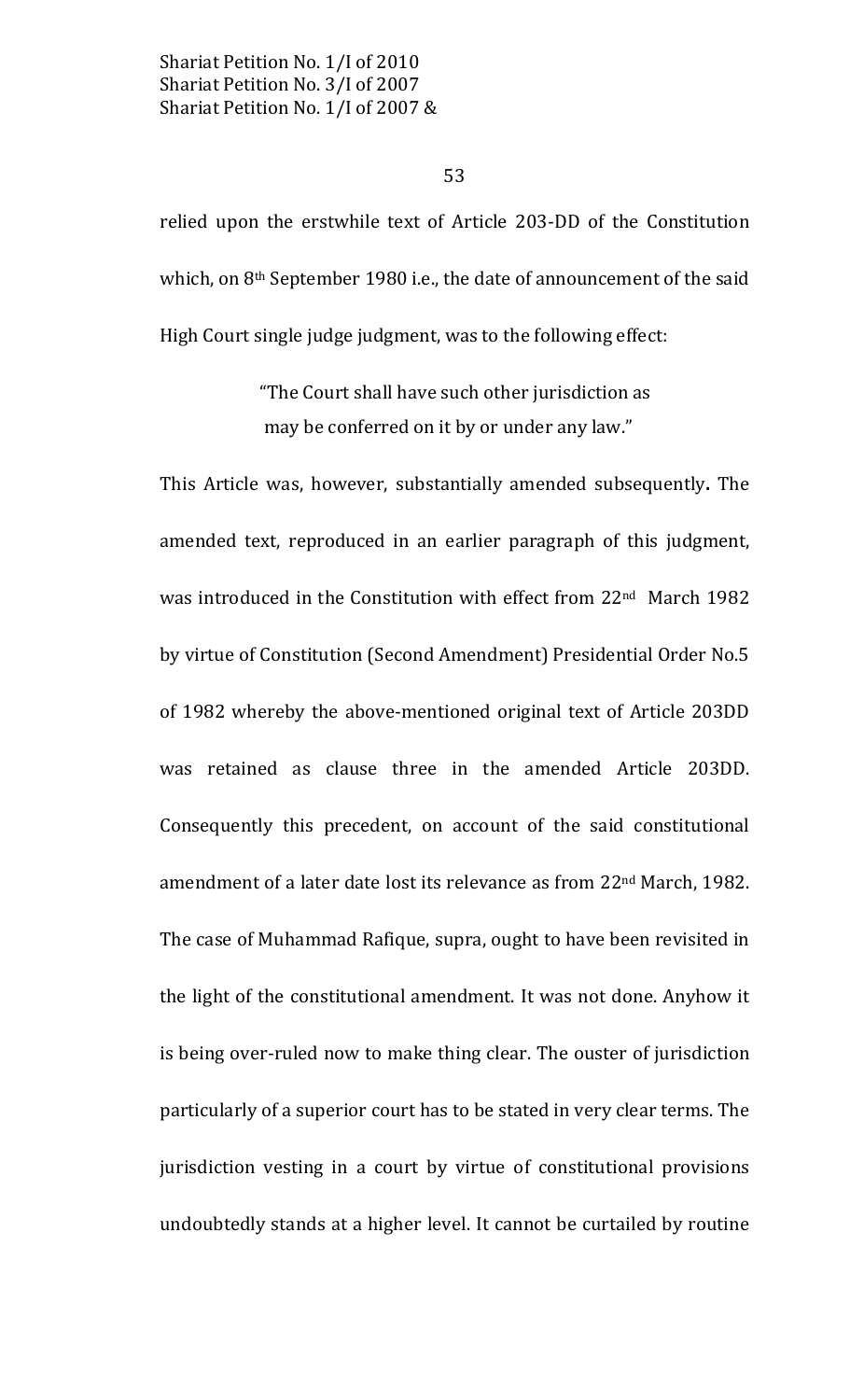54

legislation. Moreover the constitutional bar mandated by Article 203G of the constitution needs careful consideration. According to this Article "no court or tribunal including the Supreme Court and a High Court, shall entertain any proceedings or exercise any power or jurisdiction in respect of any matter within the powers or jurisdiction of the court". The word used in this Article is "proceedings". This word has been interpreted in the case of Zahoor Elahi Versus State PLD 1977 SC 273 wherein it was held that "proceedings" do not mean proceedings which have already been concluded. The word "proceedings" includes all matters connected with or ancillary to the trial of a person charged before a special tribunal including the matters relating to grant of bail. It was further found that when "proceedings" conclude, they result in an "order" or "sentence". In this context it is worth mentioning that Article 203DD has employed the following four words:

- a) finding,
- b) sentence,
- $\mathcal{C}$ order and
- $\mathbf{d}$ proceedings.

The word *order* includes both final and interlocutory order (p.310 of the said report). Since an order, whether final or otherwise, of the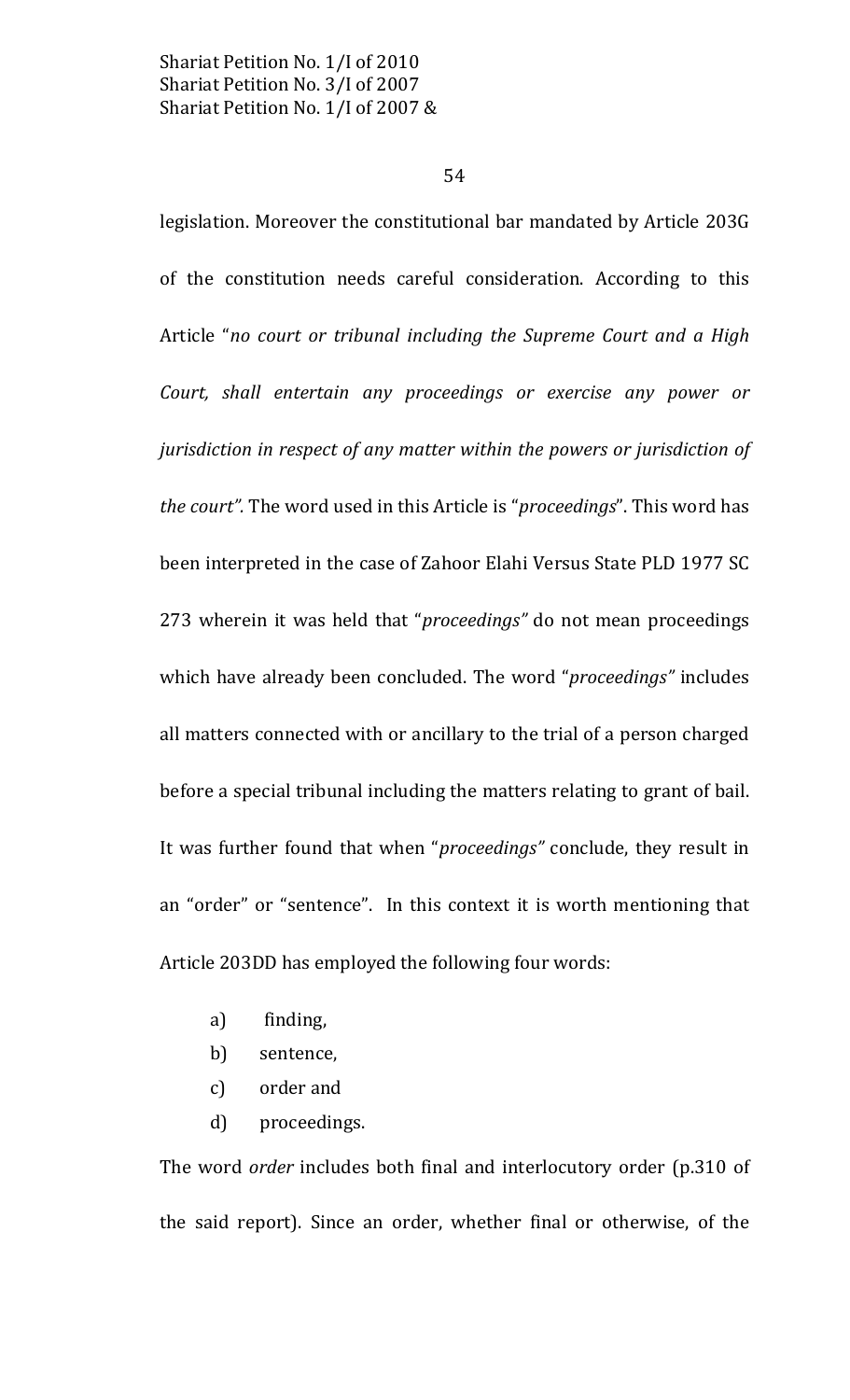55

Sessions Court, trying a Hudood matter, can be challenged under constitutional provision before the Federal Shariat Court alone, the remedy to move the Federal Shariat Court by way of appeal was consequently made available under Hudood laws to a person aggrieved of an order of trial court. He could file an appeal against final order and a revision in certain other matters before the Federal Shariat Court because the Sessions Court was holding or had held the trial relating to Hudood offence. It may be profitable also to refer again to page 313 of the said report wherein it was held that the jurisdiction conferred upon the courts by constitution overrides all laws. Reliance was placed on the case of Malik Ghulam Jilani Versus Government of Pakistan PLD 1967 Supreme Court 373 and Government of Pakistan Versus Begum Agha Abdul Karim Shorish Kashmiri PLD 1969 SC 14. It can therefore be rightfully stated that the power exercised by the Federal Shariat Court under the constitution overrides all laws. Article 203A states that the provisions of Chapter 3A of Part VII of Constitution shall have effect notwithstanding anything contained even in the Constitution.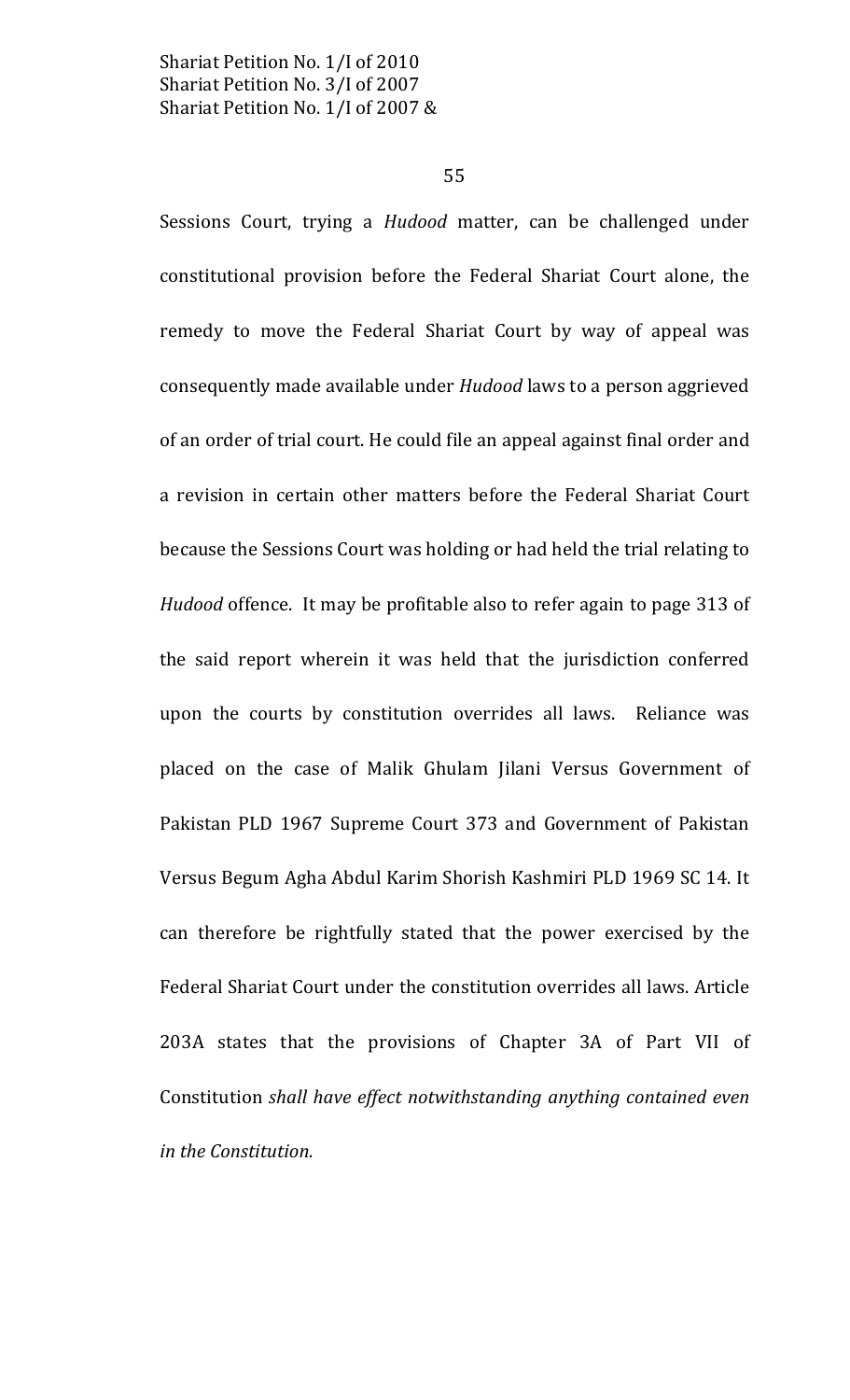56

43. The matter of bail is related with the offence. Bail is applied for by an accused only when an offence is alleged to have been committed. If an offence is covered by Hudood the trial takes place under the law relating to *Hudood*. The appeal or revision in such proceedings is therefore within the cognizance of Shariat Court. The order of grant or refusal to grant in such offence is therefore part of *proceedings* of trial of *Hudood* cases and hence cognizable by Federal Shariat Court alone.

44. As a consequence of what has been stated above issue (e) is answered in the negative. The result of the discussion is that an order on an application for grant or refusal of bail by trial court in all categories of offences within the ambit of *Hudood* is covered by the term *proceedings*, as employed in Article 203 DD and hence within the scope of the term "any case", "any criminal court" and "under any law" and therefore can be impugned only before the Federal Shariat Court which has the exclusive jurisdiction in all sorts of matters related with enforcement of *Hudood*. No other court, including a High Court, will, in future, entertain proceeding relating to bail in offences covered by the term Hudood.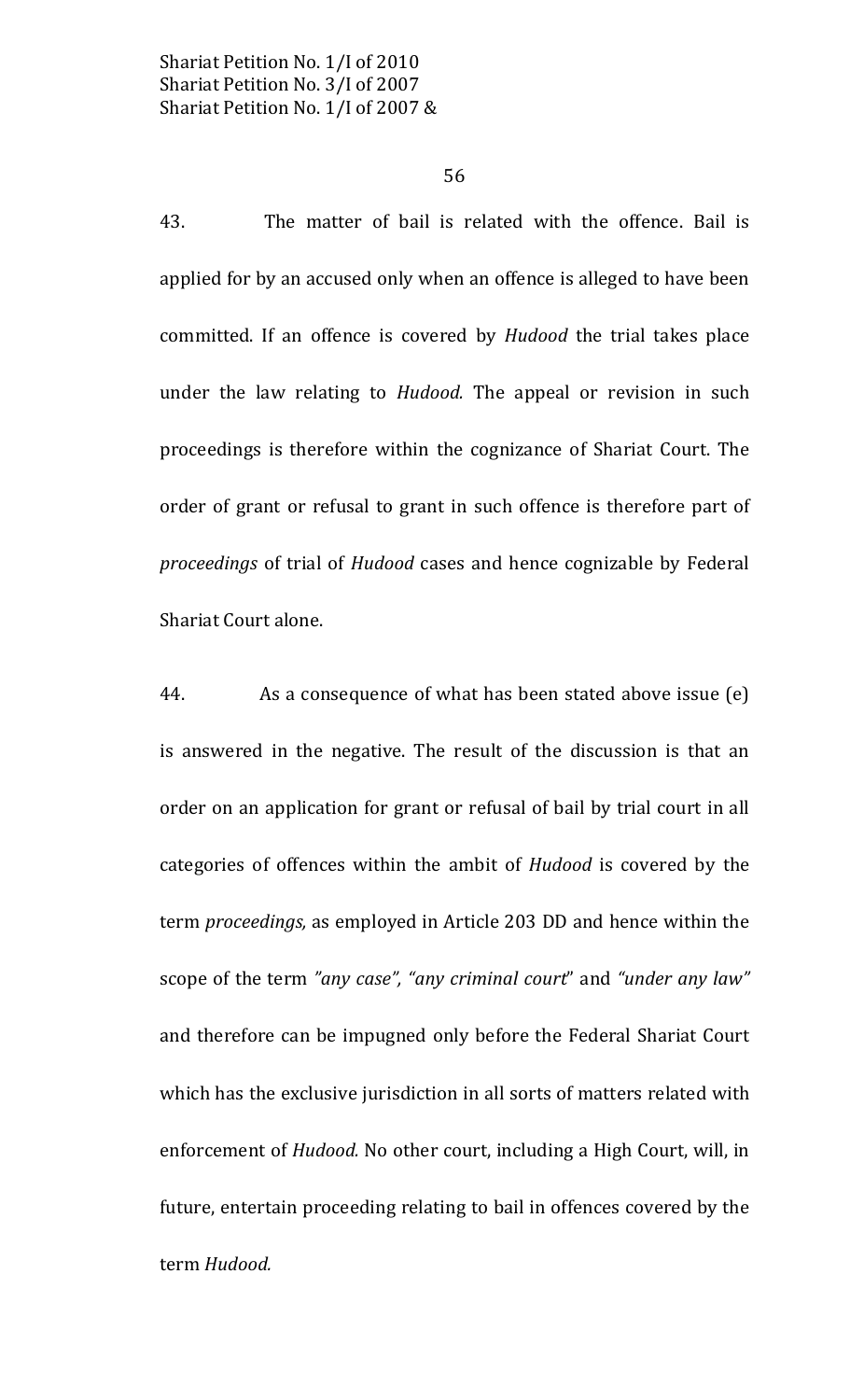## ISSUE NO.(f) **STATUS OF ACT XXV OF 1997**

Sections 9, 48, 49 and 51 of the Control of Narcotic 45. Substances Act, 1997 (Act XXV of 1997) are also under consideration of this Court. The reason for examining these provisions is because of the fact that cultivation of narcotic plants or possession, sale, purchase, use, import, export, and manufacture of narcotics is covered by the term Hudood as all categories of intoxicants are prohibited on account of Injunctions of Islam. A larger Bench of this Court in the case of Muhammad Aslam Khakhi vs. Federation of Pakistan PLD 2010 FSC 191 at page 205 (Paragraphs 18 and 19) held as under:

"It may be mentioned that though the word "Khamr" which was normally used for wine, literally means what obscures the intellect and thus it includes other intoxicant drinks made from wheat, barely, raisins and honey. The Prophet (PBUH) extended the prohibition of wine etc. to all intoxicants, in any form. In this regard we find innumerable categorical statements from the Prophet (PBUH) mentioned in so many Traditions. (See Bukari, 'Wudu', 71 'Maghazi', 60, 'Ashribah', 4, 10, 'Adab', 8, 'Ahkam', 22, Muslim, 'Ashribah' 67-9; Abu Daud, 'Ashribah', 5, 71; Ibn Majah, 'Ashribah', 9, 13, 14; Darimi, 'Ashribah', 8,9; Muwatta", 'Dahayat',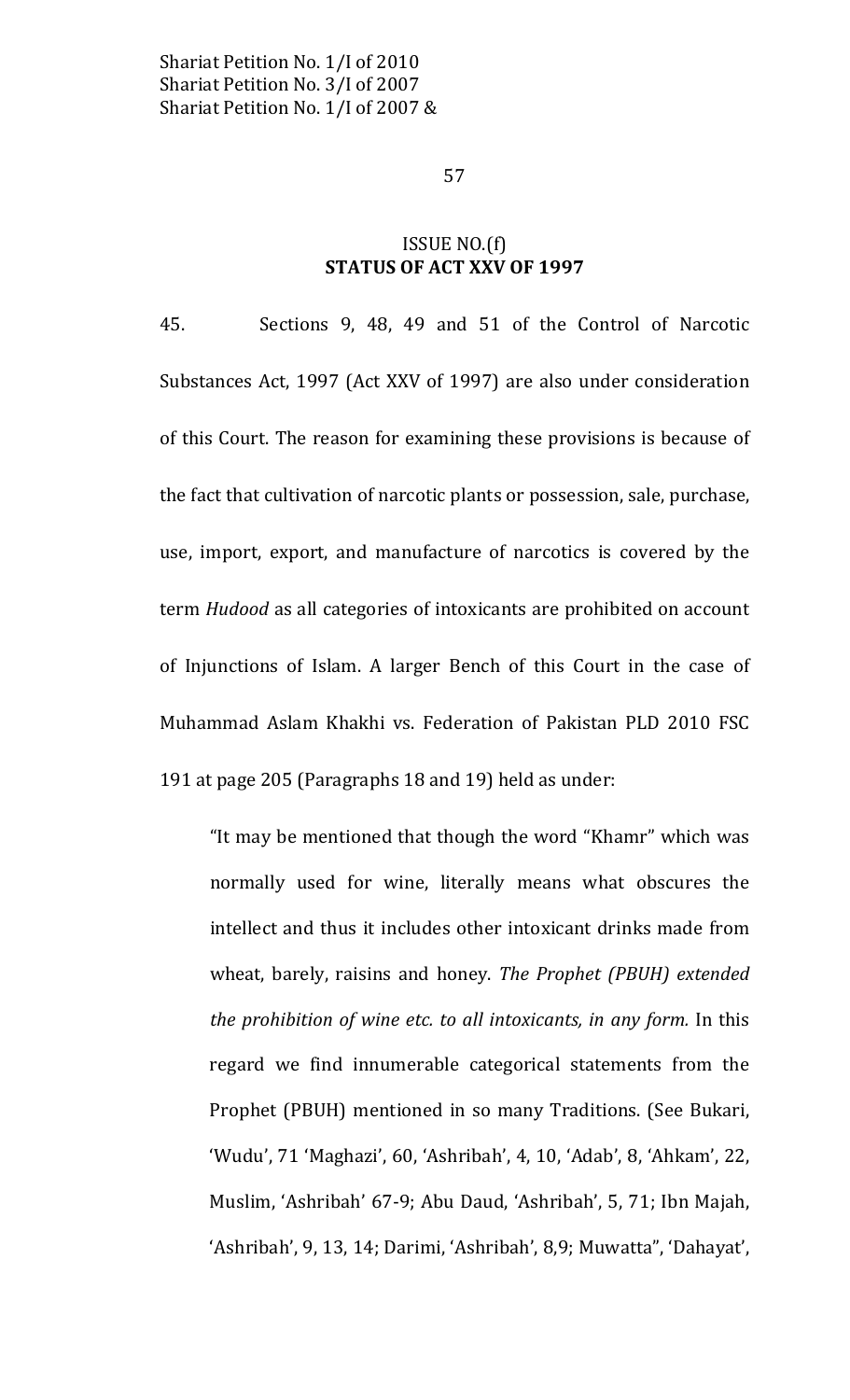## 58

8: Ahmed b. Hanbal, Musnad, Vol. 1, pp. 274, 289, 350, Vol. 2, pp. 16, 158, 171, 185, 329, 501; Vol. 3, pp.66, 112, 119, 361, Vol. 4, pp. 4, pp.41, 416; Vol. 6, pp. 36, 71, 72, 97, 131 and 226-Ed). (Emphasis added)

As stated above, the Prophet (PBUH) further enunciated the following principles:

- whatever causes intoxication when used in large  $\mathbf{a}$ . quantity is prohibited, even in a small (sic).
- $b$ . If a large quantity of something causes intoxication, to drink even a palmful of it is prohibited; (See Abu Daud, 'Ashribah', 5; Ibn Majah, Ashribah;, 10; Ahmed B. Hambal, Musnad, Vol. 2, pp.167, 179 and Vol.3, p. 343-Ed)."

Section 2(s) and (t) of Act XXV of 1997 defines "narcotic drug" and

"opium." Section 4 through section 9 as well as setions 48, 49 and 51 of

this Act make provision as follows:-

- $i$ . Section 4: Prohibition of cultivation of narcotic plants;
- ii. Section 5: Punishment for contravention of section 4;
- Section 6: Prohibition of Possession of narcotic drugs etc. iii.
- iv. Section 7: Prohibition of import or export of narcotic drugs etc.
- Section 8: Prohibition on trafficking or financing the V. trafficking of narcotic drugs etc.
- Section 9: Punishment for contravention of Section 6, 7 vi. and  $8$ ;
- Section 48: Appeal; vii.
- Section 49: Transfer of cases; viii.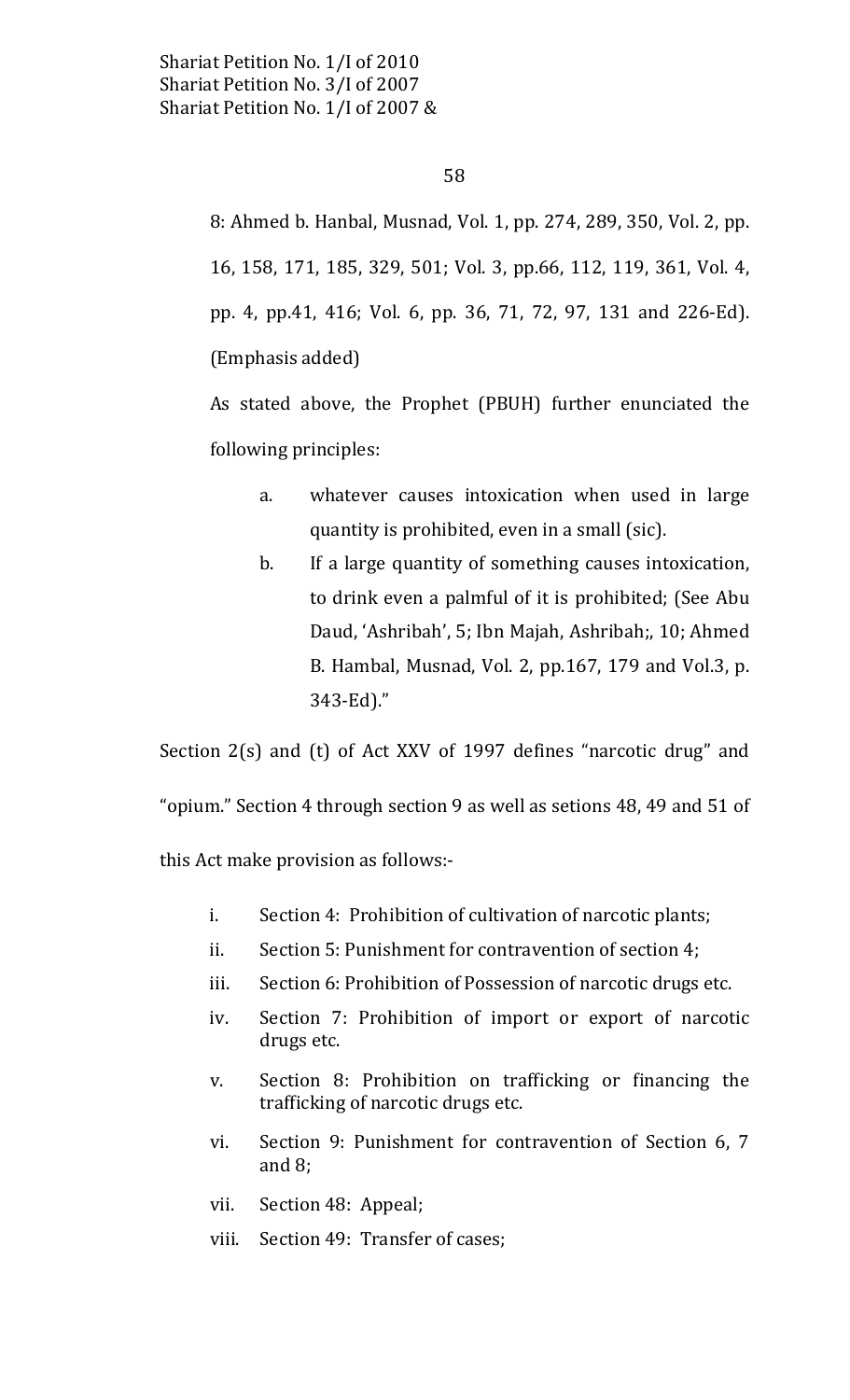Section 51: No bail to be granted in respect of certain ix. offences:

Section 48 states that an appeal against the order of a Special Court comprising a Sessions Judge or an Additional Sessions Judge shall lie to the High Court whereas section 49 ibid confers the power to transfer (within its territorial jurisdiction) a case from one Special Court to another Special Court. It has already been held in this judgment exclusive jurisdiction was conferred upon Federal Shariat Court in all matters relating to enforcement of Hudood under Article 203 DD of the Constitution. Chapter 3A in part VII of the Constitution relates to the Federal Shariat Court. The first Article of this Chapter is non obstante in nature. Article 203G states that "no court or tribunal including Supreme Court and a High Court shall entertain any proceedings or exercise any power or jurisdiction in respect of any matter within the power or jurisdiction in respect of any matter within the power or jurisdiction of the Court."

46. Section 48 *ibid* provides that an appeal against conviction by a Special Court would lie in the High Court. But offences relating to narcotics/intoxicants falls within the ambit of *Hudood*. This is an anomalous position and not capable of rational justification. This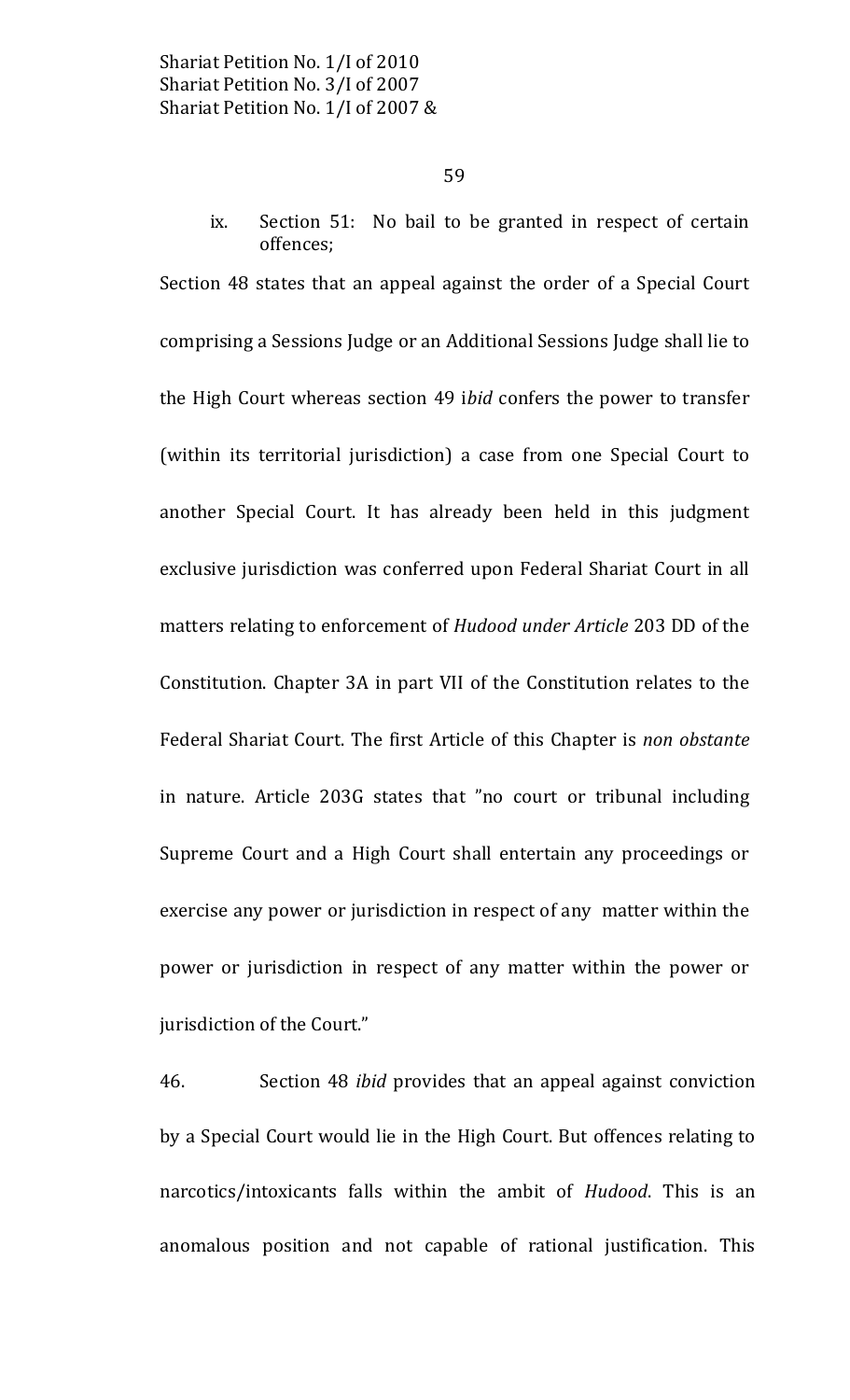60

incongruous aspect is well illustrated in the case of Muhammad Boota etc. versus The State 2002 SD 887, decided by a Division Bench of the Lahore High Court on an appeal against conviction recorded by Special Court Sargodha constituted under the Anti-Terrorism Act, 1997 when the charge framed was for abduction and Zina bil Jabr under section 10(4) read with section 11 of Offence of Zina (Enforcement of Hudood) Ordinance, VII 1979. The offences in this case are obviously related to *Hudood* but the appeal against the final judgment delivered by Special Court ATA, Sargodha was moved before the High Court under section 25 of Anti Terrorism Act, 1997. The appeal had in-fact to be filed before the Federal Shariat Court because Constitution has conferred exclusive jurisdiction upon Federal Shariat Court in all Hudood related offense. The Federal Government, however in exercise of it power under section 34 of Act XXVII of 1997, amended the Schedule vide Notification No.SRO 663(i)/97 dated 21.8.1997 and brought certain Hudood offences within the jurisdiction of the Special Court without corresponding amendment in section 25 of Act XXVII of 1997 by adding a proviso that appeals in *Hudood* matters would lie before the Federal Shariat Court. This omission violated the constitutional provision contained in Article 203DD. In this view of the matter it becomes crystal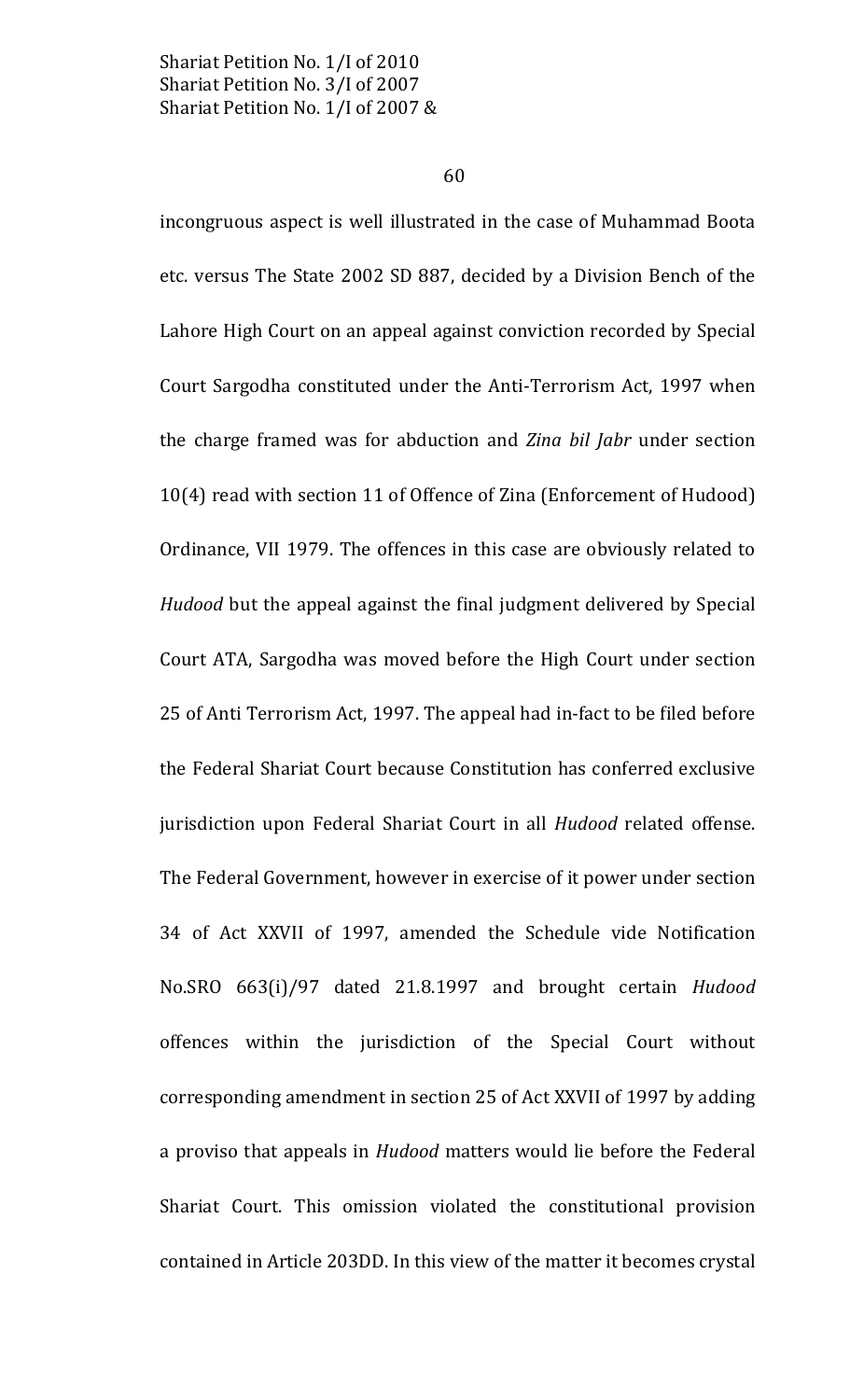61

clear that the offences relating to narcotic drugs are within the purview of Hudood and consequently an order, final or interim including grant or refusal of bail, passed by any court, special or ordinary, under any law, regarding an offence relating to Hudood is within the jurisdiction of the Federal Shariat Court and no other court, including a High Court, has the power to entertain bail matter or an appeal or revision in any such matter. Consequently the text of sections 48 and 49 of Act XXV of 1997 has now to be suitably amended to restore jurisdiction of Federal Shariat Court in matters relating to enforcement of *Hudood*. No legal instrument, other than constitutional amendment, as stated earlier, can limit or ignore the exclusive jurisdiction of Federal Shariat Court mandated under Article 203 DD of the Constitution. Similarly if an offence of the nature of *Hudood* is tried under Anti Terrorism Act, 1997 (Act No. XXVII of 1997) the appeal in all such cases under section 25 of Act XXVII of 1997 or for that matter bail under section 21D *ibid* shall lie before the Federal Shariat Court and not a High Court. Consequently the following two steps will have to be taken to set the matter right:

words Federal Shariat shall be substituted for the words a. High Court occurring in Sections 48(i) and 49(i) of Control of Narcotic Substance Act, 1997 (Act XXV of 1997) and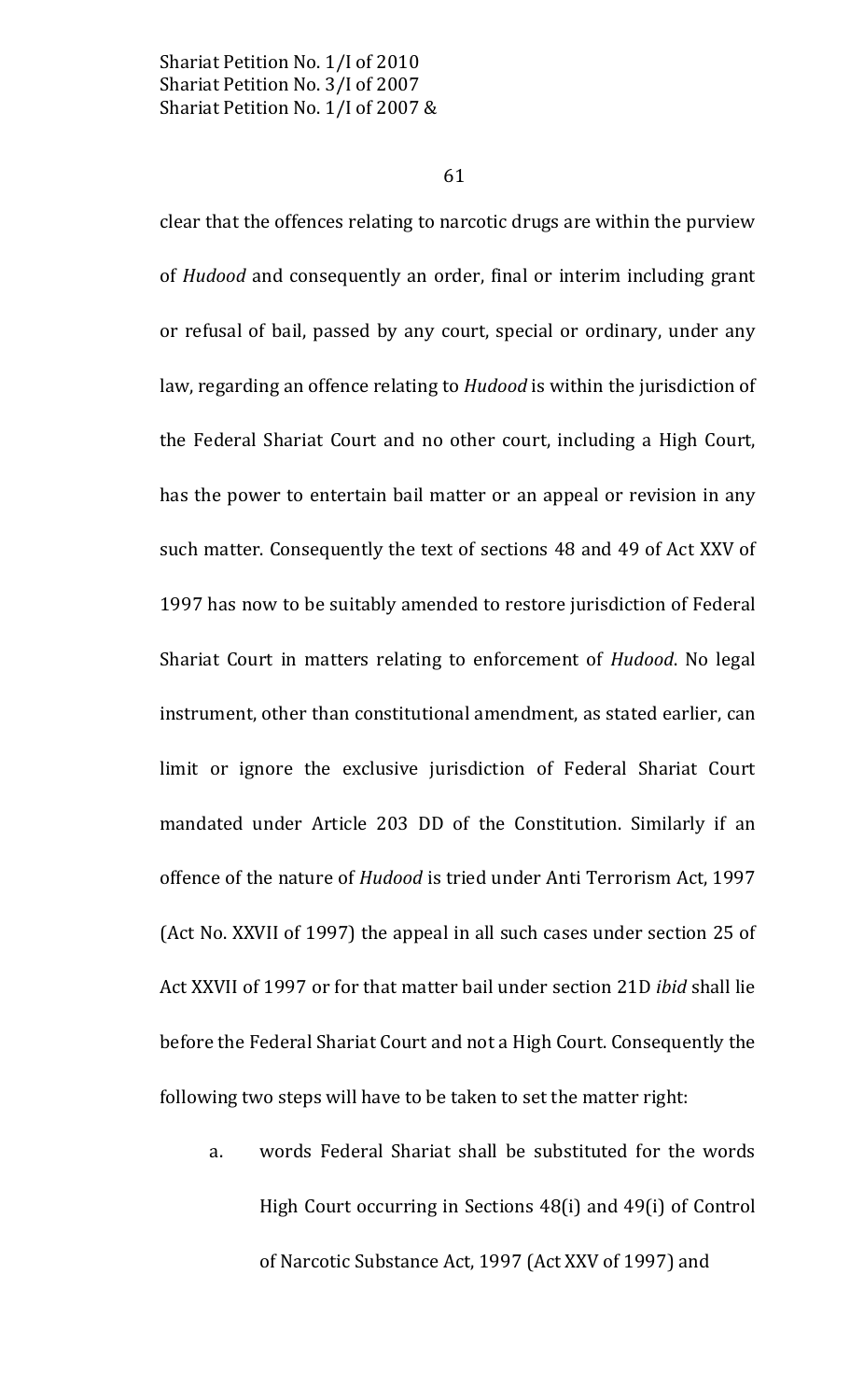a rider will have to be put in section 25 of the Anti- $\mathbf{b}$ . Terrrorism Act, 1997 (Act XXVII of 1997) to state that appeal in cases relating to Hudood shall lie to the Federal Shariat Court. Any order, interim or final, passed by a Terrorist Court constituted under Act XXVII of 1997, in relation to a *Hadd* offence, shall be appealable or revisable only before the Federal Shariat Court. The wordings of section 25 Act XXVII of 1997 should be suitably amended to make it clear that a High Court shall have jurisdiction in all cases under the Act except Hudood matters. The above findings shall become operative after the specified period. The basic reason is that no legal instrument other than a Constitutional provision can limit the jurisdiction of **Federal Shariat Court** 

In this view of the matter and for reasons recorded under 47. Issues (a) through (d) as well, this issue is answered in the affirmative. Sections 48 and 49 of Act XXV of 1997 and section 25 of Act XXVII of 1997 are hereby held to be violative of Article 203DD to the extent that the jurisdiction of the Federal Shariat Court is ousted in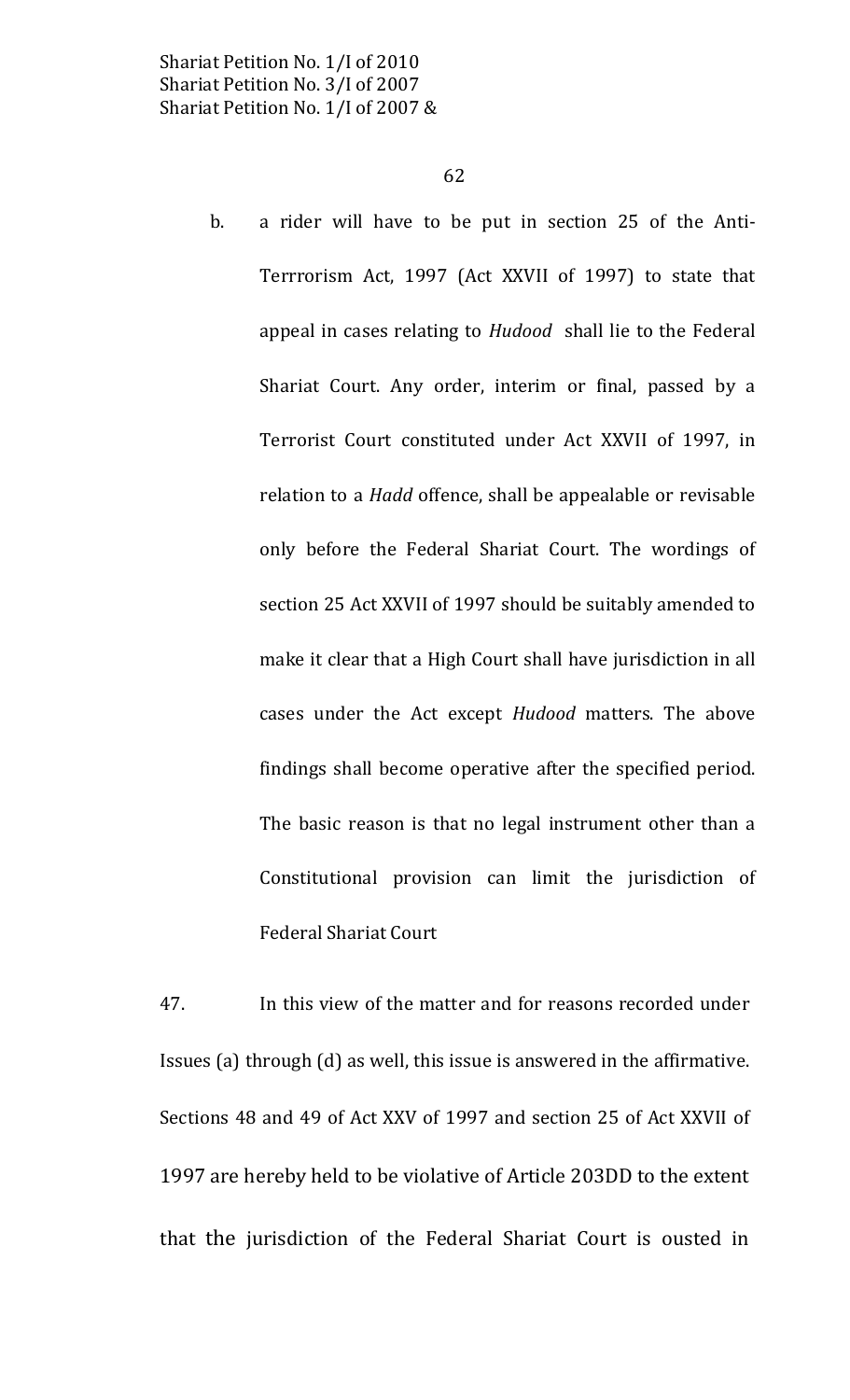63

matters relating to grant of bail or hearing appeals or ordering transfer of cases from one court to another court in cases registered or charged with *Hudood* offences.

## $ISSUEN0.(g)$ **LIAN**

48. Section 25 of the Act has repealed sub-sections (3) and (4) of section 14, Ordinance VIII of 1979 and section 28 of the Act adds clause (vii a) Lian in section 2 of the Dissolution of Muslim Marriages Act, 1939. Both the interpolations have altered the legal composition of the institution of Lian which developed on the basis of express injunctions of Holy Quran contained in Ayaat 4 through 9 of Surah 24, An-Nur. Section 14 of Ordinance VIII of 1979 had in fact given legislative effect to an Injunction of Islam. The effect of repealing sub sections (3) and (4) of Section 14 of Ordinance VIII of 1979 is to stifle the operation of an Injunctions of Holy Quran relating to the enforcement of *Hudood* which is not only repugnant to the injunctions contained Ayaat 44, 45 and 47 of Surah 5 and Surah An-Nur but is also a clear violation of Article 203DD of the Constitution. Similarly section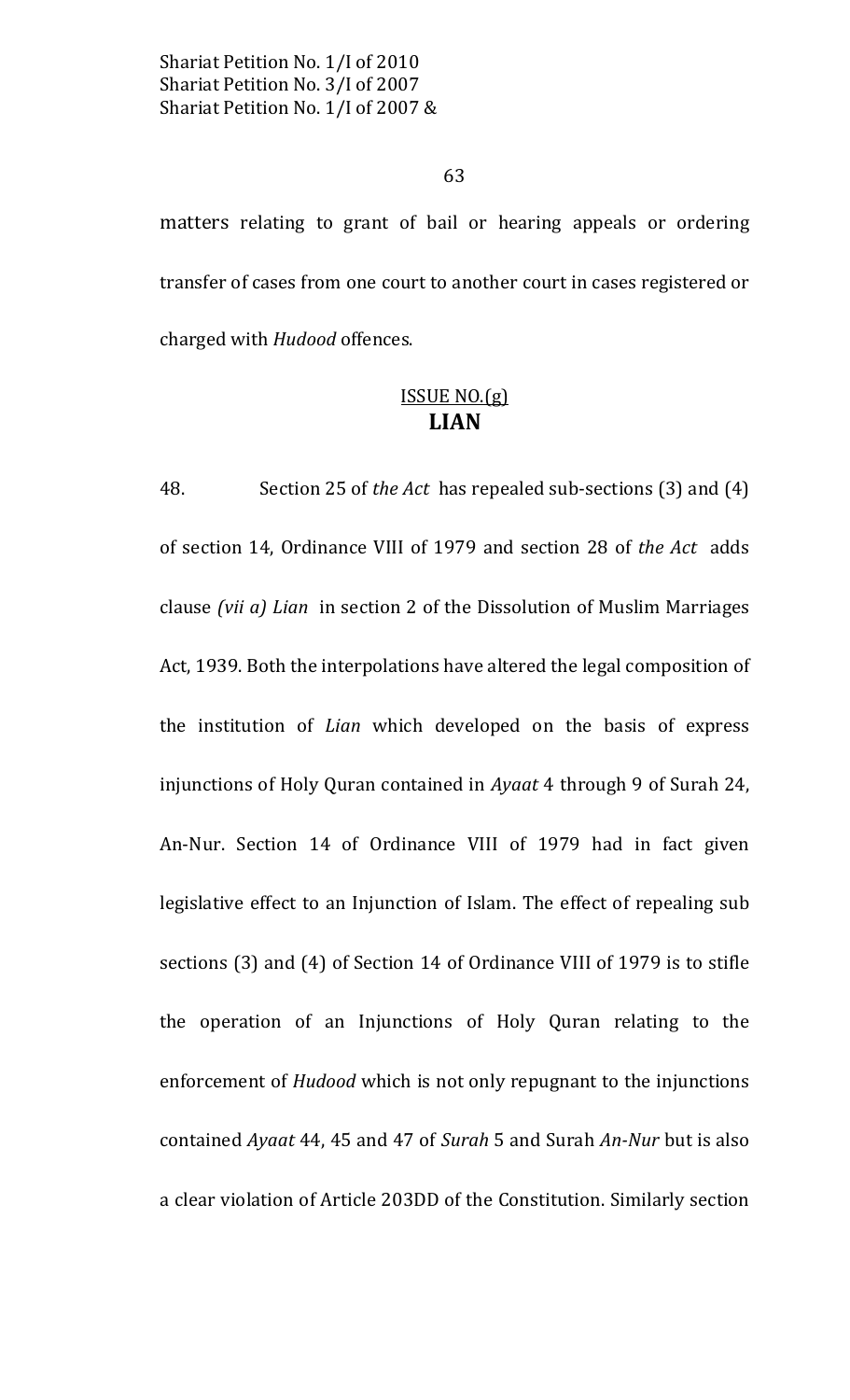## 64

28 of the Act becomes repugnant to the Quranic Injunctions because as

soon as the *lian* proceedings conclude the following results ensue:

- i. the husband is not liable for punishment for making false accusation,
- the wife is absolved of the calumny and ii.
- on account of such a serious breach between the couple, iii. the court without further proof or additional proceedings, declares the marriage to be dissolved with all legal consequences of a valid divorce.

49. It is time that attention is paid to the style in which Surah An-Noor was revealed. It opens with the words:

> "This is a Sura which WE have revealed and the Ordinance which WE have Made obligatory .......

The emphasis on the mode and style of revelation lends added importance to the injunctions contained in the Surah. This is extraordinary way adopted by Holy Quran. Like Shirk the illicit sex and false accusation against chaste woman have been dealt with seriously. Even though the whole of Quran is Divine Revelation yet the revelations in Surah Nur have been specifically declared as *His* revelation. In this view of the matter the repeal effected by the Act is in utter violation of the Injunctions of Islam as mentioned above.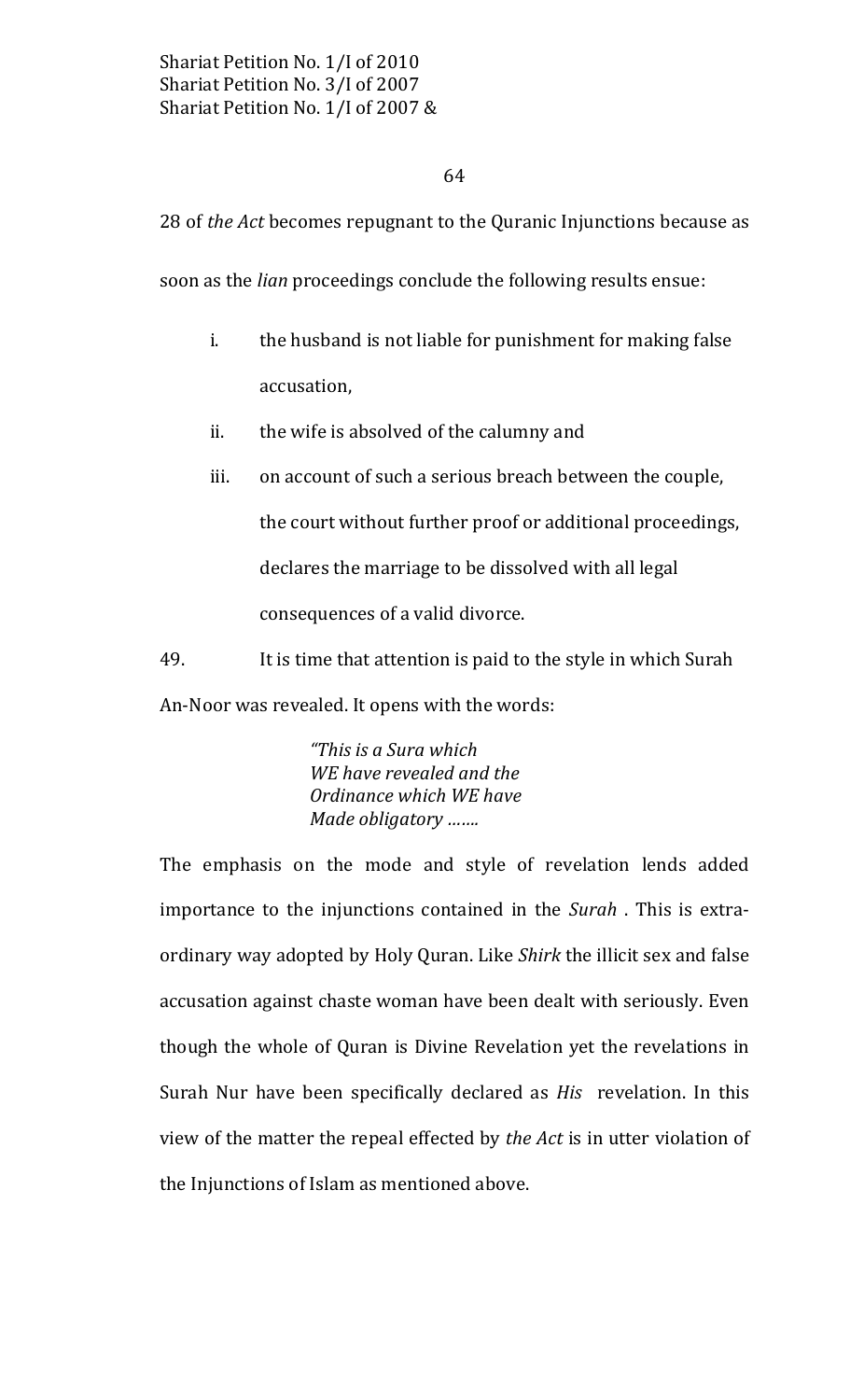## ISSUE NO.(h) CLASSIFICTION OF PUNISHMENTS AND OFFENCES COVERED BY HADOOD

50. This issue deals with categories of punishment that can be awarded under Islamic Jurisprudence. This issue will be discussed in two parts. Part-A will deal with classification of punishments and Part-B will deal with Offences covered by the term *Hudood*. The punishments may therefore be classified as under:-

## A. CLASSIFICATION OF PUNISHMENTS

51. i. Primary Punishments, i.e. Punishments prescribed for homicide, fornication, adultery, theft, etc. These punishments are prescribed by NASS wherein the judge has no discretion in deciding the nature and quantum of sentence when the case has been proved;

ii. Substitutory Punishments: i.e. cases where instead of primary punishments, discretionary penalties can be sanctioned by State and awarded by courts;

 iii. Consequential Punishment: It is in the nature of an additional penalty consequent upon commission of an independent but cognizable offence; e.g. when a killer on proof of his guilt, by operation of law, is also deprived from inheriting the estate of the victim whose death was caused by his criminal act i.e. the act of the prospective heir, or where the property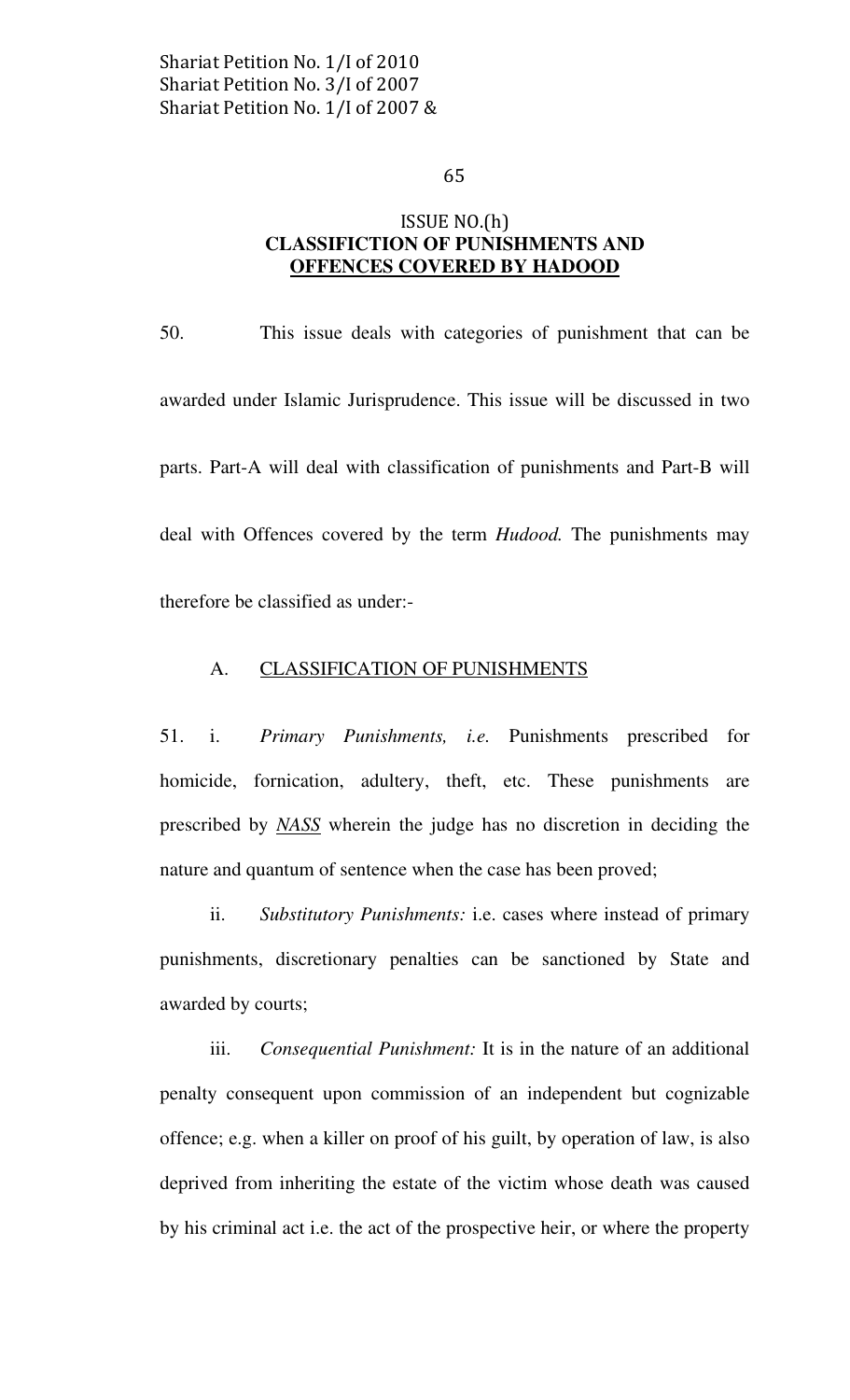recovered from a thief is directed by the court to be restored to its real owner;

 iv. Maximum or Minimum Punishment: i.e. a situation where the judge exercises discretion, in given circumstances and facts of a particular case not covered by primary punishments, to award maximum or minimum penalty i.e. a penalty between the two extremes;

 v. Discretionary Punishments: i.e, instances where the Judge has the discretion even to let off an accused after administering rebuke or he may award any other appropriate sentence in the facts and circumstances of the case;

 vi. Section 53 of the Pakistan Penal Code was substituted as a result of the process of Islamization of laws initiated under Article 227 of the Constitution through the medium of Criminal Law (Second Amendment) Ordinance, 1990. (Later on it became permanent law as Act 11 of 1997) and the following ten categories of punishments, duly recognized by Islamic Jurisprudence, were incorporated therein.

| Fifthly Daman                    |                                              |
|----------------------------------|----------------------------------------------|
|                                  |                                              |
| Seventhly  Imprisonment for life |                                              |
|                                  | Eighthly Imprisonment of either description, |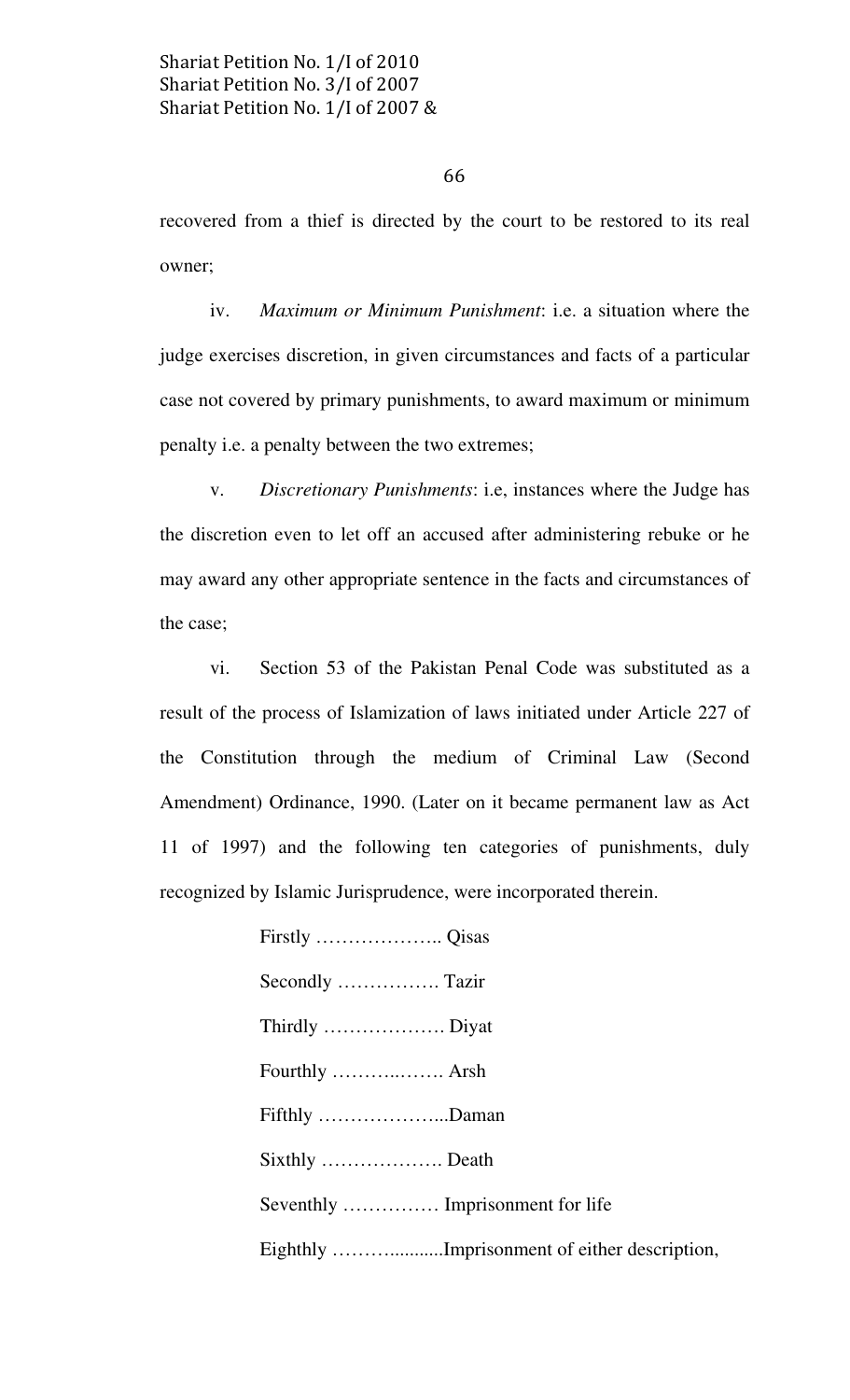#### 67

 namely: i) Rigorous with hard labour; ii) Simple

Ninthly ………………Forfeiture of Property; Tenthly ……………... Fine.

As noted elsewhere these amendments in the Penal Code were the consequence of certain verdicts of the Federal Shariat Court and the recommendations made by Council of Islamic Ideology.

52. Section 299 occurring in Chapter XVI of the Pakistan Penal Code, entitled: Of Offences Affecting The Human Body, defines Arsh, Daman, Ikrah-e-tam, Ikrah-e-Naqis, Qatl, Qisas and Tazir. It is worth noting that section 299 of Pakistan Penal Code, inter alia, defines Qisas. The various definitions are detailed below:-

> "299 Definitions. In this Chapter, unless there is anything repugnant in the subject or context,

- (a) "arsh" means the compensation specified in this Chapter to be paid to the victim or his heirs under this Chapter;
- (b) "daman" means the compensation determined by the Court to be paid by the offender to the victim for causing hurt not liable to arsh;
- (c) "diyat" means the compensation specified in Section 323 payable to the heirs of the victim;
- (d) "Government" means the Provincial Government;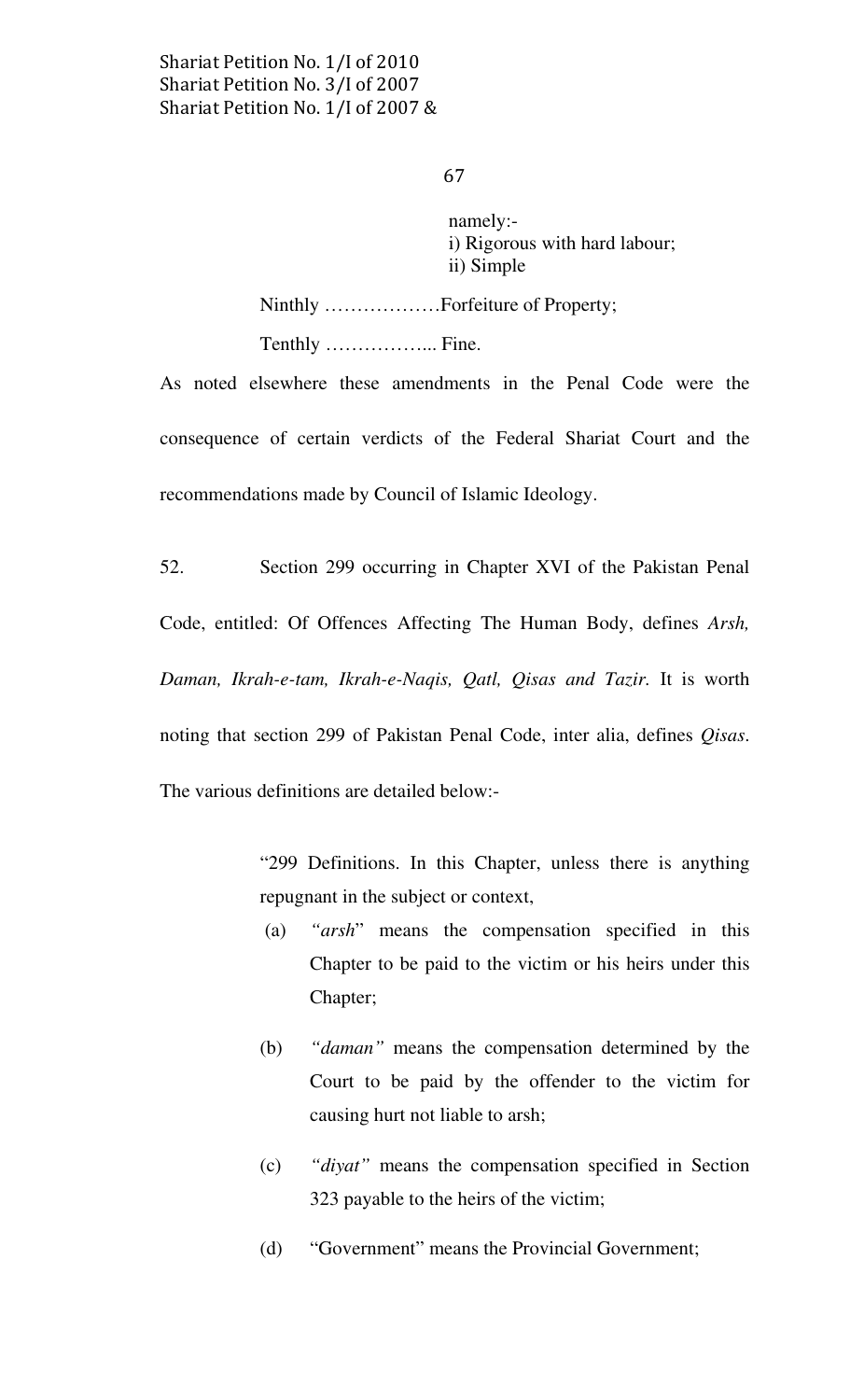- (e) "ikrah-e-tam" means putting any person, his spouse or any of his blood relations within the prohibited degree of marriage in fear of instant death or instant permanent impairing of any organ of the body or instant fear of being subjected to sodomy or zina-bil-jabr;
- (f) "ikrah-e-naqis" means any form of duress which does not amount to Ikrah-i-tam;
- (g) "qatl" means causing death of a person;
- (h) "qisas" means punishment by causing similar hurt at same part of the body of the convict as he has caused to the victim or by causing his death if he has committed qatl-i-amd, in exercise of the right of the victim of a wali. (Emphasis Added)

The definition of Qisas adopted by Pakistan Penal Code is indicative of the fact that the retributive punishments prescribed by Holy Quran have been enforced as Hudood under the criminal jurisdiction in the courts of Pakistan. In this view of the matter the appellate or revisional jurisdiction over trials in cases of injuries against human body would be the exclusive domain of Federal Shariat Court. The word Hadd has also been defined in the Enforcement of Hudood laws of 1979. Different kinds of hurts and punishments, as prescribed by Islamic teachings, are also included in this newly added chapter XVI of the Penal Code. Section 338-F ibid, occurring in this chapter, additionally mandates as follows:-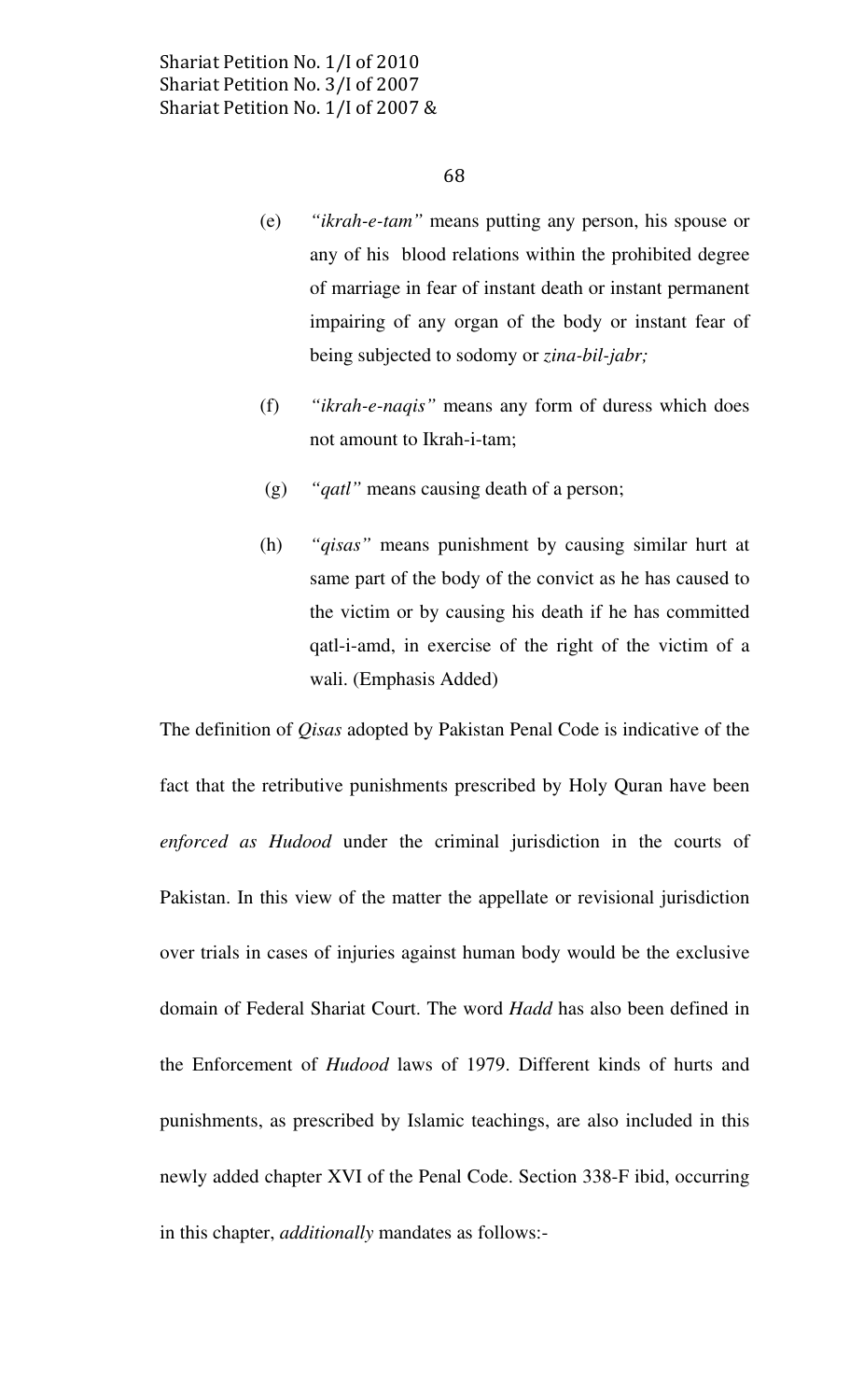"Interpretation: In the interpretation and application of the provisions of this Chapter, and in respect of matters ancillary or akin thereto, the court shall be guided by the Injunction of Islam as laid down in the Holy Quran and Sunnah."(Emphasis Added)

It is in this background that the expanse of the term enforcement of Hudood

as used in Article 203-DD of the Constitution has to be appreciated, understood and interpreted. It is now time to analyse the term enforcement of Hudood.

53. In the field of criminal law, the Holy Quran has employed the term QISAS as retaliatory punishment for certain categories of offences against human body. The punishments are mentioned in the revealed text. Hence these are *INJUNCTIONS* and have to be implemented. This is also a constitutional obligation. The following Ayaat of Holy Quran will illustrate the point:-

## "i Ayah 178 Surah 2 (Al-Baqarah)

"Believers! Retribution is prescribed for you in cases of killing: if a freedman is guilty then the freeman; if a slave is guilty then the slave; if a female is guilty, then the female. But if something of a murderer's guilt is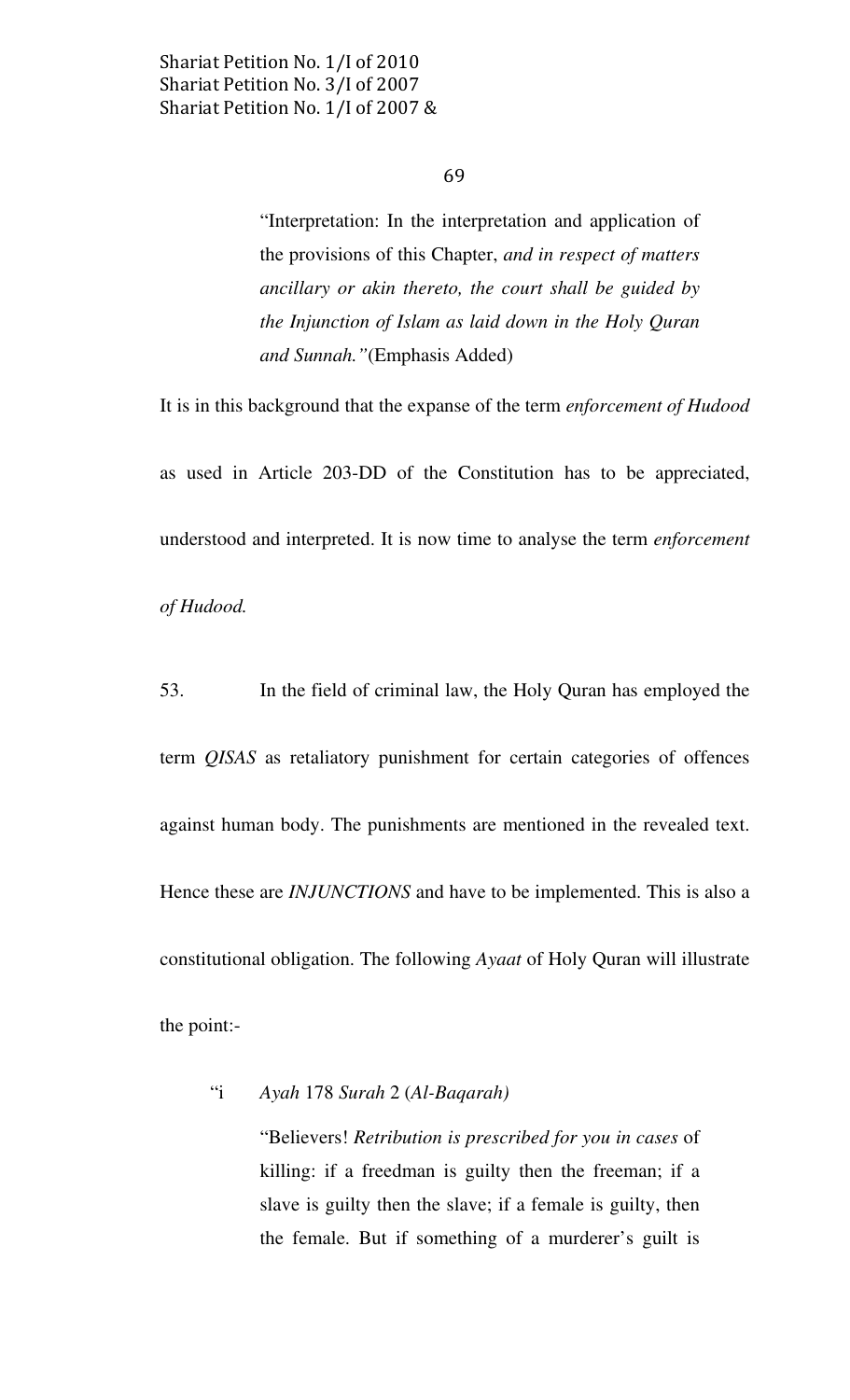remitted by his brother this should be adhered to in fairness, and payment be made in a goodly manner. This is alleviation and a mercy from your Lord; and for him who commits excess after that there is a painful chastisement."

- Ayah 179 Surah 2 (Al-Bagarah)  $ii.$ "People of understanding, there is life for you in retribution that you may guard yourselves against violating the law."
- Ayah 194 Surah 2 (Al-Baqarah) iii. "The sacred month for the sacred month; sanctities should be respected alike (by all concerned). Thus, if someone has attacked you, attack him just as he attacked you, and fear Allah and remain conscious that Allah is with those who guard against violating the bounds set by Him."
- iv. Ayah 45 Surah 5 (Al-Maidah) "And therein We had ordained for them: "A life for a life, and an eye for an eye, and a nose for a nose, and an ear for an ear, and a tooth for a tooth, and for all wounds, like for like. But whosoever foregoes it by way of charity, it will be for him expiation." Those who do not judge by what Allah has revealed are indeed the wrong-doers." (Emphasis Added)

54. It may be useful to refer to Ayah 24 Surah 4, An-Nisa of

Holy Quran, at the risk of repetition, which proclaims that the commandments given by Allah in the Holy Quran have a binding force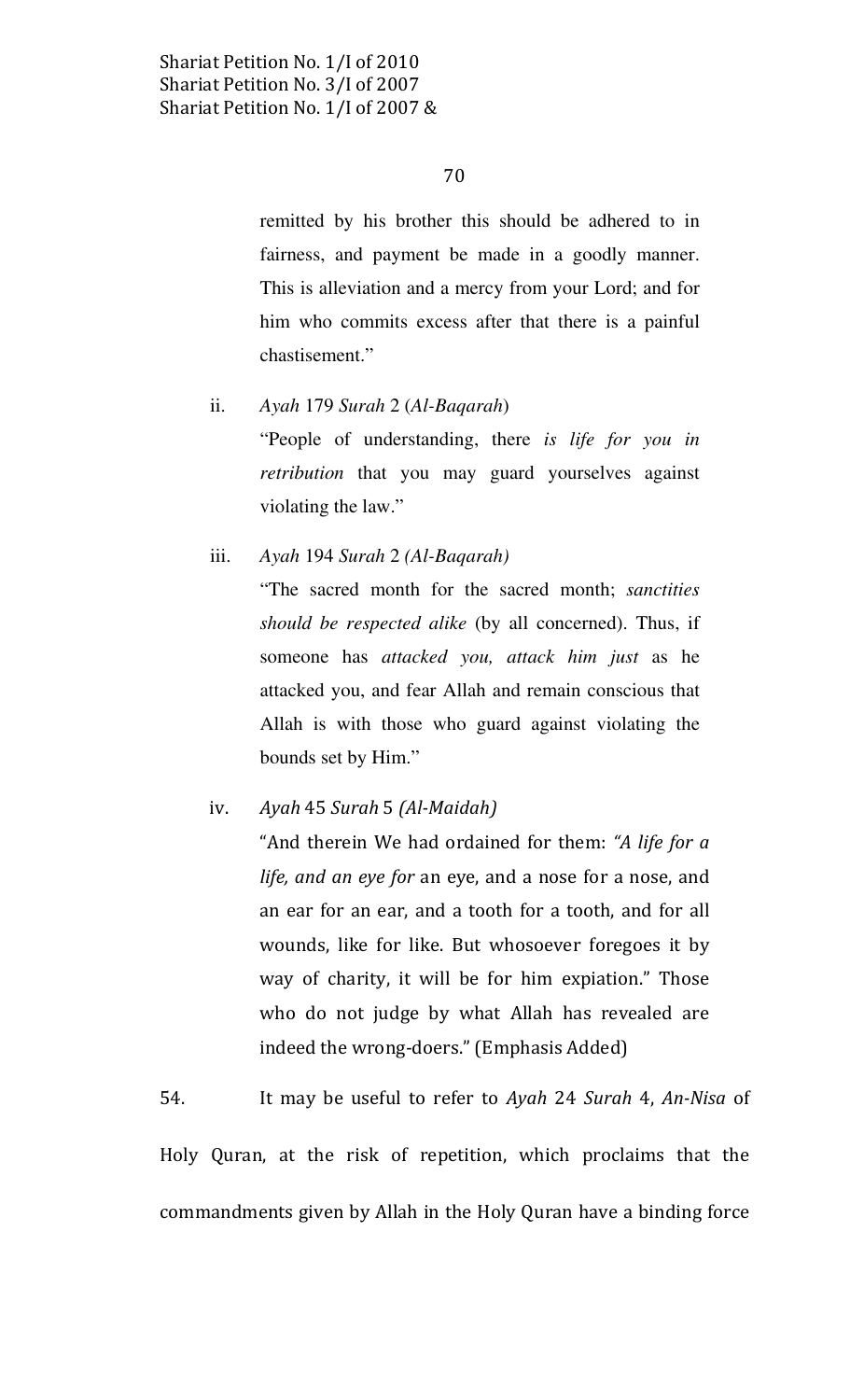71

upon the believers. This declaration comes at the end of the list of prohibitions prescribed by Holy Quran. This edict cannot be ignored and has to be taken seriously.

55. Let us now revert to the term *Hadd/Hudood* as used in various legal instruments in force in Pakistan. The term Hudood has been employed in Article 203-DD (1) of the Constitution but this term, it appears, has purposely not been defined therein. It indicates clearly that this question was left for the Federal Shariat Court to define because this very clause proceeds to confer exclusive jurisdiction upon this Court to deal with matters relating to *Hudood*. Moreover, the Constitution has created only one forum under the designation Federal Shariat Court, which has the exclusive jurisdiction (Article 203 D) to examine the question whether any law is repugnant to the Injunctions of Islam. It is therefore the domain of the solitary constitutional institution, known as Federal Shariat Court, to lay down what the law on the subject is. Reference may be made to the case of Asma Jilani versus Government of the Punjab, reported as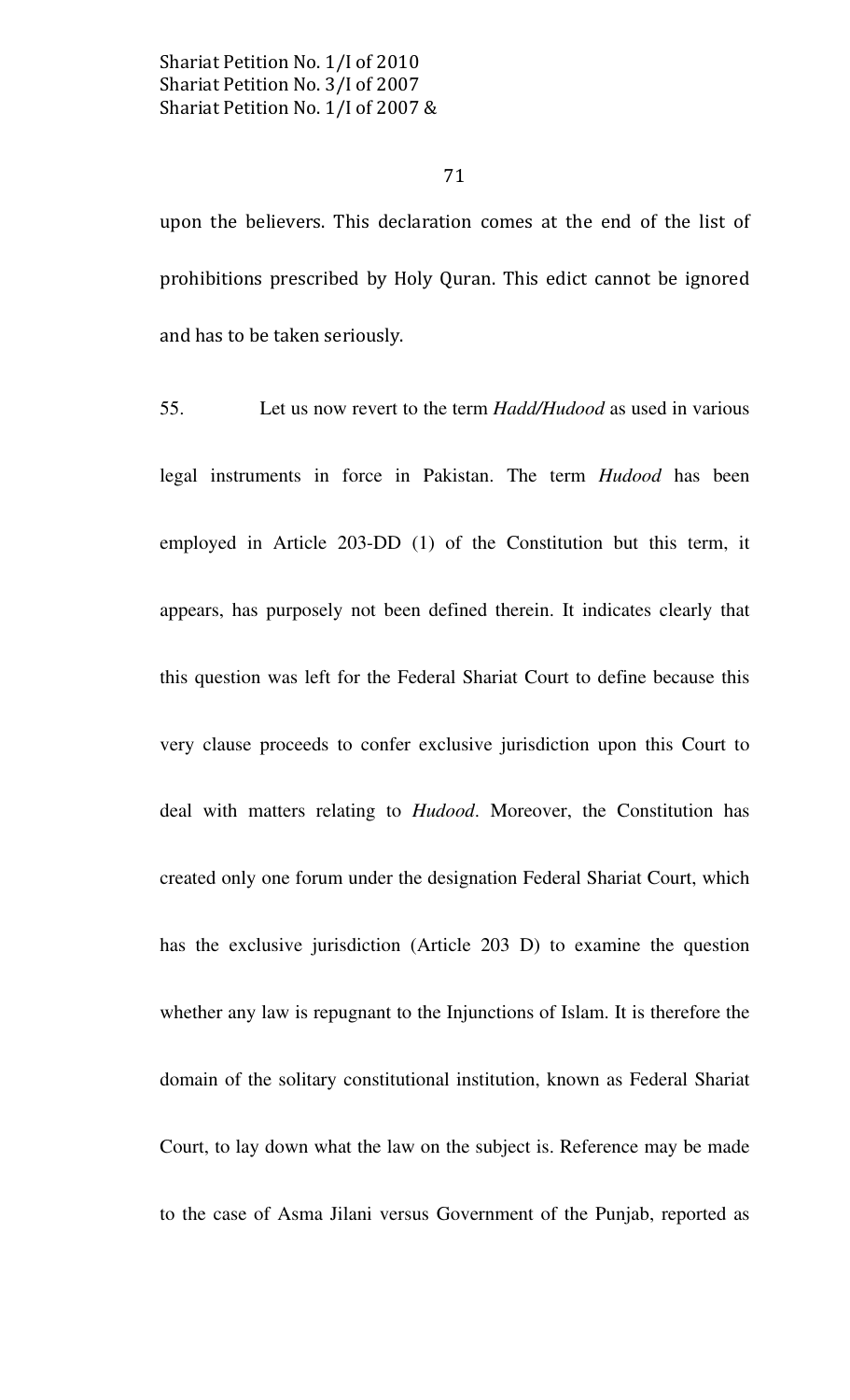## 72

PLD 1972 Supreme Court 139 Justice Yaqub Ali (as his Lordship then

was) at page 230 held as under:-

"Law" was not defined in the Constitution. It is, therefore, for the Courts to lay down what "law" is, and if any decree, or behest of Yahya Khan expressed as a Martial Law Order, Martial Law Regulation or Presidential Order, or Ordinance, does not conform to the meaning of the term 'law' in Article 2 these Regulations, Orders and Ordinances will be void and of no legal effect." (Emphasis Added)

It is thus the domain of Superior Courts to assign meanings to those words

and terms which, used technically by jurists, and employed in legislative instruments, have been willfully left undefined by legislature. The definition of the term *Hudood*, as may be settled in the light of Injunctions of Islam by the Federal Shariat Court, will therefore determine the meaning of the term as well as the extent of its jurisdiction.

56. The term Hadd as mentioned above, has also been given a meaning in Ordinance VI of 1979, Ordinance VII of 1979, Ordinance VIII of 1979 and President's Order No.4 of 1979. This meaning is in tune with the arguments advanced above. According to this definition the term Hadd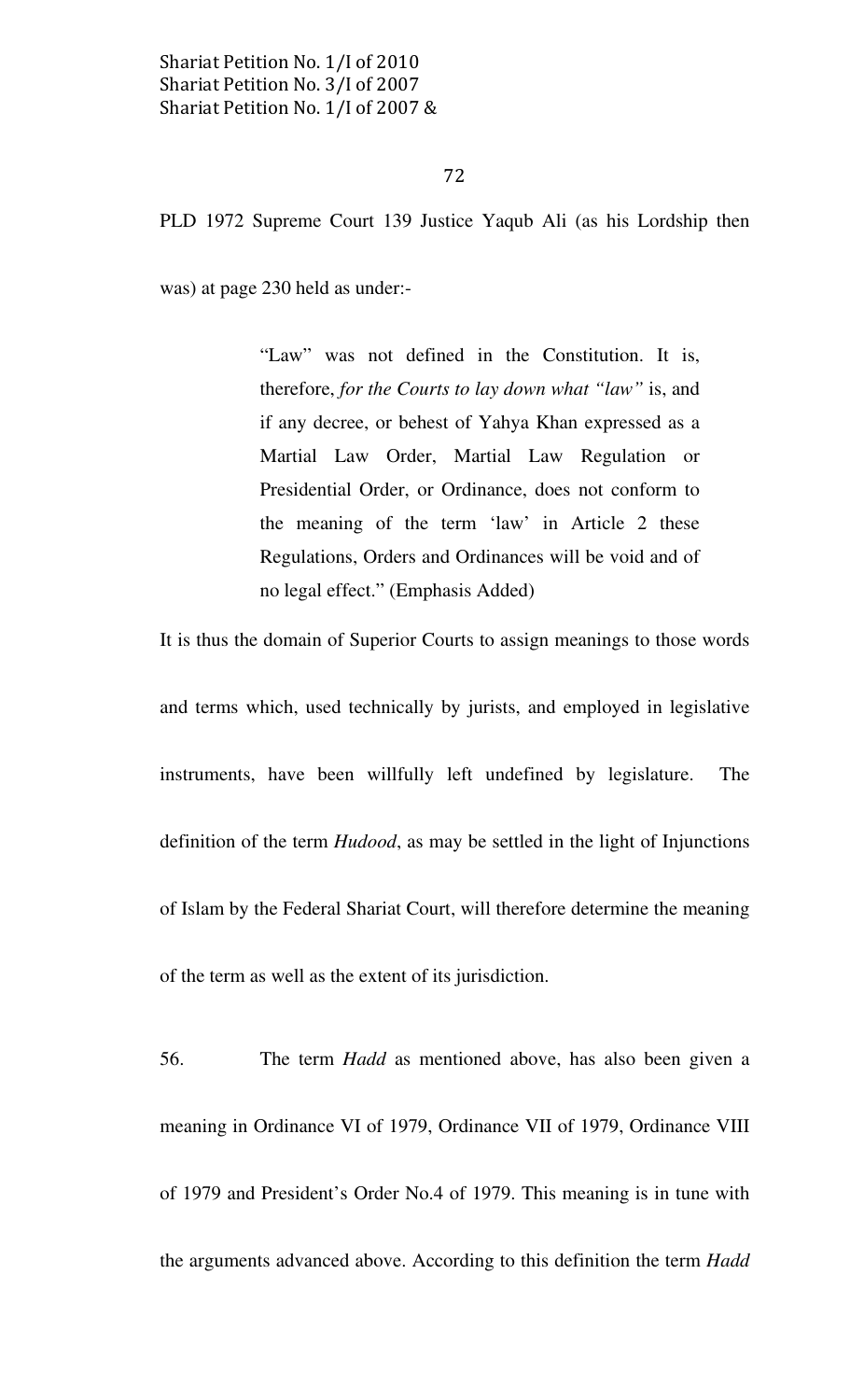# 73

means a punishment "ordained by Holy Quran or Sunnah". This definition has not been held to be repugnant to the Injunctions of Islam in the three decades of its application.

57. Chapter 3-A of Part VIII of the Constitution, dealing with the Federal Shariat Court, contemplates very vividly that the Shariat Court, shall be guided in its decisions and findings by the Injunctions of Islam as laid down in the Holy Quran and the Sunnah of the Holy Prophet (PBUH). Likewise, Article 227 (1) of the Constitution prescribes that all existing laws shall be brought in conformity with the Injunctions of Islam as laid down in the Holy Quran and the Sunnah and further that no law in future shall be enacted which is repugnant to these injunctions. The ultimate role of examining the vires of an impugned legal instrument on the touchstone of Injunctions of Islam is therefore the exclusive preserve of the Federal Shariat Court as mandated by Article 203 D of the Constitution of Islamic Republic of Pakistan. The parliament is debarred from enacting a law which is repugnant to the Injunctions of Islam. This reality amounts to a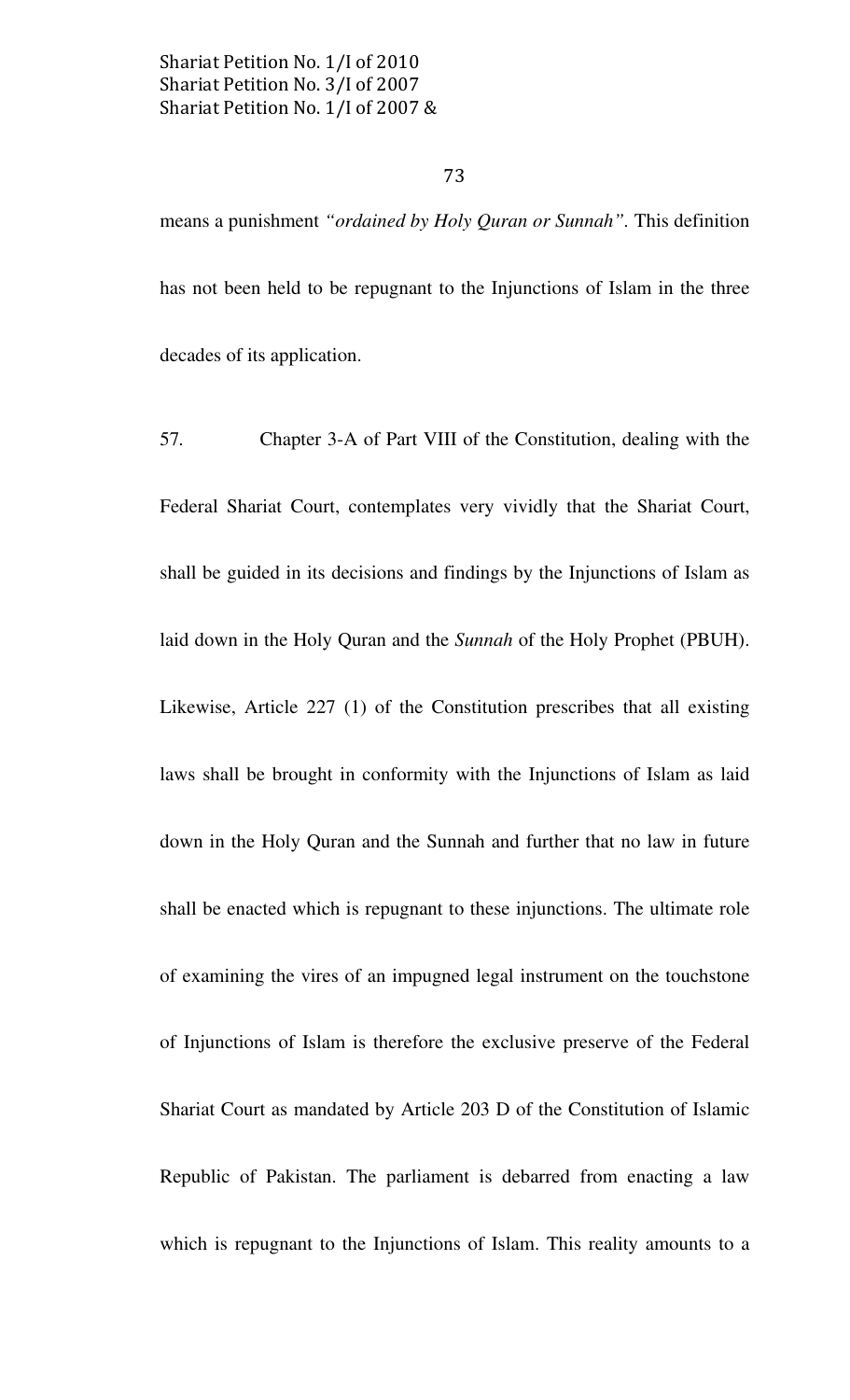# 74

declaration in loud terms that the statute book of Pakistan has to be in conformity with the Injunctions of Islam and consequently the term Hudood has, in fact, to be defined in the light of Injunctions as laid down in the Holy Quran and the Sunnah. The term Hudood according to the meaning and scope of various Injunctions of Islam, referred to above, includes every activity which falls directly or indirectly within the mischief of 11 offences tabulated in the next section.

58. In literary and legal parlance some words in the field of law, science, philosophy etc. assume a wider meaning than the actual dictionary meanings. This is also the case with the expression Hudood. It includes the term Tazir. A parallel may be conveniently drawn from the term viz major or force majeure. The term force majeure according to law lexicons means irresistible force or compulsion; circumstances beyond one's control. The expression *force majeure* 'is not a mere French version of the Latin expression vis major.' The term force majeure has therefore become a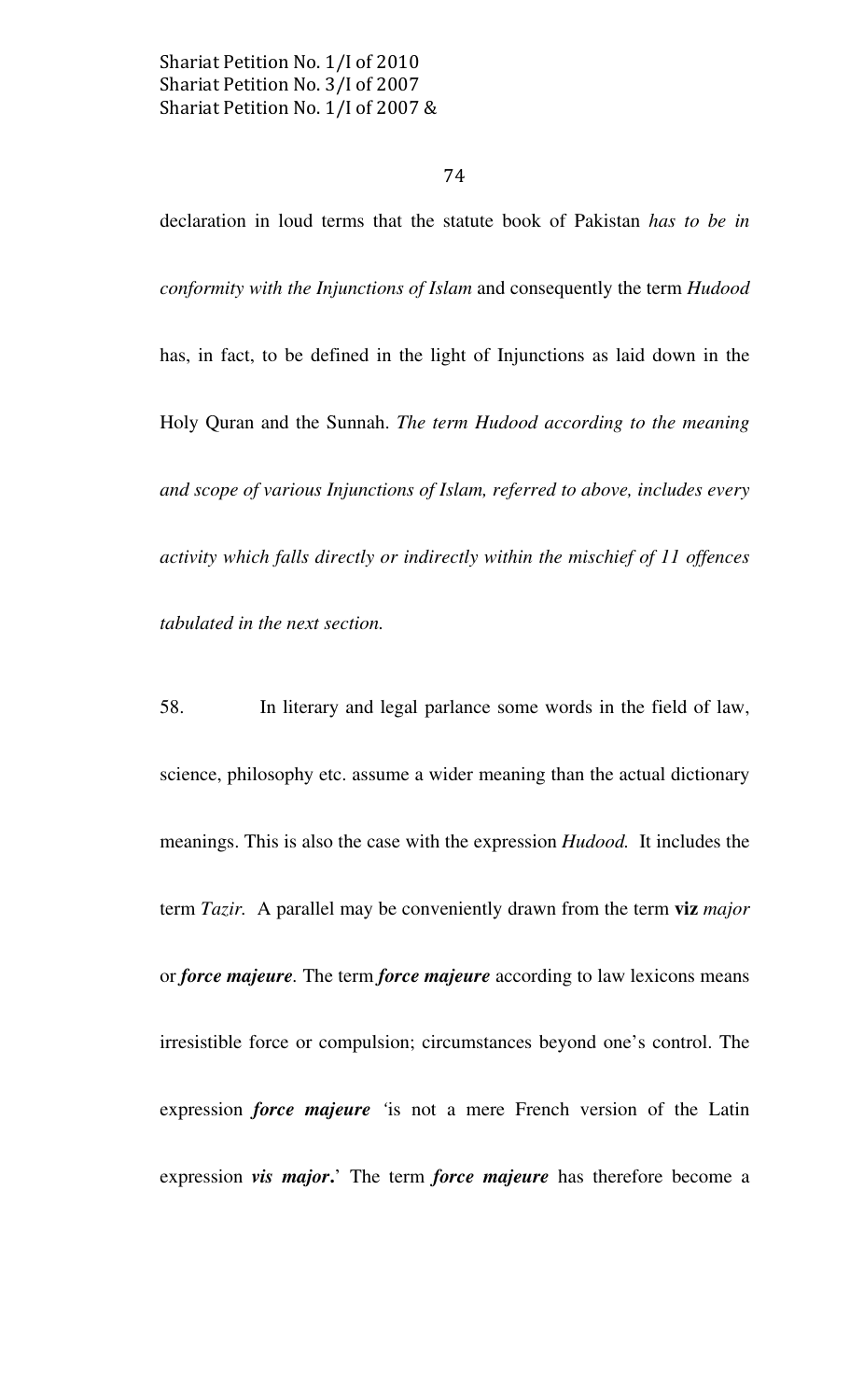75

term of wide import. Strikes, breakdown of machinery, which, though

normally not included the term *vis major* are included in *force majeure*.

# B. OFFENCES COVERED BY THE TERM HUDOOD

59. It is therefore time to recapitulate the scope of the term

Hudood. In the light of the foregoing discussion the following categories of offences are therefore covered by the term Hudood:

- i. Zina = Adultery, Fornication and Rape.
- ii. Lawatat= Sexual intercourse against the order of nature;
- iii. Qazaf= Imputation of Zina;
- iv. Shurb = Alcohlic drinks/Intoxicants/Narcotics etc;
- v. Sarqa = Theft simplicitor;
- vi. Haraba = Robbery, Highway Robbery, Dacoity. All categories of offences against property as mentioned in Chapter XVII of Pakistan Penal Code.
- vii. Irtdad= Apostacy;
- viii. Baghy = Treason, waging war against state; All categories of offences mentioned in Chapter VI of the Pakistan Penal Code and
- ix. Qisas = Right of retaliation in offences against human body. All these offences are covered by definition Hadd because penalty therein has been prescribed by Nass/Ijma.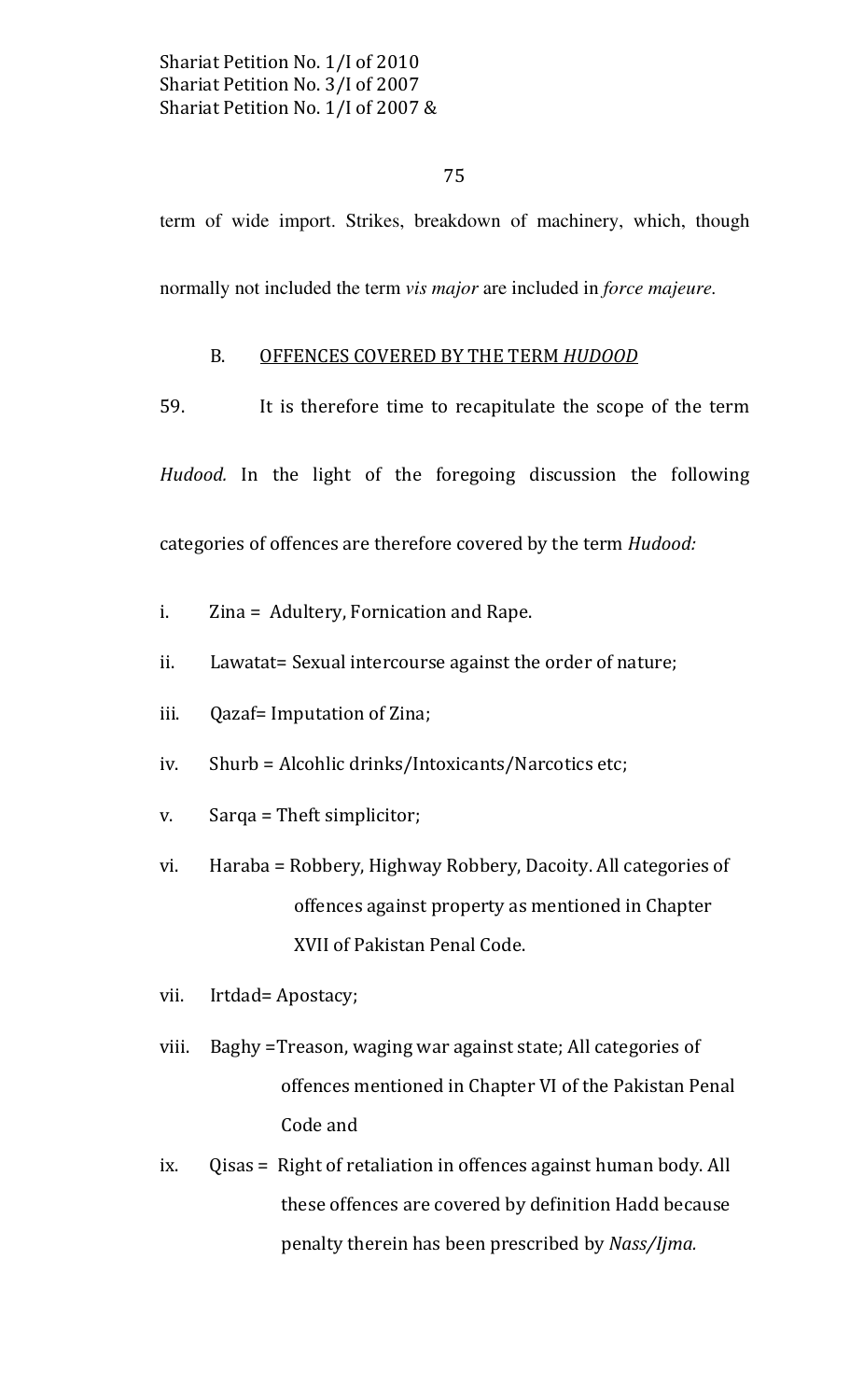Abdul Qadir Audah, has discussed to some extent the scope of Hadd in his treatise Tashree ul Janai al Islam, volume 1 at page 119.

 $X_{\bullet}$ Human Trafficking.

Reference Ayah 90 Surah 16 of Holy Quran where Fhashaa, Munkar and Baghee have been forbidden.

60. It is immaterial for the purpose of the petitions discussion under whether penal provisions relating to Qisas/kidnapping/abduction/enticing/fornication/adultery/rape/unnatural offences/prostitution/buying or selling a person for sexual purposes; theft/Haraba/Drinking alcoholic liquor or sale, purchase, manufacture, import or export or possession of intoxicants/Narcotic, alcoholic liquors of various categories, theft, extortion, waging war against state or offences against human body, false imputations, etc, are retained in Pakistan Penal Code, or President's Order No.4 of 1979, Ordinance VI of 1979, Ordinance VII of 1979, Ordinance VIII of 1979, or even Control of Narcotics Substance Act No. XXV of 1997,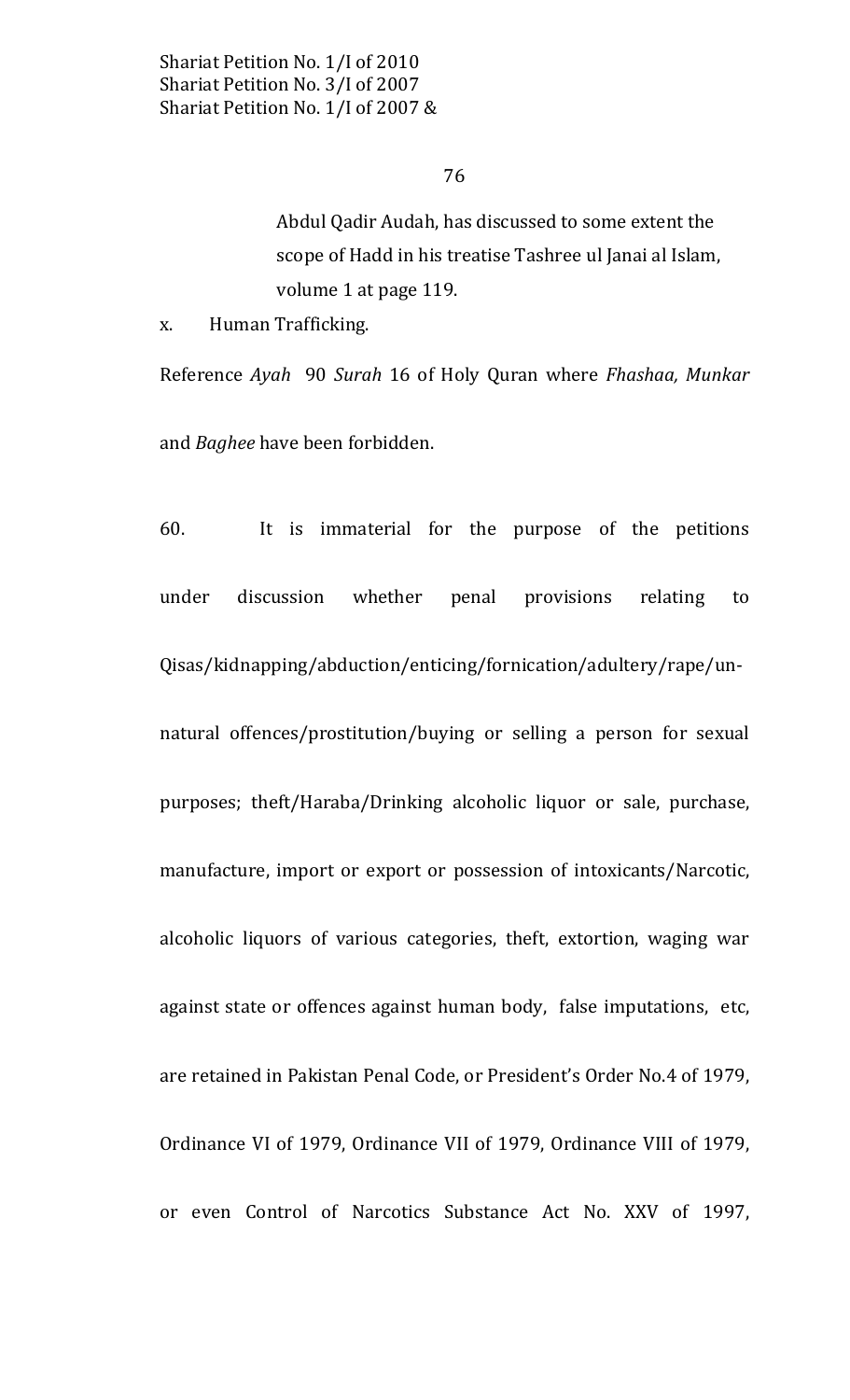Prevention And Control of Human Trafficking Ordinance, 2002 (Ordinance LIX of 2002) or any other legal instrument for the time being in force. What is material is that all such offences relating to enforcement of *Hadd* as ordained by Holy Quran and Sunnah are within the exclusive jurisdiction of the Federal Shariat Court before or after the trial has been initiated or completed by any criminal court (of course under any law) and no other court would exercise appellate or revisional powers over such criminal cases initiated either on police report or by way of complaint direct in the court or at the instance of the Court itself.

61. In the case of Dr. Muhammad Aslam Khaki vs. Federation of Pakistan reported in PLD 2010 FSC page 191 a Bench consisting of four Hon'ble Judges of the Federal Shariat Court, after considering different view points found that a sin does not mean Haram only. There is no doubt in the mind of any Muslim that Quran and Sunnah shall always serve as a sure guide in determining what are major sins.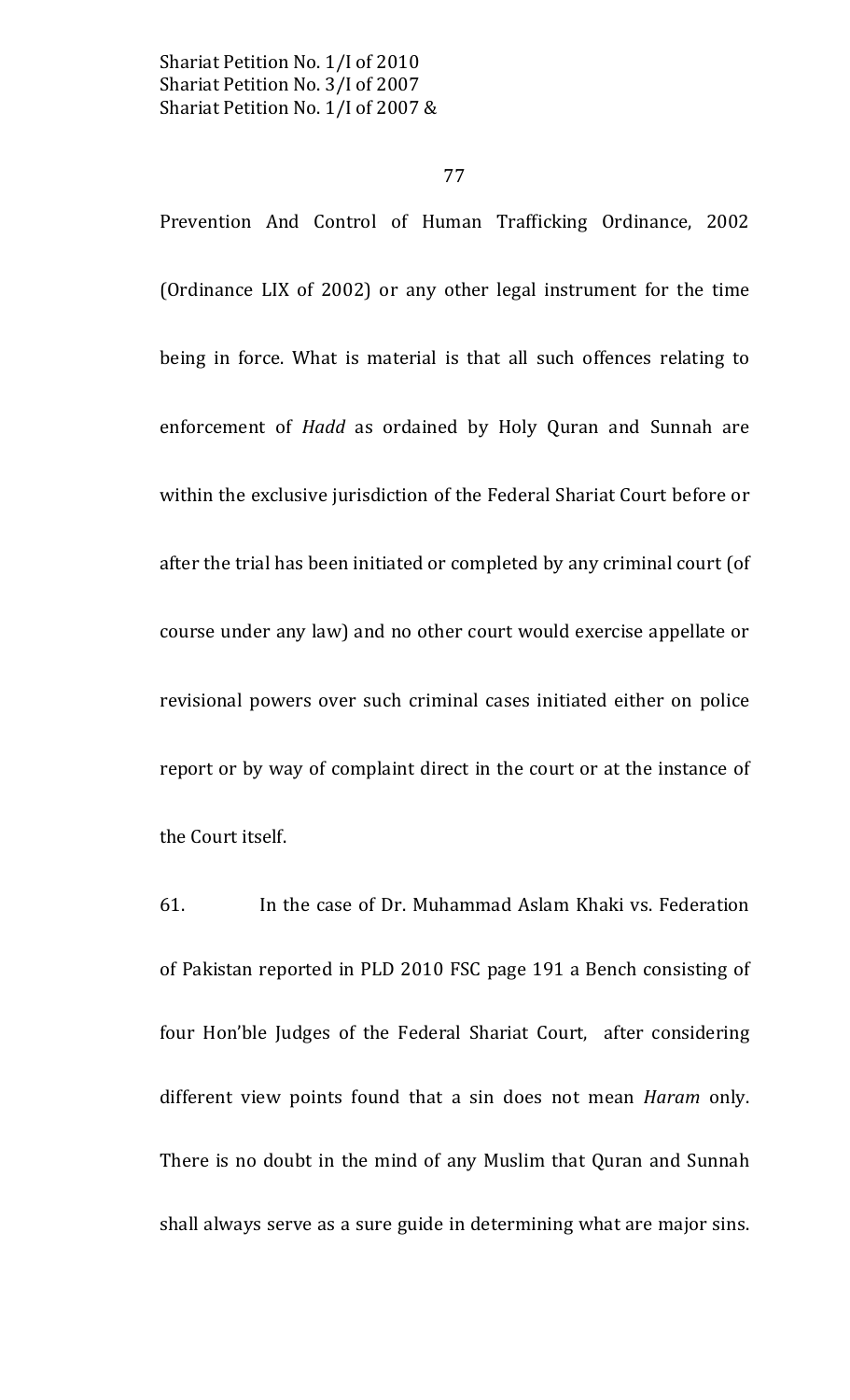78

In many societies sins are distinguishable from crimes but in some cultures sins are inseparable from crimes. In an Islamic society sins are crimes and not separate entities. In the said report it was also held in paragraph 24 that the State is duty bound to enforce that which is prohibited and inflict requisite punishment to the transgressors.

# ISSUES NO.(b) and (i) JURISDICTION AND JUDICIAL POWER AND JURISDICTION

62. We consider it expedient to examine this issue relating to the Judicial power, Jurisdiction and allied matters as these points are intrinsically related to Issues No.(b) and (c) discussed above. This issue will therefore be discussed under 08 following distinct heads:-

- A. JURISDICITON IN GENERAL
- B. NATURE OF ARTICLE 203 DD
- C. REVISIONAL CUM APPELLATE JURISDICITON
- D. TERMS: ANY CASE, ANY COURT, ANY LAW
- E. TERM: ENFORCEMENT OF HUDOOD
- F. FOUNDATION AND SCOPE OF ARTICLE 203D
- G. DECISIONS OF FEDERAL SHRIAT COURT
- H. FEDERAL SHARIAT COURT AND COUNCIL OF ISLAMIC IDEOLOGY.

A. JURISIDICITON IN GENRAL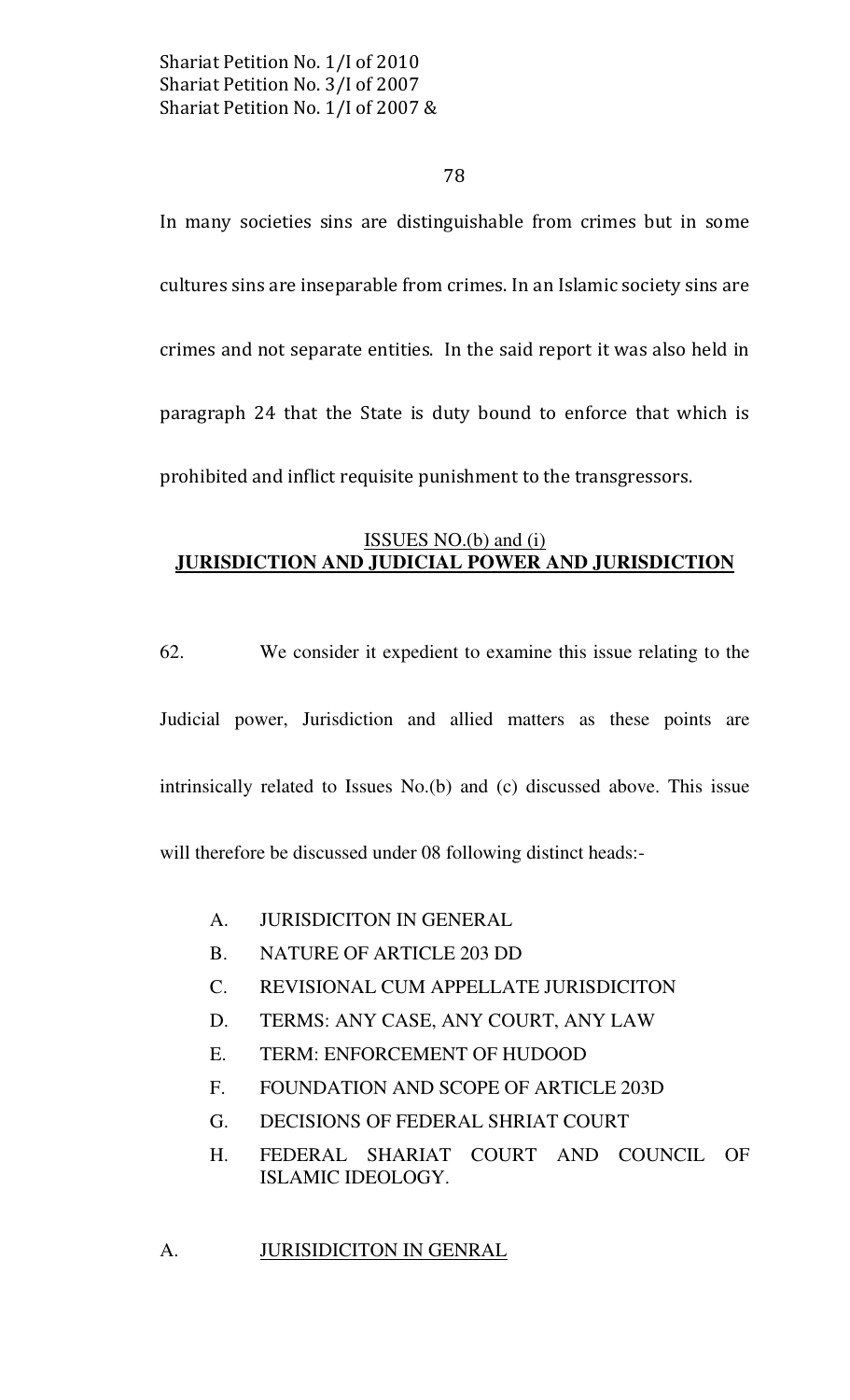63. Jurisdiction is the right to hear and determine and the result of this exercise is the judgment of the Court. Deniels Vs. Tarney, 102 U.S. 415, 26 L.ED. 187.

64. Justice Hamood-ur-Rehman, Hon'ble Chief Justice Supreme Court of Pakistan, in the case of State Versus Zia-ur-Rehman PLD 1973 Supreme Court 49 at pages 69-70, explained the scope of the terms "Judicial Powers" and "Jurisdiction" in the following words:-

> "So far, therefore, as this Court is concerned it has never claimed to be above the Constitution nor to have the right to strike down any provision of the Constitution. It has accepted the position that it is a creature of the Constitution; that it derives its powers and jurisdictions from the Constitution; that it derives its powers and jurisdictions from the Constitution; and that it will even confine itself within the limits set by the Constitution which it has taken oath to protect and preserve but it does claim and has always claimed that it has the right to interpret the Constitution and to say as to what a particular provision of the Constitution means or does not mean, even if that particular provision is a provision seeking to out the jurisdiction of this Court.

> This is a right which it acquires not de hors the Constitution itself. It is not necessary for this purpose to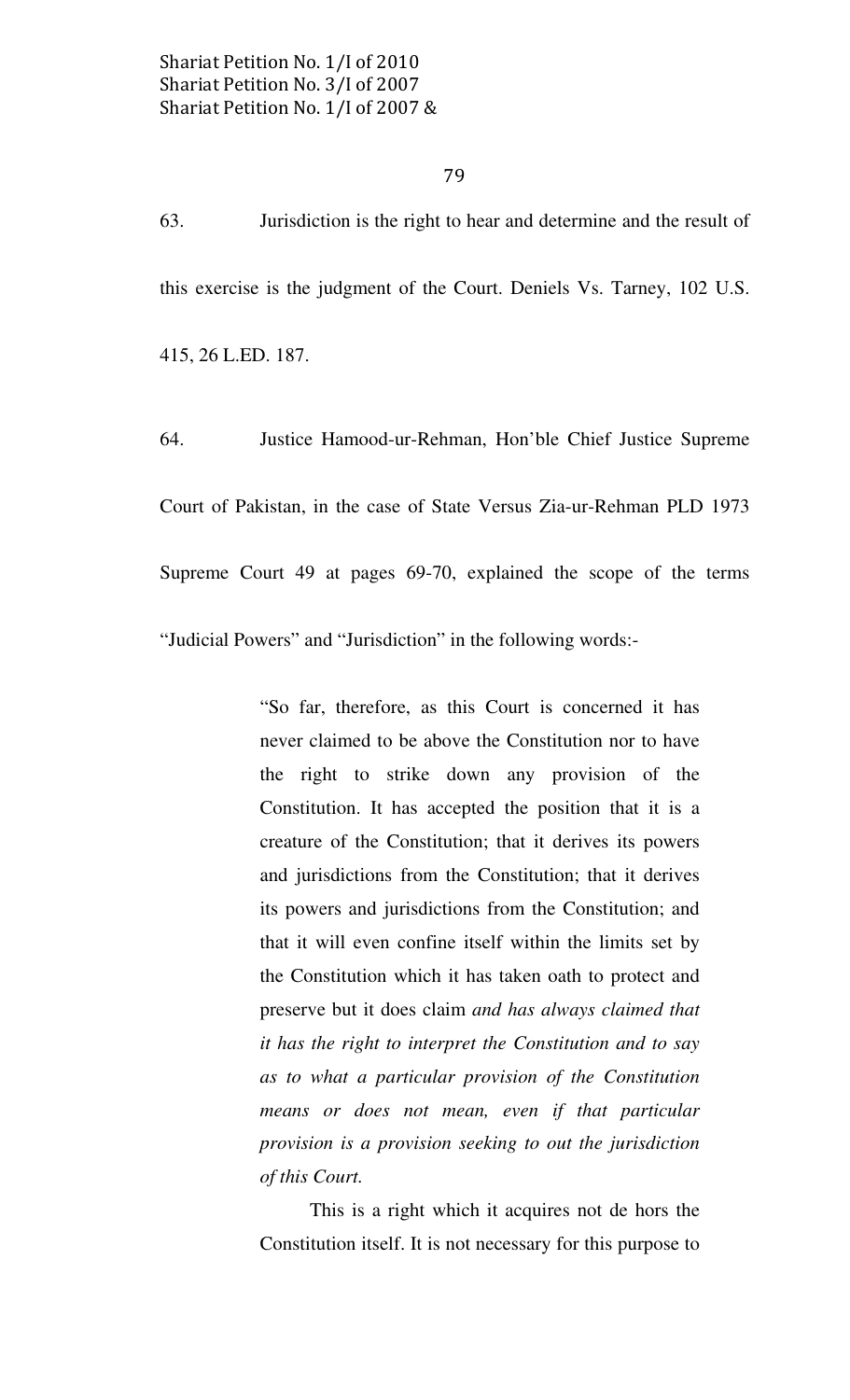invoke any divine or super-natural right but this judicial power is inherent in the Court itself. It flows from the fact that it is a Constitutional Court and it can only be taken away by abolishing the Court itself.

 In saying this, however, I should make it clear that I am making a distinction between "judicial power" and "jurisdiction". In a system where there is a trichotomy of sovereign powers, then ex-necessitate rei from the very nature of things the judicial power must be vested in the judiciary. But what is this judicial power. "Judicial Power" has been defined in the Corpus Juris Secundum, Vol. XVI, Paragraph 144, as follows:-

> "The judiciary or judicial department is an independent and equal coordinate branch of Government, and is that branch thereof which is intended to interpret, construe, and apply the law, or that department of Government which is charged with the declaration of what the law is, and its construction, so far as it is written law." (Emphasis added)

 This power, it is said, is inherent in the judiciary by reason of the system of division of powers itself under which, as Chief Justice Marshal put it, "the Legislature makes, the executive executes, and the judiciary construes, the law." Thus, the determination of what the existing law is in relation to something already done or happened is the function of the judiciary while the predetermination of what the law shall be for the regulation of all future cases falling under its provisions is the function of the Legislature.

 It may well be asked at this stage as to what is meant by "jurisdiction"? How does it differ from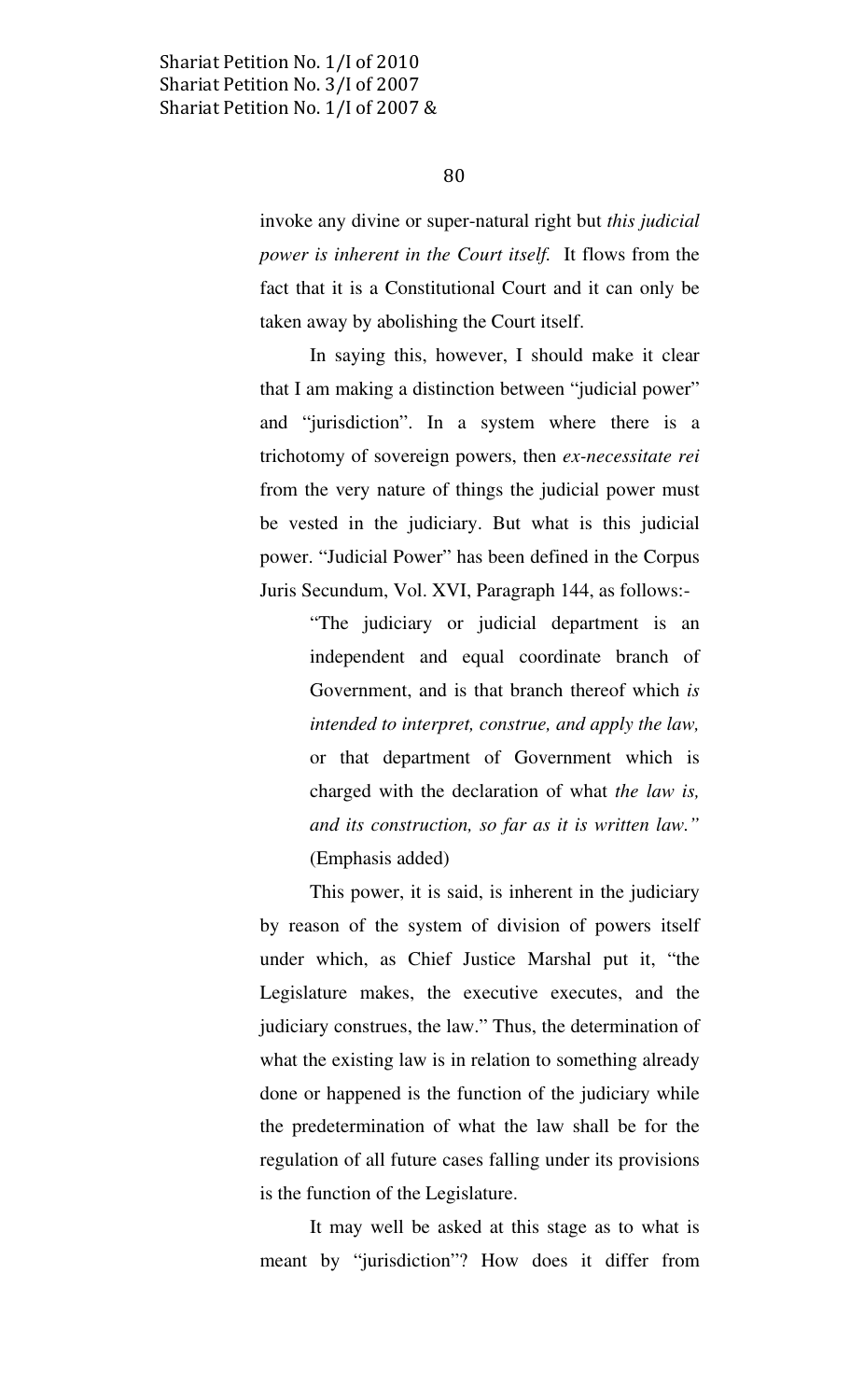81

"judicial power"? Apart from setting up the organs the Constitution may well provide for a great many other things, such as, the subjects in respect of which that power may be exercised and the manner of the exercise of that power. Thus it may provide that the Courts set up will exercise revisional or appellate powers or only act as a Court of a cessation or only decide Constitutional issues. It may demarcate the territories in which a particular Court shall function and over which its Writs shall run. It may specify the persons in respect of whom the judicial power to hear and determine will be exercisable. These are all matters which are commonly comprised in what is called the jurisdiction of the Court. It expresses the concept of the particular res or subject matter over which the judicial power is to be exercised and the manner of its exercise. Jurisdiction is, therefore, a right to adjudicate concerning a particular subject-matter in a given case, as also the authority to exercise in a particular manner the judicial power vested in the Court." (Emphasis added)

In this very report the Hon'ble Chief Justice at page 70 was pleased to hold

as under:-

"In exercising this power, the judiciary claims no supremacy over other organs of the Government but acts only as the administrator of the public will. Even when it declares a legislative measure unconstitutional and void, it does not do so, because, the judicial power it superior in degree or dignity to the legislative power; but because the Constitution has vested it with the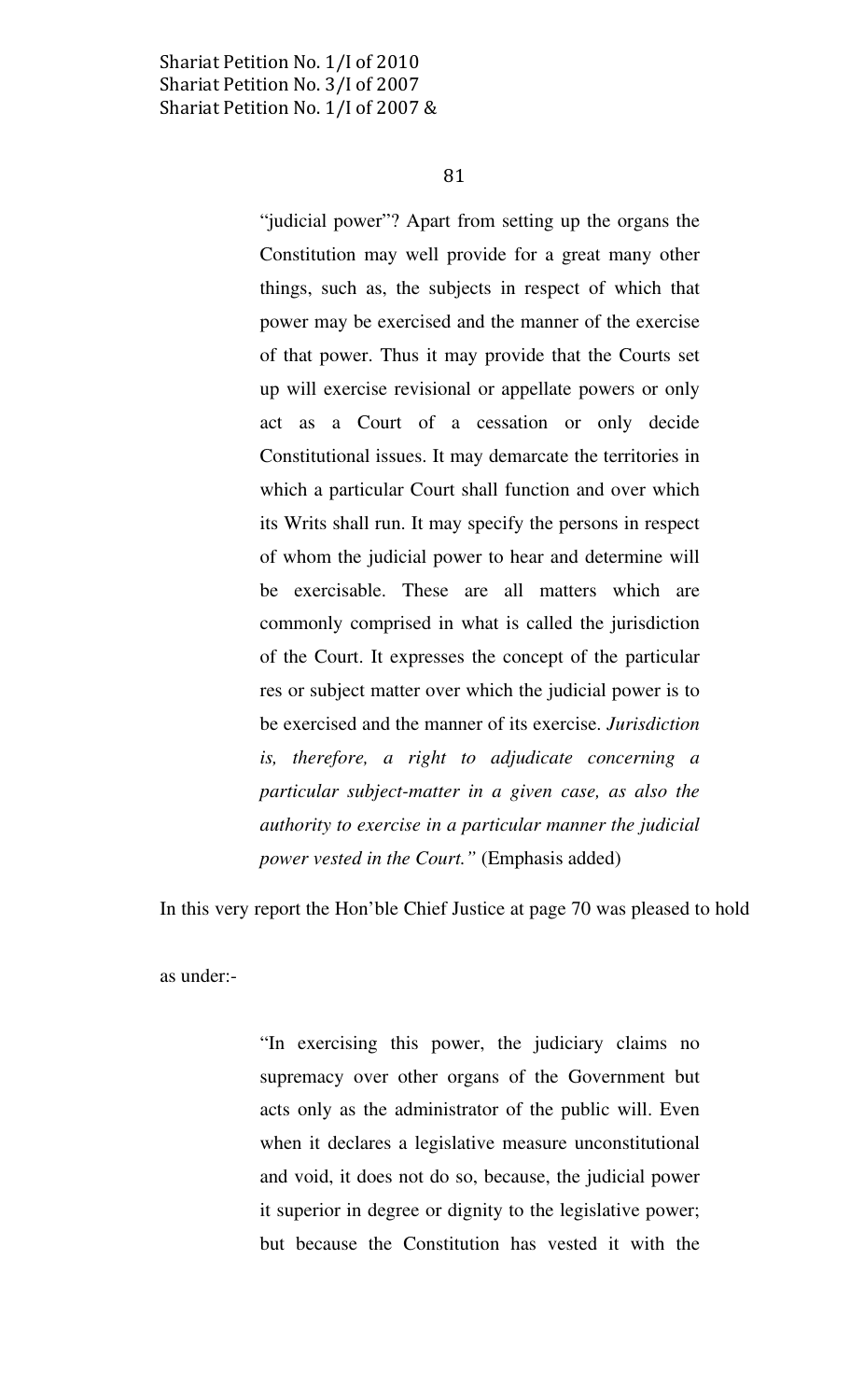power to declare what the law is in the cases which come before it. It thus merely enforces the Constitution as a paramount law whenever a legislative enactment comes into conflict with it because, it is its duty to see that the Constitution prevails."

65. The Supreme Court of Pakistan in its Appellate Jurisdiction, in

the case of Dr. Munawar Hussain versus Dr. Muhammad Khan, District Health Officer, Sargodha and two others, reported as 2004 SCMR 1462 (at page 1462) and PLJ 2005 SC 64 (at page 67, 68) while dilating upon the question of jurisdiction of the Federal Shariat Court held as under:-

> "Article 203-A of the Constitution provides that the provisions of this Chapter i.e. Chapter 3-A relating to Federal Shariat Court shall have effect notwithstanding any thing contained in the Constitution meaning thereby that provisions of this Chapter containing Article 203-A to Article 203-J have overriding effect on the other provisions of the Constitution. Article 203-G of the Constitution imposes bar on the jurisdiction of the Courts and Tribunal including the Supreme Court and the High Court to entertain any proceedings or exercise any power or jurisdiction in respect of the matters within the power or jurisdiction of the Federal Shariat Court, as such, the High Court neither had the jurisdiction under Section 561-A Cr.P.C. nor under Article 199 of the Constitution in the matter which fell within the jurisdiction of the Federal Shariat Court, as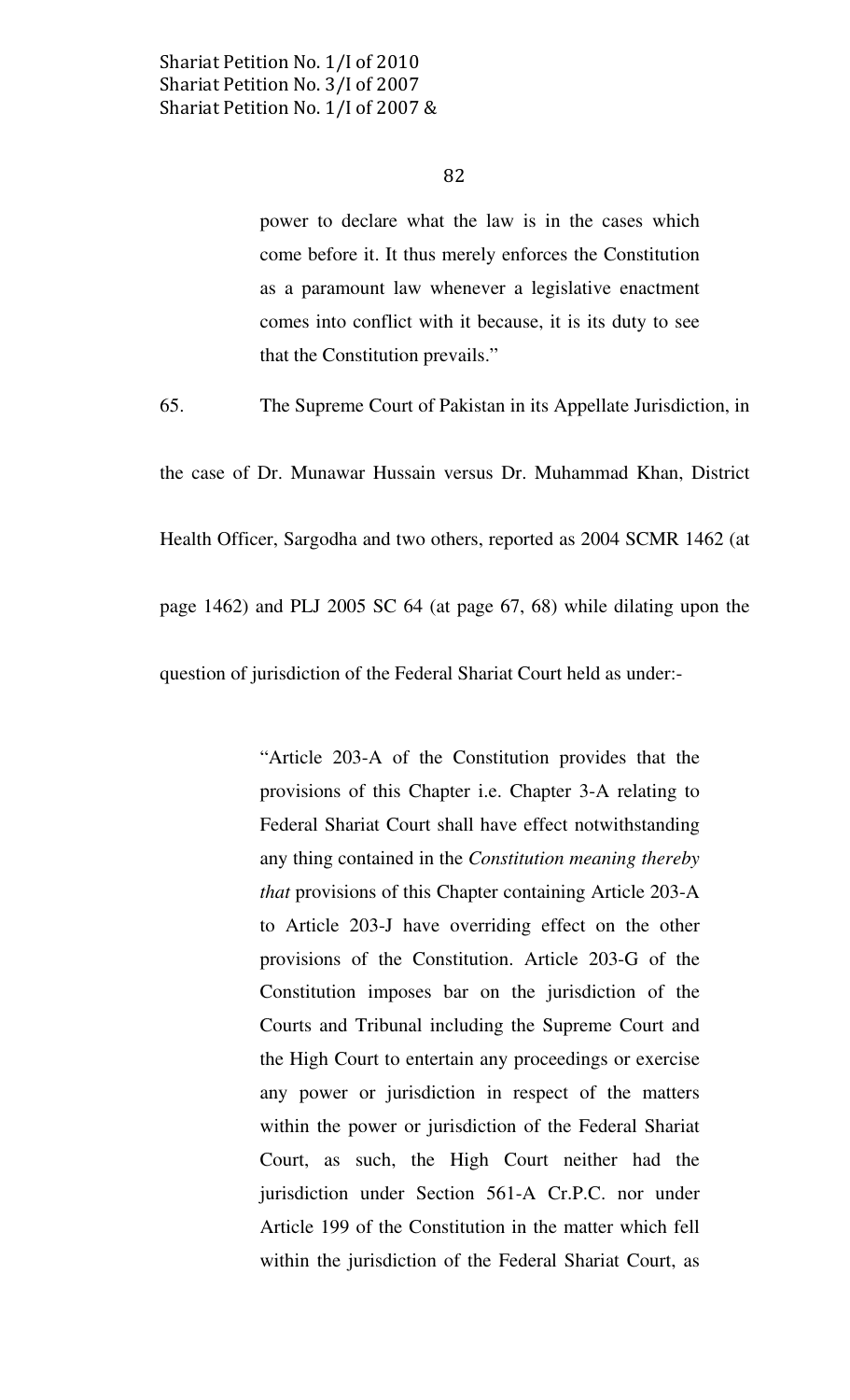83

such, the jurisdiction exercised by the High Court under Article 199 of the Constitution after conversion of quashment petition, was coram non judice. It may be noted that the Federal Shariat Court had already directed the trial Court vide its judgment dated 11.5.1994 passed in Criminal Revision No.110-L of 1993 to issue process against Dr. Muhammad Khan respondent and to decide his case alongwith other respondents in accordance with law. This judgment which was rendered by the three Hon'ble Judges of the Federal Shariat Court was binding on the High Court and all other Courts subordinate to it under Article 203- GG and a Single Judge in Chambers of the High Court had no jurisdiction to sit in judgment over the judgment of the Federal Shariat Court which had exclusive jurisdiction in the matter and its decision had a binding effect as stated earlier. Since the matter was exclusively amenable to the jurisdiction of the Federal Shariat Court under Article 203-G, therefore, the impugned judgment passed by the Single Judge of the High Court was without lawful authority and of no legal consequence. Consequently, this appeal is allowed, the impugned judgment of the learned Single Judge in Chambers of the High Court being coram non judice is set aside and the trial Court is directed to proceed with the complaint as directed by the Federal Shariat Court vide its order dated 11.5.1994 and decide the same in accordance with law as expeditiously as possible." (Emphasis added)

66. In this context perusal of Article 203G would be useful:-

"Save as provided in Article 203F, no Court or tribunal, including the Supreme Court and a High Court, shall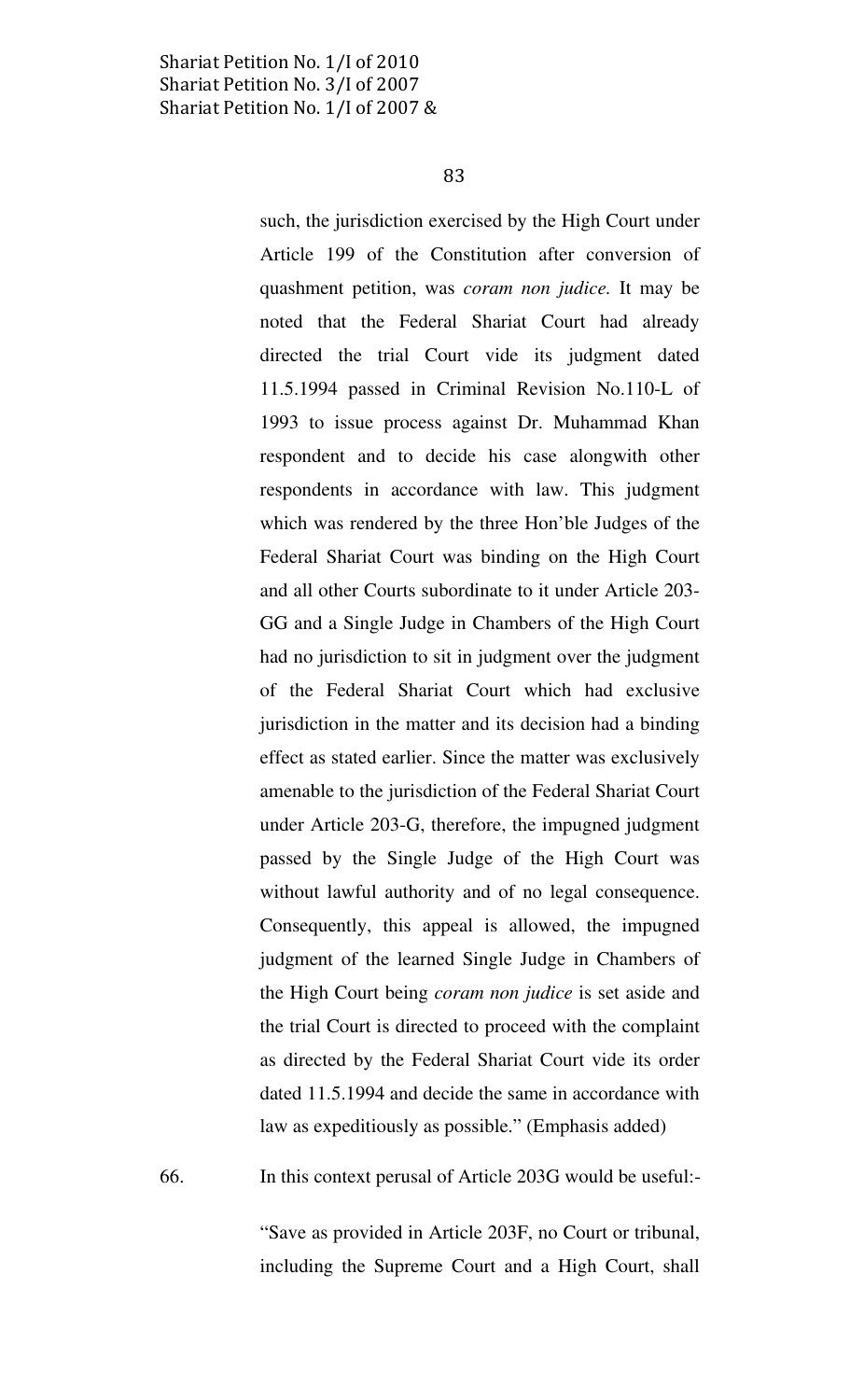entertain any proceedings or exercise any power or jurisdiction in respect of any matter within the power or jurisdiction of the Court."

(Emphasis added)

This provision read with Article 203-DD(2) establishes beyond doubt that all offences relating to Hudood are within the exclusive jurisdiction of Federal Shariat Court. All matters connected with Hudood would therefore automatically be included in the jurisdiction of Federal Shariat Court. This is precisely what is meant by enforcement of Hudood as prescribed in Article 203 DD of the Constitution.

67. It is indeed true that all judicial power is lodged with the judiciary and wide powers have undoubtedly been conferred by the Constitution upon the Federal Shariat Court which include:-

- (a) To administer punitive and remedial justice to and between parties subject to Constitution and law;
- (b) To exercise exclusive jurisdiction in matters relating to examination of laws on the touchstone of Injunctions of Islam and in cases relating to Hudood laws;
- (c) To exercise the special jurisdiction without further legislative sanction;
- (d) To define the scope and extent of its jurisdiction within the parameters identified in Chapter 3-A of Part VII of the Constitution;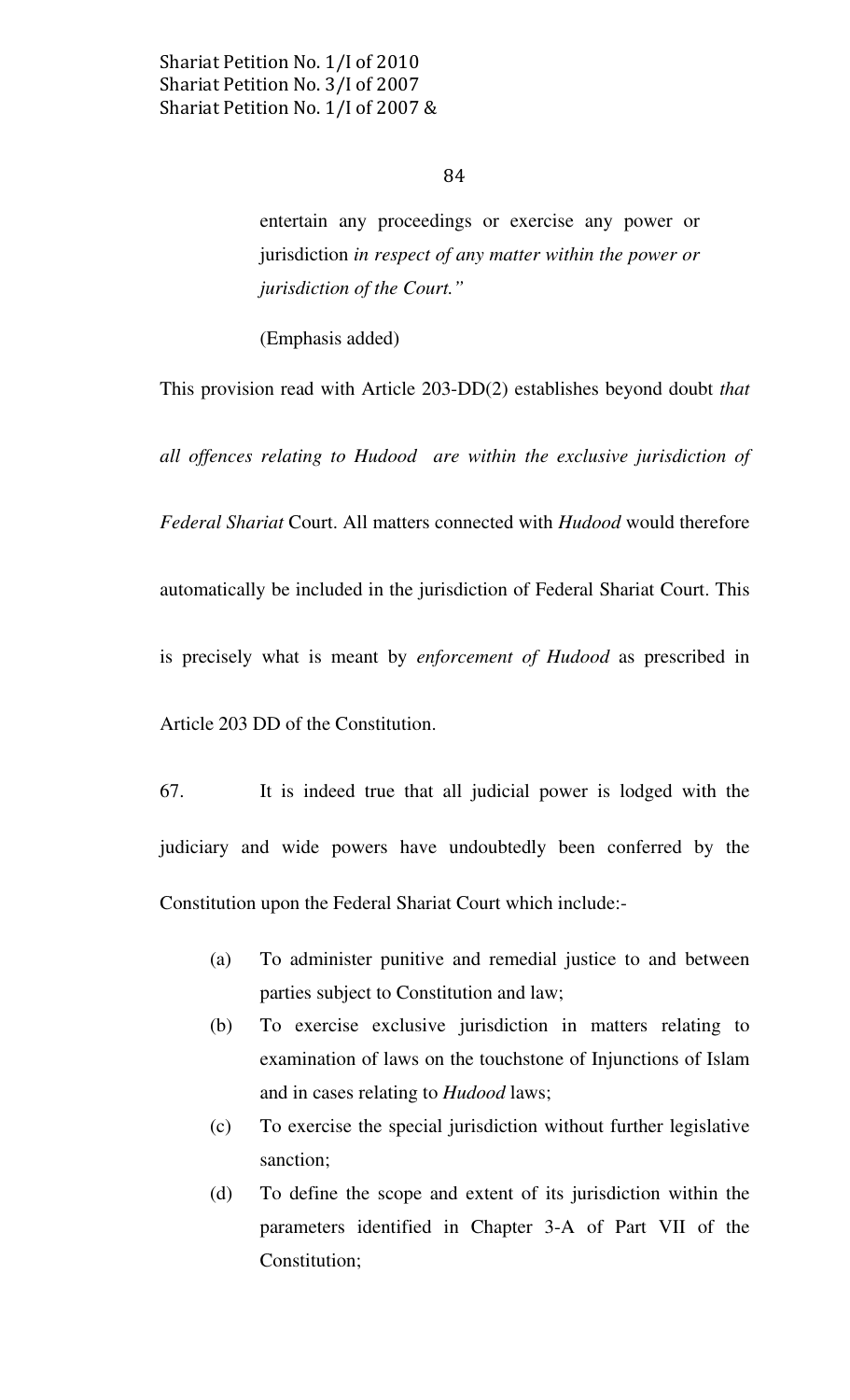- (e) To determine the meaning and scope of the undefined terms used in Chapter 3-A ibid;
- (f) To exercise powers of a Civil Court in respect of certain matters;
- (g) Authority to conduct its proceedings and regulate its procedure in all respects as it deems fit;
- (h) To punish its own contempt;
- (i) To make rules for carrying out the purposes of Chapter 3-A ibid;
- (j) Exercising such other jurisdiction as may be conferred on it by or under any law;
- (k) To call for and examine the record of any case decided by any criminal court under any law relating to the enforcement of Hudood; and
- (l) Exclusive authority and the jurisdiction to examine and decide the question whether or not any law or provision of law is repugnant to the Injunctions of Islam as laid down in Holy Quran and Sunnah.
- 68. On the question of jurisdiction, the Supreme Court of Pakistan

in the case of Asma Jilani Versus Government of the Punjab, reported as

PLD 1972 Supreme Court 139 at page 197, held as under:-

"The Courts undoubtedly have the power to hear and determine any matter or controversy which is brought before them, even if it be to decide whether they have the jurisdiction to determine such a matter or not. The Superior Courts are, as is now well settled, the Judges of their own jurisdiction. This is a right which has consistently been claimed by Supreme Court and other Courts of superior jurisdiction in all civilized countries".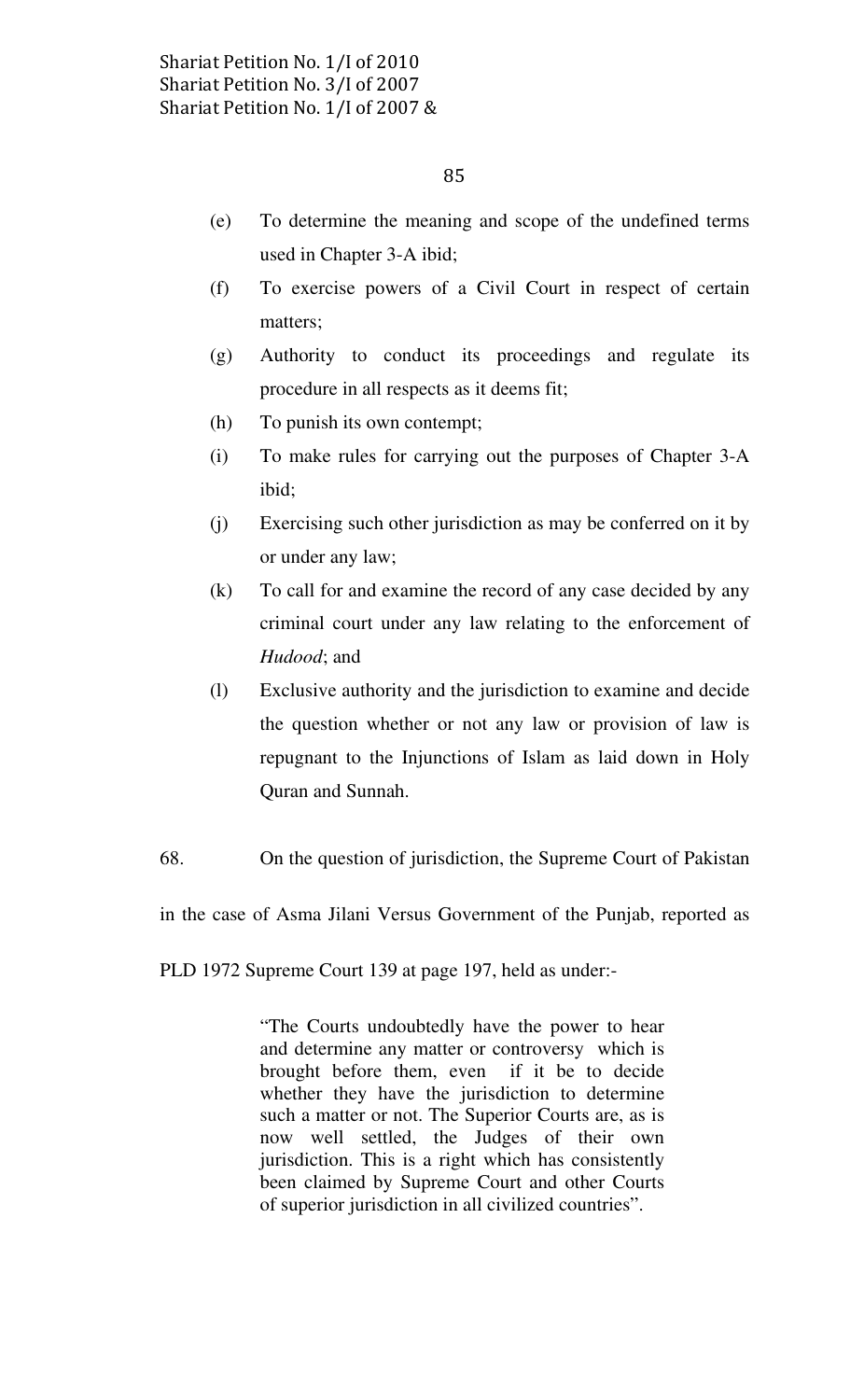86

It may be useful to refer also to the case of Yousaf Ali Khan Versus The

West Pakistan Bar Council Tribunal, Lahore PLD 1972 Lahore 404, a Full

Bench case of the Lahore High Court, wherein it was held as under:-

"It is not possible for the executive to wrest from the judiciary its jurisdiction to interpret any law promulgated in the country. The superior judiciary is clothed with this jurisdiction as a delegate of the sovereign who, in the Islamic Republic of Pakistan, is God Almighty Himself exercising His Will and Sovereignty through the people of this country. It is hardly possible to deny that the making of laws, their implementation by three independent delegates of the sovereign in respect of its own particular field. The Legislature exercises that delegated sovereign power of the sovereign to make laws and the executive exercises it to implement them, the judiciary does, by interpreting laws made in pursuance of the exercise of the legislative part of the powers of the sovereign by the Legislature. The right of the superior judiciary delegated to it by the sovereign which can neither be curbed nor can it be taken away".

69. It is necessary for a Judge to know the meaning and the scope

of the term law because he is under oath to administer law. He should be clear in his mind that the law under consideration was made by an authority legally competent to make laws. The Federal Shariat Court has the additional but onerous constitutional responsibility to examine whether the impugned law or provision of law is in accordance with Injunctions of Islam. This authority of the Federal Shariat Court is necessary extension of the mandate given in Article 227 of the Constitution. The notion of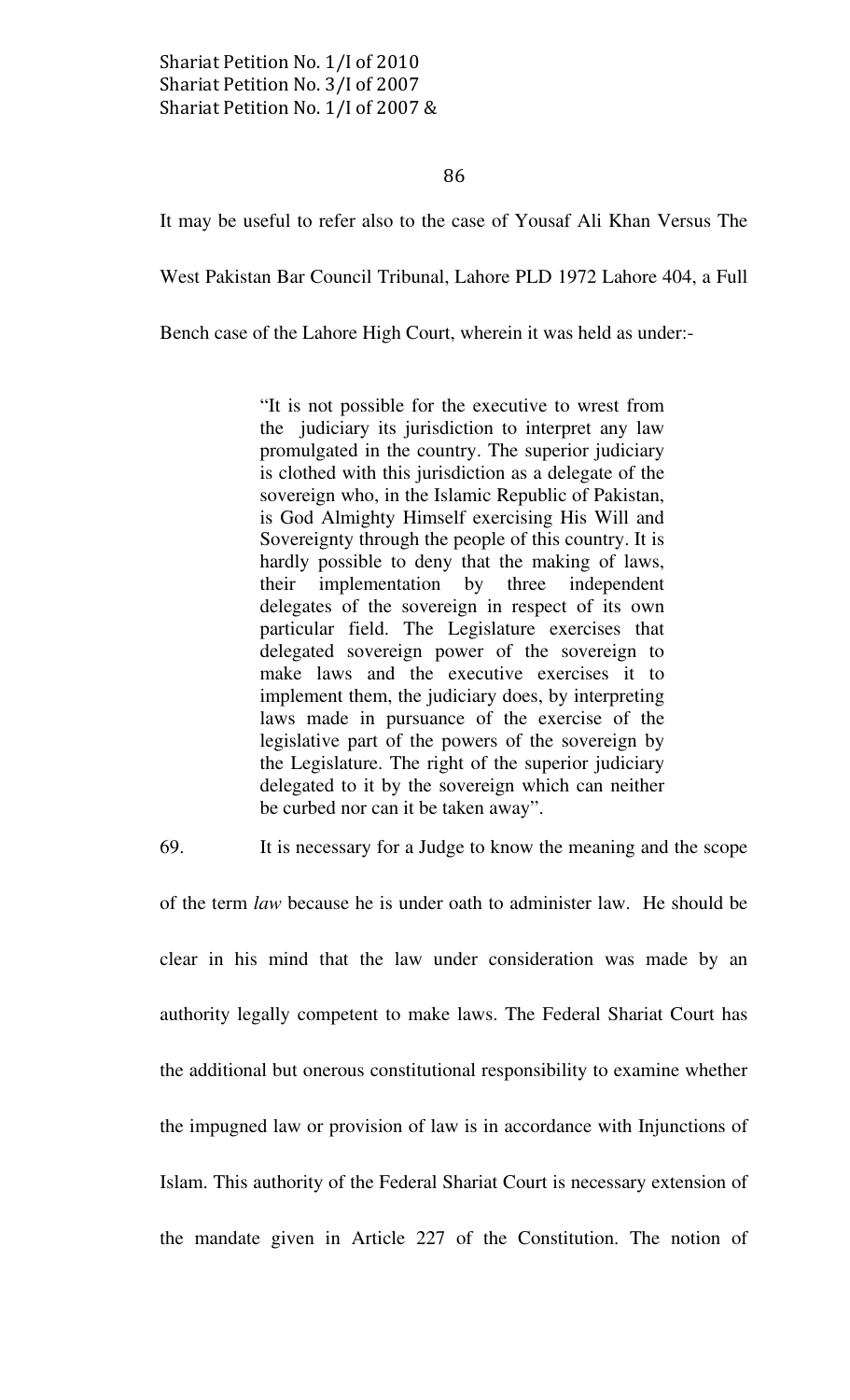87

legitimacy and efficacy therefore becomes relevant because not only the law making authority should be legally competent but the law should be capable of being enforced according to the Injunctions of Islam and the principles established by the Constitution.

70. The ouster of jurisdiction of Federal Shariat Court can be accomplished by only one jurisdictional fact: that the act complained of is not covered by the mischief of an offence covered by the term Hudood. If however the impugned transgression falls in the ambit of Hudood then the jurisdiction of Federal Shariat Court cannot be ousted. This element is the key to the question of jurisdiction. It is immaterial whether the offence complained of is mentioned in the four Hudood laws of 1979 or any other law. The issue stands settled by the terminology employed in Article 203 DD - any case; any criminal court and under any law. The term any case is relatable to all such offences which might be covered in the definition of Hudood. All actions which are ancillary or auxiliary or related to or germane to or connected with offences falling in the ambit of Hudood are also included in the term *any case* related with *Hudood. Any case* also includes all those cases in which one of the alleged offences is covered by the definition of the term Hudood. It may be mentioned here that the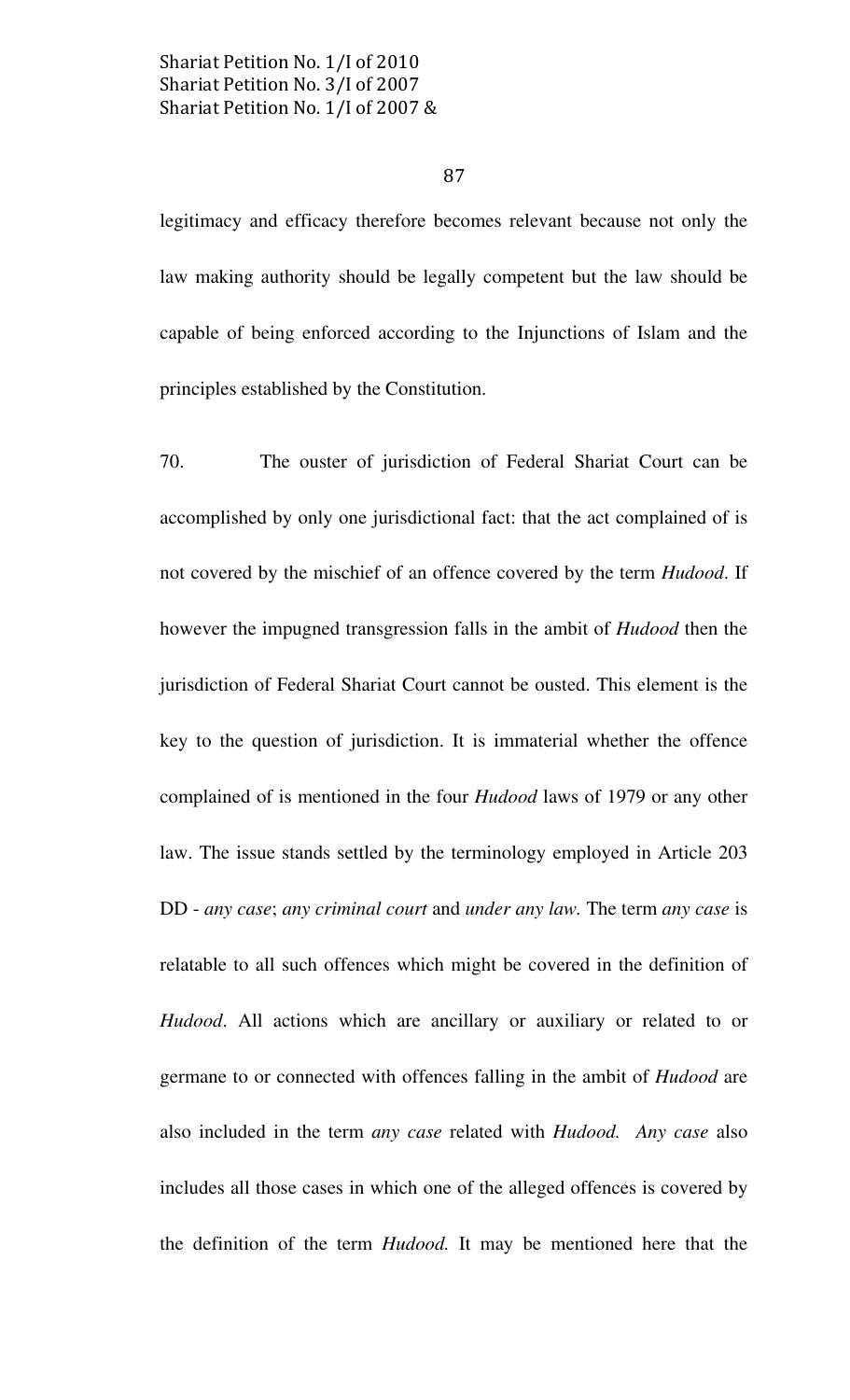### 88

principle identified by the Supreme Court of Pakistan in the case of State versus Khalid Masood, PLD 1996 Supreme Court 42 is that when a matter has been dealt with by the Constitution and it is not subject to any statute then no statute can control or curtail the power conferred upon a superior court by the Constitution.

### B. NATURE OF ARTICLE 203DD

71. Allied with the question of jurisdiction of Federal Shariat Court is the subject regarding determination of the exact scope and nature of Article 203DD incorporated in the Constitution. The language employed in this Article shows that a calculated step was taken to give legislative effect to the principles and commandments relating to Hudood enumerated in Holy Quran and Sunnah. While interpreting Article 203 DD of the Constitution of Islamic Republic of Pakistan it becomes imperative to ascertain the nature of this constitutional provision. Does this Article contain a policy? Does it provide only a guideline? Does it contain a principle of law? The answer goes beyond these questions. An examination of this Article demonstrates that it confers power upon the Federal Shariat Court to exercise jurisdiction in all cases, pending or decided by any criminal court under any law in relation to the enforcement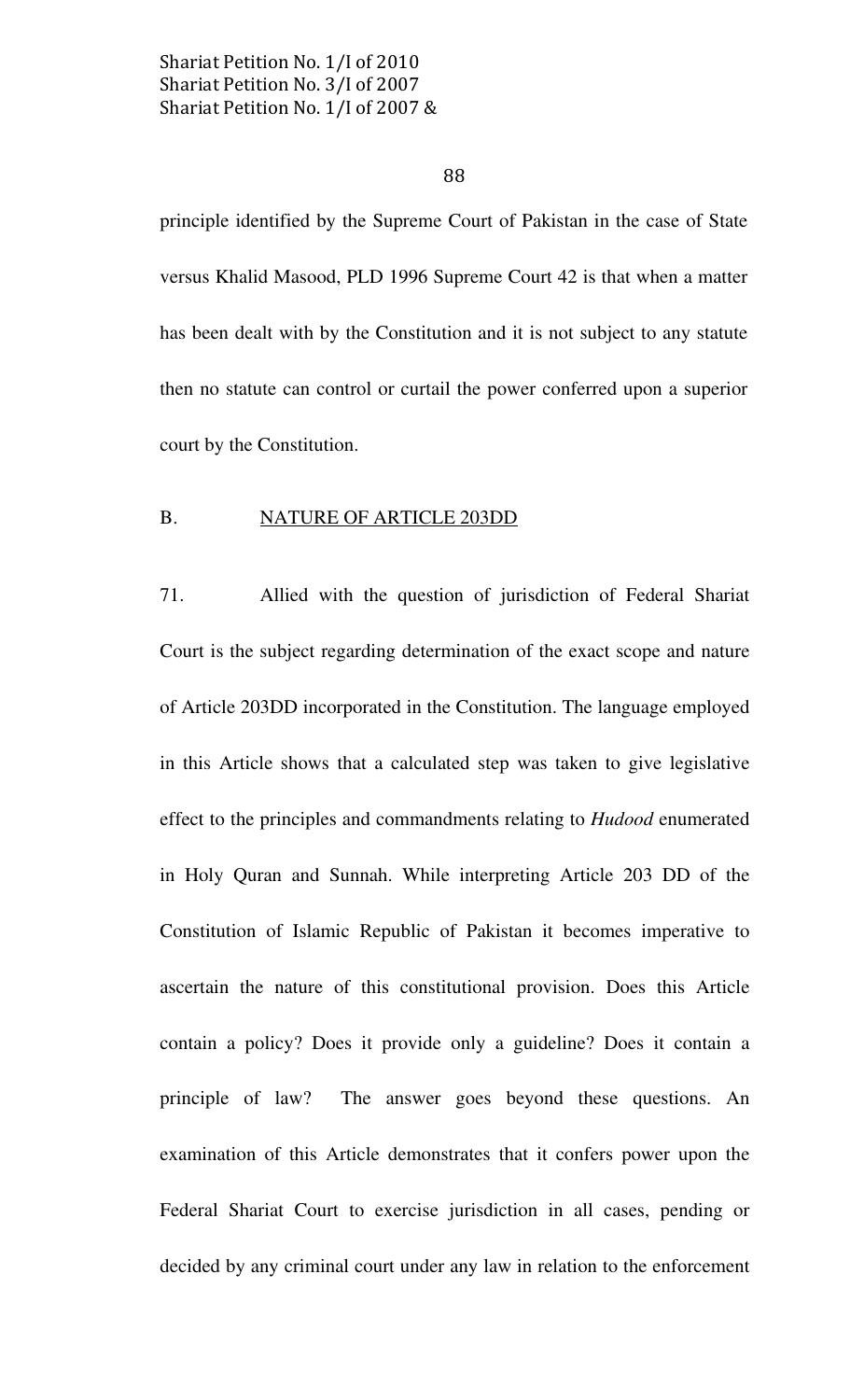89

of Hudood. The Hudood laws were in existence and being implemented at the time Article 203DD was made operational in the Constitution with effect from 22<sup>nd</sup> March 1982. The analysis of the contents of this Article therefore leads to the irresistible conclusion that the nature of this article is self-executing. Justice Shafiur Rehman in the case of Hakim Khan versus Government of Pakistan, reported as PLD 1992 Supreme Court 595, at pages 633-634 (para 16 of the Report), while approving a passage from Bindra's Interpretation of statutes, observed as under:-

> "A Constitutional provision is self-executing if it supplies a sufficient rule by means of which the right which it grants may be enjoyed and protected, or the duty which it imposes may be enforced without the aid of a legislative enactment. It is within the power of those who adopt a Constitution to make some of its provisions self-executing, with the object of putting it beyond the power of the Legislature to render such provisions nugatory by refusing to pass laws to carry them into effect. Where the matter with which a given section of the Constitution deals is divisible, one clause thereof may be self-executing and another clause or clauses may not be self-executing. Constitutional provisions are self-executing when there is a manifest intention that they should go into immediate effect, and no ancillary legislation is necessary to the enjoyment of a right given of the enforcement of a duty imposed. That a right granted by a Constitutional provision may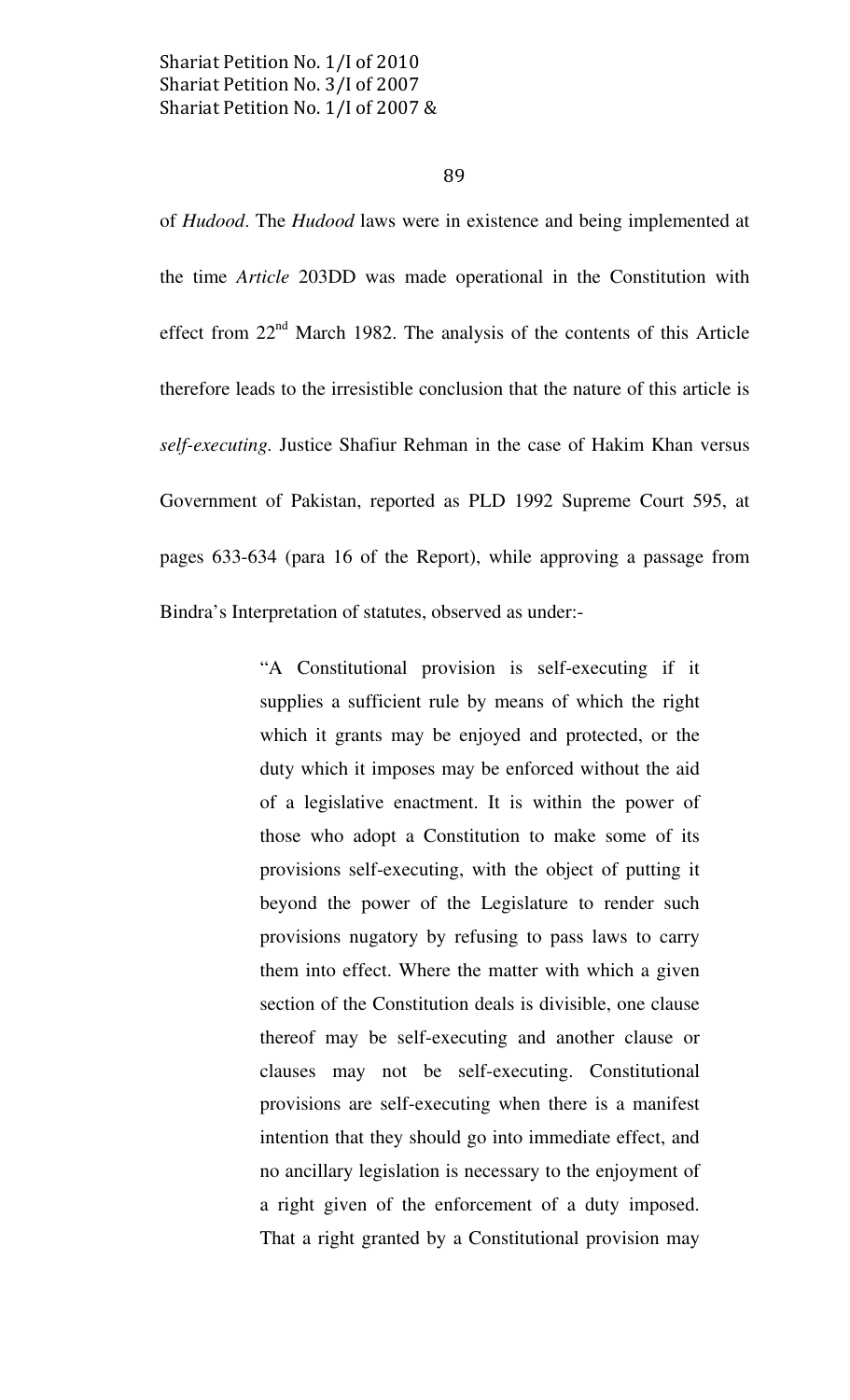be better or further protected by supplementary legislation does not of itself prevent the provision by question from being self-executing, nor does the selfexecuting character of the Constitutional provision necessarily preclude legislation for the protection of the right secured. A Constitutional provision which is merely declaratory of the common law is self-executing. A Constitutional provision designed to remove an existing mischief should never be construed as dependent for its efficacy and operation on Legislature.

Constitutional provisions are not self-executing if they merely indicate a line of policy or principles, without applying the means by which such policy of principles are to be carried into effect, or it appears from the language used and the circumstances of its adoption that subsequent legislation was contemplated to carry it into effect. Provisions of this character are numerous in all Constitutions and treat of a variety of subject. They remain inoperative until rendered effective by supplemental legislation. The failure of the legislation to make suitable provision for rendering a clause effective is no argument in favour of self-executing construction of the clause. Self-enforcing provisions are exceptional.

The question whether a Constitutional provision is self-executing is always one of intention, and to determine intent, the general rule is that Courts will consider the language used, the objects to be accomplished by the provision, and surrounding circumstances. Extrinsic matters may be resorted to where the language of the Constitution itself is ambiguous."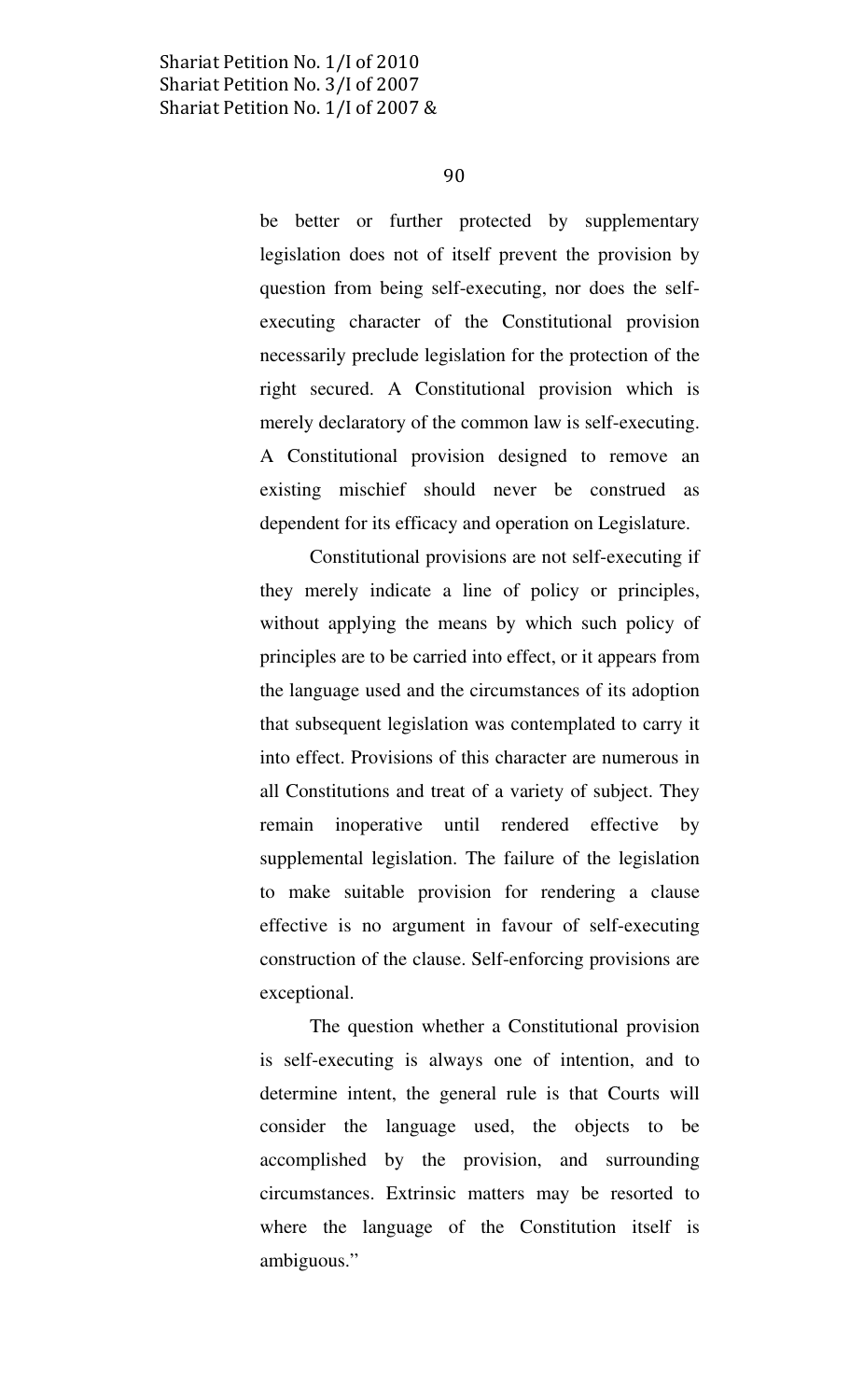72. A scrutiny of Article 203DD of the Constitution consequently illustrates that exclusive powers of judicial nature in relation to matters pertaining to Hudood, a particular branch of administration of Criminal Justice, have been conferred upon the Federal Shariat Court to:

- i. call for and examine the record of ii. any case iii. decided by any criminal court
- 
- iv. under any law
- v. relating to enforcement of Hudood.

The *Hudood* laws were made part of the Statute Book of Pakistan on 9<sup>th</sup> February 1979 Chapter 3A entitled Federal Shariat Court was incorporated thereafter as substantive provision in Part VII of the Constitution of Pakistan with effect from  $26<sup>th</sup>$  May 1980 vide Constitution (Amendment) Order, 1980. The opening provision of this Chapter ie. Article 203A reads as follows:-

> "The provisions of this Chapter shall have effect notwithstanding anything contained in the Constitution."

73. It is this Chapter which contains Article 203DD. The present text of Article 203 DD substituted the original Article 203 DD vide section 5 of Constitution (Second Amendment) Order, 1982 with effect from  $22<sup>nd</sup>$ March 1982. The previous text of Article 203DD was incorporated in the Constitution vide section 4 of the President's Order No.4 of 1980, Constitution (Second Amendment) Order, 1980 with effect from  $21<sup>st</sup>$  June, 1980) which provided simply that: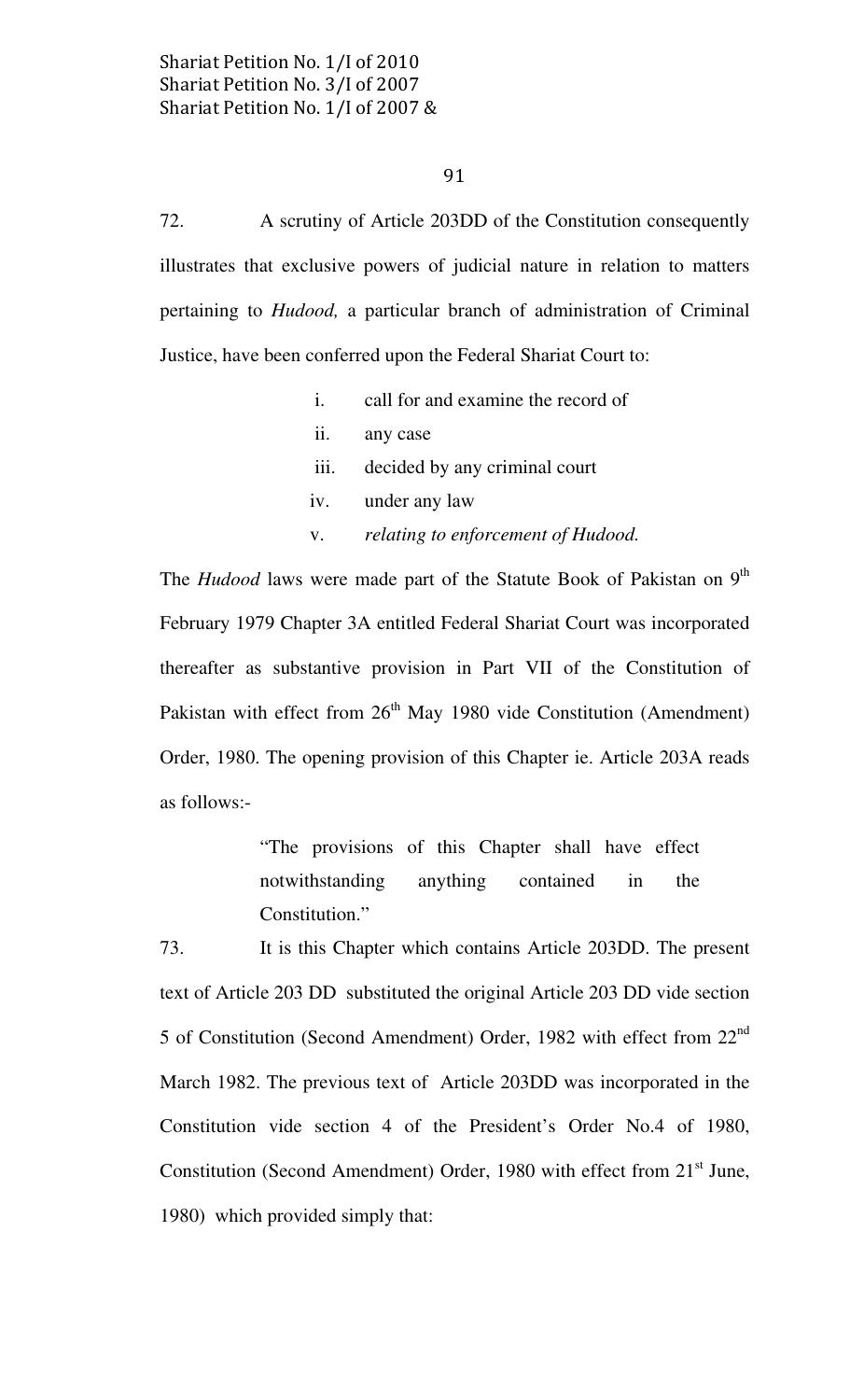"The Court shall have such other jurisdiction as may be conferred on it by or under any law."

This very portion has now become clause (3) of Article 203 DD by virtue of President's Order No.5 of 1982. It is therefore amply clear that the four Hudood laws ie, Ordinance No.VI of 1979, Ordinance No.VII of 1979, Ordinance No.VIII of 1979 and President's Order No.4 of 1979 had come in force before Article 203 DD was reconstituted in an elaborate manner. In the domain of legislation it is presumed that the legislature is fully cognizant of previous legislation on the given subject. The effect of this amendment i.e, incorporation of clauses (1) and (2) in Article 203DD in the Constitution is as follows:-

 i. All the offences mentioned in the above mentioned laws fall within the ambit of *Hadood*;

 ii. As such all the offences are within the jurisdiction of Federal Shariat Court;

 iii. These offences are no more susceptible to amendment or repeal through an ordinary or routine legislative measure other than amendment of Article 203 DD of the Constitution;

 iv. The Constitution did not limit the scope of Article 203 DD to the offences covered by the said four Hudood laws alone but mandated that the Court shall have such other jurisdiction as may be conferred on it by or under any law. It was a clear indication that the meaning and scope of the term Hudood is wider than what the four above mentioned Hudood laws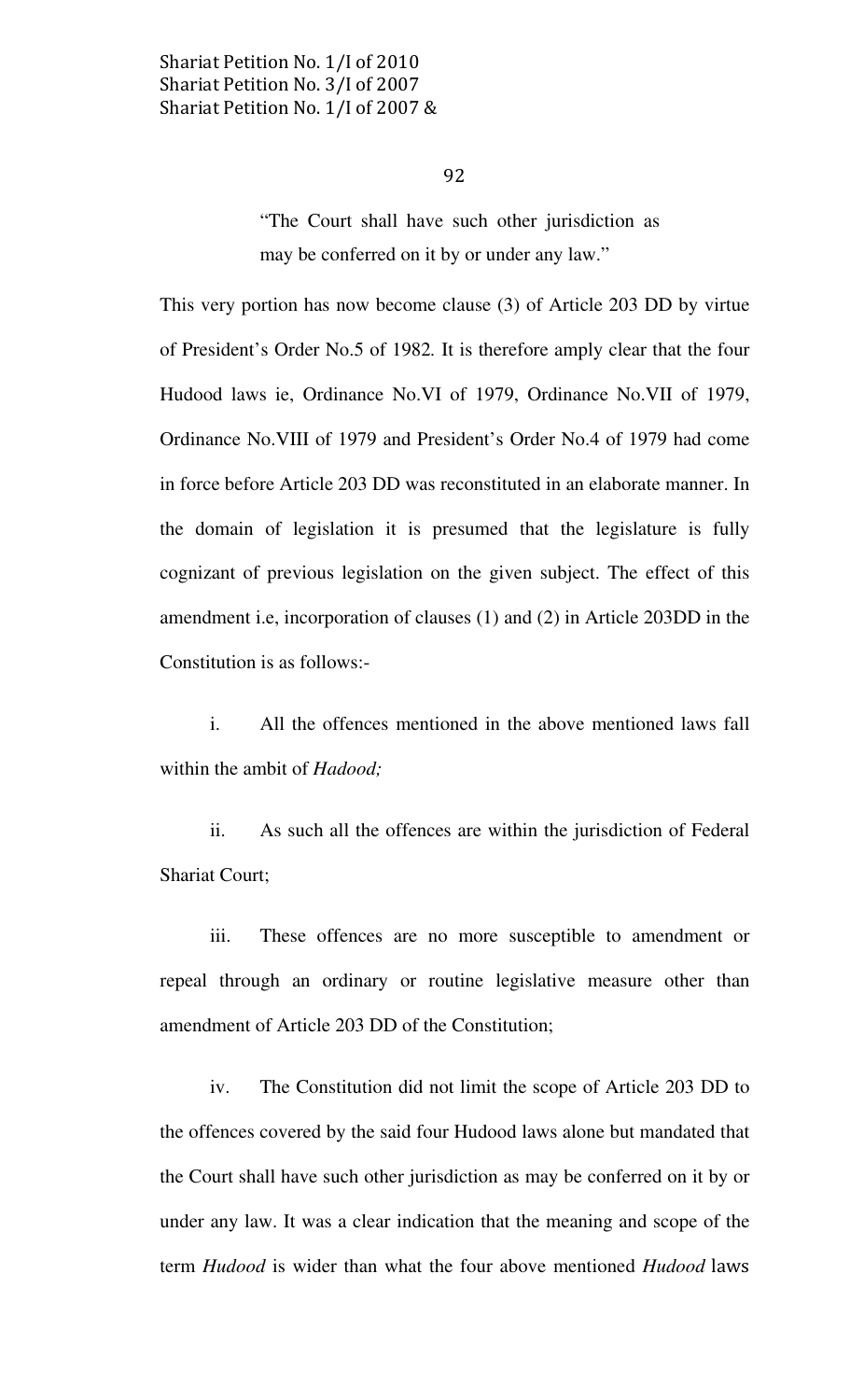93

have professed. This clause pre-supposes that in due course of time when the scope of the term Hudood has been defined appropriately, the jurisdiction of the Federal Shariat Court will keep on expanding.

 v. The Constitution purposely refrained from defining the term "enforcement of Hudood" and left it for the Federal Shariat Court to spell out the scope of term Hudood for a safe and progressive evolution of law in the light of Injunctions of Islam; and

 vi. It was after lapse of a period of five years that it was ultimately decided to incorporate the term Hudood for the first time in the Constitution so that a complete range of offences falling within the purview of Hudood would progressively become part and parcel of the penal law of Pakistan. It is in this way that gradual fulfillment of Islamic tenets becomes possible.

74. During the three decades of its existence, a lot many Articles of the Constitution were amended on as many as 10 occasions and very recently far reaching amendments have been effected through Eighteenth Constitutional Amendment Act which have been made operative from 20.04.2010. However during this long period, the successive Parliaments did neither disturb the powers conferred upon Federal Shariat Court under Article 203DD nor limit the scope of the term Hudood to the four Hudood laws with the result that this self-executing provision, which had become operational in 1982, continues holding the field. It was and continues to be operational and shall remain operational so long as any criminal court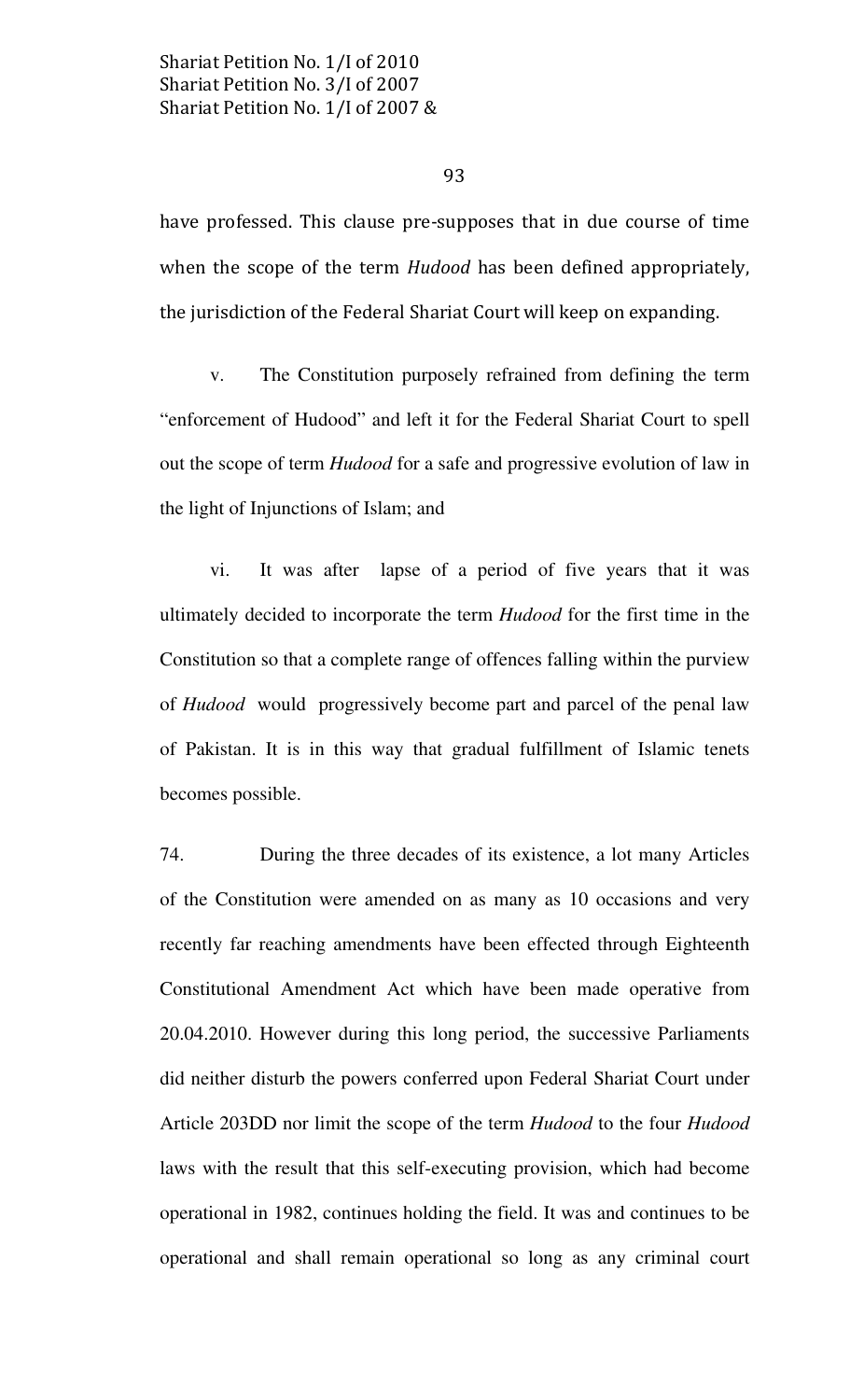94

under any law takes cognizance of a matter in the domain of Hudood. The operational character of this Article was never made dependent upon any subsequent legislation or existence of any other condition. The nature of this Article is not at all different from the nature of Articles 184 through 190 as well as Articles 199, 201 and 203 of the Constitution. These are all self contained and self executing provisions of the Constitution. It may be added that the exclusive jurisdiction of the Federal Shariat Court has remained intact throughout.

75. It is, therefore, clear that the words used in any legal instrument relating to the jurisdiction of the Court, if not defined in the enactment, will be interpreted and construed by the court exercising that jurisdiction. The term *law* for the purposes of Article 203D has been defined in clause (c) of Article 203B of the Constitution in the following terms:-

> (c) "law" includes any custom or usage having the force of law but does not include the Constitution, Muslim personal law, any law relating to the procedure of any court or tribunal or, until the expiration of [ten] years from the commencement of this Chapter, any fiscal law or any law relating to the levy and collection of taxes and fees or banking or insurance practice and procedure;

The scope of the term *law* will have to be determined by the Court.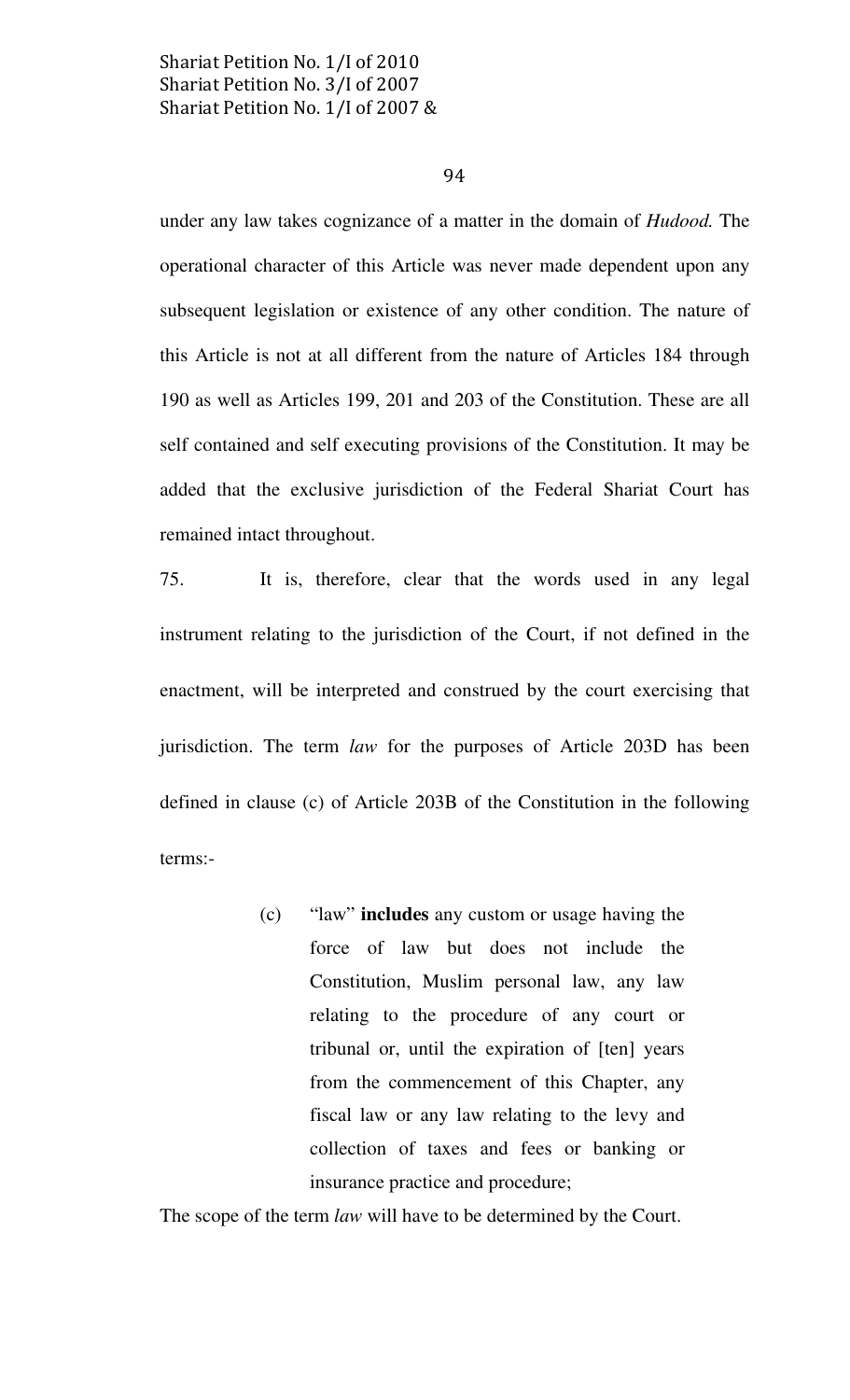76. It is noteworthy that the term Law includes the judge made law. In support of this argument it might as well be stated that Article 189 mandates that the decisions of the Supreme Court shall, to the extent that it decides a question of law or is based upon or enunciates a principle of law, be binding on all Courts in Pakistan. Article 203 GG of the Constitution straight away directs that the decisions of Federal Shariat Court shall be binding on a High Court and all Courts subordinate to a High Court. The Constitution does not say that the decision of the Federal Shariat Court shall be binding only if "it decides a question of law or is based upon or enunciates a principle of law." In the case of Kundan Bibi and 4 others versus Walayat Hussain, Controller of Estate Duty, Government of Pakistan, Karachi and another, reported as PLD 1971 Lahore 360 (D.B. case at page 365), Justice Sardar Muhammad Iqbal (as his lordship then was) held that "law" does not mean only the statute law but includes the principles which are laid down by the judicial pronouncements of Superior Courts. Reliance in that report was placed on the case of Government of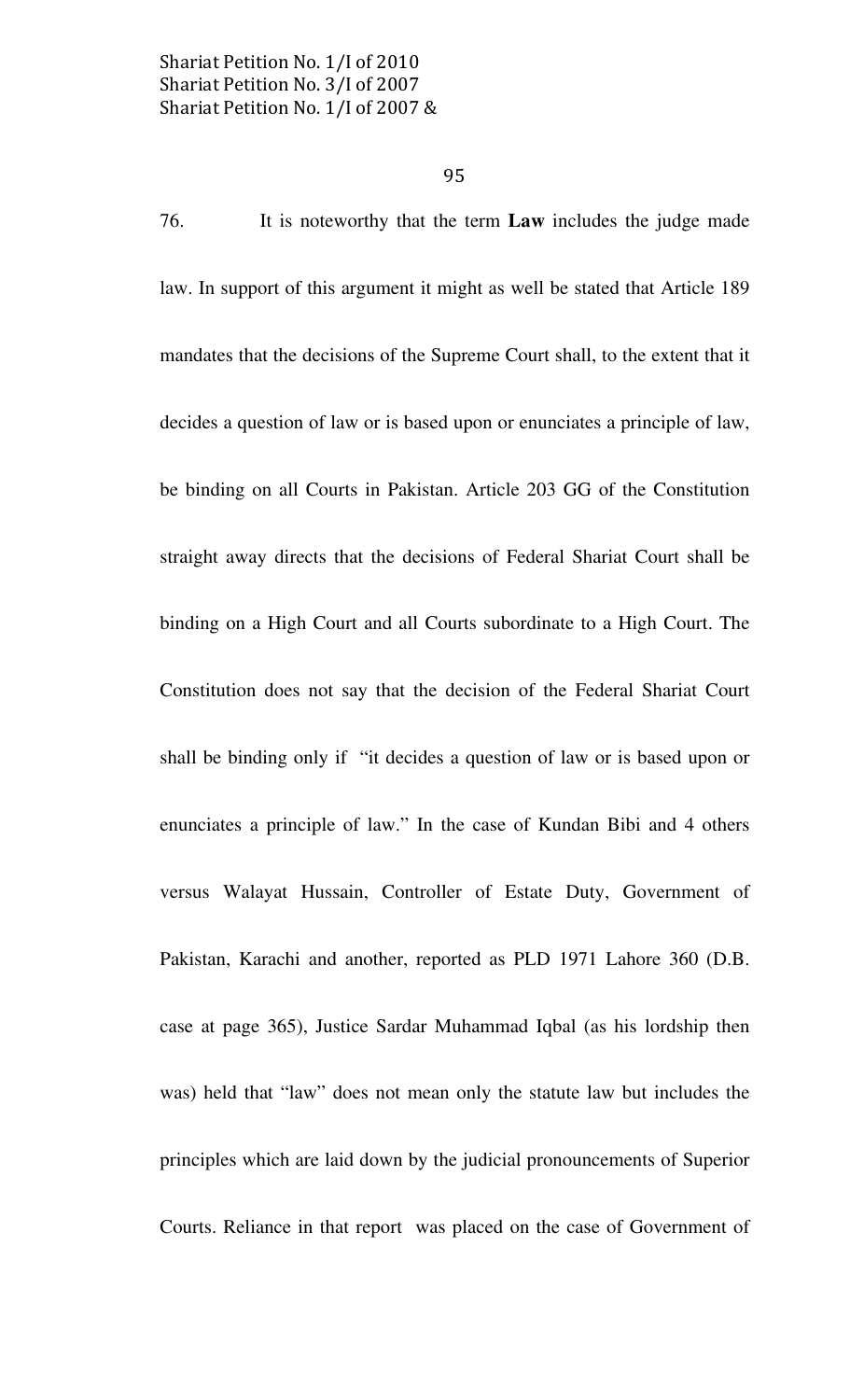# 96

West Pakistan vs. Begum Agha Abdul Karim Shorish Kashmiri PLD 1969 S.C. 14 where Justice Hamood-ur-Rehman (as his Lordship then was) held that the term law includes judicial pronouncements laid down from time to time by the superior courts. This constitutional provision as well as the Hudood laws promulgated in 1979 partake of the nature of mandating absolute enactments. These provisions are not directory. An absolute enactment is defined to be an instrument which must be obeyed or fulfilled exactly. It is only in the case of a directory enactment that it may be obeyed substantially. These constitutional provisions confer powers for the enforcement of Hudood. It would be useful to refer to another related principle which was settled long ago in re Dudlay Corporation (1882)8 QBD 86 (93,94) by Brett, L.J. wherein it was held that where legislature gives power to do anything, the legislature "means also to give the public body all rights without which the power would be wholly unavailable."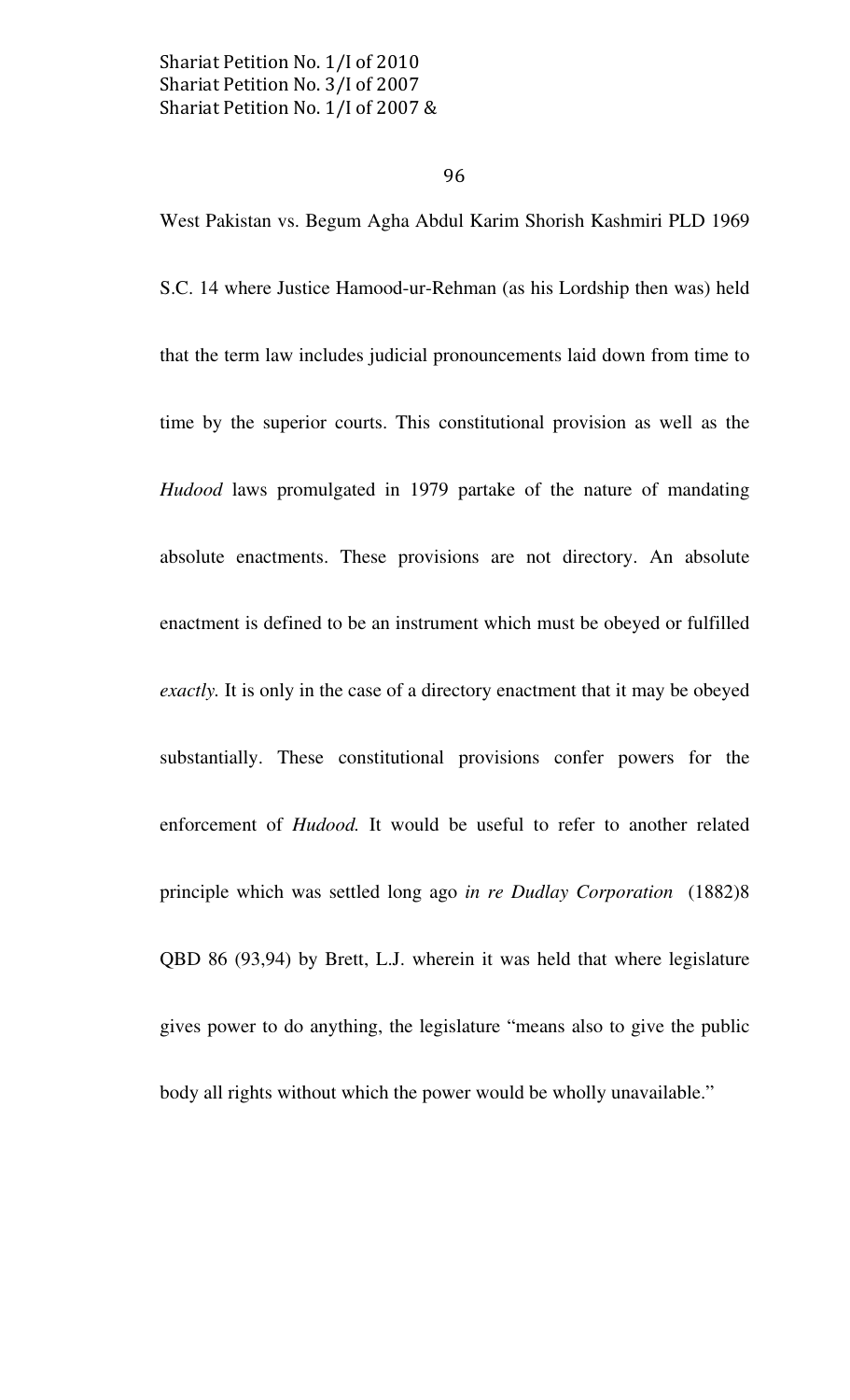# C. REVISIONAL CUM APPELLATE JURISDICTION

77. It was hinted at the bar that revisional power and not appellate power was conferred upon the Federal Shariat Court under Article 203DD of the Constitution meaning thereby that the powers of the Federal Shariat Court are limited. The argument is erroneous. It would be useful to refer to relevant provisions relating to appeals and revisions as incorporated in the Code of Criminal Procedure.

78. Chapter XXXI of Part VII of the Code of Criminal Procedure deals with appeals. Section 404 of the said Code mandates that no appeal shall lie from any judgment or order of criminal court except as provided for by the Code or any other law for the time being in force. Section 412 commands that where an accused person has pleaded guilty and has been convicted by a High Court, a Court of Sessions or Magistrate of  $1<sup>st</sup>$  Class on such plea, there shall be no appeal except to the extent or legality of the sentence. Similarly sections 413 and 414 do not permit appeals from petty cases/certain summary convictions. Section 417 deals with appeals in cases of acquittal. Section 418 concedes that an appeal may lie on a matter of fact as well as matter of law. Section 423 deals with powers of appellate court in disposing of appeals and section 426 deals with suspension of sentence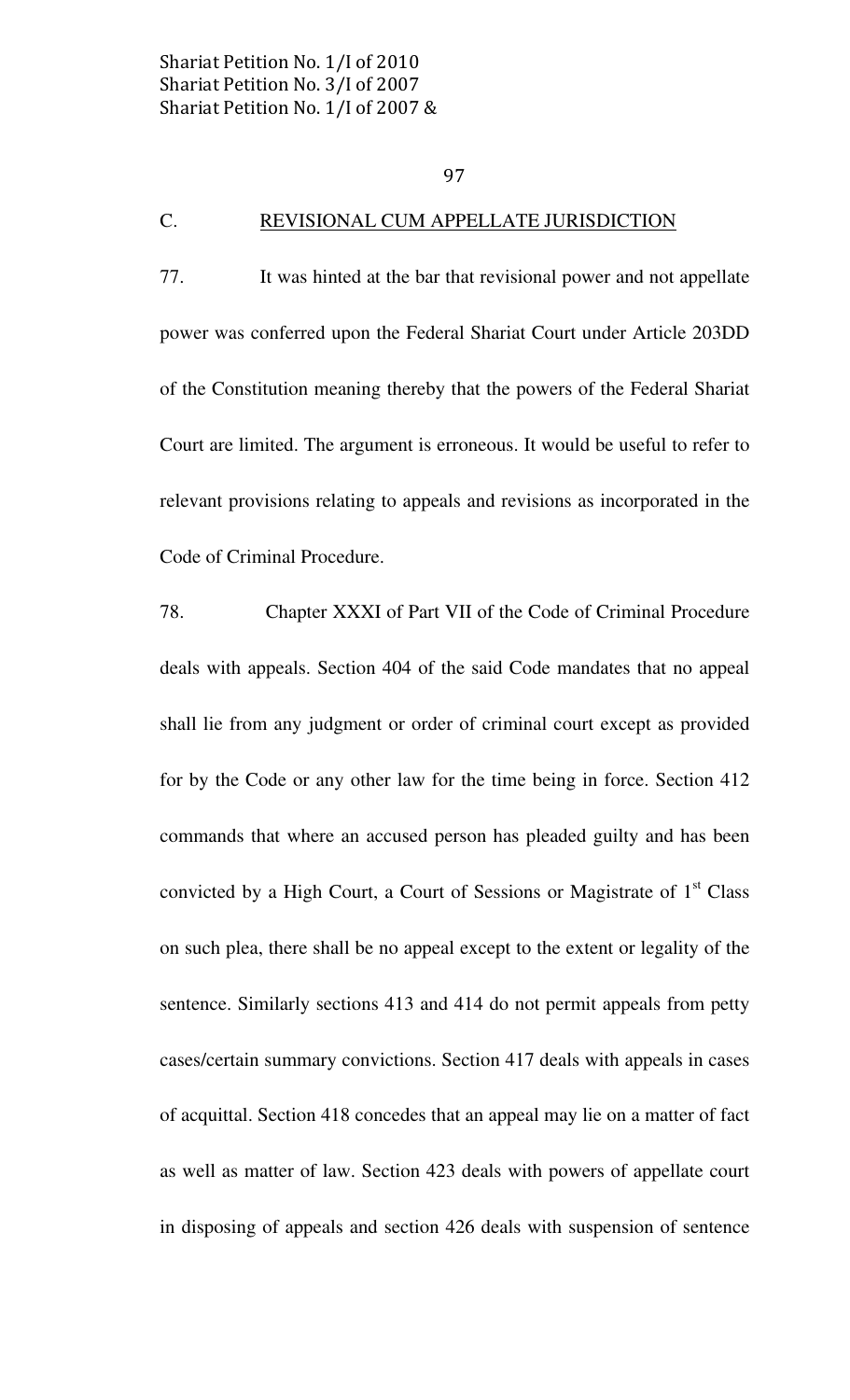98

and release of appellants on bail during pendency of appeal. Section 428 enables the appellate court to take further evidence itself or direct it to be recorded by the lower court. Under section 431, every appeal under section 411-A (2) or section 417 shall finally abate on the death of the accused and every other appeal under this chapter (except an appeal from a sentence of fine) shall finally abate on the death of appellant.

79. It will be noticed that piecemeal power was given to appellate courts under twenty eight consecutive sections of Chapter XXXI of Part VII of the Code of Criminal Procedure. The power to enhance the sentence was however not provided in the chapter relating to appeals. Chapter XXXII of Part VII of the Code of Criminal Procedure deals with Revisional Jurisdiction. Section 439 singly enables the High Court to perform any of the powers conferred on a court of appeal by virtue of sections 423, 426, 427 and 428. This section also enables the revisional court to enhance the sentence after providing an opportunity to the accused of being heard. A comparison with Article 203DD of the Constitution shows that the revisional jurisdiction conferred upon Federal Shariat Court, at constitutional plane, not only encompass at one place the power that are exercised by an appellate court under different sections of the Code but at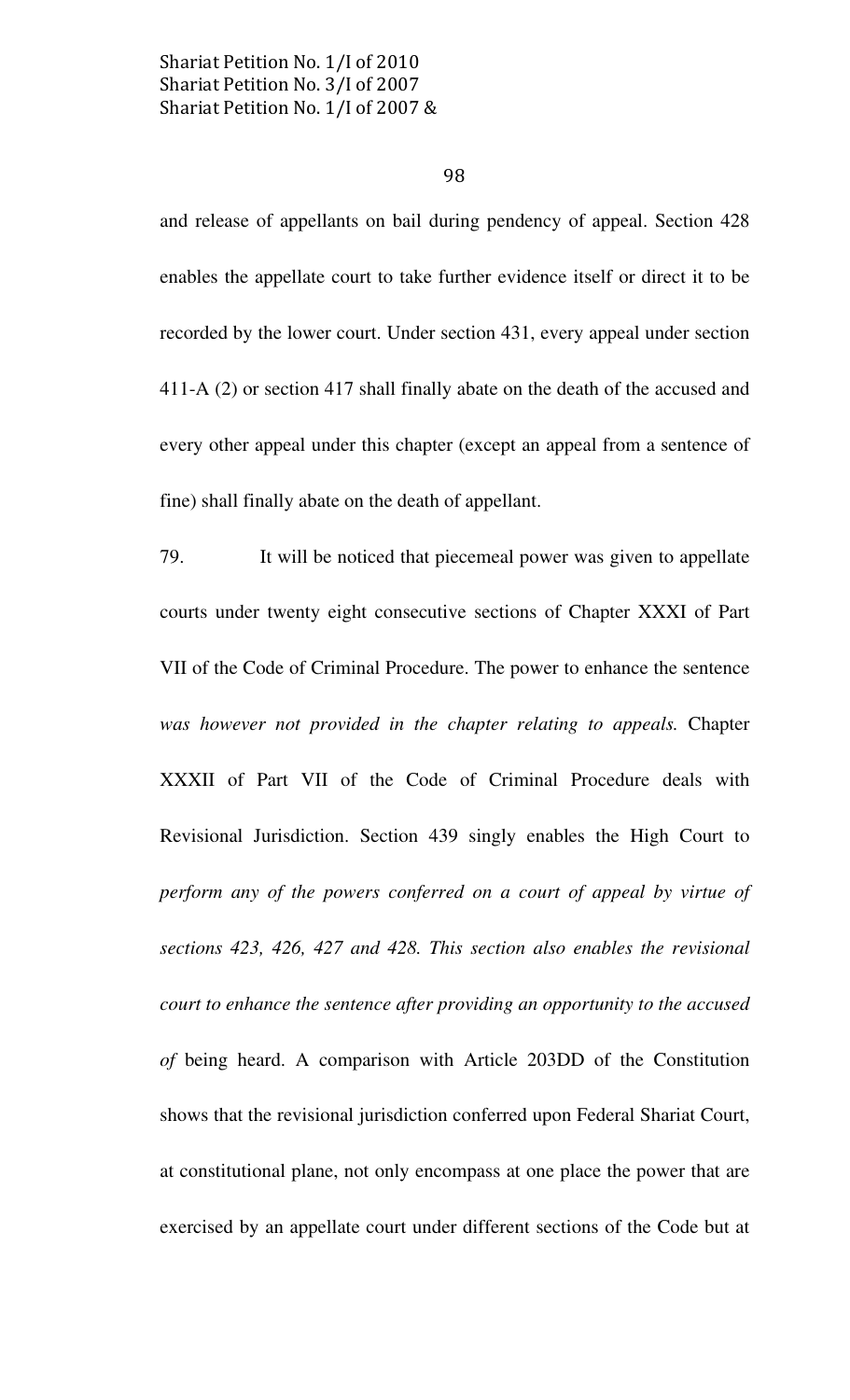99

the same time, in exercise of the same jurisdiction, the Federal Shariat Court in its capacity as the revisional court, has the additional potential of enhancing any sentence if, after examination of the record of any case decided by any criminal court, it is convinced that punishment awarded was scanty. It is for this reason that Article 203-DD of the Constitution of Islamic Republic of Pakistan conferred revisional jurisdiction alone on the Federal Shariat Court because powers of a revisional court are much wider than that of the powers of an appellate court.

80. Section 439 of the Code of Criminal Procedure, authorizes the High Court to enhance the sentence of the convict in the exercise of revisional jurisdiction. The Constitution could have been content by providing that the Federal Shariat Court will exercise the same powers as conferred on High Court under section 439 ibid. But it was not done for the obvious reason that section 439 ibid places an embargo on the powers of High Court to convert an order of acquittal into conviction while exercising revisional jurisdiction. In the case of Muhammad Babar versus Muhammad Akram and three others, PLD 1987 Federal Shariat Court 38 (at page 41) it was held that the power of Federal Shariat Court to order retrial remains intact under the constitutional provisions because "the Court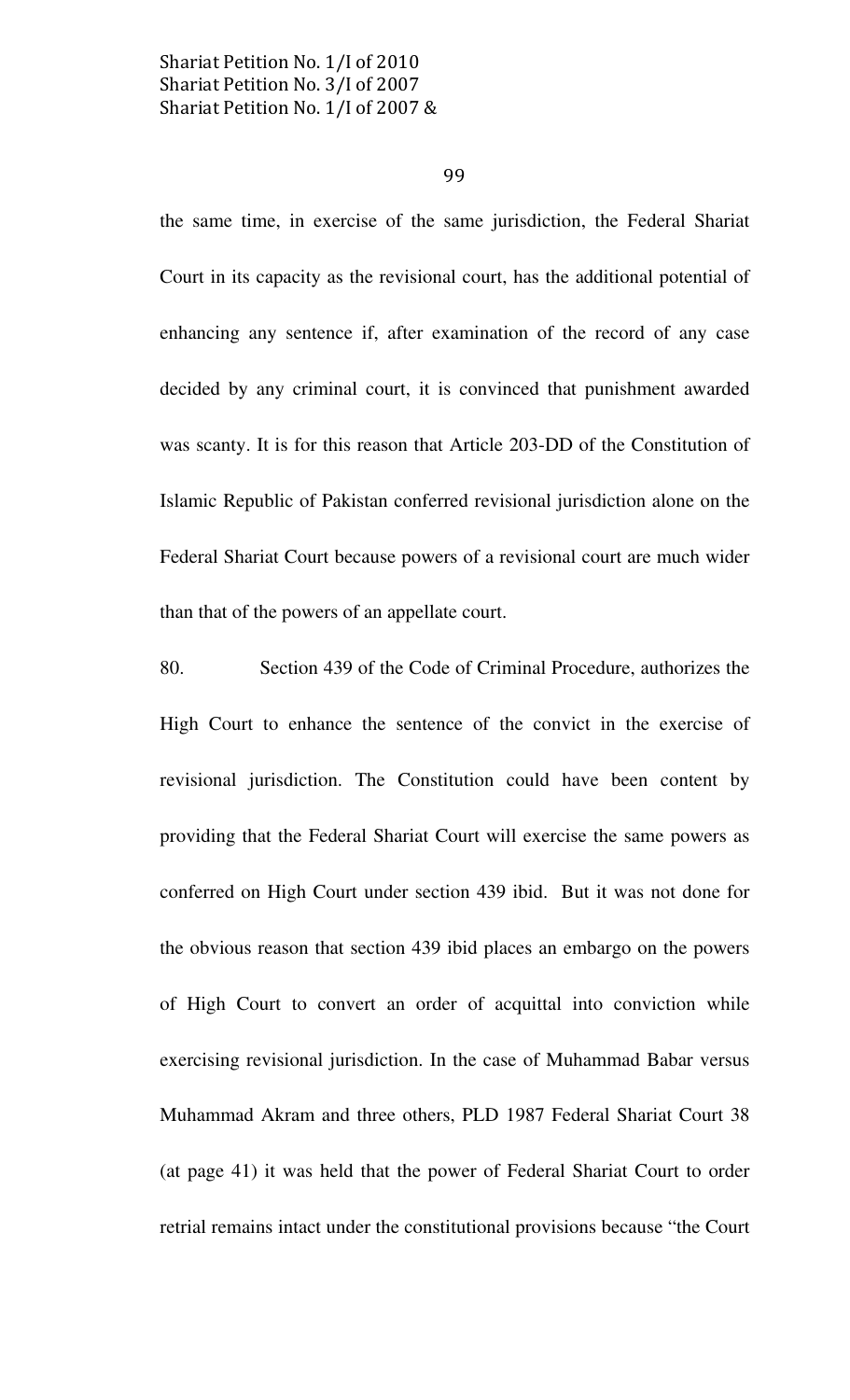### 100

may pass such orders as it deems fit." However in appropriate cases, in order to save time, expense, and harassment the Federal Shariat Court may straight away convict the accused, it after hearing him, it finds that there is sufficient evidence on record to do so (Page 42 of the report)

81. The concept of Appeal is not unfamiliar to the Constitution. Articles 185 and 203-F of the Constitution confer appellate jurisdiction upon the Supreme Court of Pakistan. Article 203DD of the Constitution does not confer appellate jurisdiction simplicitor upon the Federal Shariat Court. It confers revisional and other jurisdiction. Appeal is a right conferred upon a person by a legislative instrument to move a superior tribunal against an order whereas Revision is a privilege, prerogative, discretion and power conferred upon a Court to examine proceedings conducted by a lower tribunal. Appeal is re-examination of case at judicial level by a Superior Court. The object of appeal in contradistinction to revision under the Code of Criminal Procedure, is to examine the correctness and legality of the impugned order. The powers vesting in this Court under Article 203DD of the Constitution with regard to any case decided by any criminal court under any law relating to the Enforcement of Hudood are all in-collusive in nature. A statute may or may not confer a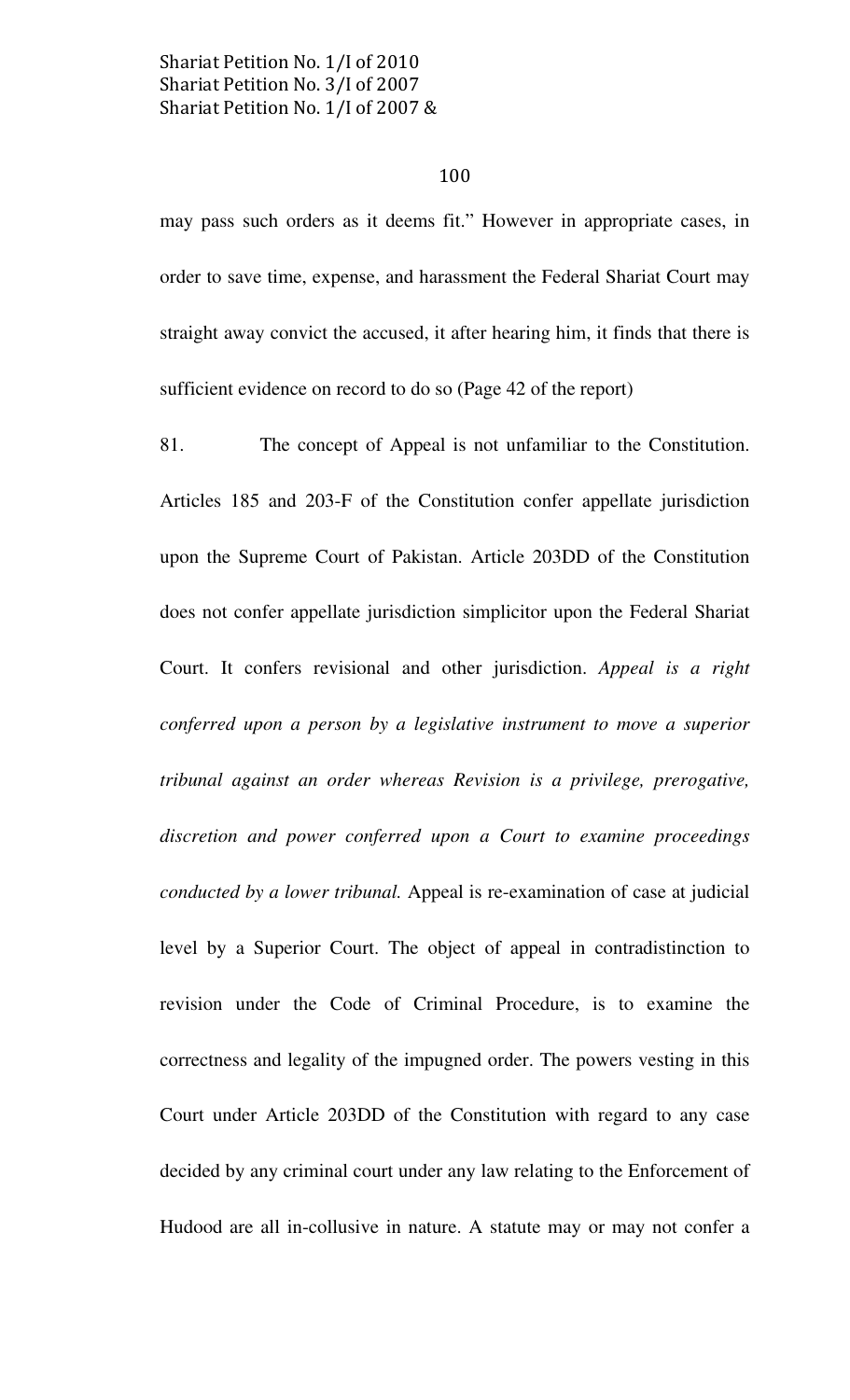#### 101

right of appeal but the Constitution has provided a permanent remedy for every aggrieved person to invoke revisional jurisdiction of this Court in appropriate proceedings. Revision is a wider jurisdiction. This is what the head note of Article 203 DD indicates. The term Revision includes re-examination, re-assessment, careful reading over for correction and improvement. Holy Quran, in Ayah No.90 Surah 16, An-Nahl enjoins Justice tempered with Kindness. The words in the Nass are ADL and IHSAN. The Federal Shariat Court has also to see whether justice, as tempered by kindness, has been done by the trial court. This power of Adl with Ihsan is not prescribed upon any Appellate Court in the Code of Criminal Procedure. It is therefore abundantly clear that wide powers have been conferred upon the Federal Shariat Court by way of revisional jurisdiction to do complete justice according to relevant Injunctions of Islam in cases decided by any criminal court under any law relating to the enforcement of Hudood.

82. It would be advantageous at this stage to look up the meaning and scope of the technical term Revision in legal parlance.

83. The term Revision is wider in meaning and scope than the term Appeal. The term Revision also includes revision of statutes which in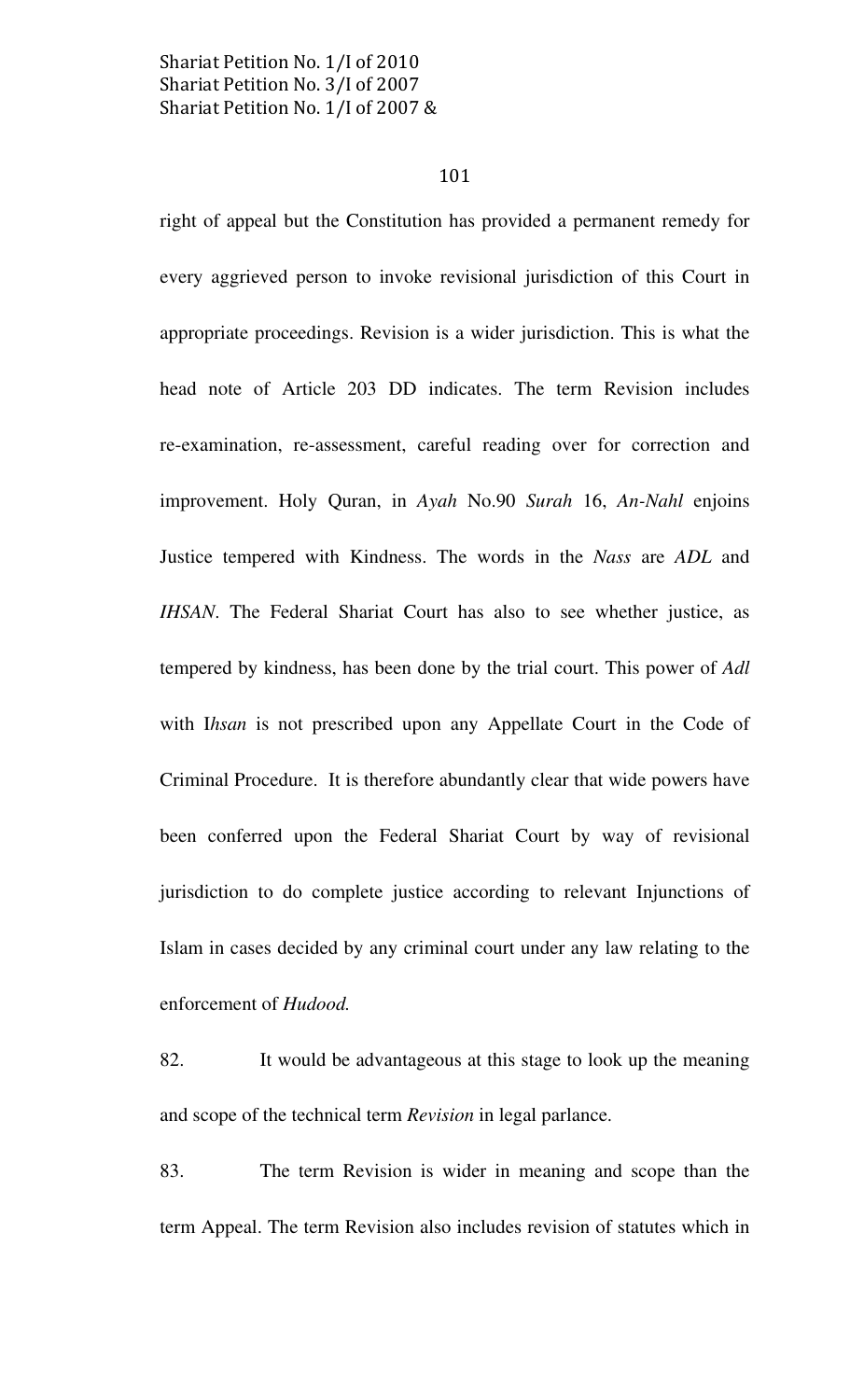#### 102

substance is the re-examination of laws. It is different from an amendment. It implies re-examination and restatement of law. Reference volume 35-A of WORDS and PHRASES, Permanent Edition. The well known book entitled: STATUTORY CONSTRUCTION by Crawford published by Pakistan Publishing House records at page 184: that the "Legislators are often authorized by constitutional provisions to revise and to restate all the statute law of a general and permanent nature of the state up to a certain date, in corrected and improved form". This legislative function has been conferred on the Federal Shariat Court to undertake examination of laws on the touchstone of the Injunctions of Islam. This is precisely the jurisdiction of the Federal Shariat Court under Article 203D of the Constitution. The Court at the same time enjoys the jurisdiction under Article 203D ibid to examine any law on its own motion. There could be cases when the court is called upon to exercise its jurisdiction under both the articles in one and the same case. This special type of jurisdiction is enjoyed only by the Federal Shariat Court in the judicial hierarchy of Pakistan.

84. In this view of the matter I am of the confirmed view that the absence of the word "appeal" does not in any way limit the widest possible jurisdiction of the Federal Shariat Court conferred upon it by virtue of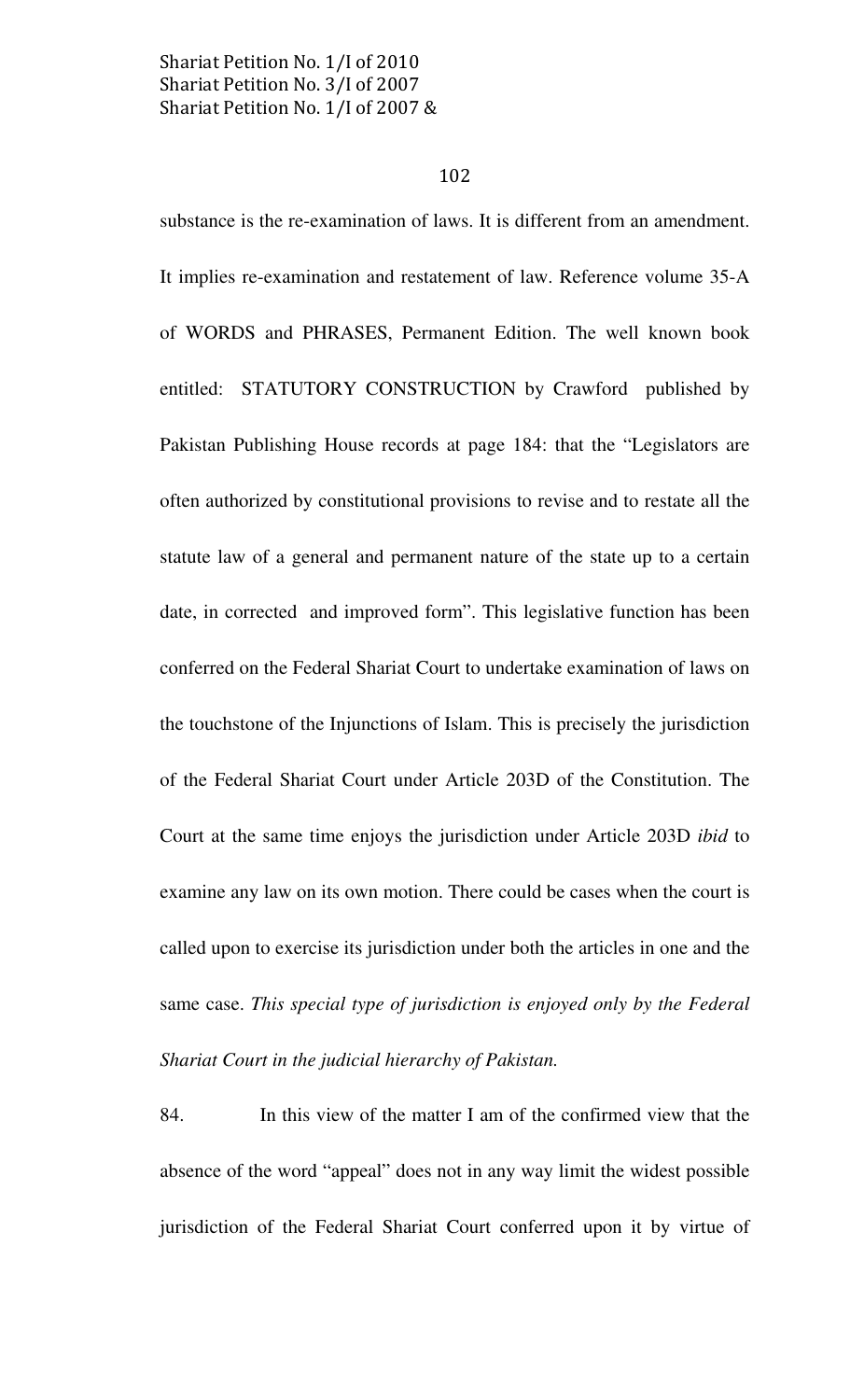#### 103

Article 203 DD of the Constitution which enables it to call for and examine the record of any case decided by any criminal court under any law relating to the enforcement of *Hudood*. In fact very wide powers have been conferred upon this Court by virtue of just one Article of the Constitution without enumerating twenty eight sections in quick succession as has been done in Chapter XXXI of Part VII of the Code of Criminal Procedure. The Federal Shariat Court would, in view of this constitutional provision, exercise widest possible jurisdiction in cases decided by any criminal court under any law relating to an offence covered by the term Hudood. All the recognized incidents of the term Appeal have been included in the powers conferred upon Federal Shariat Court by Article 203-DD of the Constitution under the so called title Revision. The Constitution does not concede such broad based revisional powers to the High Courts. The revisional jurisdiction of a High Court is certainly dependent upon an enabling provision in the Code of Criminal Procedure which can be omitted, altered, substituted, or even restricted by ordinary legislative measure.

85. The revisional jurisdiction conferred upon Federal Shariat Court by Article 203-DD of the Constitution is not a mere power but is in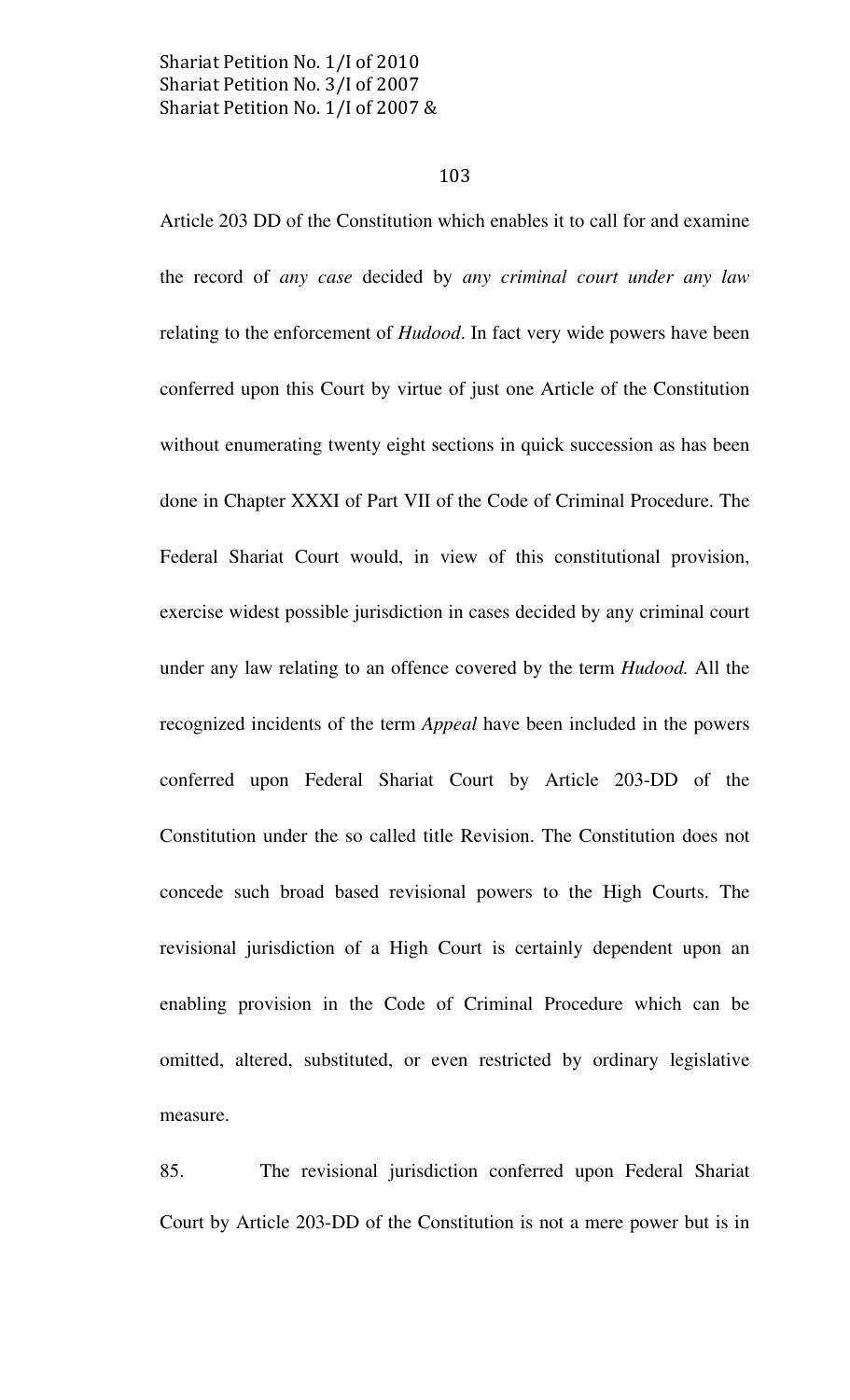#### 104

essence a sacrosanct duty because the said constitutional provision speaks in terms of enforcement of Hudood. Reference in this context may be made profitably to the following seven Nusoos in quick succession ie. Ayaat No.43 through 49 Surah 5, Al-Maidah which enunciate the principle:-

> Enforce the Injunctions of Quran and judge people according to the mandated provisions.

This principle has been mentioned seven times in these Ayaat of Holy Quran. This repetitive emphasis is a pointer towards the significance attached to the implementation of Injunctions of Islam. These verses were addressed to the Holy Prophet (PBUH) which means that it is the duty of a Muslim State to enforce these principle/injunctions. Translation of the said seven *Ayaat* is as follows:-

> "Yet how will they appoint you a judge when they have the Torah with them, wherein there is Allah's judgment and still they turn away from it? The fact is, they are not believers."

> "Surely We revealed the Torah, wherein there is Guidance and Light. Thereby did Prophets- who had submitted themselves (to Allah) - judge for the Judaized folk; and so did the scholars and jurists. They *judged* by the Book of Allah for they had been entrusted to keep it and bear witness to it. So, (O Jews), do not fear human beings but fear Me, and do not barter away My signs for a trivial gain. Those who do not judge by what Allah has revealed are indeed the unbelievers."

> "And therein We had ordained for them: "A life for a life, and an eye for an eye, and a nose for a nose, and an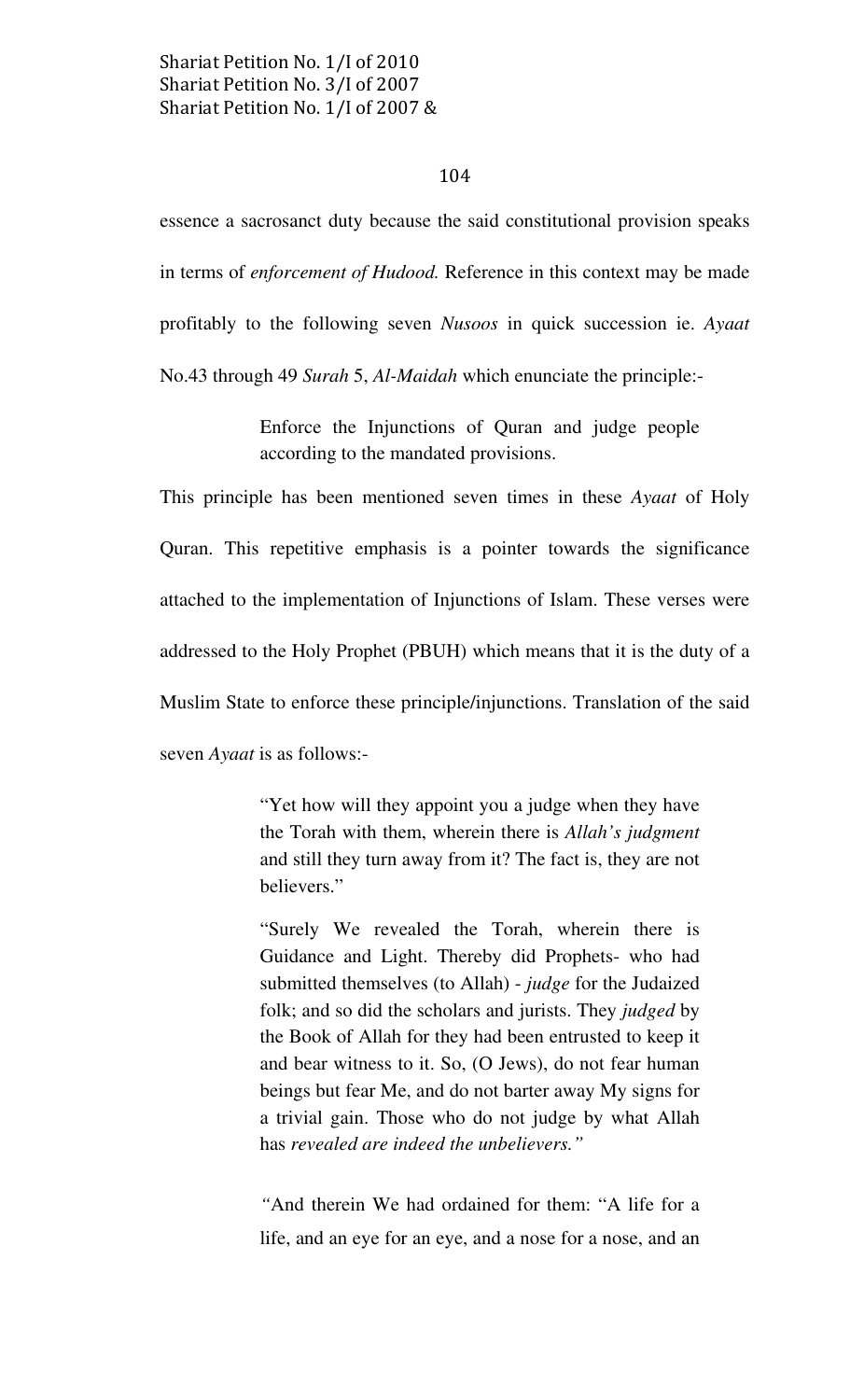ear for an ear, and a tooth for a tooth, and for all wounds, like for like. But whosoever foregoes it by way of charity, it will be for him an expiation." Those who do not judge by what Allah has revealed are indeed the wrong-doers."

"And We sent Jesus, the son of Mary, after those Prophets, confirming the truth of whatever there still remained of the Torah. And We gave him the Gospel wherein is Guidance and Light, and which confirms the truth of whatever there still remained of the Torah, and a Guidance and Admonition for the God-fearing."

"Let the followers of the Gospel judge by what Allah has revealed therein, and those who do not judge by what Allah has revealed are the transgressors."

"Then We revealed the Book to you, (O Muhammad), with Truth, confirming what-ever of the Book was revealed before, and protecting and guarding over it. Judge, then, in the affairs of men in accordance with the Law that Allah has revealed, and do not follow their desires in disregard of the Truth which has come to you. For each of you We have appointed a Law and a way of life. And had Allah so willed, He would surely have made you one single community; instead, (He gave each of you a Law and a way of life) in order to test you by what He gave you. Vie, then, with one another in good works. Unto Allah is the return of all of you; and He will then make you understand the truth concerning the matters on which you disagreed."

"Therefore, judge between them,  $(O$  Muhammad), by what Allah has revealed and do not follow their desires,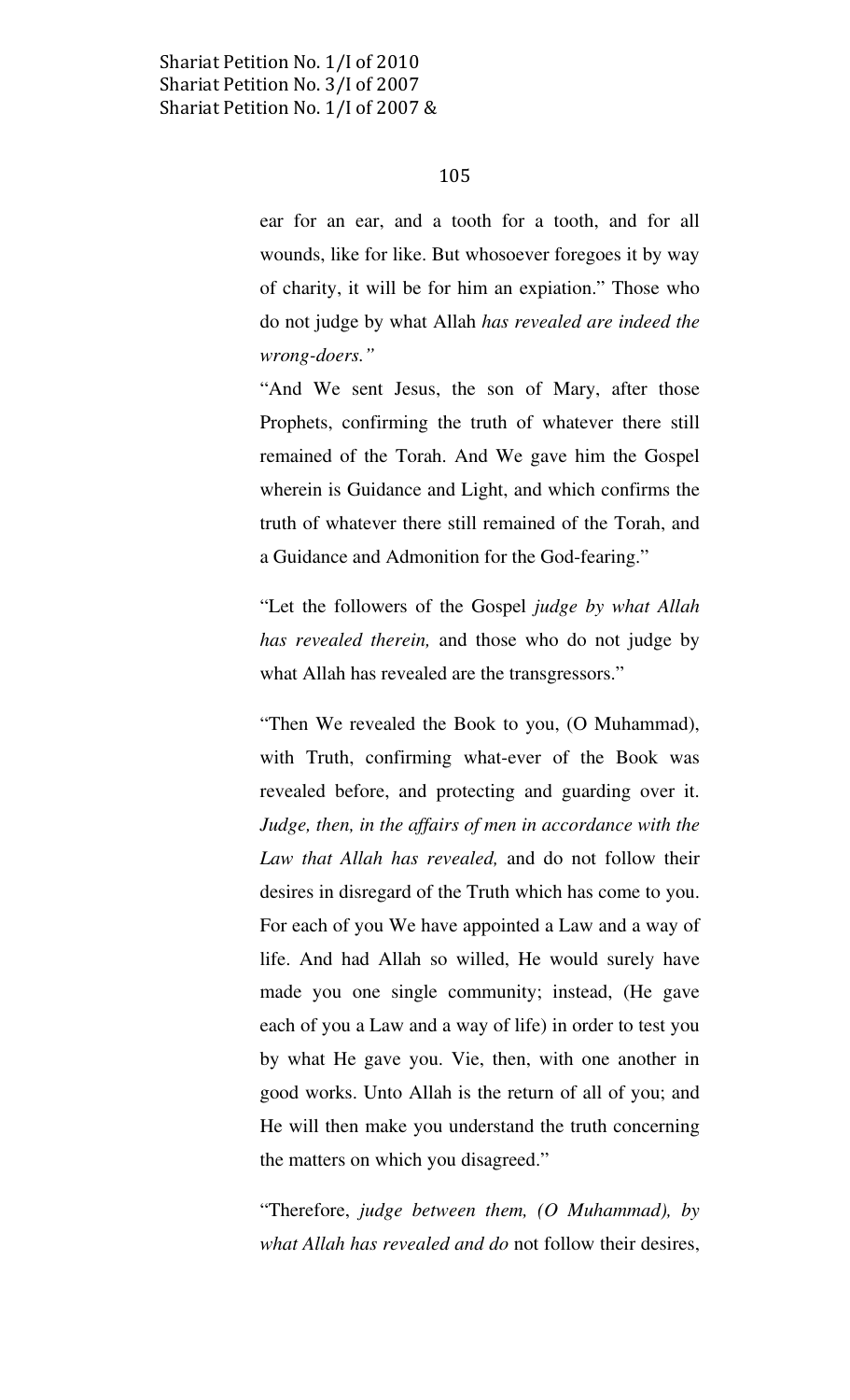and do not follow their desires, and beware lest they tempt you away from anything of what Allah has revealed to you. And if they turn away, then know well that Allah has indeed decided to afflict them for some of their sins. For surely many of them are transgressors."(Emphasis added)

It is for the purposes of correcting miscarriage of justice, doing substantial justice, removing any illegality or perversity that the Federal Shariat Court has been clothed with vast powers under the title of Revisional Jurisdiction. One of the fundamental object of this jurisdiction is that the Federal Shariat Court would watch carefully that no Injunction of Islam relating to the enforcement of Hudood is violated in any case by virtue of any order or decision by any criminal court exercising power under any law.

86. Existence of law is not sufficient. It is just one aspect of administration of justice. The emphasis of Holy Quran is in fact upon enforcing the law. Constitution, in particular, has laid emphasis on enforcement of Hudood. Chapter 3A of Part VII is the solitary instance where the Constitution speaks in terms of *enforcement*. This element of enforcement only in relation to *Hudood*, according to the Constitution, is the exclusive domain of Federal Shariat Court through revisional jurisdiction.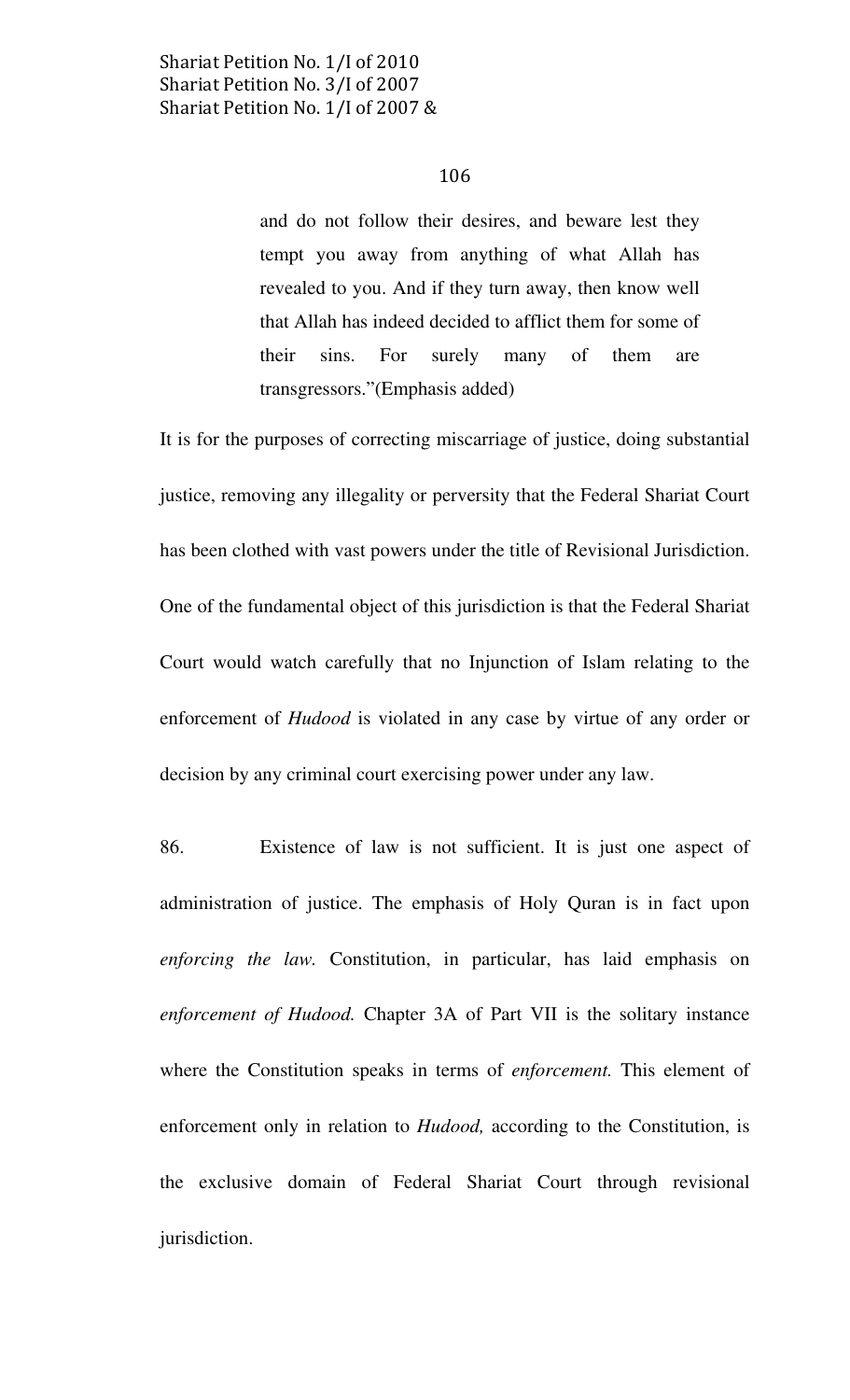#### 107

87. Jurisdiction is the power to hear and determine the cases as well as power to entertain an action or petition or any other proceedings. The term jurisdiction, therefore, connotes authority and power to act in a given matter. The jurisdiction of the Federal Shariat Court under Article 203 DD not only refers to the power to examine the record of any case pending in a criminal court but also enables it to examine the propriety of any decision or order passed by any criminal court under any law relating to Enforcement of Hudood. The word any means all, each and every case pending or decided and each law under which the criminal Court takes cognizance of a matter. The term any case used in Article 203 DD is therefore very wide and includes any matter which is within the initial cognizance of the criminal trial court. Any case therefore means any matter under any law connected with the Enforcement of Hudood.

88. Even otherwise, as stated earlier, the appellate power over orders passed by court of Sessions in matters relating to Hudood, once conferred upon this Court under Ordinance VII of 1979 could not be disturbed through Act VI of 2006 by transferring Hudood Offences to Pakistan Penal Code. This is an inroad by subordinate legislation in the realm of constitutional provisions contained in Article 203 A, sub-Articles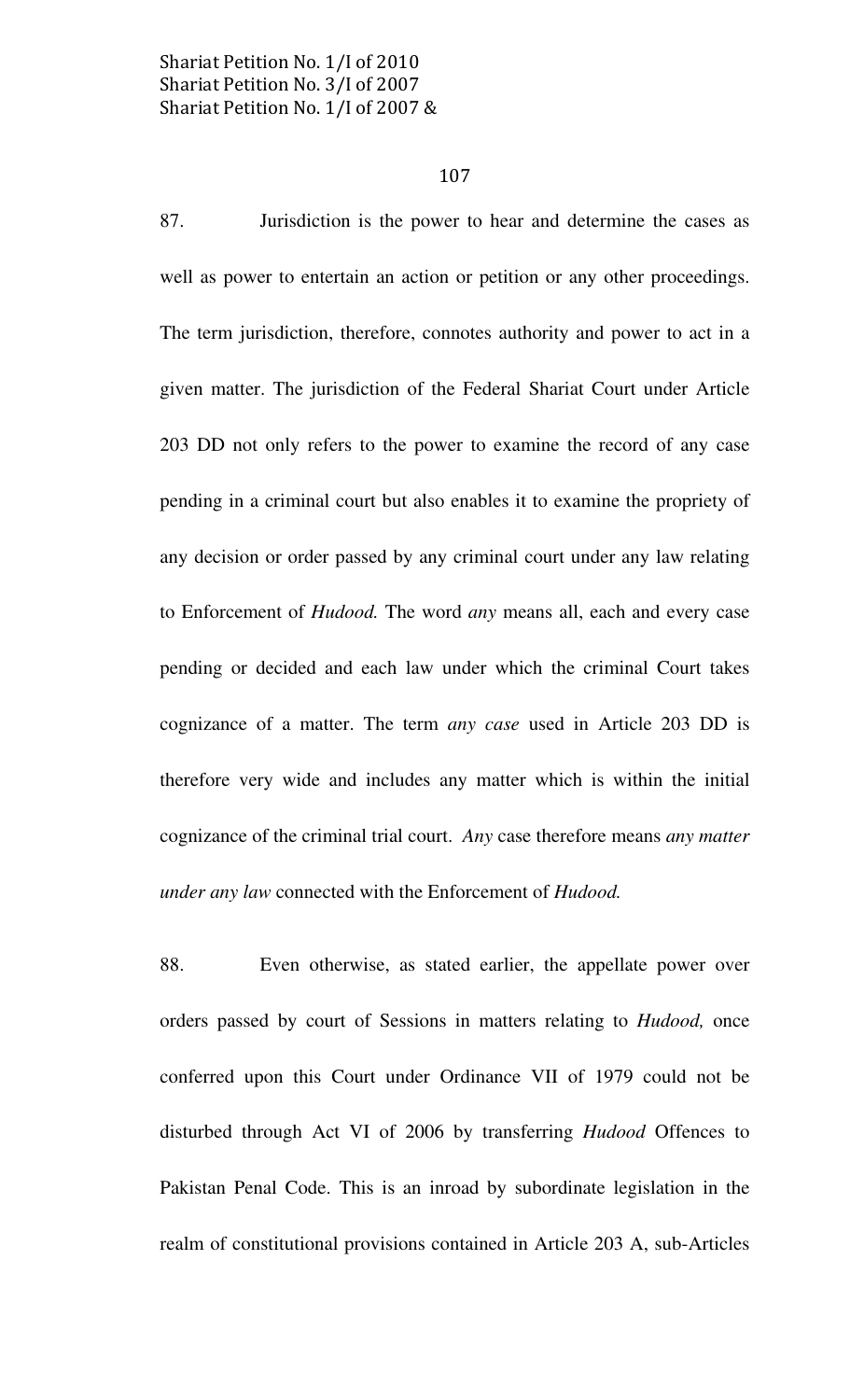(1) and (3) of Article 203DD and Article 203G and consequently of no legal effect.

# D. TERMS: ANY CASE, ANY COURT AND ANY LAW

89. The word any has been used four times in Article 203 DD of the Constitution. In clause (1) the words are: "of any case," "any criminal court" and "under any law" while in clause (2) the words used are: "in any case". This calls for determination of meaning of the word any. Mr. Justice Zaffar Hussain Mirza, in the case of Inamur Rehman vs. Federation of Pakistan reported as 1992 SCMR 563 at 587, with regard to the meaning of the term ANY observed as follows:-

> "These expressions are of very wide amplitude. The term "any" according to the Black's Law Dictionary (Fifth Edition) page 86 means: one out of many; an indefinite number; one indiscriminately of whatever kind or quantity. With reference to case law it has been stated: Word "any" has a diversity of meaning and may be employed to indicate "all" or "every" as well as "some" or "one" and its meaning in a given statute depends upon the context and the subject-matter of the statute."

The word "any" as employed in Article 203DD has been expressed without any qualification. The word any in the context in Article 203DD would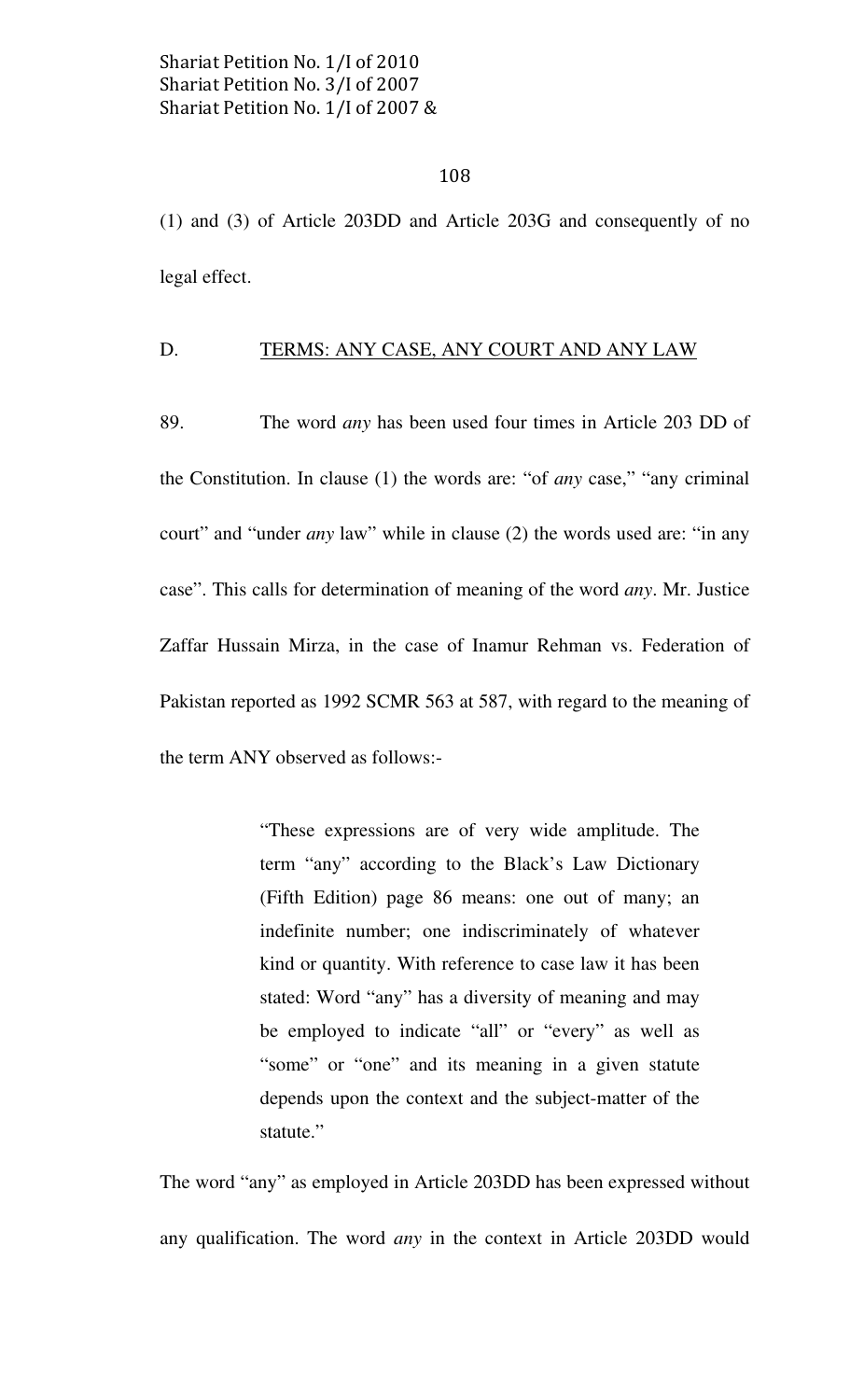### 109

mean: any person, any court or any law under which a trial or proceedings as regards offences relating to Hudood are being held or have been concluded. The word any is wide enough to include every case, covered by the term Hudood or related to Hudood and would also cover situations when any case is sought to be transferred in the manner and circumstances visualized by sections 526 and 528 of the Code of Criminal Procedure. The three terms i.e. "any law", "any criminal court" and "any law" as used in Article 203DD not only tend to enlarge the amplitude of the term Hudood but lay emphasis on the fact that all type of proceedings related to offences covered by the meaning and scope of the term Hudood would remain the exclusive preserve of the Federal Shariat Court. There is no earthly reason to exclude any one matter connected with the proceedings under Hudood laws from the jurisdiction of this Court. The term "any" in its meaning and scope, has been discussed inter-alia in the following four precedents which may be consulted to appreciate that the word "any" as used in Article 203 DD is a word of "expansion indicative of width and amplitude sufficient to bring within the scope and ambit of the words it governed, all that could possible be included in them."

 i. Ch Zahoor Elahi MNA vs The State PLD 1977 SC 273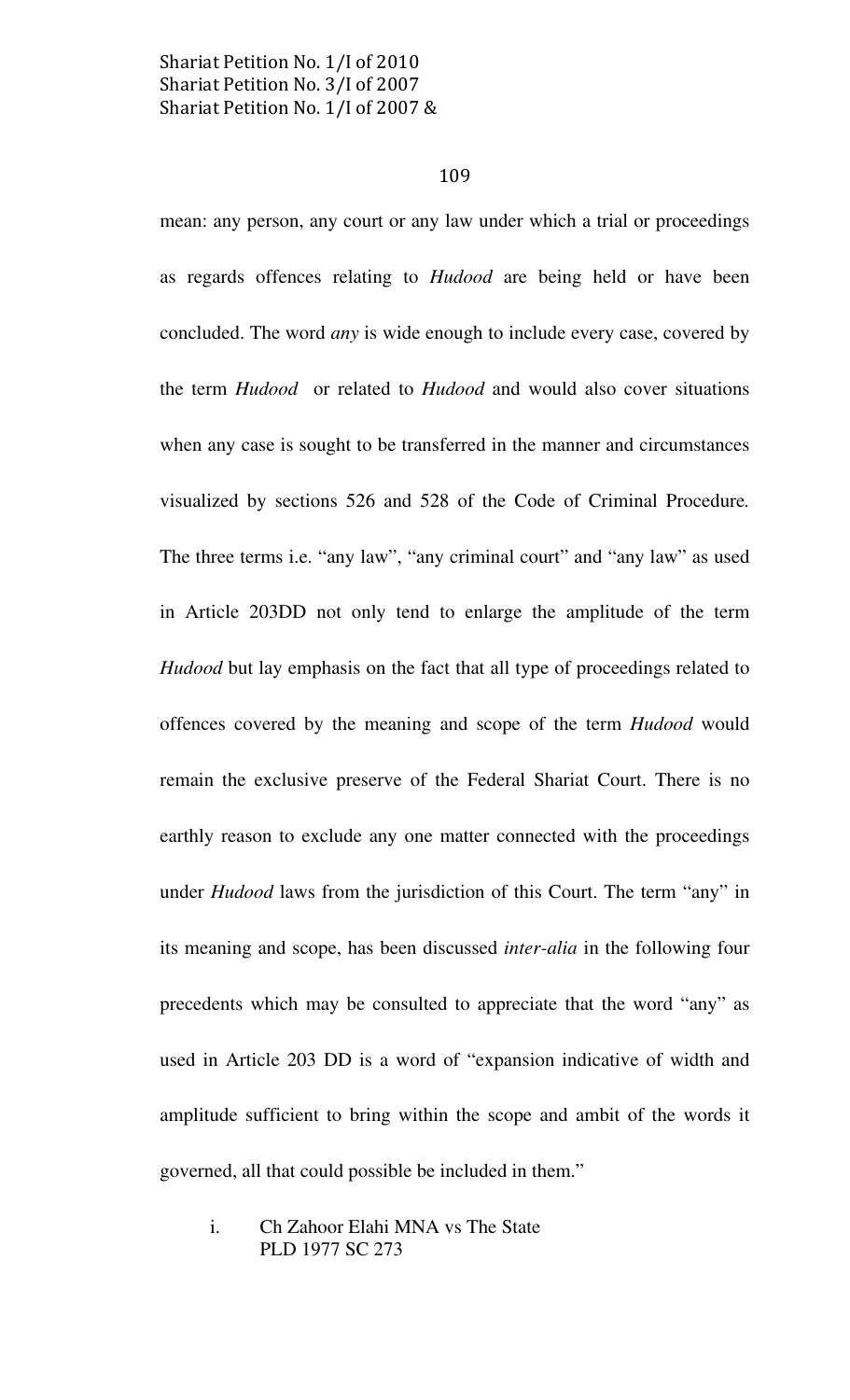- ii. M. Amjad vs. Commission of Income Tax and two others 1992 PTD 513
- iii. NWFP vs. Muhammad Irshad PLD 1995 SC 281
- iv. Commission of Income Tax vs. Media Network PLD 2006 Supreme Court 787

In conclusion it may said that term criminal court used in Article 203DD is not restrictive in the sense as mentioned in section 6 of the Code of Criminal Procedure. It means any court exercising criminal jurisdiction under any law of the land relating to an offence in the domain of Hudood. The term criminal court extends to every category of Courts, Tribunals or Authorities competent under any law of the land to try and decide cases in which the offence complained of pertains to *Hudood*.

# E. TERM: ENFORCEMENT OF HUDOOD

90. Article 203-DD of the Constitution of the Islamic Republic of Pakistan confers revisional and other jurisdiction on the Federal Shariat Court. Following is the text of Article 203DD.

> "[203DD. (1) The Court may call for and examine the record of any case decided by any criminal court under any law relating to the enforcement of Hudood for the purpose of satisfying itself as to the correctness, legality or propriety of any finding, sentence or order recorded or passed by, and as to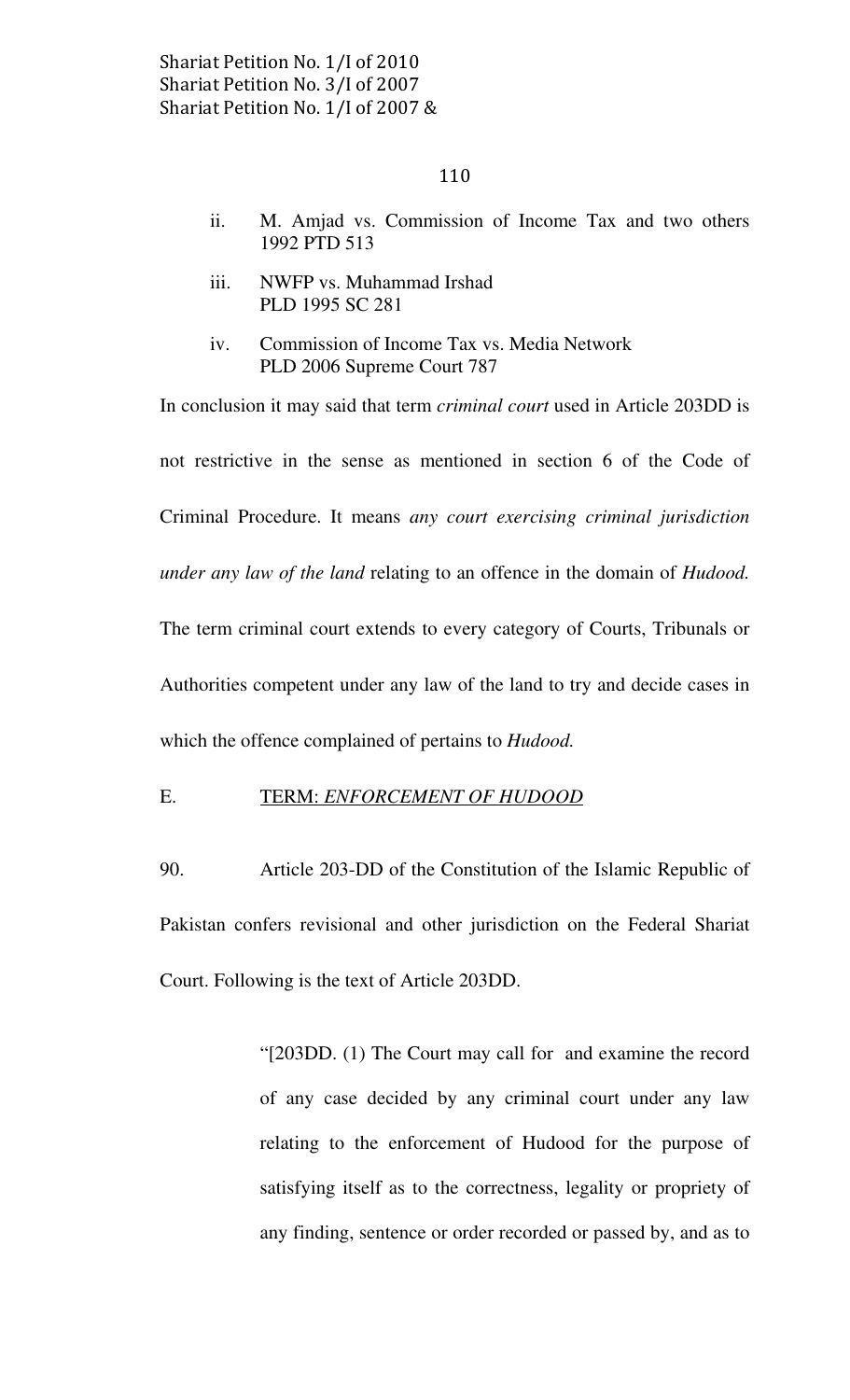the regularity of any proceedings of, such court and may, when calling for such record, direct that the execution of any sentence be suspended and, if the accused is in confinement, that he be released on bail or on his own bond pending the examination of the record.

 (2) In any case the record of which has been called for by the Court, the Court may pass such order as it may deem fit and may enhance the sentence:

 Provided that nothing in this Article shall be deemed to authorize the Court to convert a finding of acquittal into one of conviction and no order under this Article shall be made to the prejudice of the accused unless he has had an opportunity of being heard in his own defence.

 (3) The Court shall have such other jurisdiction as may be conferred on it by or under any law.]"

Before we discuss the philosophy and purport of this Article, let us summarize the extent and scope of the powers bestowed upon the Federal Shariat Court by this Article. The following issues appear to have been contemplated:-

i. The jurisdiction of the Court in respect of enforcement of Hudood;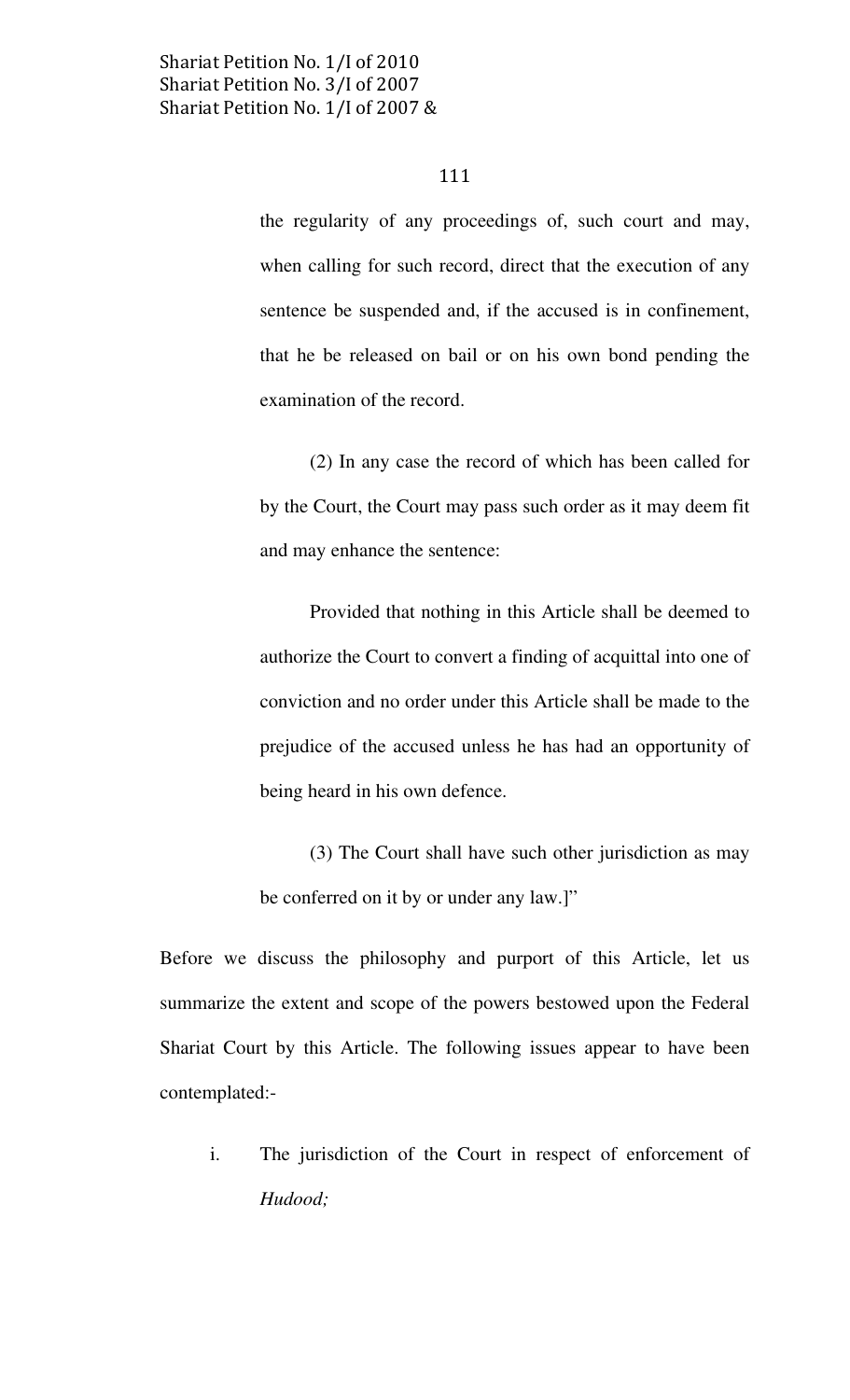- ii. The responsibility of the Court to satisfy itself as to the correctness, legality and propriety of any finding, sentence or order recorded or passed by any court;
- iii. The power of the Court to decide the regularity or otherwise of any proceedings related to enforcement of Hudood;
- iv. The power of the Court to direct suspension of any sentence awarded in cases relating to *Hudood*;
- v. Power of the Court to release any accused on bail;
- vi. Power of the Court to pass any order it may deem fit in relation to any proceeding related to the enforcement of Hudood;
- vii. Power of the Court to enhance any sentence passed by any court in relation to Hudood; and
- viii. Any other jurisdiction conferred on the Court by or under any law.

A cursory glance over the contents of Article 203-DD clearly establishes that the framers of Chapter 3A of Part VII of the Constitution perceived a much broader role for the Federal Shariat Court in relation to Hudood . It was an all-inclusive role which is certainly wider than mere customary appellate jurisdiction. Revisional power granted to the High Courts under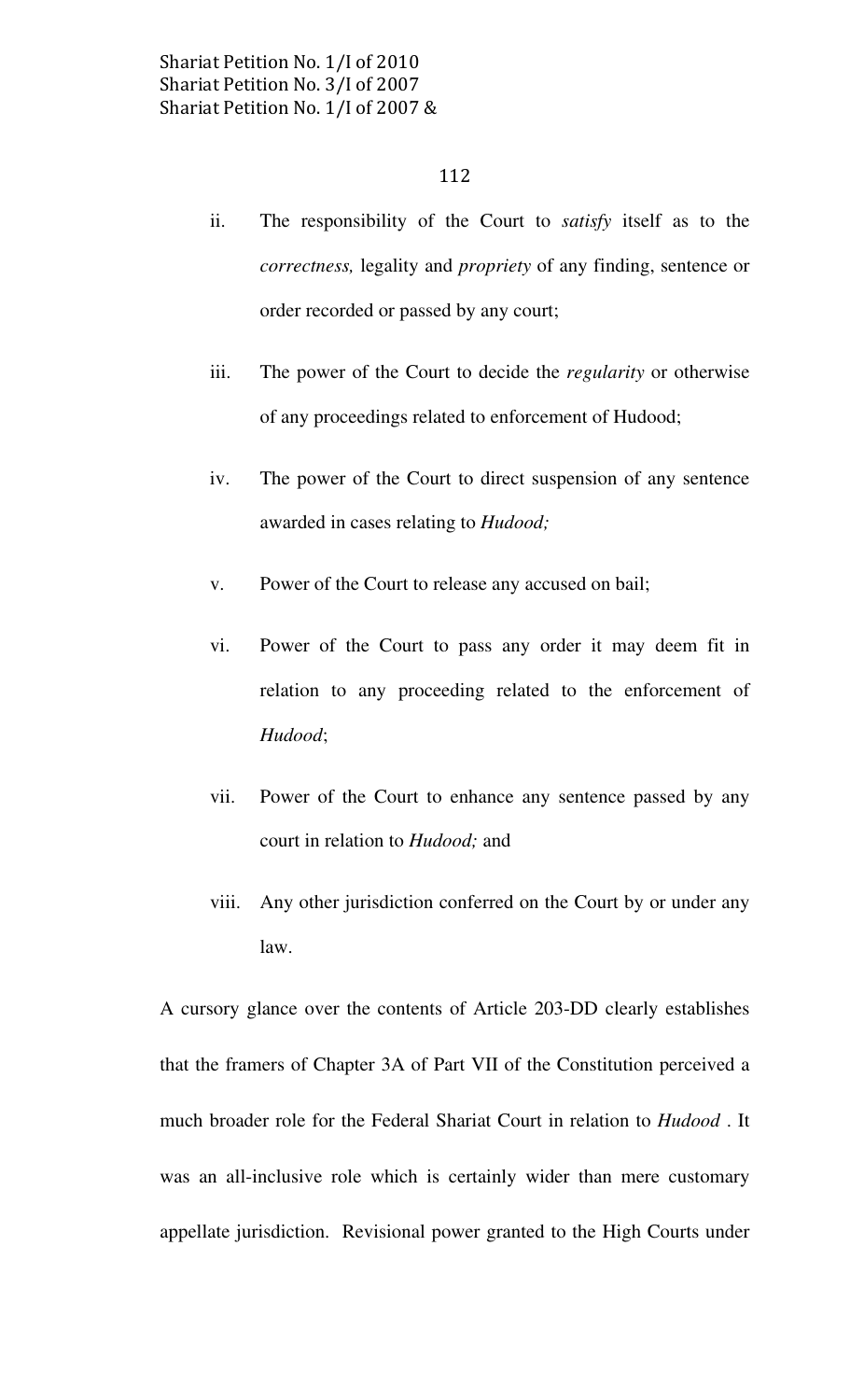### 113

section 439 of the Code of Criminal Procedure can be interfered with by routine legislative measure through ordinary routine process of amendment or even repeal. A bill, in order to amend the Constitution, is passed only if "votes not less than two-thirds of the total membership of the House", from where the Bill has originated and also "two-thirds of the total membership of the House to which it has been transmitted" have been secured as provided in Article 248 of the Constitution. But this is not the case in relation to other laws which may be amended, repealed or enacted by simple majority. The Constitution has made it certain that the Revisional jurisdiction conferred upon the Federal Shariat Court by it is taken out of the scope of ordinary legislative functions of Majlis-e-Shoora. The Constitution conceded not only wide powers to the Federal Shariat Court but it proceeded to protect these powers from the vicissitude of legislative procedure prescribed under Article 70 of the Constitution. Additionally the Constitution proclaimed that Federal Shariat Court shall have such other jurisdiction as may be conferred upon it by or under any law. The consequence of this provision of the Constitution is that the Government or the Legislature has been restrained firstly from omitting any item from the prescribed jurisdiction of Federal Shariat Court in matters relating to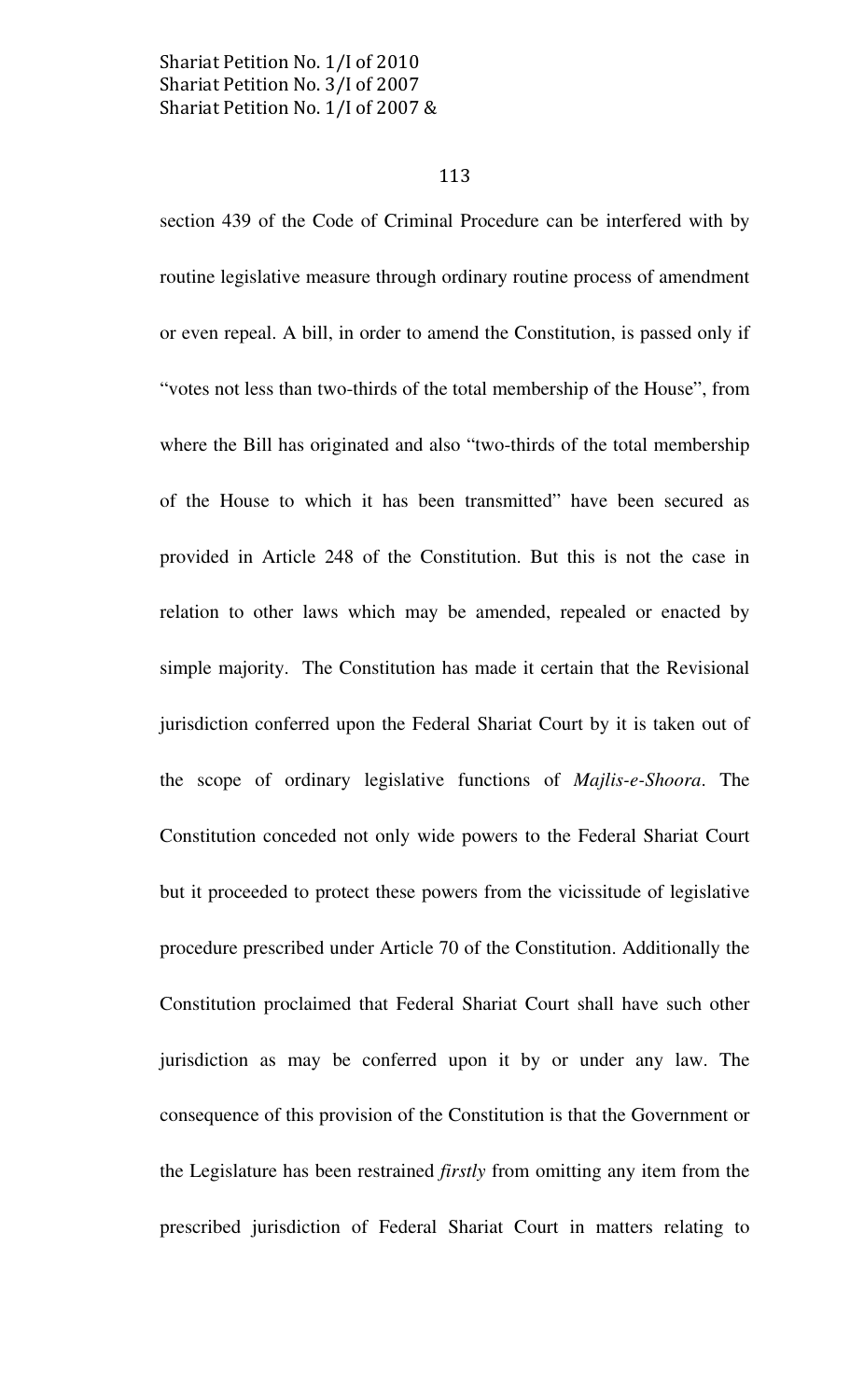### 114

Hudood, and secondly the additional power which may subsequently be included in the jurisdiction of this Court under sub-Article (3) of Article 203DD will be of the nature that it cannot be taken away by routine legislative measure. The additional jurisdiction, whenever conferred would be saved by constitutional provision. The Constitution commands in unambiguous terms that Federal Shariat Court shall, to the exclusion of any other court in Pakistan, have exclusive jurisdiction to control, supervise and streamline the process of the enforcement of Hudood under any law by any court or judicial forum. In Article 203DD the term used is "enforcement of Hudood" and not mere Hudood. The word enforce, according to Oxford, Advanced Learner's Dictionary means: to make sure that people obey a particular law or rule, to make something happen or force somebody to do something. The word enforcement consists of two parts. Part one is enforce and part two is ment. The portion ment is a suffix. According to Oxford Dictionary this suffix means: the action or result of. In this context the word enforcement means the action of making sure that people obey the Islamic law relating to Hudood or the result of making sure that people obey the law. The intent of the authors of this constitutional provision is clear. It confers wider powers and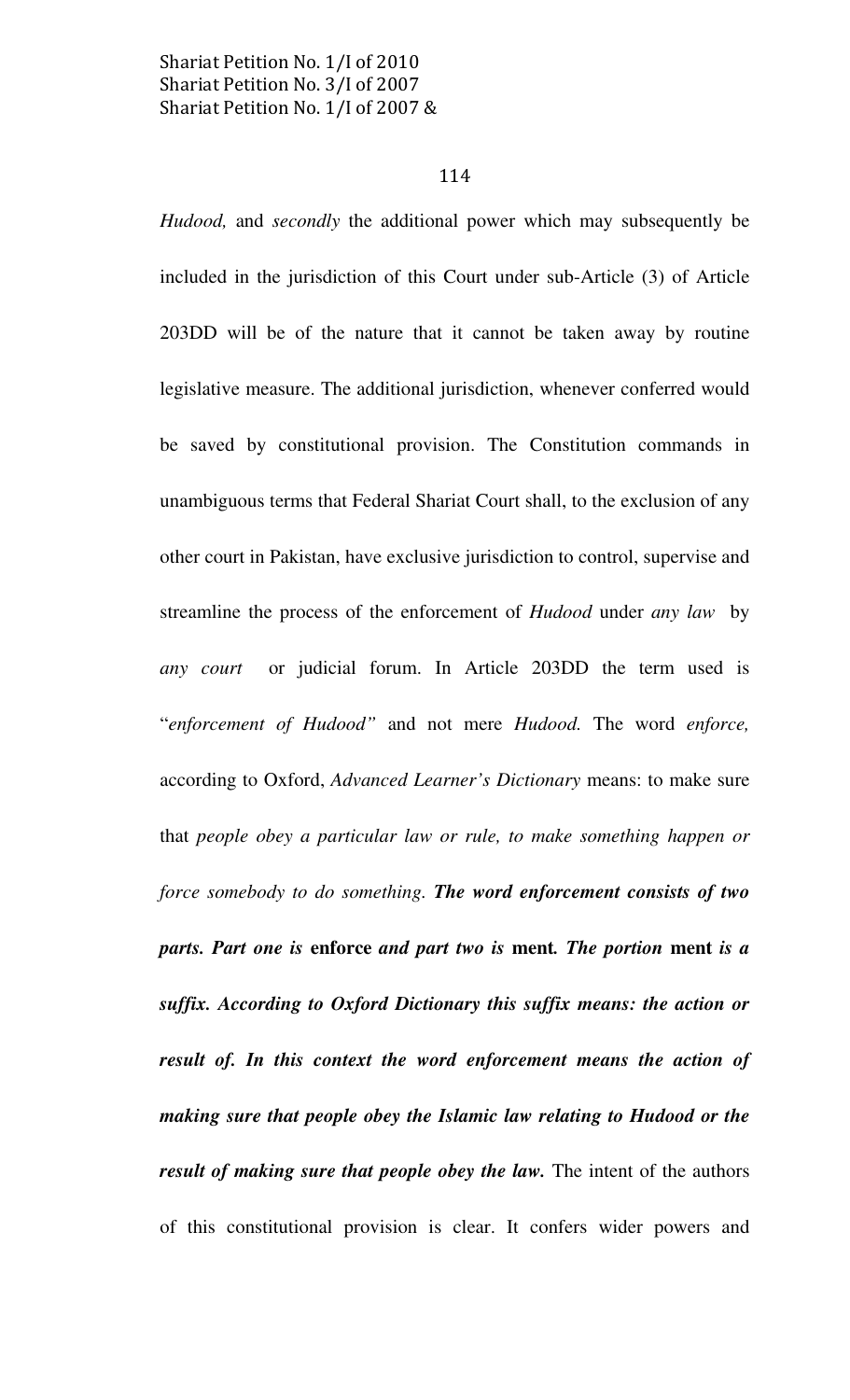### 115

jurisdiction on the Federal Shariat Court so that not only the enforcement or implementation of Hudood law is ensured but judicial guarantee is provided to ensure correctness, legality and propriety as well as regularity of proceedings in relation to the enforcement of Hudood as prescribed by Injunctions of Islam in the administration of criminal justice with a view to protecting *Din*, Life, Intellect, Progeny and Family as well as the legitimately acquired property of the citizens and the people of Pakistan. The positive law must be aimed at protecting and advancing the objectives of Shariah so as to achieve a correct and proper enforcement of Hudood. Laws have to be implemented in that spirit. The Constitution authorizes the Federal Shariat Court to interfere and exercise its jurisdiction in any case from any criminal court under any law with a view to ensuring the correctness, legality and propriety of such implementation. The word enforcement has been used by the constitution only in relation to offences relating to or covered by the term *Hudood*. This is clearly wider expression and includes all those steps which may technically be termed as appellate jurisdiction.

91. Whatever has been stated above demonstrates very clearly that the intent and purport of Article 203-DD is to provide a single and a central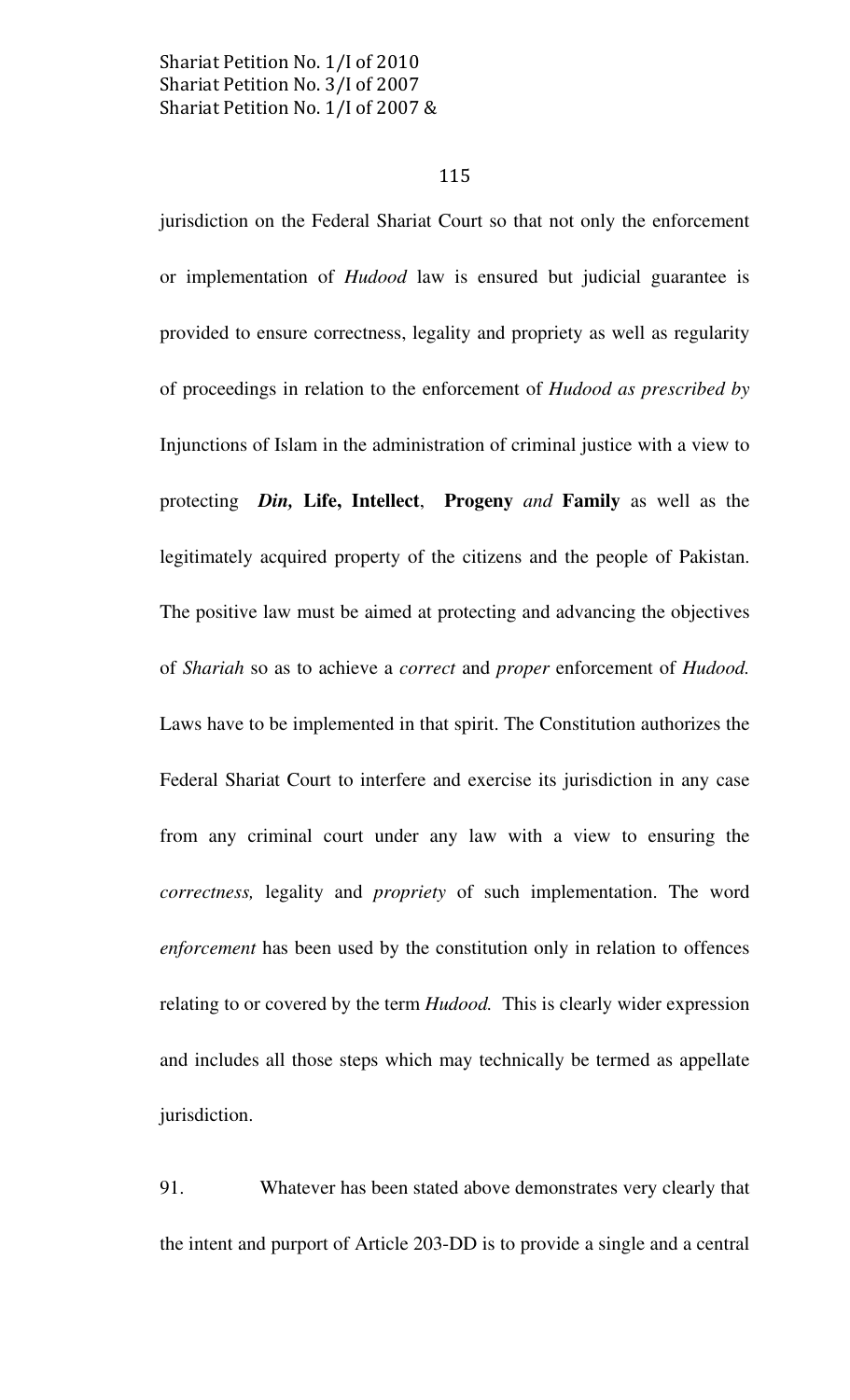### 116

judicial forum which should have exclusive jurisdiction of ensuring correct, legal, proper and regular enforcement of the laws of Hudood throughout Pakistan. The word "revisional" appearing in the head note of Article 203-DD has not been used in narrow and limited sense but it has been used in a broader sense. The right of appeal is conceded to an aggrieved party whereas Revision is conferring of power, privilege and discretion upon the Court to undertake examination of proceeding of a lower tribunal on the application of an aggrieved person or on its motion. If this article is read with articles 203-G and 203-GG, it establishes beyond any shadow of doubt that revisionary power includes the appellate powers in relation to Hudood laws and the enforcement of Hudood vest in the Federal Shariat Court to the exclusion of any other court in Pakistan. The words "any power or jurisdiction in respect of any matter within the power and jurisdiction of the Court" in Article 203G makes it abundantly clear that no court will exercise appellate or revisional jurisdiction in matters relating to enforcement of Hudood except the Federal Shariat Court. The power of a High Court to reverse an order of acquittal into conviction, on appeal, is stipulated only under section 417 of the Code of Criminal Procedure but this power which a High Court enjoys under a legislative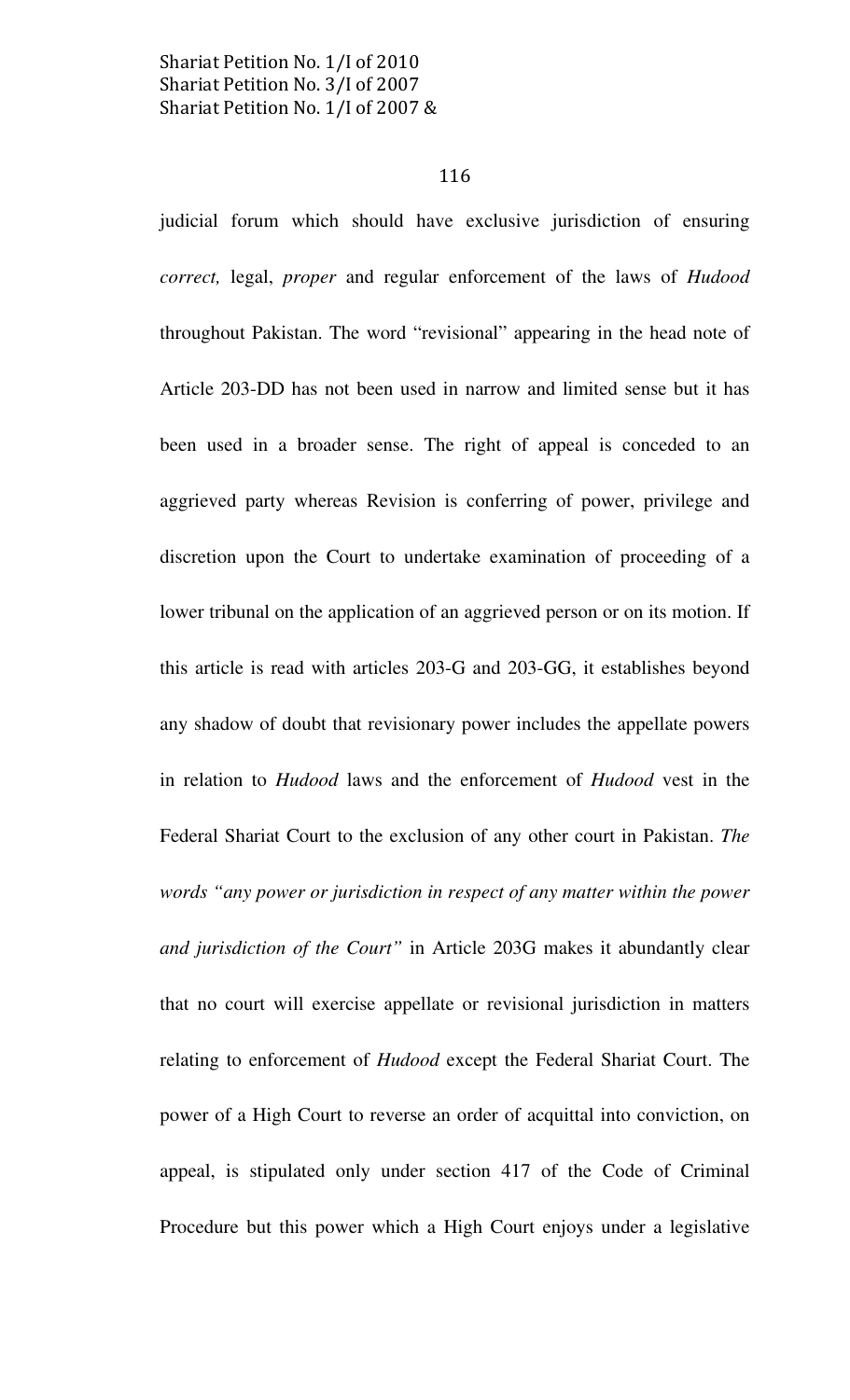### 117

instrument is conferred upon the Federal Shariat Court specifically through a superior piece of legislation i.e. the Constitution. The Constitution authorizes the Court to convert an order of acquittal into conviction. The Constitution therefore preserves and consolidates all the legally conceivable powers and jurisdiction in Federal Shariat Court in all matters relating to the enforcement of *Hudood* which any other court may enjoy collectively as an appellate and revisional court under ordinary law.

92. Be it the Psalms of David, Gospel of Jesus, Tablets of Moses or the Scripture revealed upon Muhammad PBUH, Allah Almighty made His promise abundantly clear that the weak and the oppressed, the meek and the browbeaten shall inherit this earth. Allah was Gracious to those who were oppressed in the land and in His infinite mercy, He made them leaders of humanity and helped them succeed to the resources of this world. The Righteous servants of God, in turn, uphold the guiding principles and permanent values ordained and preserved in the Revelation and come forward to implement the regulations proposed by the Lord Creator. They do not hesitate to implement and enforce the injunctions prescribed by Allah. Reference in this context may be made to Ayaat No. 133 and 165 of Surah No.6, Ayaat No. 100, 130 and 134 of Surah No. 7,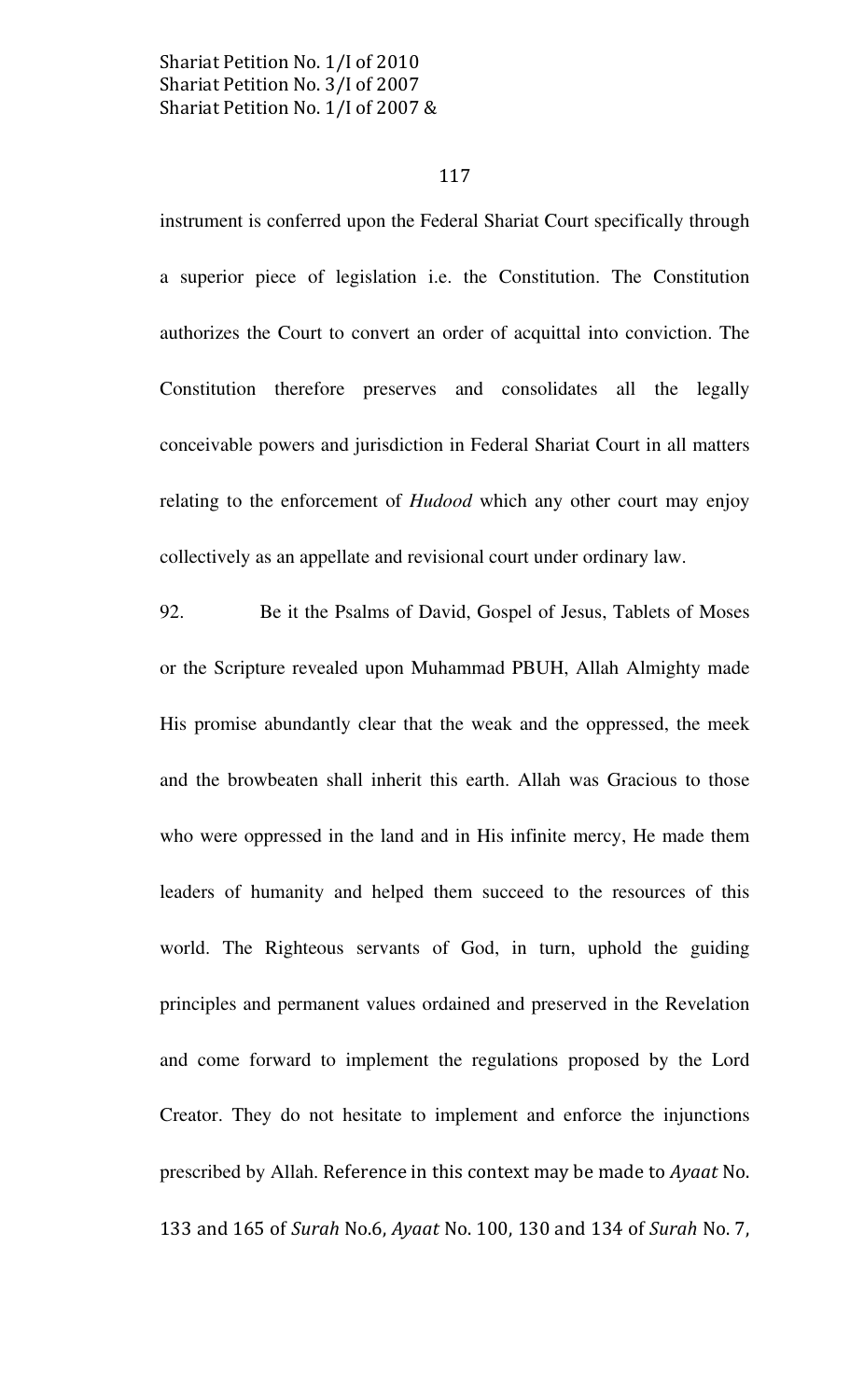### 118

Ayah No. 14 of Surah No.10, Ayah No. 57 of Surah No.11, Ayaat No. 11 and 105 of Surah 21, Ayah No.55 of Surah 24, Ayah No.62 of Surah 27, Ayah No.5 of Surah 28, Ayah No.39 of Surah 35, Ayah No. 26 of Surah 38, Ayah No.38 of Surah 47, Ayah No.7 of Surah 57, Ayah No.41 of Surah 70.

### $F_{\cdot}$ **FOUNDATION AND SCOPE OF ARTICLE 203 D**

93. The basis of Article 203 D can be traced to Ayaat 59

through 65 of Surah 4, An-Nisa. The meaning of these Ayaat is as

follows:-

"O ye who believe! Obey Allah, and obey the Apostle, And those charged With authority among you. If ye differ in anything Among yourselves, refer it To Allah and His Apostle, If ye do believe in Allah And the Last Day: That is best, and most suitable For final determination."

"Hast thou not turned Thy vision to those Who declare that they believe In the revelations That have come to thee And to those before thee? Their (real) wish is To resort together for judgment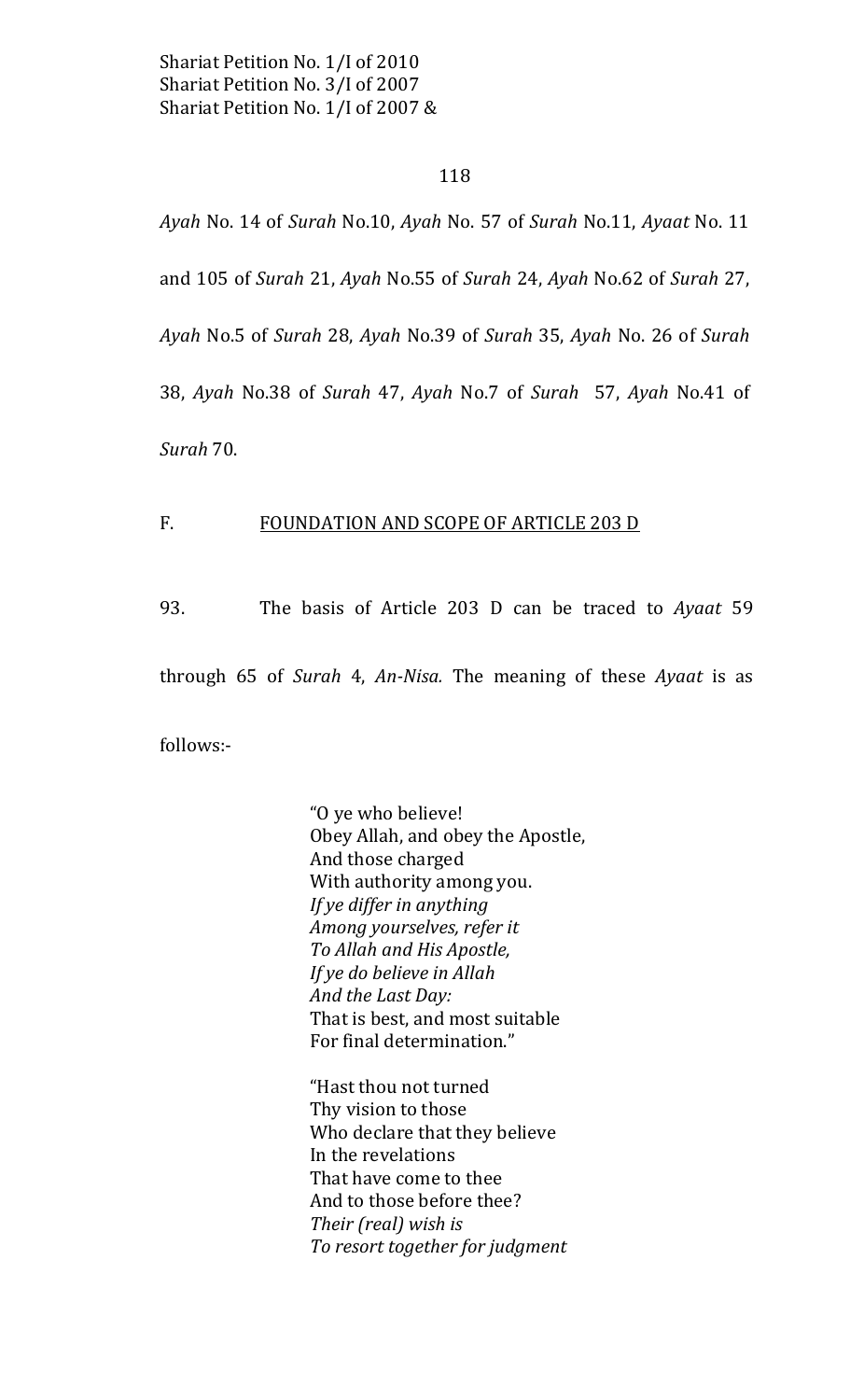### 119

(In their disputes) To the Evil one, Though they were ordered To reject him. But Satan's wish Is to lead them astray Far away (from the Right)."

When it is said to them: "Come to what Allah hath revealed. And to the Apostle": Thou seest the Hypocrites avert Their faces from thee in disgust.

How, then, when they are Seized by misfortune, Because of the deeds Which their hands have sent forth? Then they come to thee, Swearing by Allah: "We meant no more Than good-will and conciliation!

"Those men,- Allah knows" What is in their hearts; So keep clear of them, But admonish them, And speak to them a word To reach their very souls."

"We sent not an Apostle, But to be obeyed, in accordance With the Will of Allah. If they had only, When they were unjust To themselves, Come unto thee And asked Allah's forgiveness, And the Apostle had asked Forgiveness for them, They would have found Allah indeed Oft-Returning, Most Merciful."

"But no, by they Lord,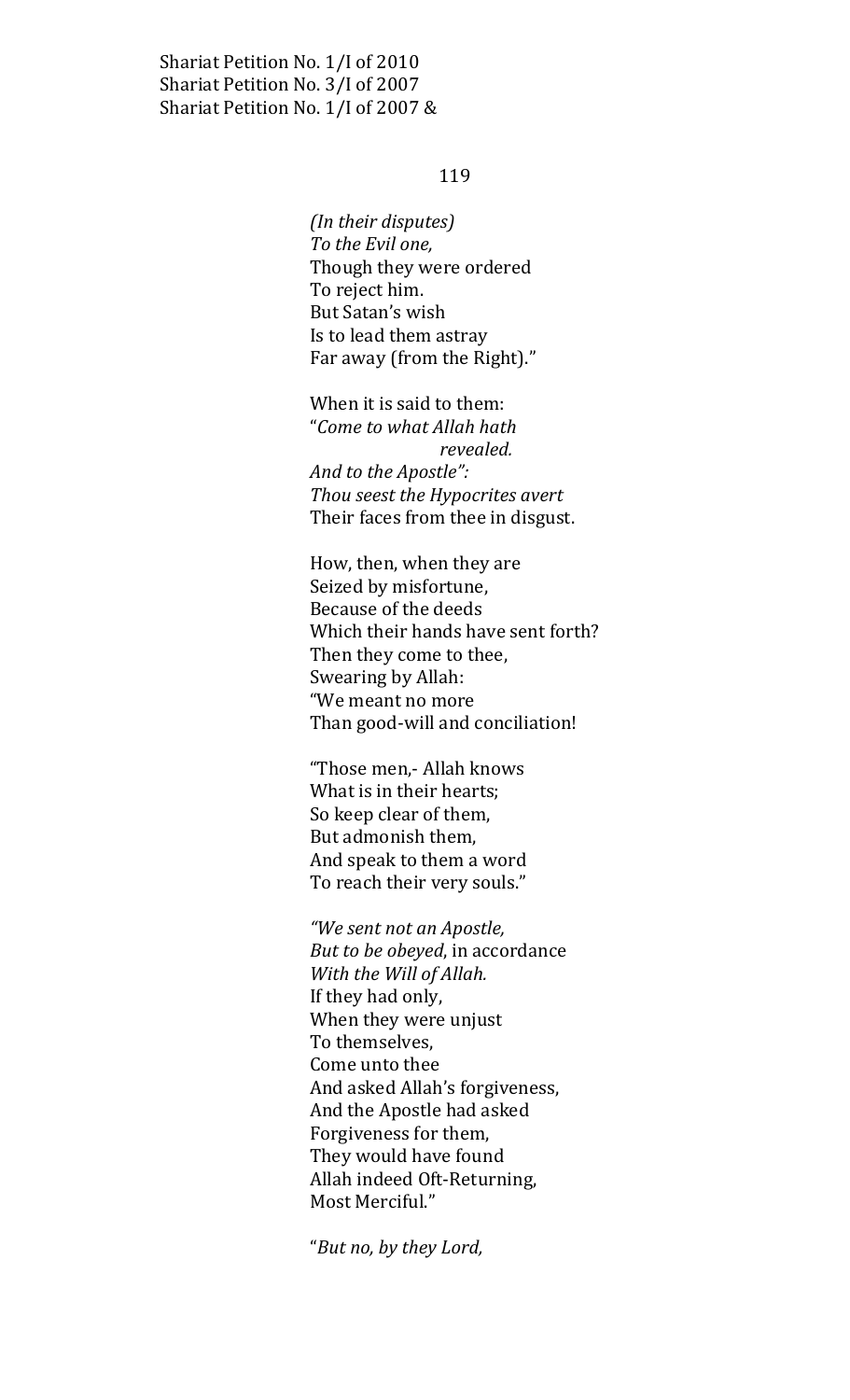### 120

They can have No (real) Faith, Until they make thee judge In all disputes between them, And find in their souls No resistance against Thy decisions, but accept Them with the fullest conviction."

A perusal of these *Ayaat* shows that the following two standards have been identified by Holy Quran for the resolution of disputes particularly between the citizenry and the State:-

- $(i)$ The first point of reference is the Word of God;
- The second point of reference is the Sunnah of  $(ii)$ the Holy Prophet PBUH;

Those who deny this procedure/process are termed hypocrites by Holy Quran. The nutshell of Ayah 62 Surah 4, An-Nisa and Ayaat 47 through 52 is that those who do not observe what Allah or His Chosen Messenger PBUH has ordained may fall in the category of Munafigeen i.e. the hypocrites. This is the situation which a believer would certainly avoid in all circumstances.

94. The message of the above mentioned seven Ayaat of Surah 4 is restated with full vehemence in Ayaat 43 through 50 of Surah 5, Al-Maida whose translation has been referred to in a section of this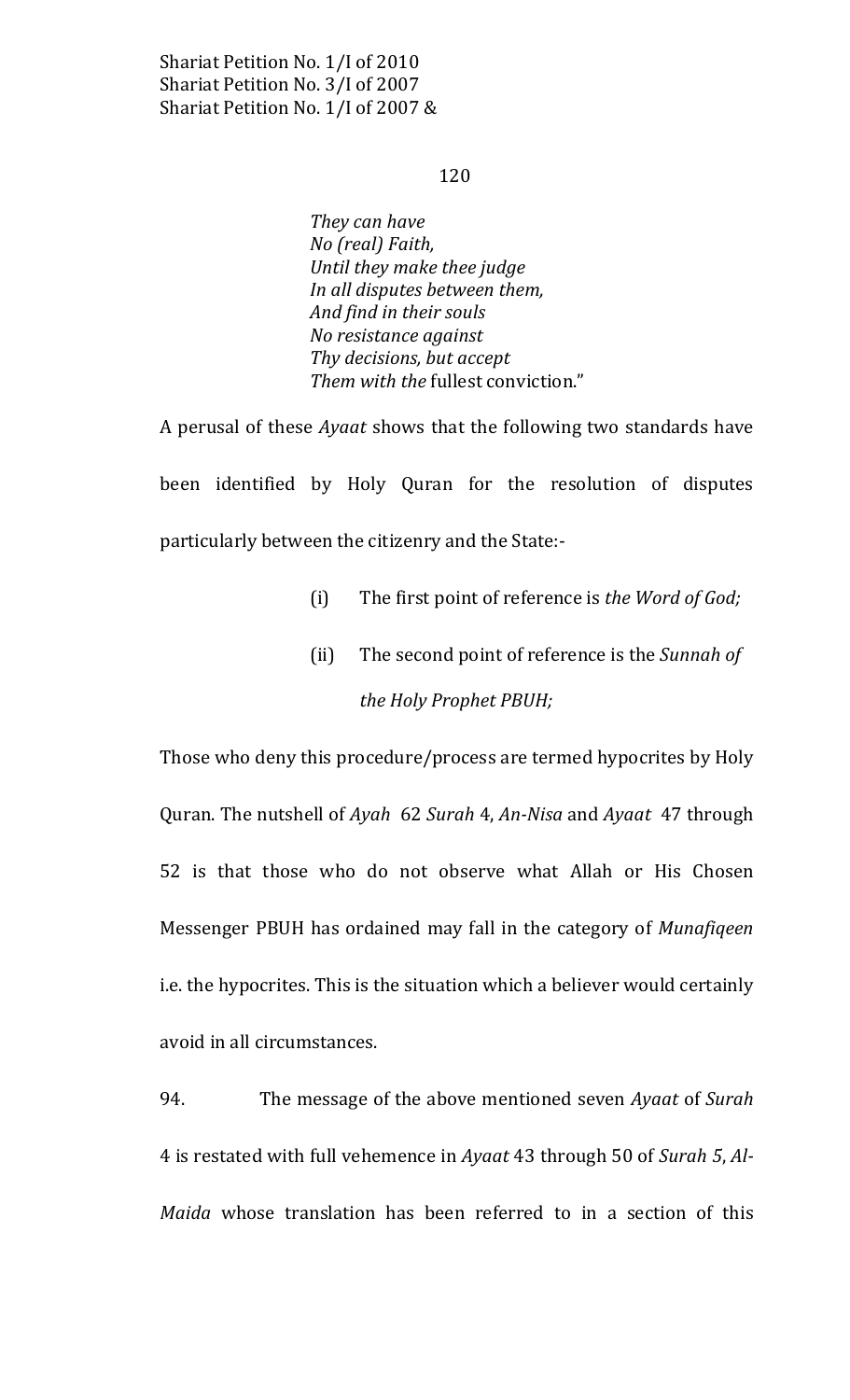### 121

judgment. The nutshell of the Divine verdict in these Ayaat is that those who do not judge between people in accordance with what has been revealed are Disbelievers, Wrong-doers and Evil-livers. It is in this background that Article 203D and Article 227 of the Constitution of Islamic Republic of Pakistan has to be understood, appreciated, construed, interpreted and implemented.

95. Ayah 49 of Surah 5 as well as Ayah 65 of Surah 4 declare and direct in very vivid terms:-

"So Judge between them by what Allah has Revealed."

# $(AND)$

"But nay, by the Lord, they will not believe (in truth) until They make thee (O Muhammad) a Judge of what is in dispute between them and find within themselves no dislike of that which thou (O Muhammad) decided, and submit with full submission."

96. Article 203D of the Constitution provides a practical mechanism to:

a). ensure implementation of the mandate contained in Article 227 of the Constitution that no law shall be enacted which is repugnant to the Injunctions of Islam contained in Holy Quran or Sunnah;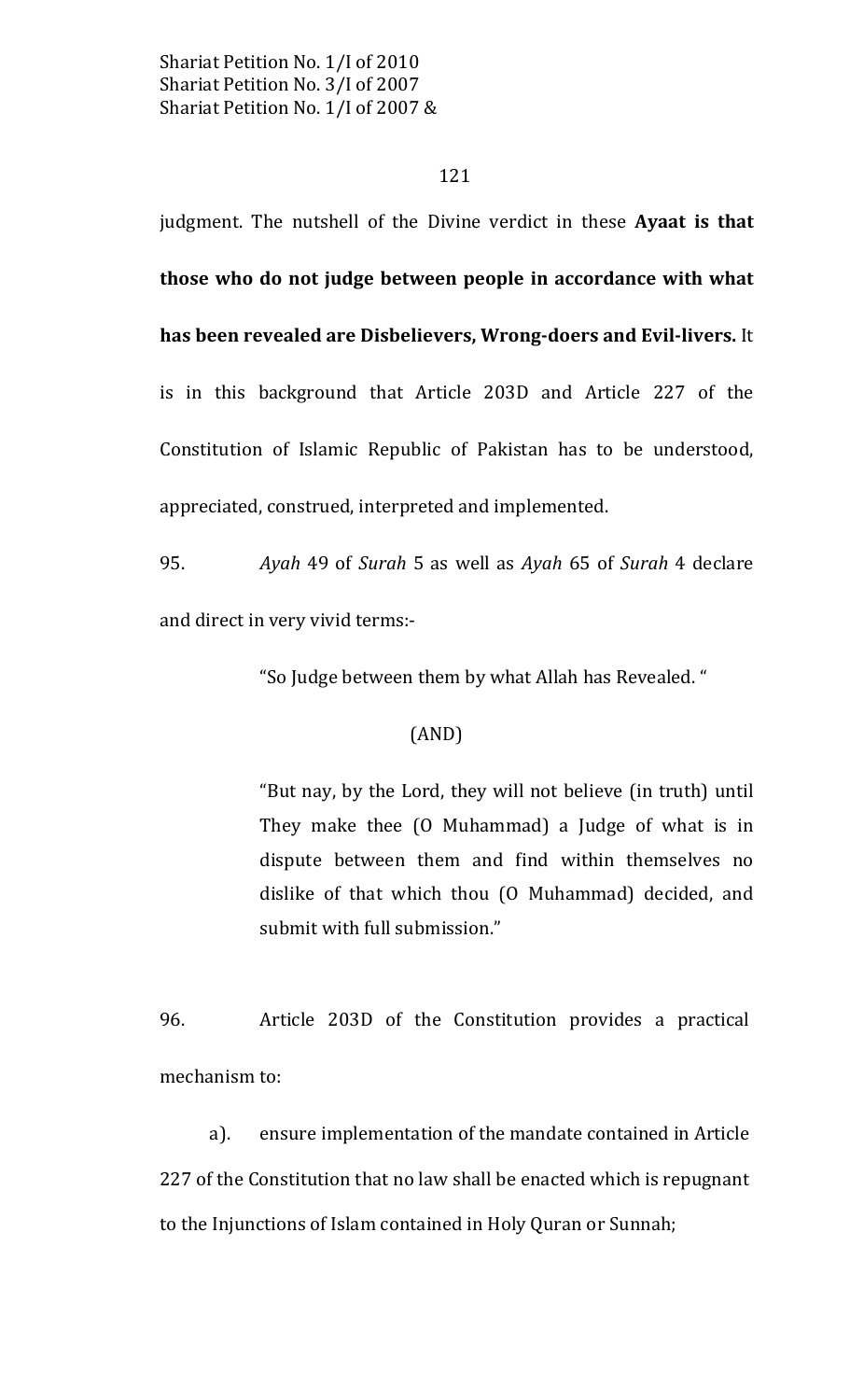### 122

achieve the goal, visualized in clause three of Objectives  $b$ ). Resolution that the Muslims shall be enabled to order their lives in the individual and collective spheres in accordance with the teachings and requirements of Islam as set out in the Holy Quran and Sunnah, and

 $c$ ). provide machinery at national level not through an ordinary piece of legislation but through the agency of the fundamental law of Pakistan by way of creating a Superior Court with exclusive jurisdiction to undertake solemn exercise of adapting the Statute Book of Pakistan with Injunctions of Islam.

97. The reason that a constitutional provision has empowered the Federal Shariat Court to examine laws on the touchstone of Injunctions of Islam can be traced to Ayah 85 of Surah 28, Al-Qasas which proclaims that Allah made the teachings of Holy Quran binding upon the believers. The other reason is furnished by Ayah 23 Surah 3, Ale-Imran, Ayah 105 Surah 4, An-Nisa; Ayaat 44, 47 Surah 5, Al-Maidah; Ayah 114 Surah 6, Al-Anam. All these verses proclaim that people should be judged according to the teachings and principles handed over by Revelation. Still another reasons is that the Holy Quran proclaims itself as FURQAN i.e. Distinguisher. In other words Quran is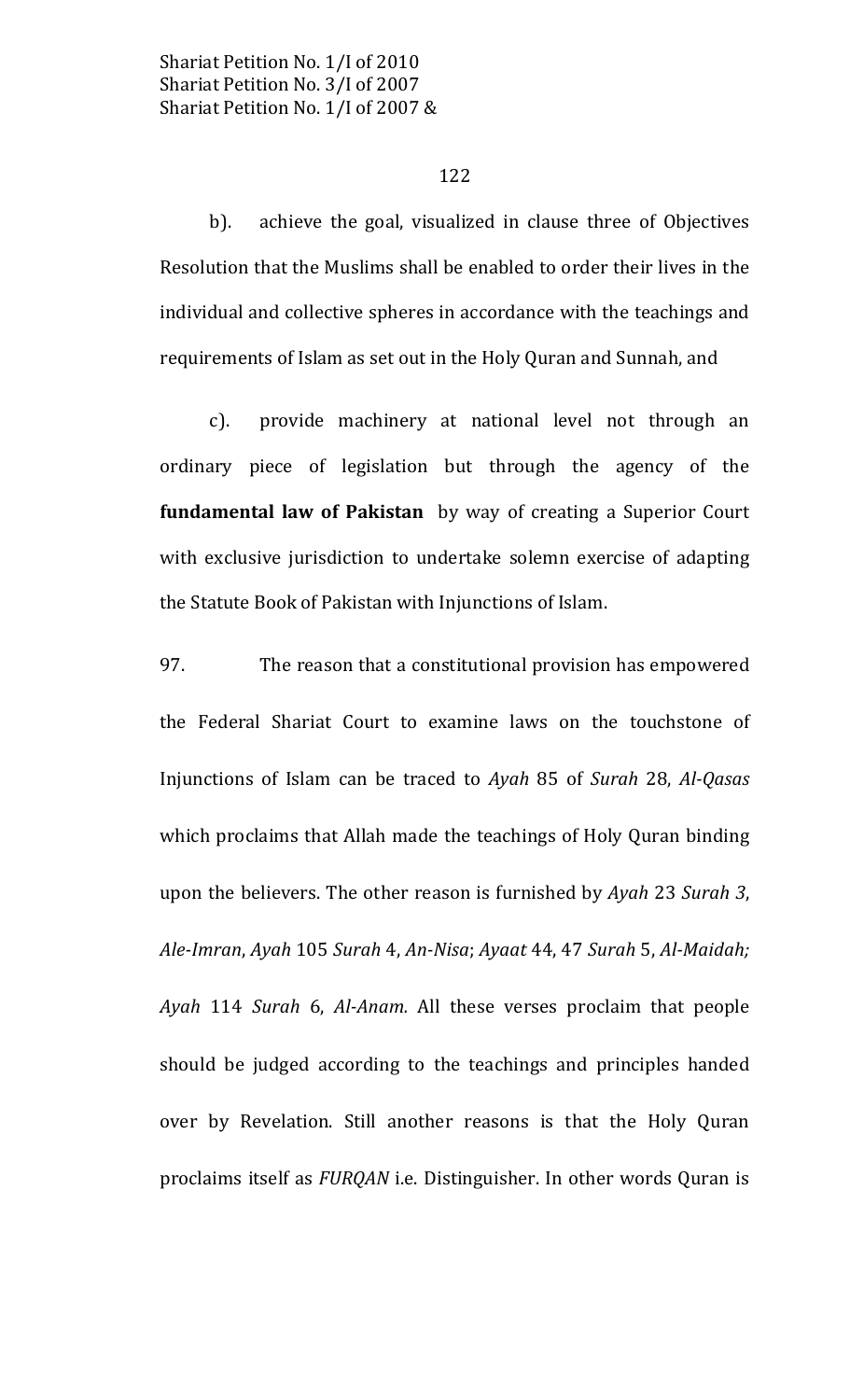### 123

the litmus test. Human conduct in Muslim societies should not be apposed to the spirit and teachings of the Holy Book.

#### $G_{\cdot}$ DECISIONS OF FEDERAL SHARIAT COURT

98. The criteria for resolving conflicts among people at judicial level is best illustrated by the instructions given by Holy Prophet PBUH to Maaz bin Jabel on the eve of his appointment as Governor of Yamen. Decisions were to be given in the light of Injunctions contained in Holy Quran and if no guidance was available in the primary source, the judgment was to be based upon the guiding principles provided by Sunnah and in the absence of any precedent or Injunction available in the above two basic sources, then the judge was to undertake Ijtehad i.e. application of mental faculties to the maximum in resolving the issue without violating the spirit of guiding principles provided by two primary sources. This was the first occasion when the term *litehad* was employed in the realm of administration of justice by a Companion in the presence of Holy Prophet PBUH who approved it whole heartedly.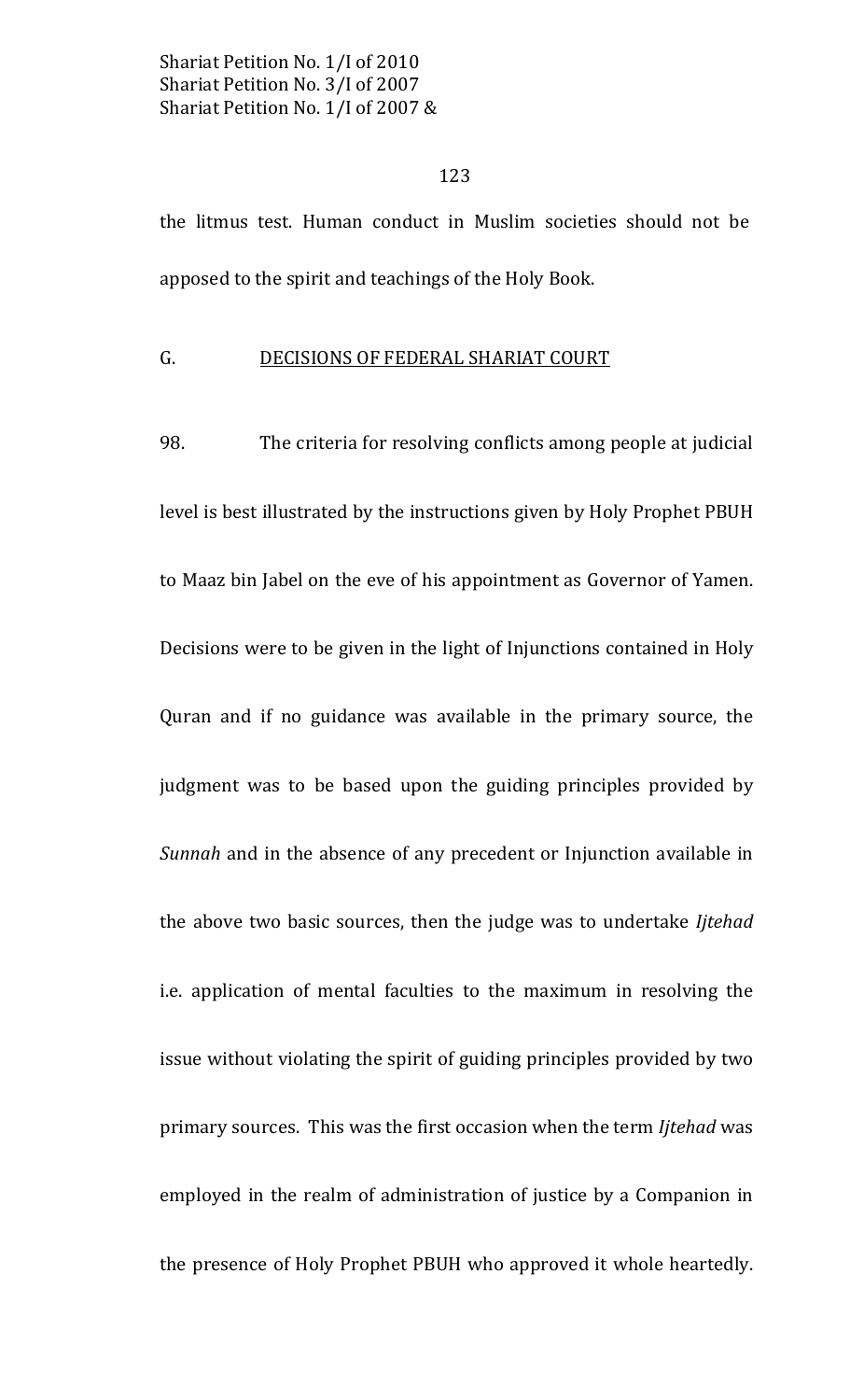# 124

This was the time and occasion when the exercise of *litehad* for the resolution of disputes received formal sanction. From that point onward *litehad* played an important role in the evolution of Islamic jurisprudence and the administration of justice.

99. A careful reading of Article 203 GG as well as Articles 189 and 201 of the Constitution indicates that the Federal Shariat Court is not bound even by its own decisions. There is no institutionalized taglid in so far as this Court is concerned. It is the continuation of the time honoured practice in Muslim Societies that the judges were not bound by previous decision in mattes within the ambit of uncovered field. The reason was simple: In the given circumstances of a situation when no legal provision was available to resolve a controversy, an effort to discover a remedy was resorted to by undertaking *litehad* in the larger interest of Justice. Justice is indeed related to the restoration of rights. Resolution of human problems does not brook a vacuum. A still better view is always possible on account of practical experience gained by all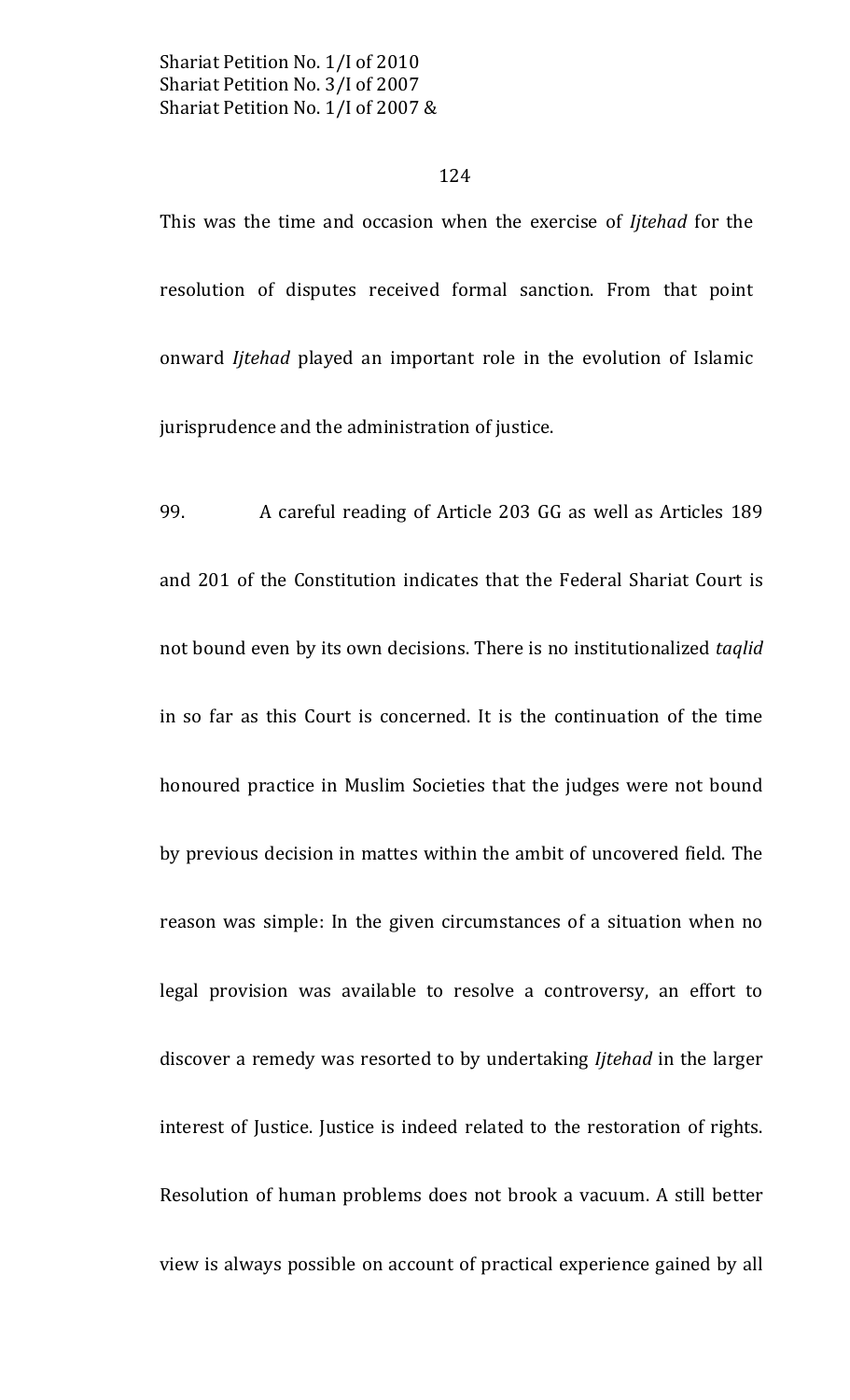### 125

the stakeholders in the administration of justice particularly on account of change of conditions and circumstances. Human thought is not stagnant. Human mind is a dynamic faculty. It progresses and develops by experience. The process of development and evolution is ongoing. This course is not static. Injunctions of Islam do not enjoin negation of movement. Islamic teachings beckon a person to look forward for a better future.

100. It may be useful to refer Ayah 46 Surah 34, Saba which gives primacy to the thought process and the element of scrutiny, examination, analysis and reflection. This is precisely what the Holy Quran describes as:

تفكر (تتفكرون) تعقل (تعقلون ) تفقه (تفقبون)

Translation of Ayah 46 is as under:

"Say to them, (O Prophet): "I give you but one counsel: stand up (for heaven's sake), singly and in pairs, and then **think**: what is it in your companion (to wit, Muhammad) that could be deemed as madness?" He is nothing but a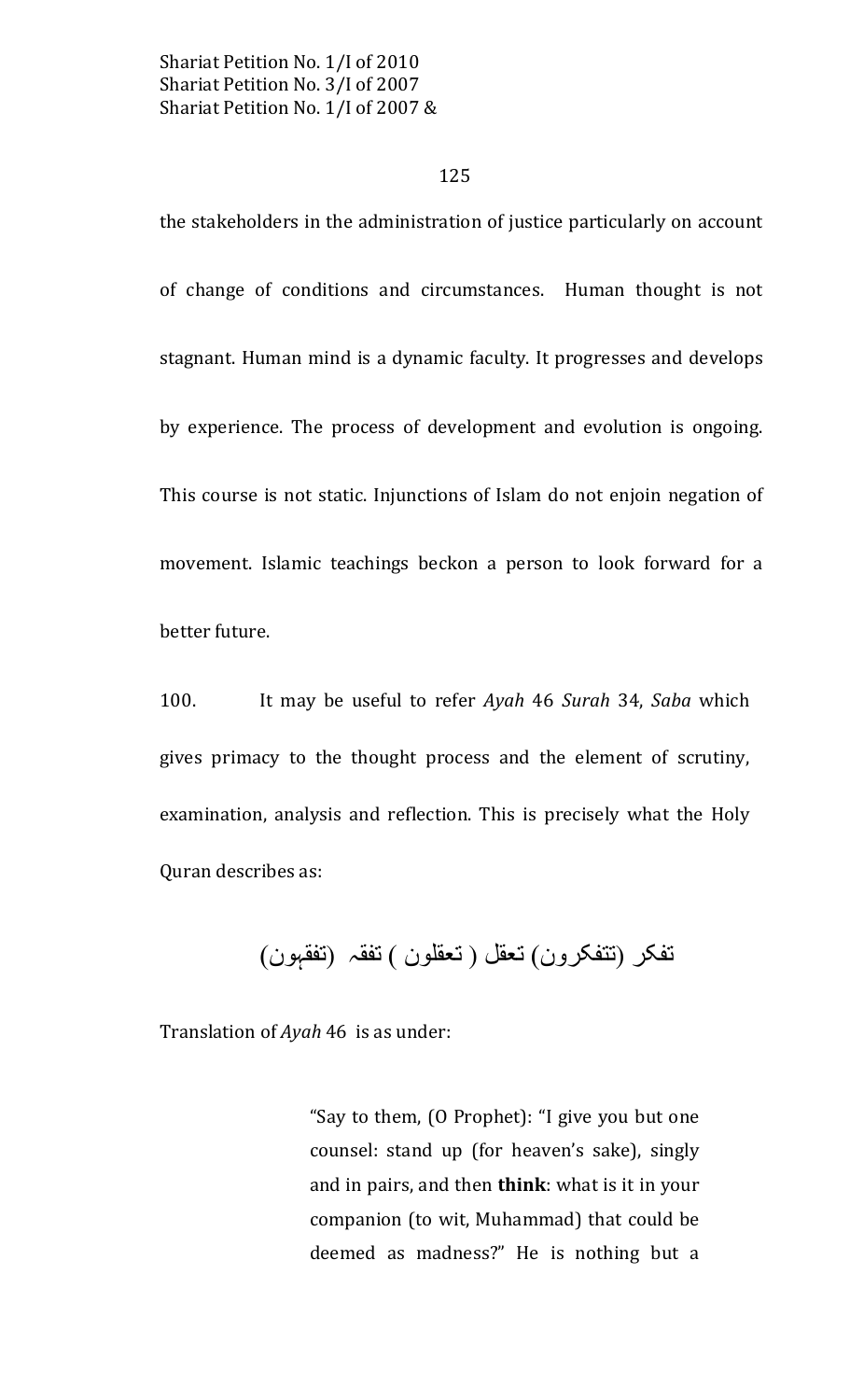warner, warning you before the coming of a grievous chastisement." (Emphasis added)

The Superior Courts, particularly in matters relating to 101. Islamic jurisprudence, are under an obligation to develop law in the light of Injunctions of Islam as laid down in Holy Quran and Sunnah. Exercise of *litehad* implies that the Courts are not bound by one interpretation in the uncovered field for all times to come. Wisdom and saner counsel is the common heritage of humanity. The net result of incorporating Article 203GG is that any decision of the Federal Shariat Court in exercise of its jurisdiction, is binding on a High Court and on all Courts subordinate to such High Court. The trial courts are subordinate to provincial High Courts with the result that the findings of Federal Shariat Court, as regards its jurisdiction over trials relating to enforcement of *Hudood as* well as its interpretation and decisions shall be binding on provincial High Courts and the courts subordinate to the High Courts.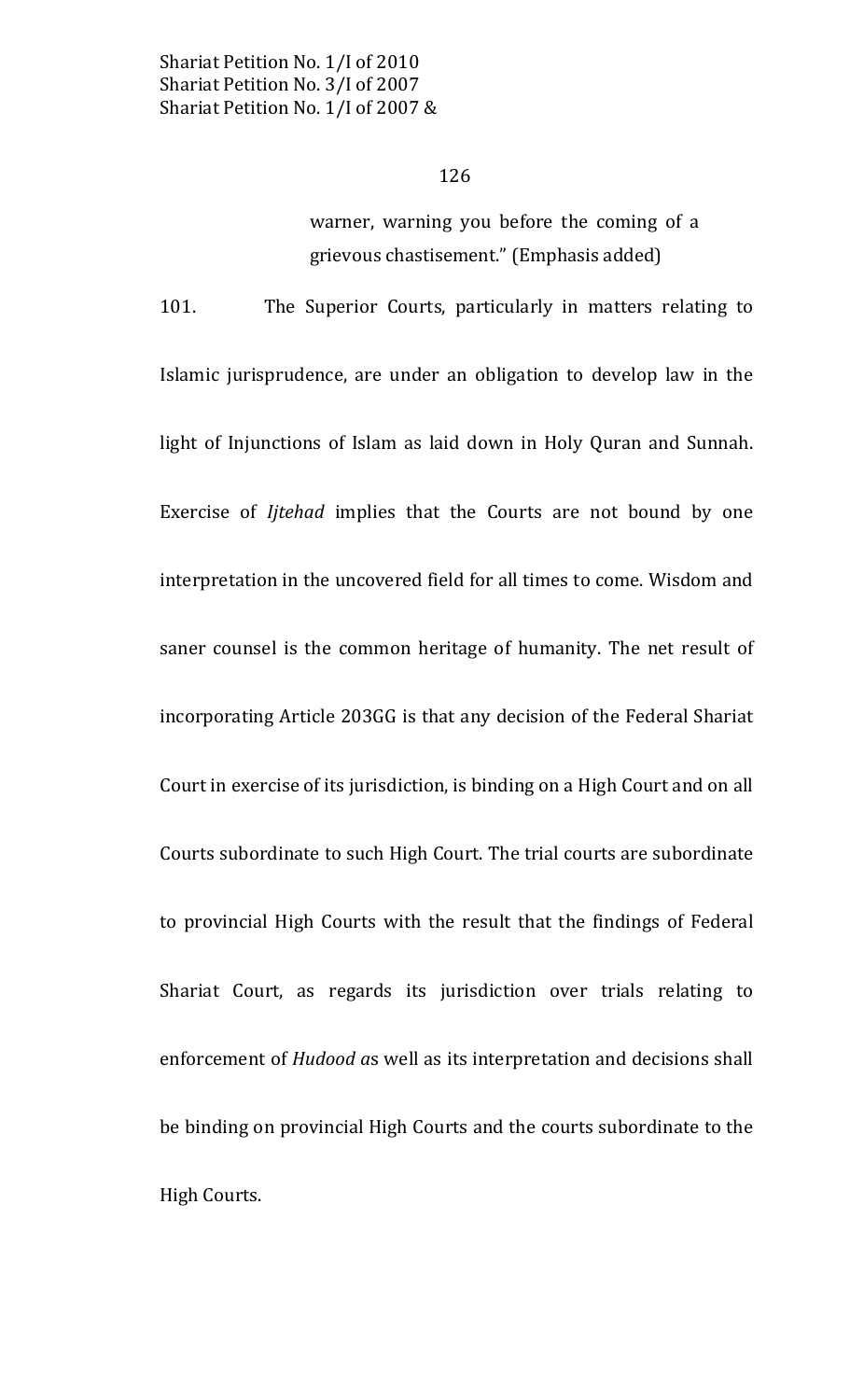127

102. Another aspect is worth considering. Let us first examine

the language of Articles 189 and 201 and then read Article 203GG:-

"189. Any decision of the Supreme Court shall, to the extent that it decides a question of law or is based upon or enunciates a principle of law, be binding on all other courts in Pakistan.

"201. Subject to Article 189, any decision of a High Court shall, to the extent that it decides a question of law or is based upon or enunciates a principle of law, be binding on all Courts subordinate to it.

"203GG. Subject to Articles 203D and 203F, any decision of the Court in the exercise of its *jurisdiction* under this Chapter shall be binding on a High Court and on all courts subordinate to a High Court."

(Emphasis added)

103. The phrase "to the extent that it decides a question of law or is based upon or enunciates a principle of law" mentioned in the first two articles is conspicuous by omission in Article 203GG. It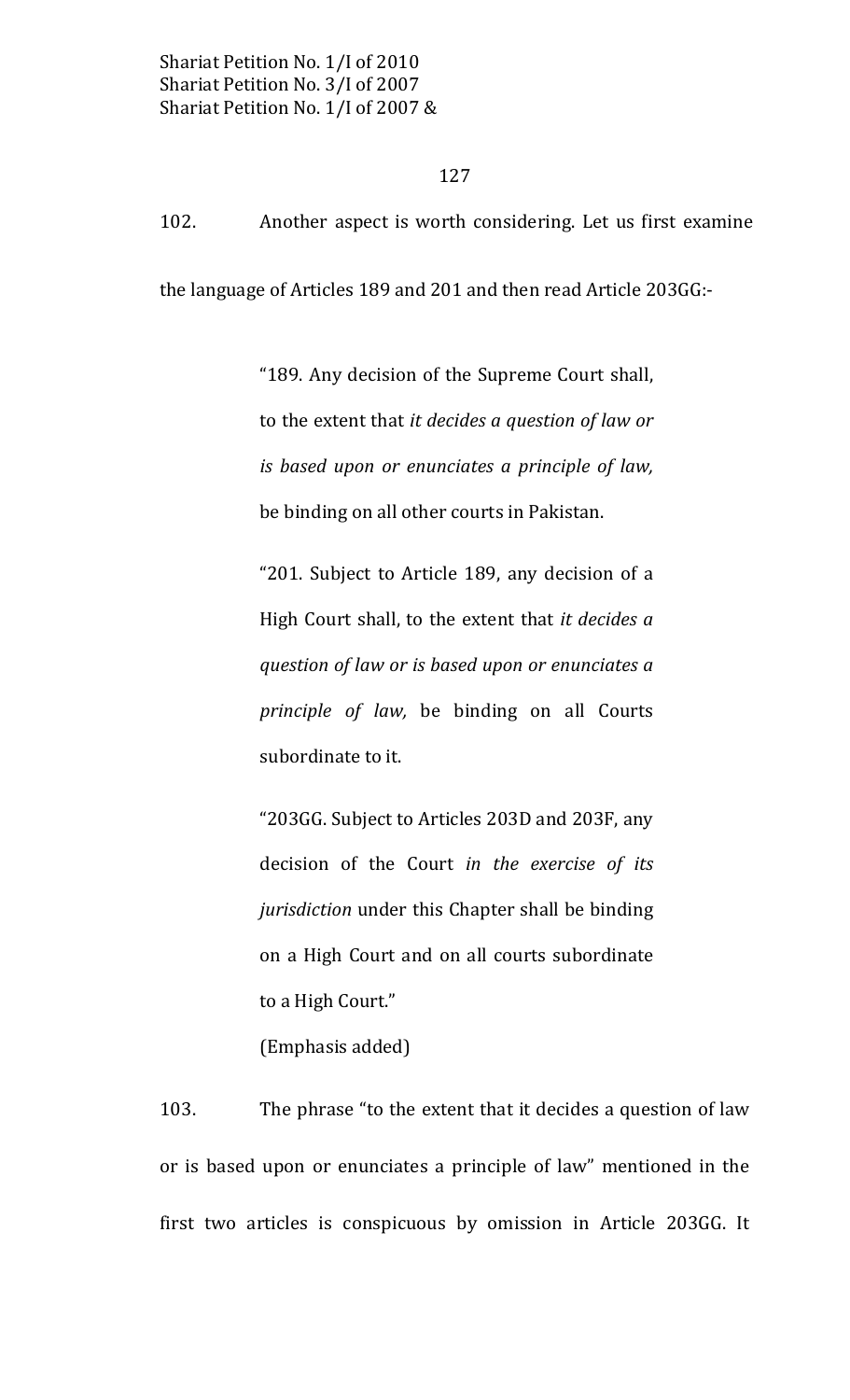### 128

therefore means in very clear terms that the ratio as well as dicta in a judgment of the Federal Shariat Court is binding upon the four provincial High Courts as well as all the courts throughout the country as these courts are subordinate to one or the other High Court. Any judgment, order or decision delivered, passed or given by a High Court or a court subordinate to a High Court, contrary to the decision of Federal Shariat Court will be a judgment *per incuriam*. The Supreme Court of Pakistan, in the case of Dr. Munawar Hussain, referred to above, while dilating upon the jurisdiction of the Federal Shariat Court under Article 203DD had held that High Court had no jurisdiction under section 561-A of the Code of Criminal Procedure and Article 199 of the Constitution in matters which fell within the jurisdiction of Federal Shariat Court. Decision of the High Court in such matters was declared as Coram non judice. This jurisdiction of the Federal Shariat Court therefore is exclusive in nature and is not shared by any superior Court/Tribunal created by the Constitution. Reference may be made to the following reports:

### Zaheer ud Din versus. The State i. 1993 SCMR 1718 (at page 1756)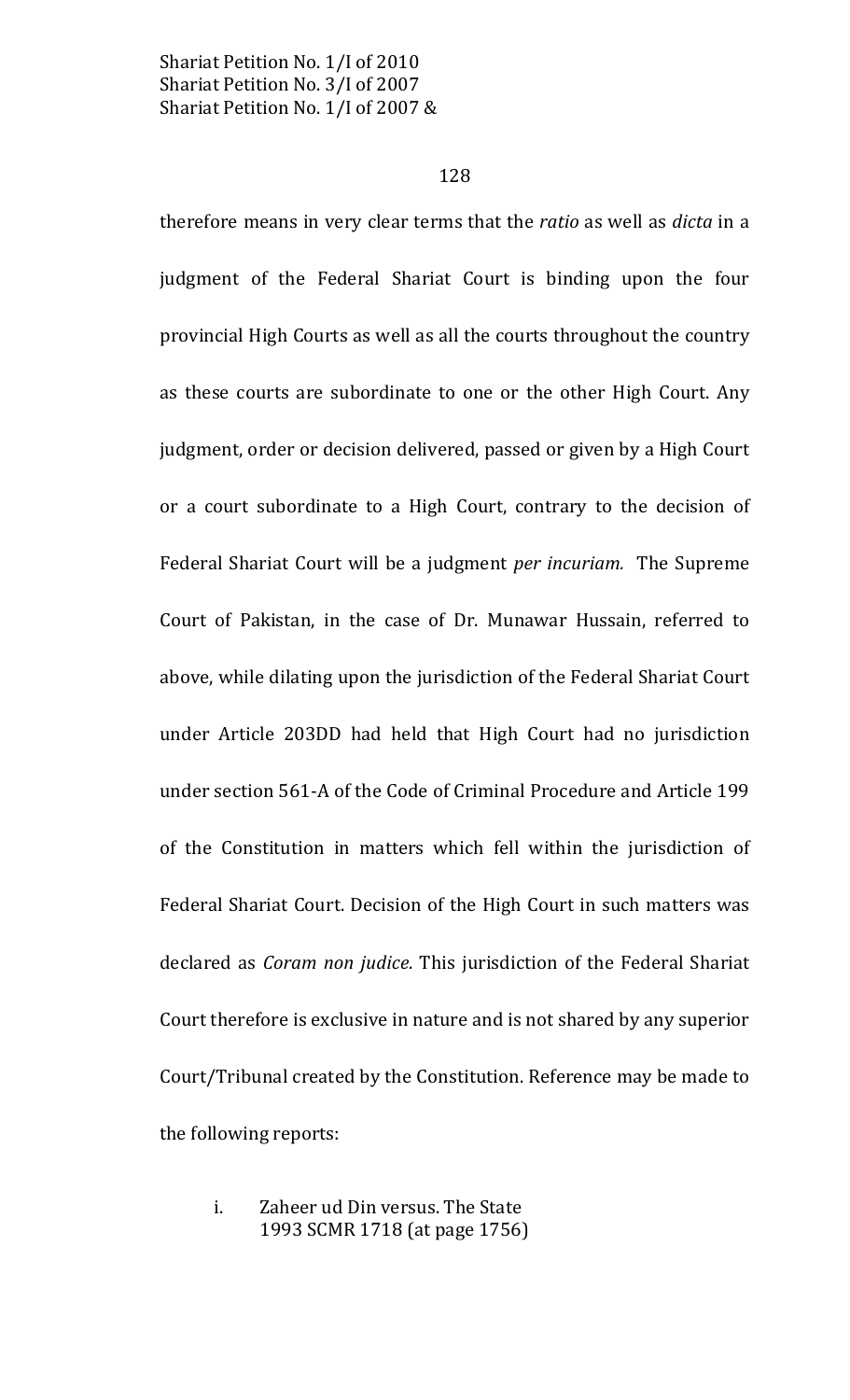### 129

"The Chapter 3A of the Constitution was inducted in the Constitution on 26<sup>th</sup> May, 1980. It contains Articles 203A to Article 203J. The Article 203A of the Constitution lays down that the provisions of Chapter 3A shall have effect notwithstanding anything contained in the Constitution. Further Article 203G provides that "Save as provided in Article 203F, no Court or tribunal, including the Supreme Court and a High Court, shall entertain any proceedings or exercise any power or jurisdiction in respect of any matter within the power or jurisdiction of the Court".

These provisions when read together, would mean that a finding of the Federal Shariat Court, if the same is either not challenged in the Shariat Appellate Bench of the Supreme Court or challenged but maintained, would be binding even on the Supreme Court. Consequently, the above given findings of the Federal Shariat Court cannot be ignored by this Court."

### Aurangzeb versus Massan ii. 1993 CLC 1020 (at page 1023)

"Judgments of the Supreme Court, its Shariat Appellate Bench and Federal Shariat Court were binding on other Courts, by force of a Constitutional mandate. The act of a Court in disagreed of the judgments of the above Courts was denuded of legal authority and was clearly equivalent to an act without lawful authority and jurisdiction."

iii. Hafiz Abdul Waheed versus Mst. Asma Jehangir PLD 2004 Supreme Court 219 (at page 230)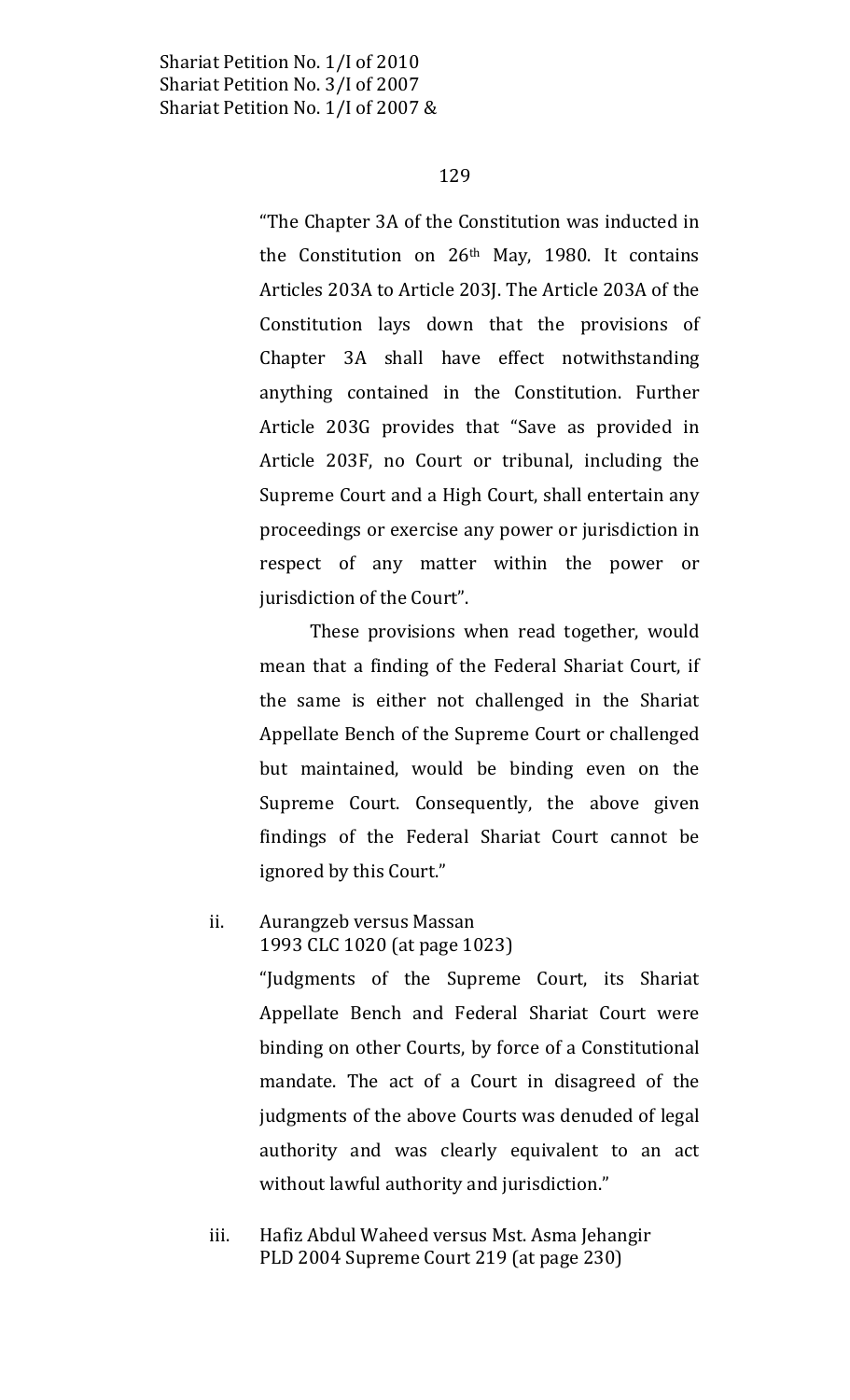"The argument is fallacious. The Federal Shariat Court is itself the creation of Chapter 3-A. Article 203D confers, what may be described as original jurisdiction on the Federal Shariat Court. Under this jurisdiction, the Federal Shariat Court, on its own motion or on the petition of any citizen of Pakistan or Federal Government or a Provincial Government, can examine and decide the question whether or not any law or provision of law is repugnant to the Injunctions of Islam as laid down in the Holy Quran and the Sunnah of the Holy Prophet (PBUH). Article 203DD empowers the Court to call for and examine the record of any case decided by any criminal Court under any law relating to the enforcement of Hudood for the purpose of satisfying itself as to the correctness, legality or propriety of any finding, sentence or order recorded or passed by any such criminal Court. Sub-Article (3) of Article 203DD lays down that "the Court shall have such other jurisdiction as may be conferred on it by or under any law". It may be noted here, that right of appeal was provided to the Federal Shariat Court by adding second proviso to section  $20(1)$  of the Offence of Zina (Enforcement of Hudood) Ordinance, 1979 (hereinafter to be referred to as "the Ordinance)", in the year 1980."

104. Sub-Article (9) of Article 203E of the Constitution makes the things further clear. It states: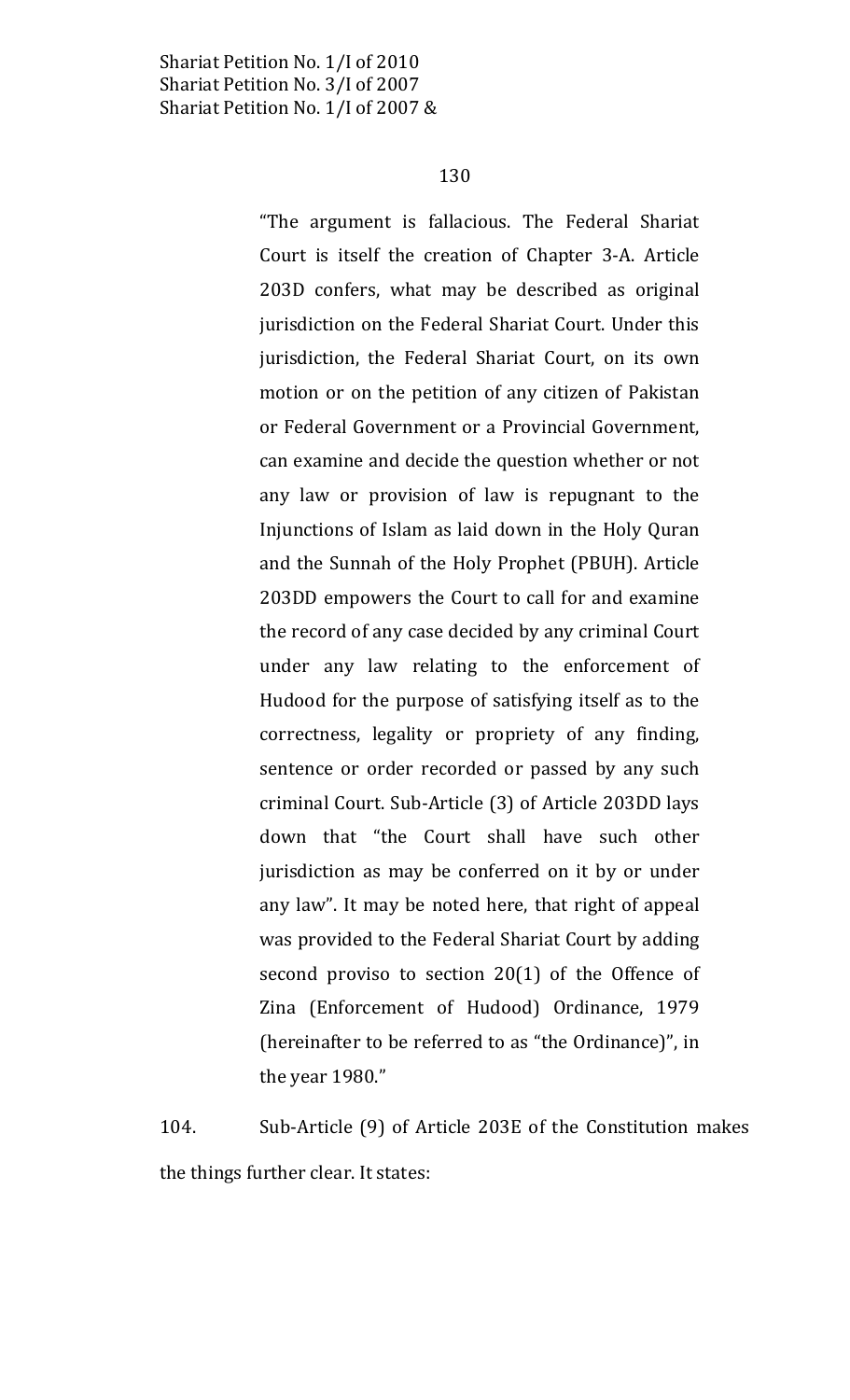"The court shall have power to review any decision given or order made by it".

This power of review is not subject to any Act of Parliament like Article 188 which confers power of Review upon the Supreme Court on the following terms:-

> "The Supreme Court shall have power, subject to the provisions of any Act of Majlis-e-Shoora (Parliament) and of any rules made by the Supreme Court to review any judgment or any order made by it."

# (Emphasis added)

It will be noticed that the High Courts have no Constitutional mandate to review its orders or judgments. The power of review is conferred upon the High Courts by operation of subordinate legislation. Reference: Section 114 read with Order XLVII of the Code of Civil Procedure.

105. The vast power of review conferred upon the Federal Shariat Court is in effect the acceptance of the principle of IJTIHAD for the development of Islamic Jurisprudence through the agency of this Court of original jurisdiction. The objective in conferring this power upon the Federal Shariat Court has it genesis in Ayah 17 Surah 13, Ar-Rad, Holy Quran: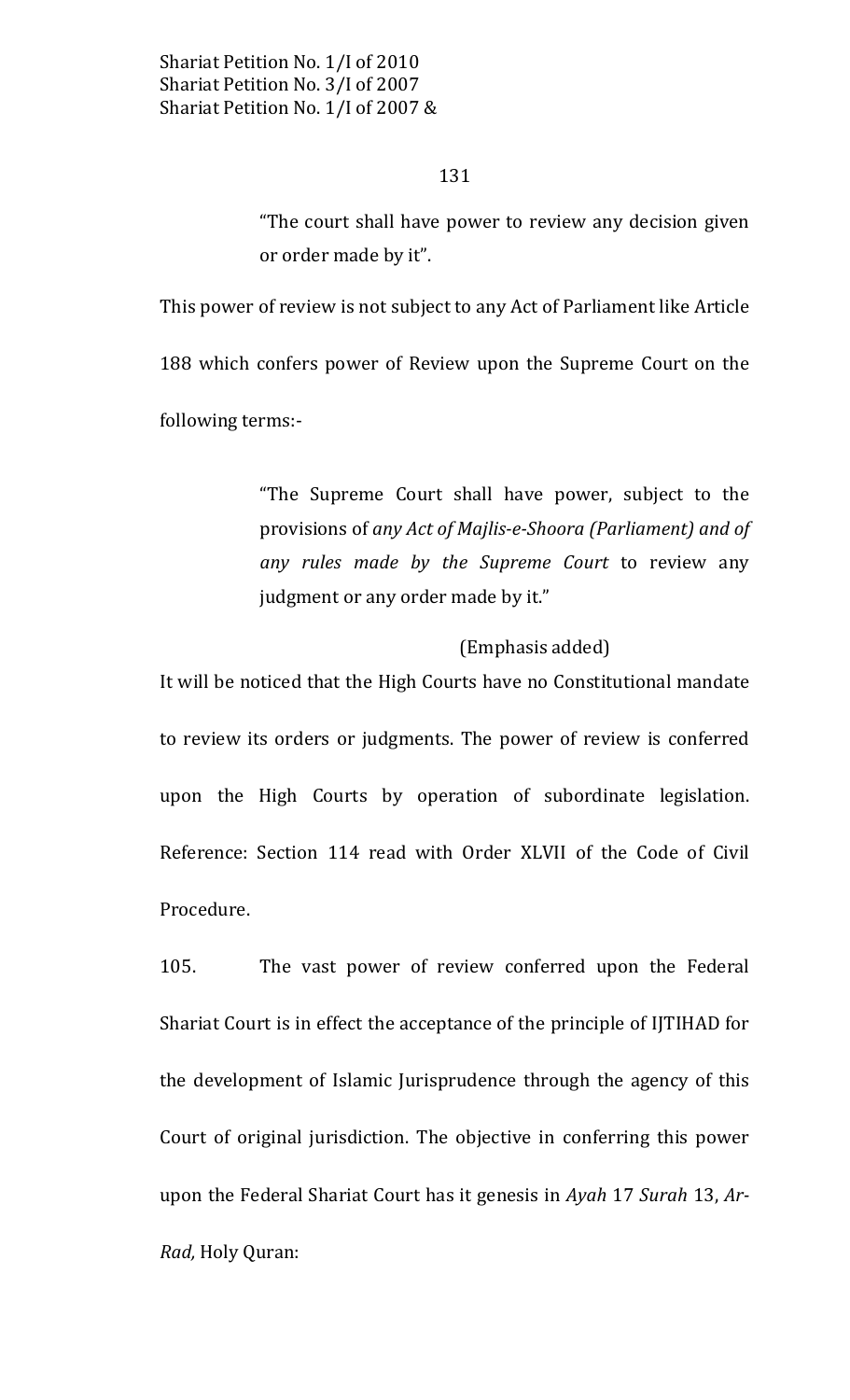Thus does Allah depict truth and falsehood. As for the scum, it passes away as dross; but that which benefits mankind abides on the earth. Thus does Allah explain (the truth) through examples.

The decisions of the Federal Shariat Court are supposed to cleans

the existing law of any dirt or possible trash.

106. The constitutional mandate of review is quite wide in scope. It includes the power of revisiting, on its own motion, any decision given or order made by itself. This is evident from the cases of Hazoor Bux versus Federation of Pakistan reported as PLD 1981 FSC 145 decided on 21<sup>st</sup> March, 1981 but reviewed by this Court on 20<sup>th</sup> June, 1982 in the case entitled Federation of Pakistan versus Hazoor Bux and 2 others PLD 1983 FSC 255.

107. The historic opening words of the first Ayah of Surah *Mujadilah* is very significant as it is the solitary instance in the history of revealed literature where a woman, aggrieved by an inhuman custom, having the force of law, entered a caveat. Her rights as a wife had been suspended unilaterally by oral pronouncement made by the husband. She lodged a protest before Muhammad (PBUH), the head of the nascent Islamic polity, because she knew that Allah through His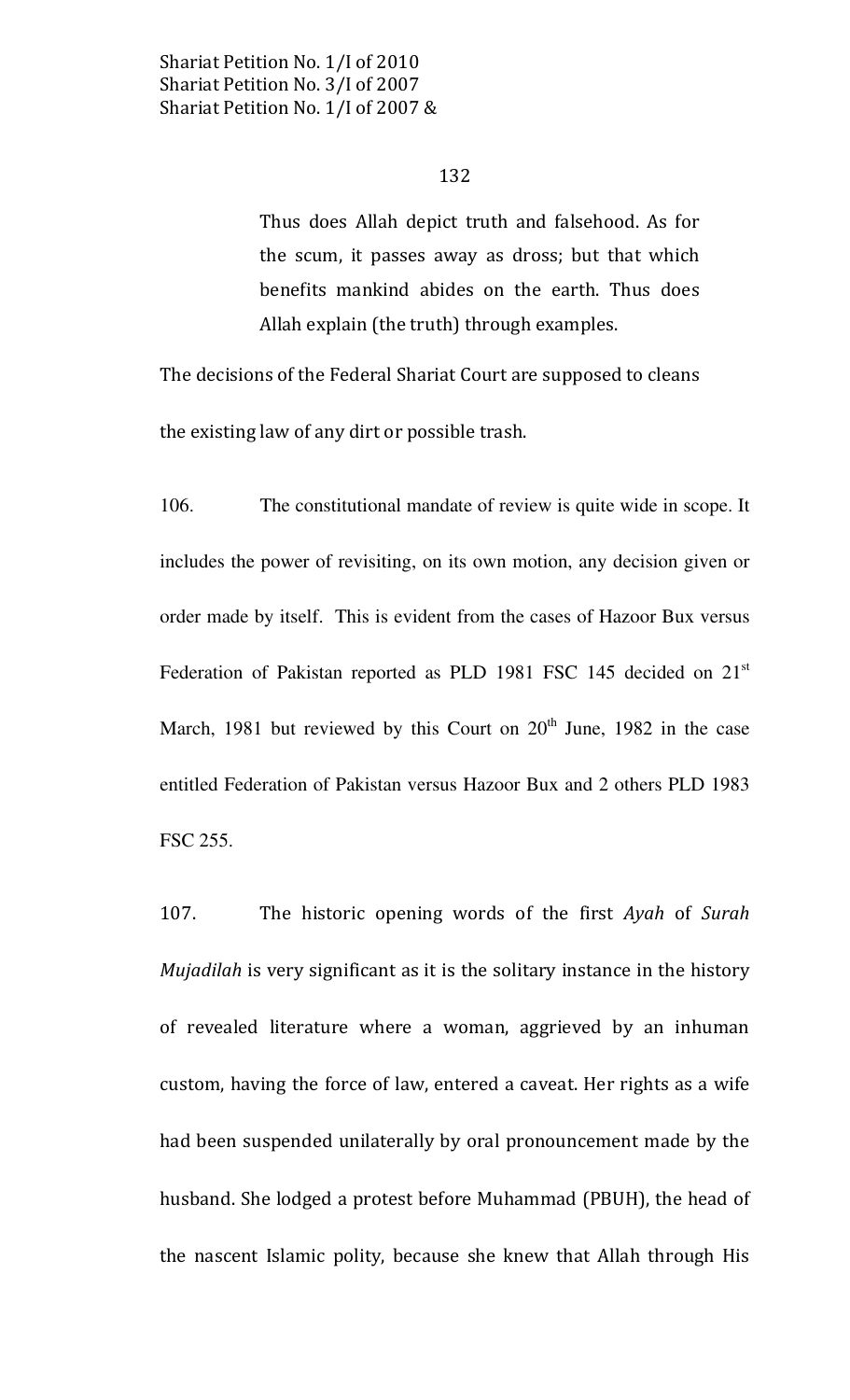## 133

Apostle had the power to promulgate, amend, change, alter, substitute or even repeal any prevalent rule or custom having the force of law. Her supplication was answered. The prompt revelation proclaimed:

"O protesting lady! Your petition has been heard."

This declaration is preserved in Holy Quran as Ayah No.1 Surah 58, Al-Mujadilah. The following principles of law can therefore be deduced from this very Injunction of Islam:-

- Right of protest is **conceded** to an aggrieved person; i.
- Every person aggrieved of an inhuman rule, law, custom or ii. practice, having the force of law, has a right to get it reviewed by competent authority;
- The aggrieved person in such a situation should have free iii. access to justice;
- The aggrieved person shall have the right of audience at  $iv$ the time of initiating the complaint;
- The Authority is under an obligation to probe into the V. complaint and may for that purpose undertake examination of any impugned law or practice;
- The Authority must examine the issue and deliver a vi. speaking and an effective order; and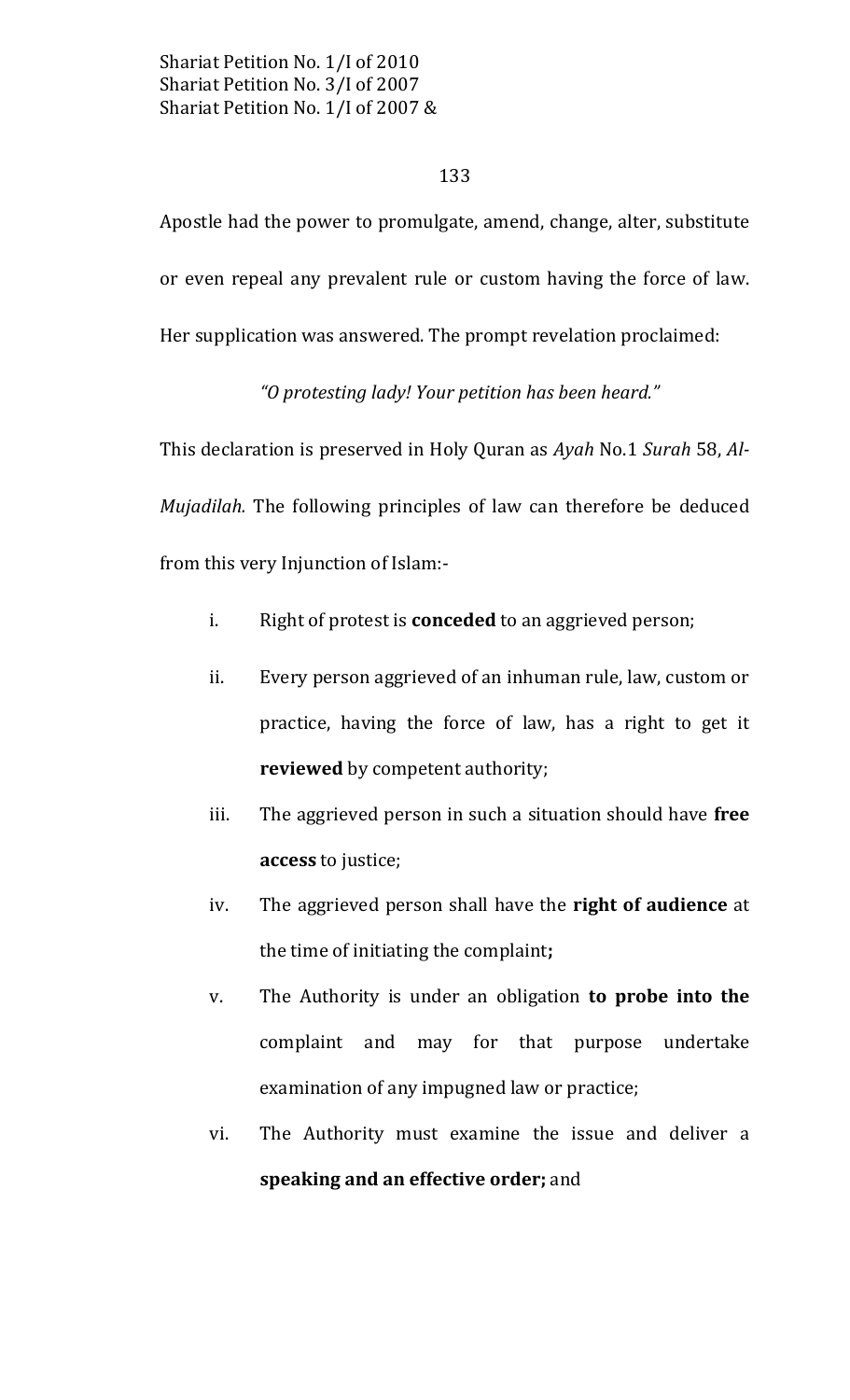The Authority, may in the facts and circumstances of the vii. case not only **introduce necessary amendments** in law but may also provide a remedy to rectify the wrong.

108. In this view of the matter the creation of Federal Shariat Court is in fact practical realization of the remedy contemplated by Holy Quran for persons aggrieved by anti-people laws and inhuman practices having the force of law. The Federal Shariat Court, in exercise of its jurisdiction under Article 203 D, in fact discharges the obligation imposed by Ayah 103 of Surah 3, Ale-Imran because the power to declare a law to be in conflict or otherwise to the Injunctions of Islam is not only a message to the people to follow what is good and avoid what is wrong. The yardstick to determine what is good or bad according to Muslim belief, is certainly the Revealed principle.

#### H. FEDERAL SHARIAT COURT AND COUNCIL OF ISLAMIC IDEOLOGY

109. Allama Dr. Muhammad Iqbal, the philosopher poet of East, gave considerable thought to the question of reconstruction of modern Islamic jurisprudence during the second and third decade of twentieth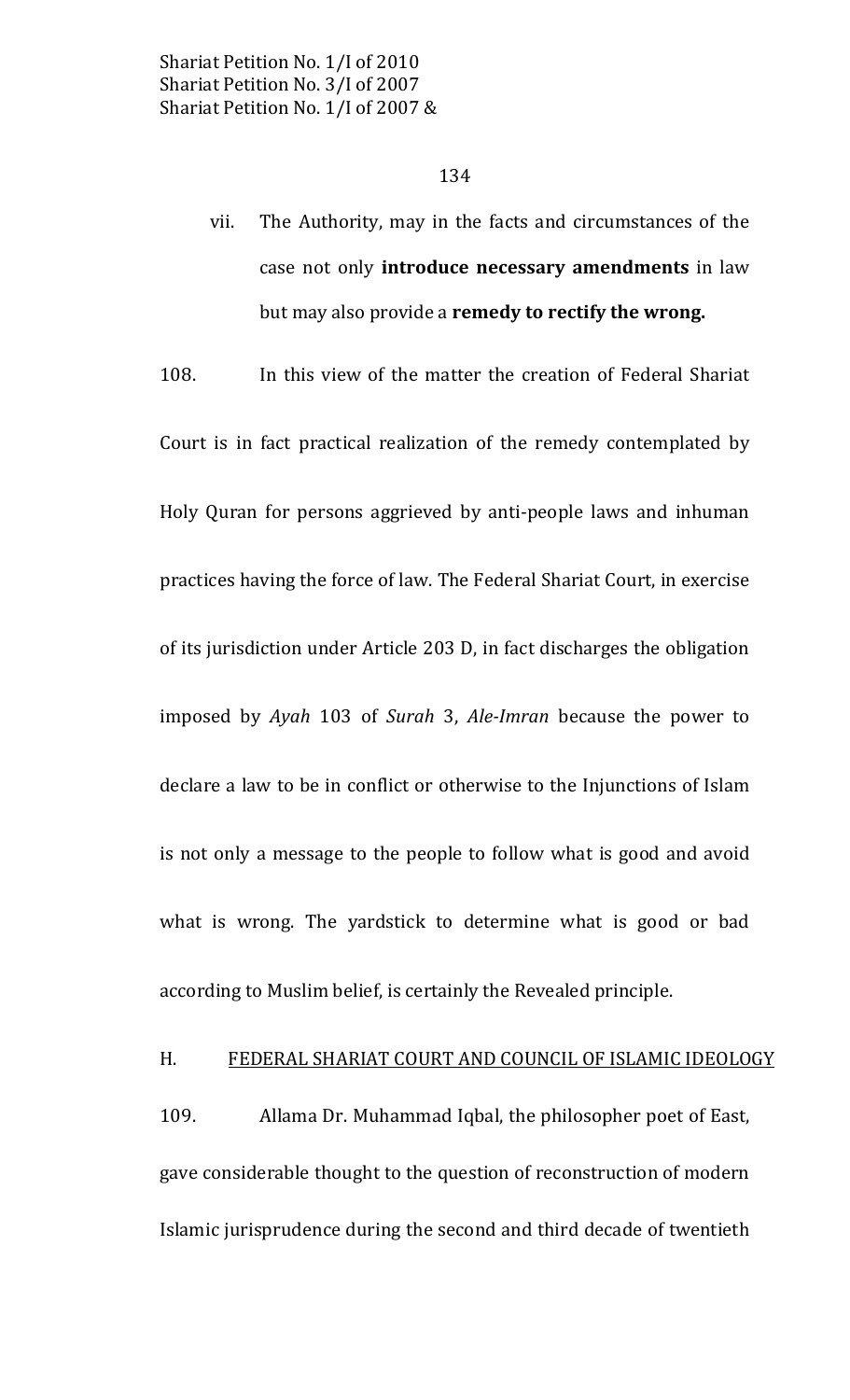135

century. This is evident from his letters to Sahibzada Aftab Ahmad Khan, Secretary Muslim Educational Conference dated 4 June, 1925 wherein he also discussed the scheme then under consideration of Dr. Arnold. Allama Iqbal was of the view that the right to undertake Ijtehad should be conceded to the Muslim Parliament but he was also conscious of the fact that technical assistance should be available to the legislative bodies to ensure correct interpretation and enforcement of Shariah. The creation of the Council of Islamic Ideology and the Federal Shariat Court in due course of time after the creation of Pakistan, through constitutional apparatus, is in fact realization of the aspirations of Dr. Muhammad Iqbal because the Council of Islamic Ideology provides technical assistance/recommendations to the Parliament/Provincial Assemblies before finalizing legislation while the Federal Shariat Court examines, whenever any question arises, any law or provision of law on the touchstone of Injunctions of Islam after a proposed Bill has materialized into on Act. The Council of Islamic Ideology appears to be an adjunct of the Parliament/Provincial Assemblies/President/Governor but it does not provide remedies to general public. The Federal Shariat Court is not part of the legislative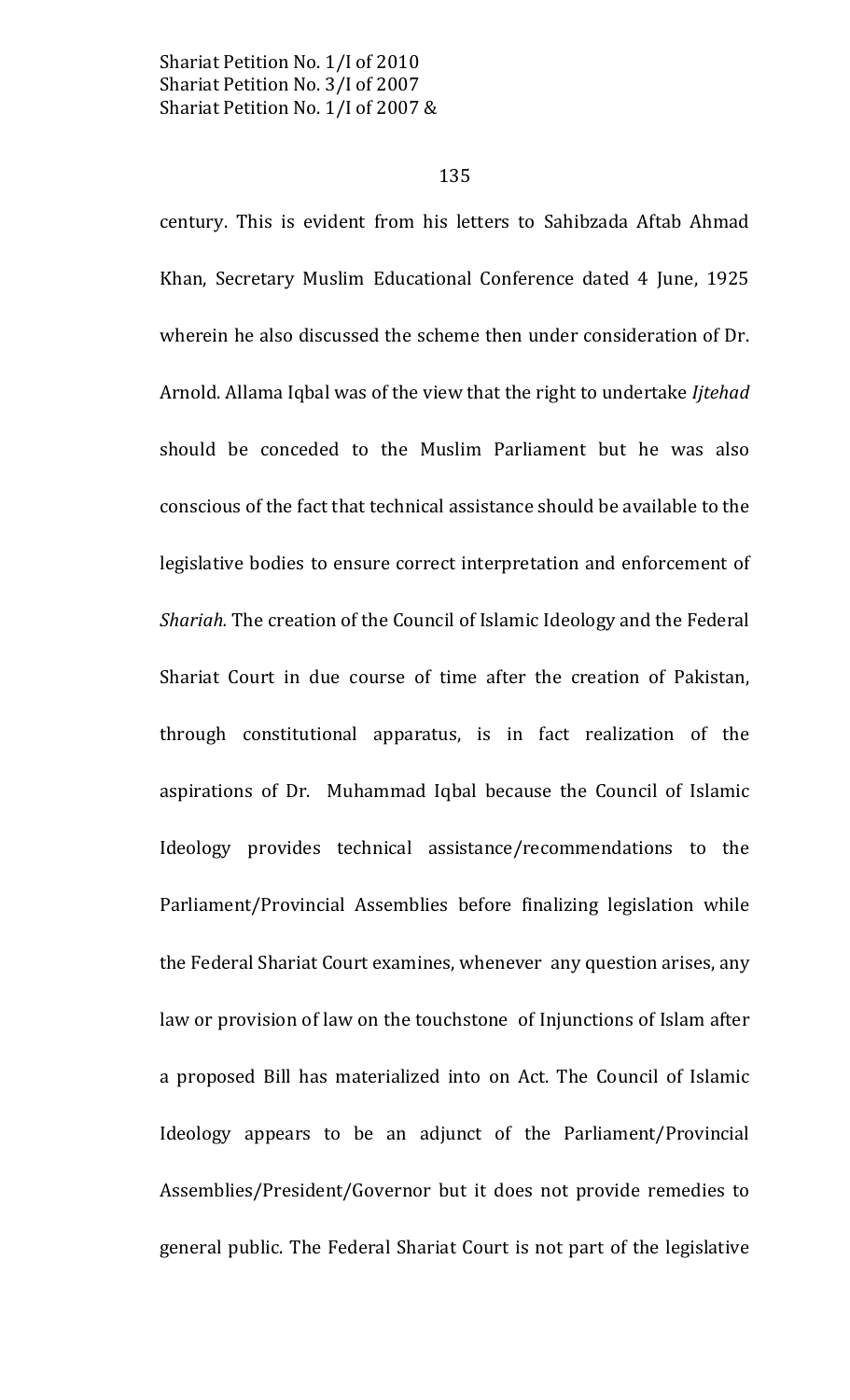### 136

wing of the State but it has the potential to provide relief to any person who is aggrieved of or is critical of any legislative measure. This Court on the other hand gives personal hearing to a petitioner and undertakes an examination of the question submitted for its consideration. The procedure for invoking jurisdiction of Federal Shariat Court is not only simple but has been made inexpensive as well. Persons desirous of seeking examination of a given law or a provision of law or even custom, having the force of law, may not be permitted an ingress in the premises of legislative bodies to demand review of impugned legal instruments but the Constitution has provided a forum at the federal level to the citizens of Pakistan enabling them to invoke its extra-ordinary jurisdiction by making an application, without stamp duty and claim examination of any law, on the touchstone of Injunctions of Islam without constraint of period of limitation. The application for examination can be made at any provincial headquarter or the principal seat of this Court at Islamabad. Once a Shariat Petition is submitted, it cannot be dismissed on the sole ground of absence or death of the petitioner. The Court may proceed with the examination of the impugned law which has been brought to its notice.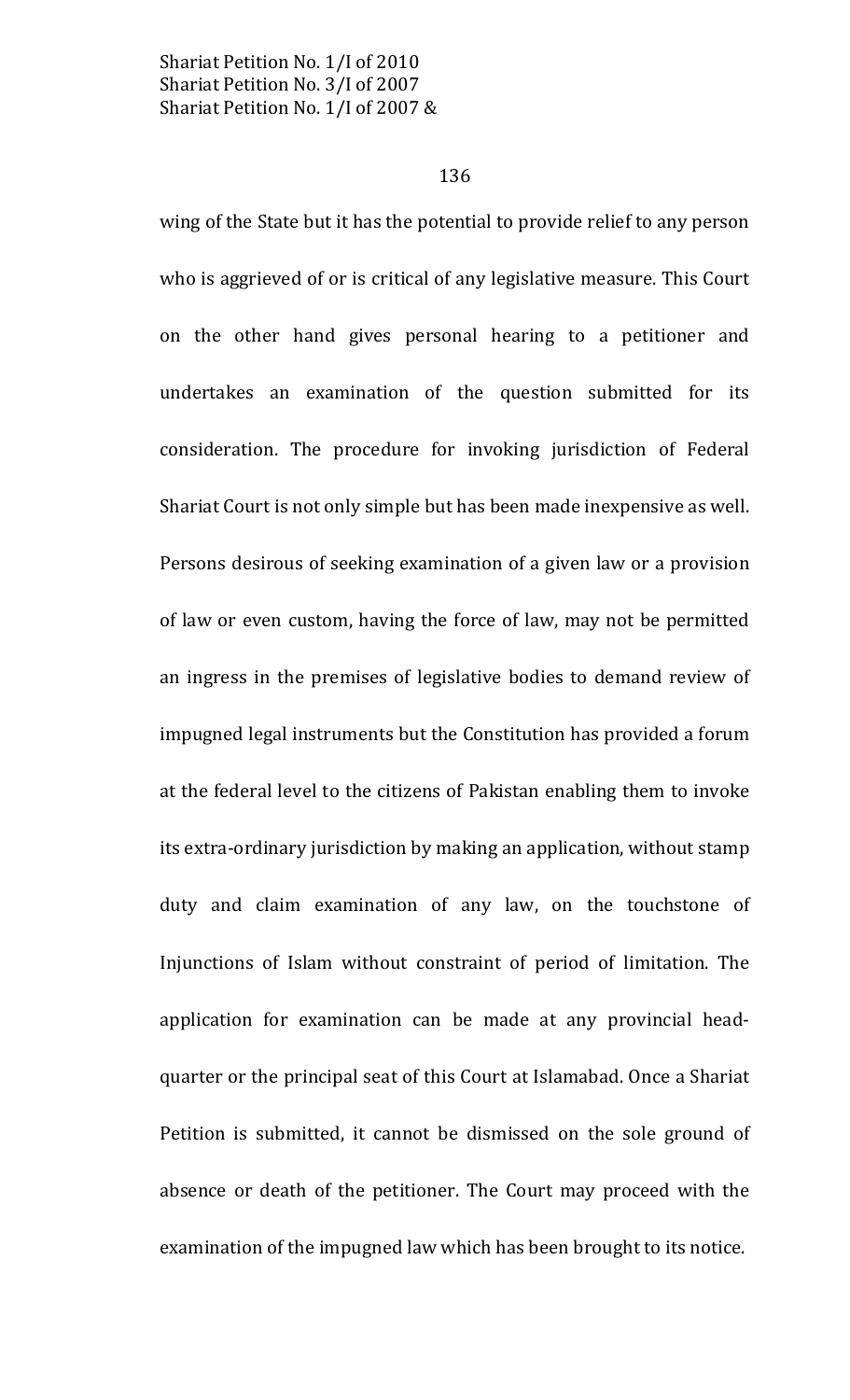### 137

110. The creation of Federal Shariat Court is a natural sequel to Article 227 of the Constitution. There is yet another equally weighty consideration for creating Federal Shariat Court. The possibility cannot be ruled out that the recommendations of the Council of Islamic Ideology are not laid for discussion before both the Houses and each Provincial Assembly. In such an event the jurisdiction of the Federal Shariat Court can be invoked by any citizen of Pakistan to get the impugned laws or provision of law examined on the touchstone of Injunctions of Islam. This convenient, unproblematic, cost-free and simple remedy provided by clause (8) of Article 203E read with The Federal Shariat Court (Procedure) Rules, 1981 may also be successfully availed and the jurisdiction of this court be invoked under article 203D in the event the provisions contained in clause (4) of Article 230 of the Constitution are not complied with. Such a thing would be tantamount to resurrecting the basic principle enunciated in Ayah No.1 Surah 58, Al-Mujadalah of Holy Quran. The enunciation of this principle in Holy Quran was a great step towards developing jurisprudence based upon justice, equity, even handedness, and good conscience. This Ayah also proclaims the principle that the purpose of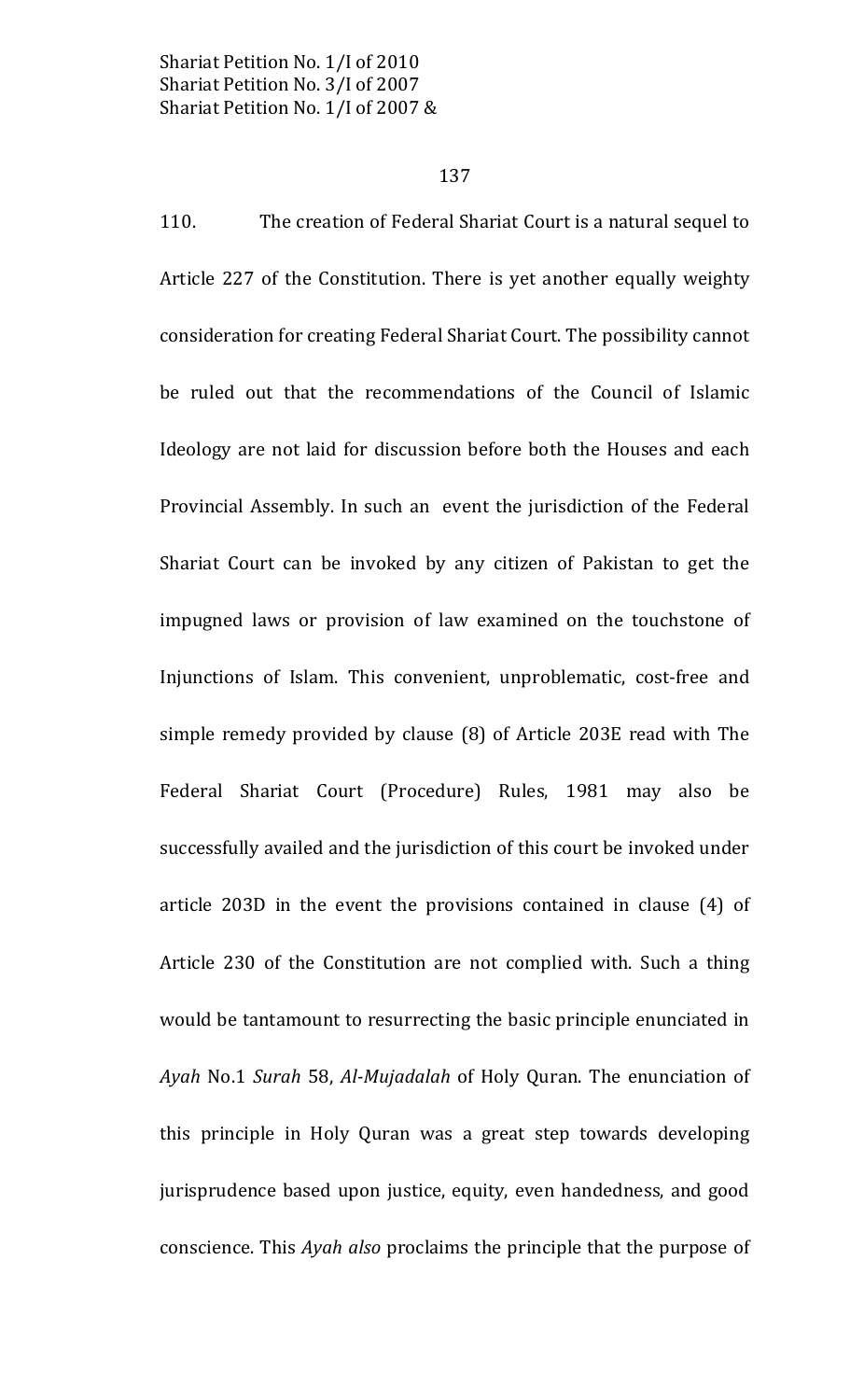### 138

promulgating positive laws is to secure peace and welfare of the people. In other words the laws should not be made and implemented to stifle or suspend the basic rights of people. The laws and customs ought to work to the advantage and good of the neglected and weak section of society in particular. The spirit and essence of this Ayah is that social justice has to be promoted and social evils have to be eradicated. This Ayah though related with Family Laws, yet it enunciates a general principle that man-made rules, customs or laws should be constantly and vigilantly reviewed in the larger interests of justice and fair-play. This principle finds support also from Ayah No.17 Surah 13, Ar-Raad of Holy Quran which lays down that the rubbish is destined to perish but that which benefits humanity tarries on this earth. Another principle enunciated by Holy Quran may also be referred here in support of the above principle: Amar bil Maaroof wa Nahee anil Munkar. This maxim has been repeated for not less than fifteen time in Holy Quran. This principle refers to the obligation of prescribing what is good and forbidding what is not good. Ayah 111 of Surah 3, Al-e-Imran, while addressing the Muslims, declares, that Muslims are the best people because they have been raised for the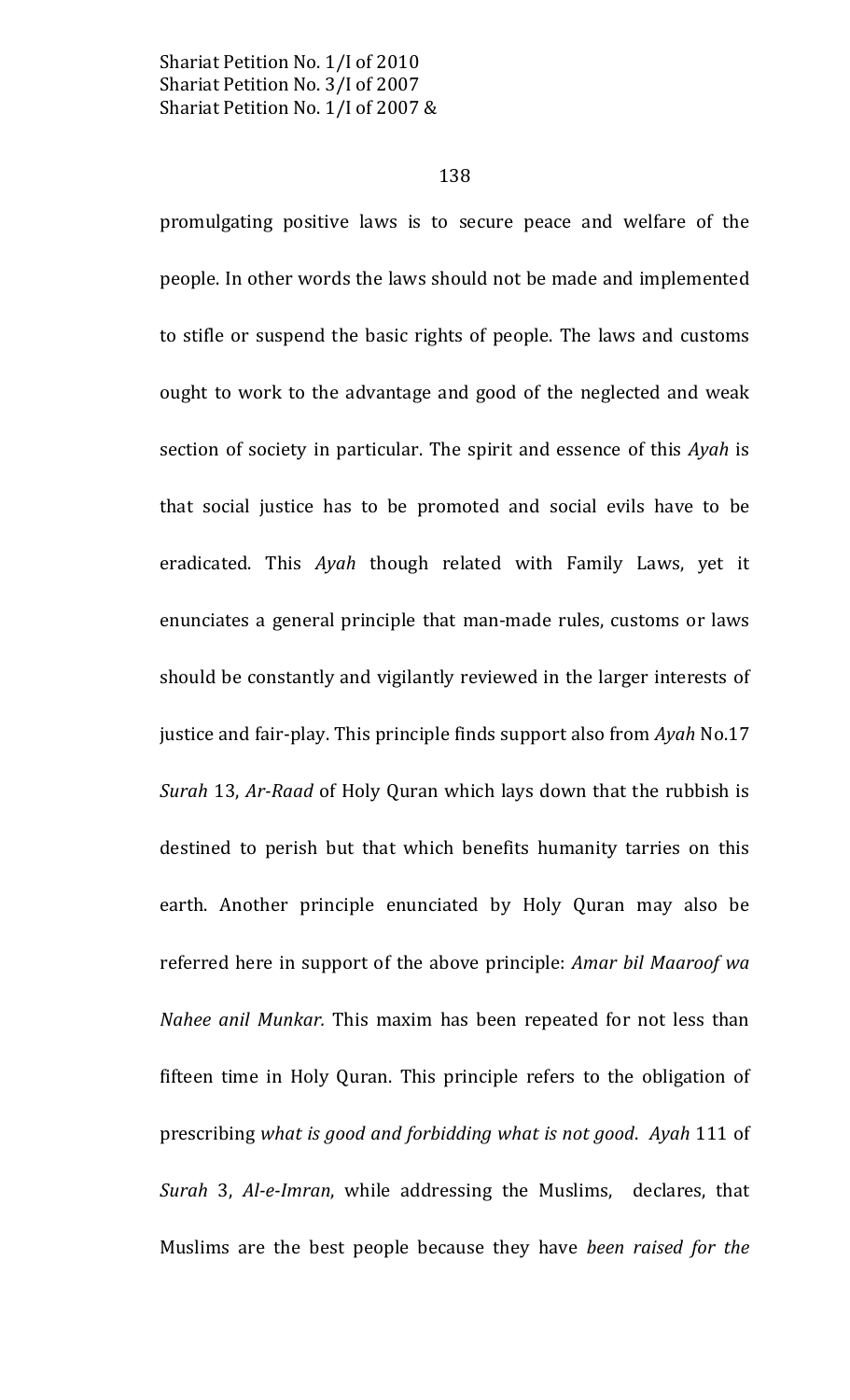### 139

betterment of humanity and are therefore under a religious obligation to enjoin good and forbid what is evil and also believe in one God alone.

111. In view of our discussion on the question of enforcement of Hudood, I would go to the extent of holding in absolutely unambiguous terms that even if the Parliament were to repeal Order No. IV of 1979, Ordinance, VI of 1979, Ordinance, VII of 1979 and Ordinance, VIII of 1979, even then the Federal Shariat Court will continue having exclusive jurisdiction, under Article 203 DD, to call for and examine the record of any case decided by any criminal court under any law relating to the enforcement of Hudood.

112. It is therefore abundantly clear that the basic object of creating Federal Shariat Court at the national level was to provide a vigilant and effective forum to oversee that no legal instrument, made enforceable in the Federation, remains de hors the Injunctions of Islam. This particular aspect is in fact the practical realization of the second part of clause (1) of Article 227 of the Constitution of Pakistan which proclaims that no law shall be enacted which is repugnant to Injunctions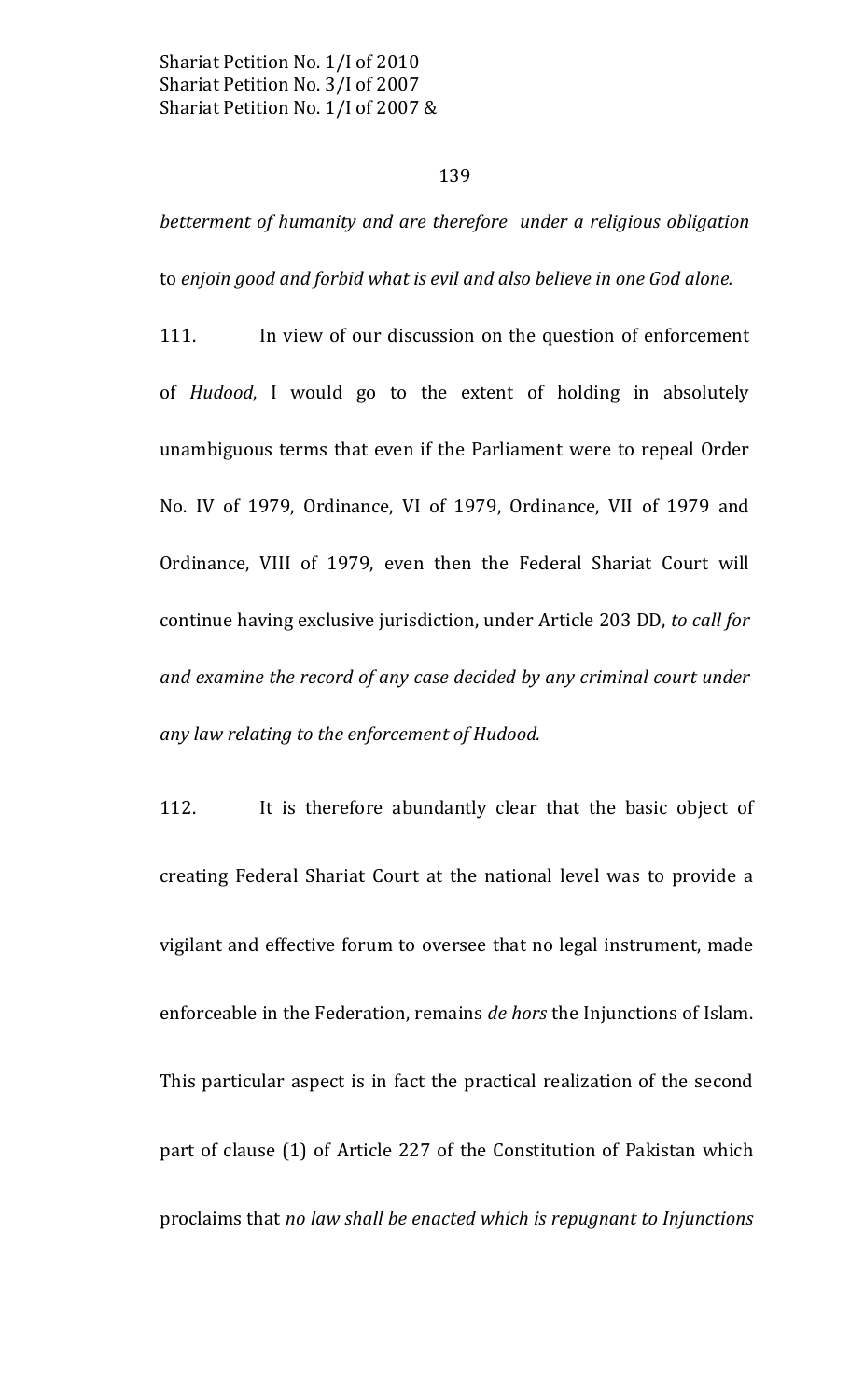### 140

of Islam. The possibility of a legal provision, being incorporated in a Federal or a Provincial law, which is contrary to one or more Injunctions of Islam, cannot be ruled out because to err is human. The powers vesting in the Federal Shariat Court to examine the provisions of any law in fact provide a speedy and an effective remedy to rectify any error which might creep in while drafting the legal instrument.

113. The power conferred upon the Federal Shariat Court under Chapter 3A of Part VII of the Constitution is mandatory. The imperative nature of a decision of the Court is mentioned in Article 203G of the Constitution which state that the final decision of the Federal Shariat Court is binding on all the High Courts and on all courts subordinate thereto. This is at par with the obligatory nature of the decisions of the High Court under Article 201 as well as the provision contained in Article 189 which makes the decision of the Supreme Court conclusive and binding on all other courts in Pakistan. This power is therefore more than what is visualized commonly about mandatory statutes.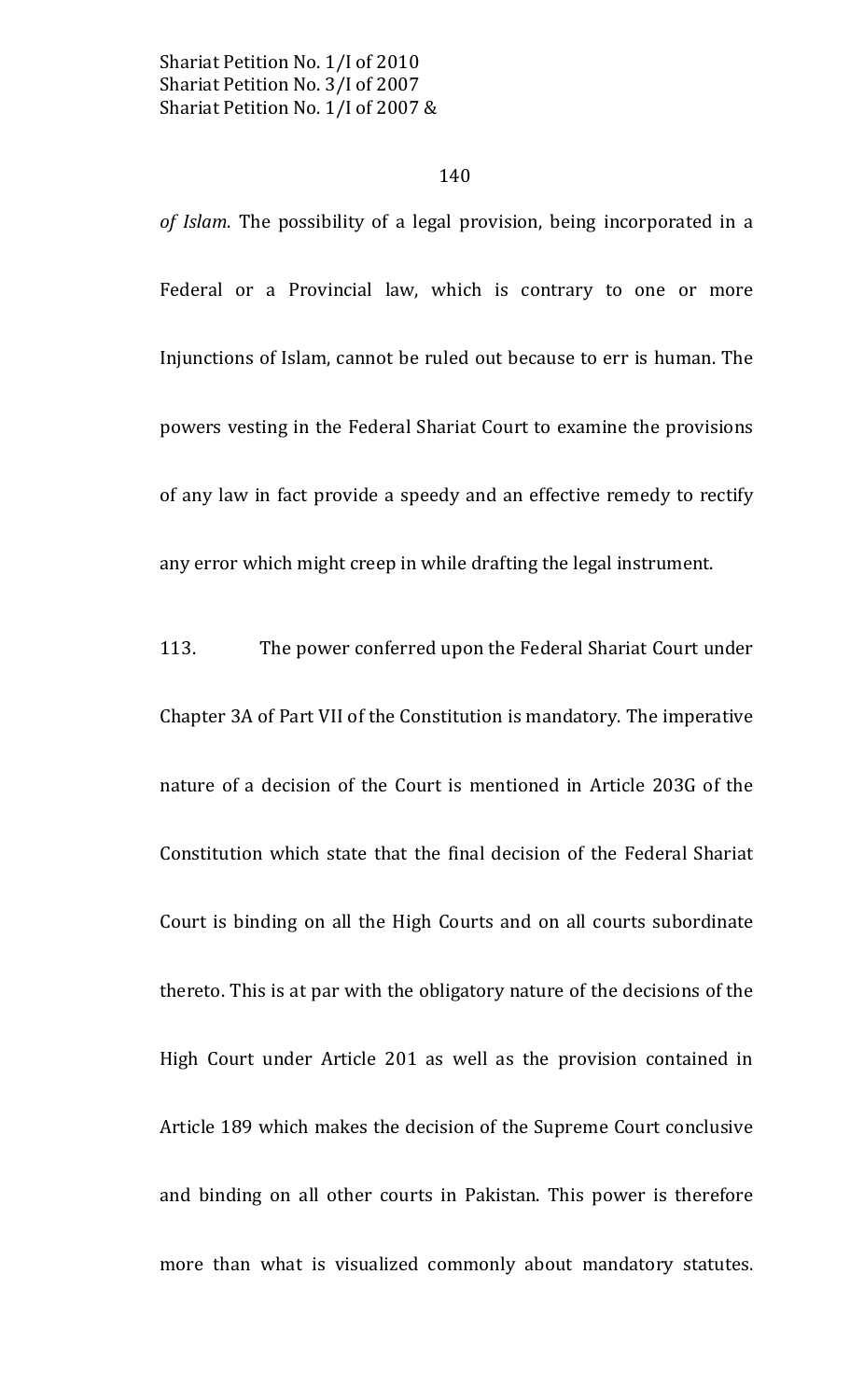### 141

Without even alluding to the power of contempt stipulated for the three above mentioned constitutional courts when we examine these constitutional provisions closely we discover that the intention of legislature was indicated in unequivocal terms by mandating that the order passed by courts have to be obeyed, implemented and acted upon and further that the jurisdiction mandated for these three constitutional courts shall has to be honoured and preserved. (clause  $(2)$ of Article 5 of the Constitution states that obedience to the Constitution and law is the inviolable obligation of every citizen wherever he may be and of every other person for the time being in Pakistan.

# $(ISSUE NO.(j))$ CONCLUSIONS

114. The conclusions arrived at in this judgment may be summarized as under:

A. Final or interim orders passed or judgments delivered by trial courts exercising jurisdiction on criminal side with regard to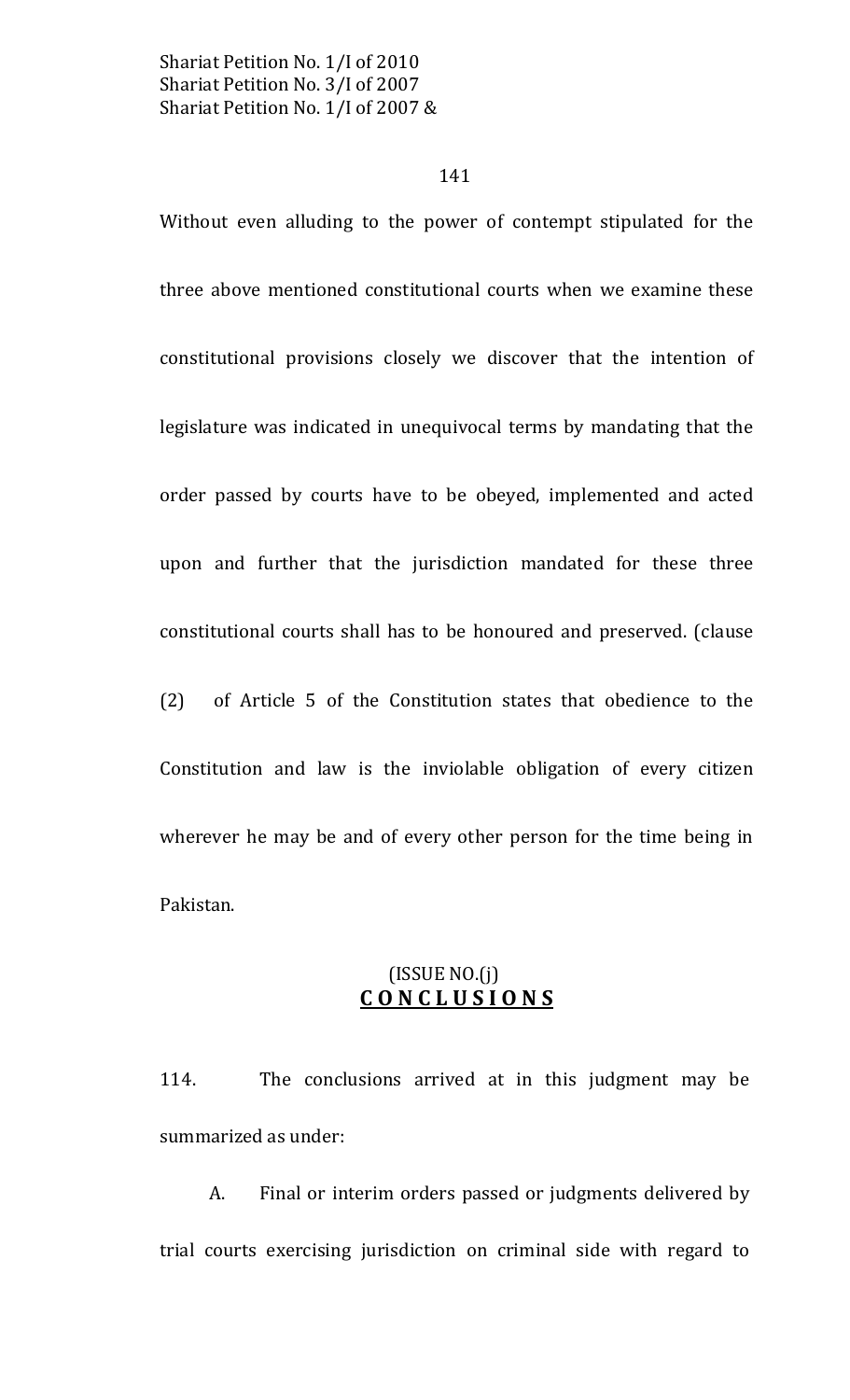### 142

offences covered by the term Hudood, whether mentioned in Ordinance VI of 1979; Ordinance VII of 1979; Ordinance VIII of 1979; Presidents Order No.4 of 1979; Act No.XXV of 1997 (Control of Narcotic Substances Act, 1997); The Anti Terrorism Act, 1997; Act No. XLV of 1860 (The Pakistan Penal Code, 1860) or any other law for the time being in force, can be challenged by way of appeal or otherwise only before the Federal Shariat Court and no other court of criminal jurisdiction is competent to entertain and adjudicate upon proceedings connected with *Hudood* offences. Initiation of proceedings to quash First Information Report or pending criminal proceeding related to Hudood mattes are within the exclusive jurisdiction of Federal Shariat Court in view of the mandate of Article 203DD of the Constitution of Pakistan.

**B.** Remedy against grant or refusal of bail before or during the trial of any of the above mentioned offences lies before Federal Shariat Court alone and no other court has jurisdiction to entertain any proceedings in such matters.

C. Sections 11, 28 and 29 of Act VI of 2006 have been found to be violative of Article 203DD of the Constitution of Pakistan. The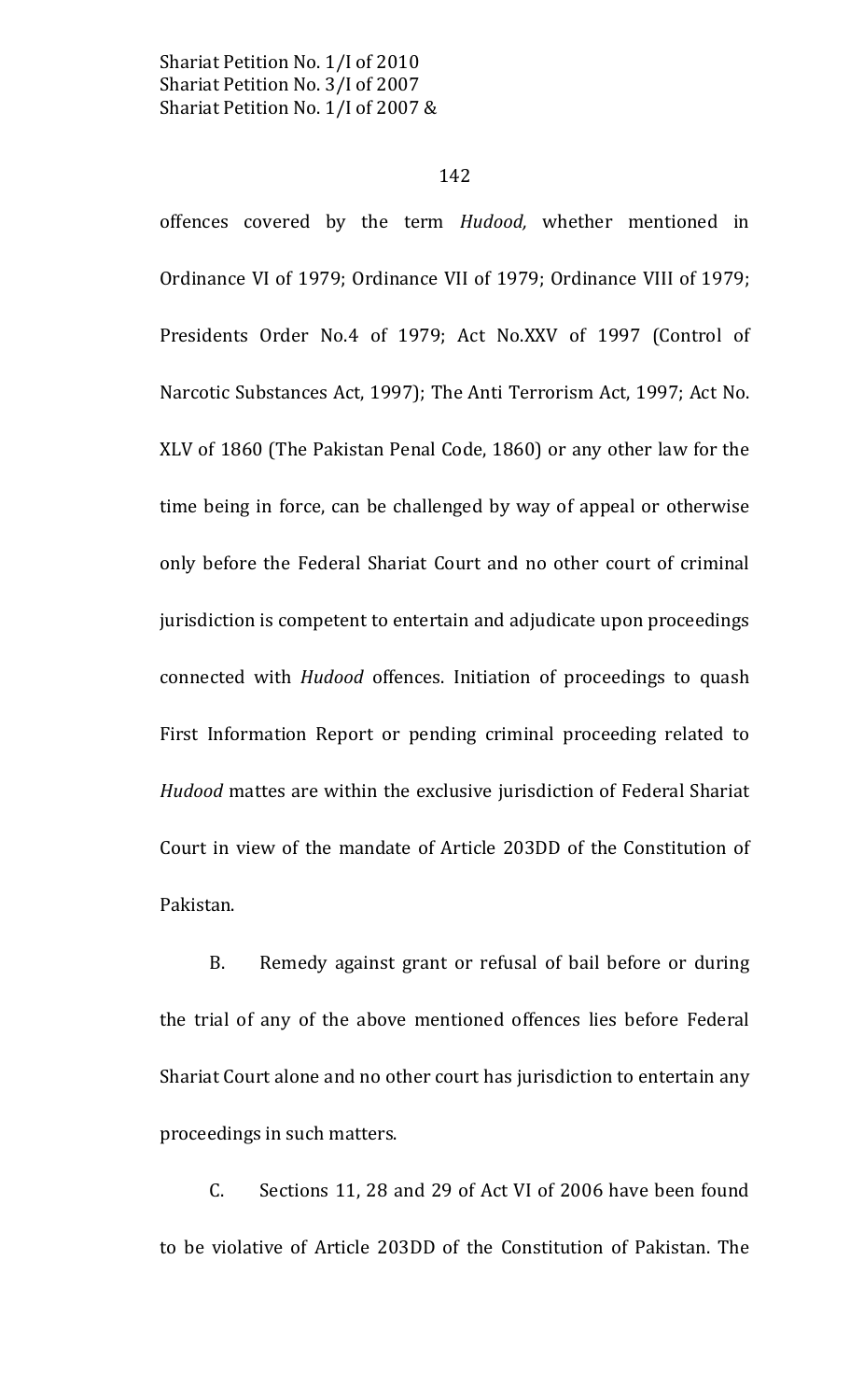### 143

overriding effect given to Ordinances VII and VIII of 1979 was doubly fortified as the provisions of Chapter 3A Part VII of the Constitution, which deal with the powers and jurisdiction of Federal Shariat Court, were mandated to have effect notwithstanding contained in the Constitution.

Section 48 of The Control of Narcotic Substances Act, 1997  $D<sub>1</sub>$ (Act. XXVII of 1997) whereby the High Court has been empowered to entertain and decide appeals arising out of the orders passed by the Special Court as well as the power of High Court under section 49 ibid to transfer cases, at any stage, from one Special Court to another Special Court are inconsistent with the provisions contained in Chapter 3A of Part VII of the Constitution. The power to entertain appeals against orders passed or judgments delivered by a Special Court established under section 46 ibid in matters related to Hudood offences and other proceedings including transfer of cases from such court vests in the Federal Shariat Court because offences related to Narcotics are covered by the term Hudood. The word High Court occurring in these section shall be substituted with the words Federal Shariat Court.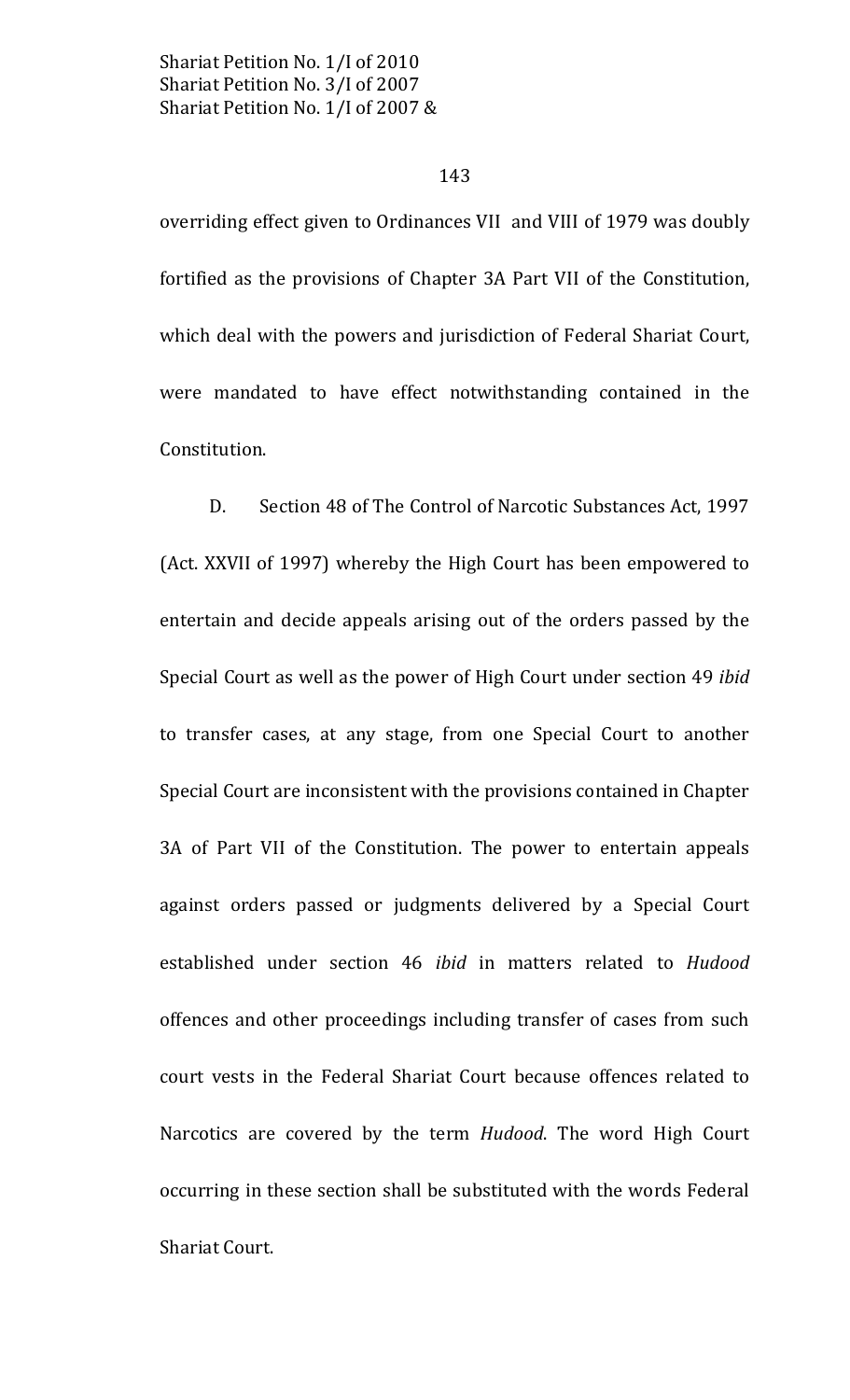### 144

E. Section 25 of Act VI of 2006 (Woman Protection Act) is declared repugnant to Article 203DD of the Constitution because it makes Lian a ground for divorce and thereby causes additional and uncalled for hardship to the "wife" which is contrary to the principal of Ease (Yusr) enunciated by Holy Quran.

According to the amendment effected in item 2 of Schedule  $F_{\cdot}$ of Act XXVII of 1997 dated 21.08.1997, the Federal Government in exercise of power vesting in it under section 3 of the Anti-Terrorism Act, 1997 authorized the Anti-Terrorism Courts to try some categories of offences relating to **Hudood** without providing a rider in section 25 (i): **ibid** that appeals in cases involving **Hudood** offence would lie to the Federal Shariat Court. This amendment in the Schedule without corresponding change in section 25(i) offends the constitutional provision contained in Article 203DD which confers exclusive jurisdiction upon this Court in cases relating to the enforcement of **Hudood.** "Any case decided by any criminal court under any law relating to the enforcement of Hudood" is to be heard and decided by the Federal Shariat Court alone. (Article 203DD). This position is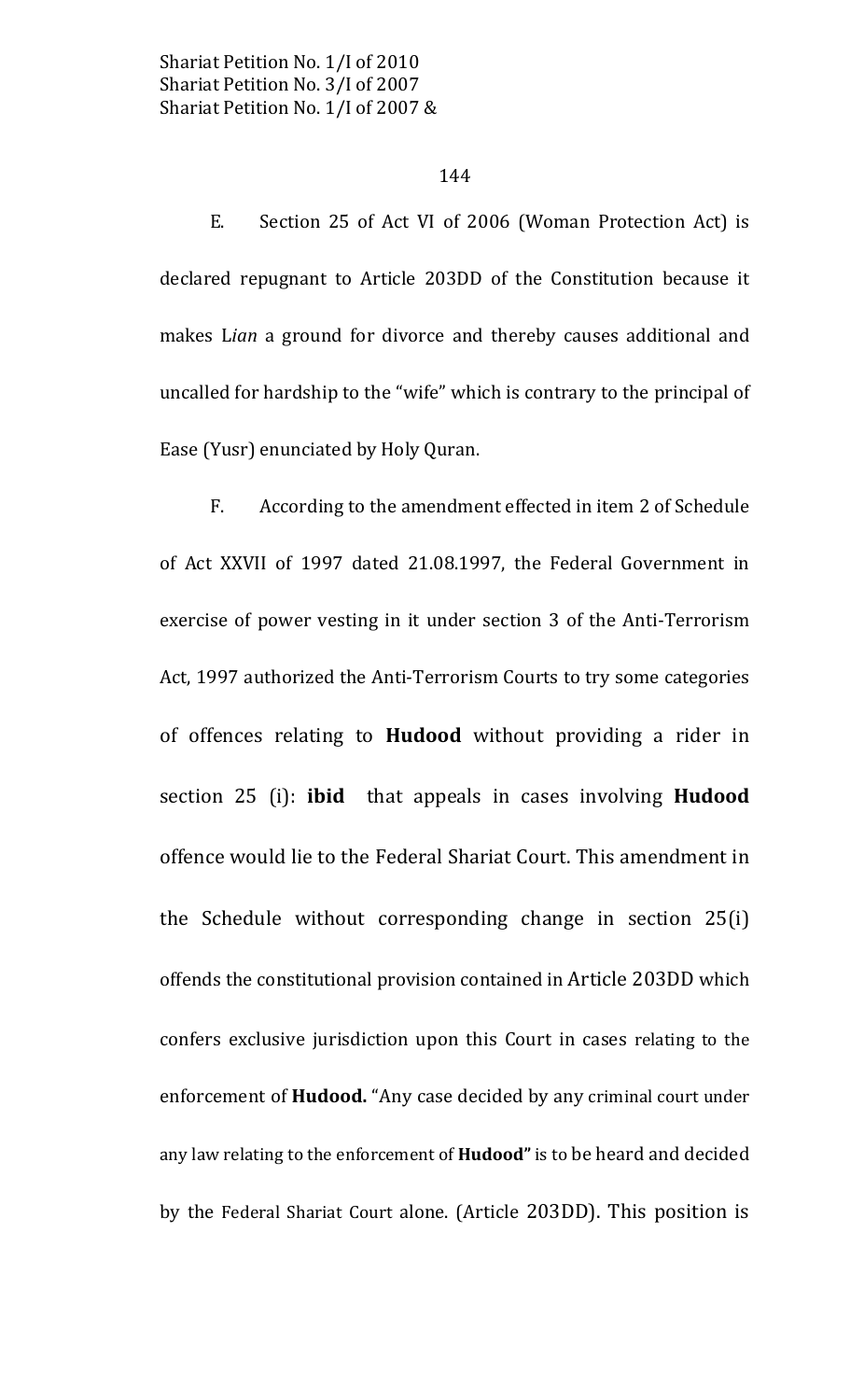# 145

therefore travesty of legal constraint imposed by the Constitution. No authority is superior to the Constitution. Constitution has to be upheld at all costs.

G. The following ten categories of offences are inter-alia covered by the term *Hudood* as contemplated by Article 203DD of the Constitution and hence within the exclusive appellate and revisional jurisdiction of the Federal Shariat Court:

i. Zina = In all its forms including Adultery, Fornication and Rape.

- $ii.$ Liwatat= Sexual intercourse against the order of nature;
- Qazf= Imputation of Zina; iii.
- Shurb = Alcohlic drinks/Intoxicants/Narcotics etc; iv.
- Sarqa = Theft simplicitor; V.
- Haraba = It includes Robbery, Highway Robbery, Dacoity and all vi. other categories of offences against property as mentioned in Chapter XVII of Pakistan Penal Code.
- Irtidad= Apostacy. It includes all offences mentioned in Chapter vii. XV of the Pakistan Penal Code, namely: Of Offences Relating to Religion.
- Baghee = Treason, waging war against State; All categories of viii. offences mentioned in Chapter VI of the Pakistan Penal Code.
- ix. Qisas = Right of retaliation in offences against human body. All these offences are covered by definition Hadd because the penalty therein has been prescribed by Nass/Ijma.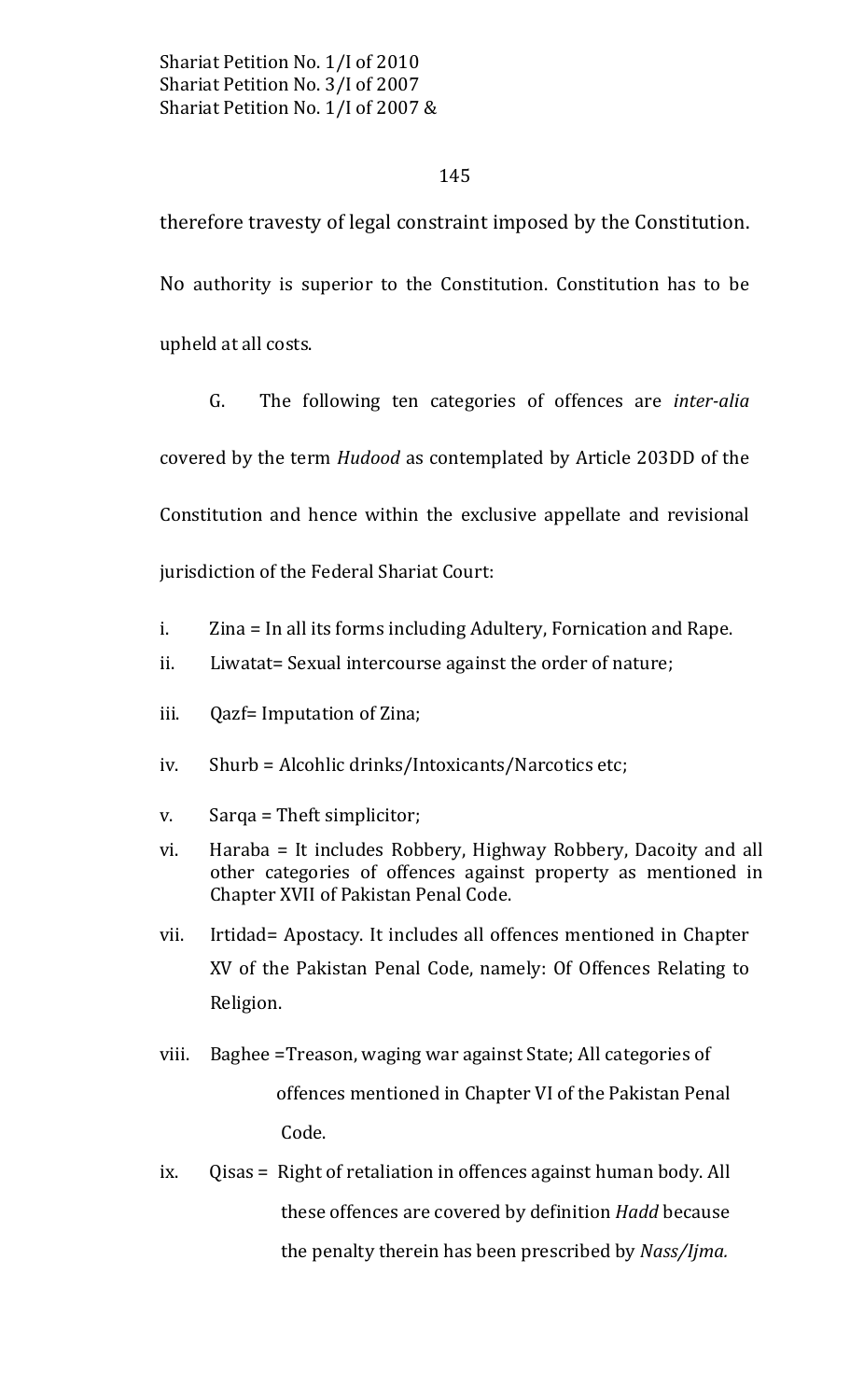[Abdul Qadir Audah, has discussed to some extent the scope of Hadd in his treatise Al-Tashree ul Jinai al Islami, volume 1 at page 119, and

X. Human Trafficking.

Appeal or Revision against any order, final or interim, passed by any criminal court under any law with regard to proceedings connected with or ancillary to or contributing towards commission of any of the above-mentioned offences, shall not be entertained by any court other than the Federal Shariat Court. Section 338-F of the Pakistan Penal Code has, in very clear words, prescribed that in the interpretation and application of its provisions and in respect of matters ancillary or akin thereto, the Court shall be guided by the Injunctions of Islam as laid down in Holy Quran and Sunnah. The determination of what is in accordance with Injunctions of Islam is the sole province of Federal Shariat Court and no other court. Additionally all those matters relating to the Family life of Muslims, for which the term Hadood Allah has been used in Holy Quran are covered in the abmit of *Hudood* and hence within the appellate and revisional jurisdiction of the Federal Shariat Court.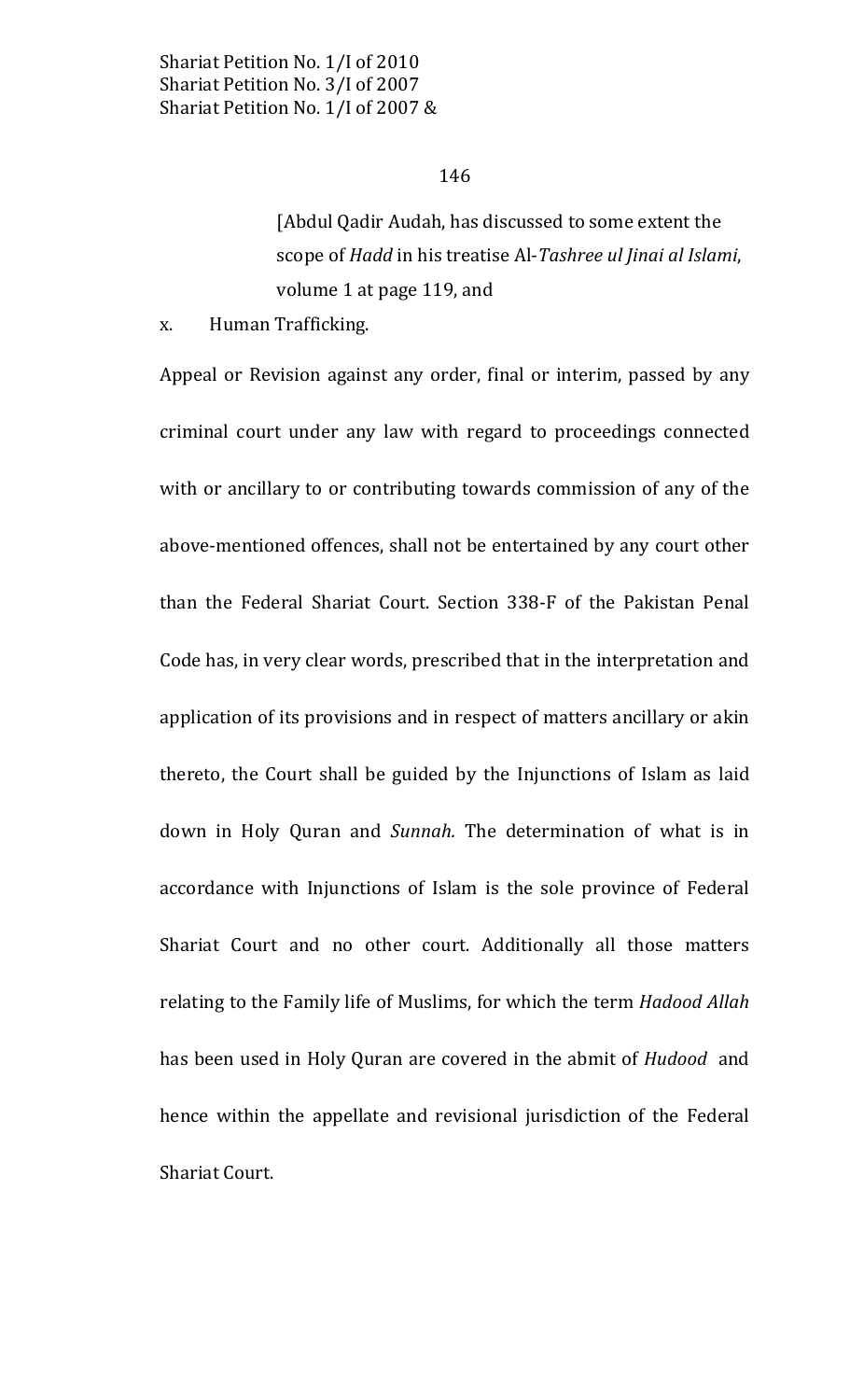#### 147

H. The term "enforcement of Hudood" encompasses all categories of offences and matters mentioned above. These offences are included in the scope of the term *Hudood* wherein the punishments have been prescribed by Holy Quran or Sunnah of the Holy Prophet PBUH and subsequently through legislative measures. Such punishments can be awarded by trial courts duly constituted under law. The term *tazir* when applied to any offence which partakes of the nature of *Hudood* or is ancillary or akin to or contributing towards commission of offences covered by the term Hudood or even where the proof prescribed for establishing Hadd is lacking, would of necessity fall within the ambit of the term *Hudood* and hence within the jurisdiction of Federal Shariat Court. Consequently all matters within the parameters of *Hudood*, detailed in the main judgment including offences in which cognizance has been taken in any form as stipulated in section 190 of the Code of Criminal Procedure or under any other law dealing with offences relating to 'Hudood', are, for all purposes, enshrined in the jurisdiction of Federal Shariat Court as mandated by the Constitution, which jurisdiction includes, appeal, revision, review, grant or refusal of bail, transfer of cases, calling and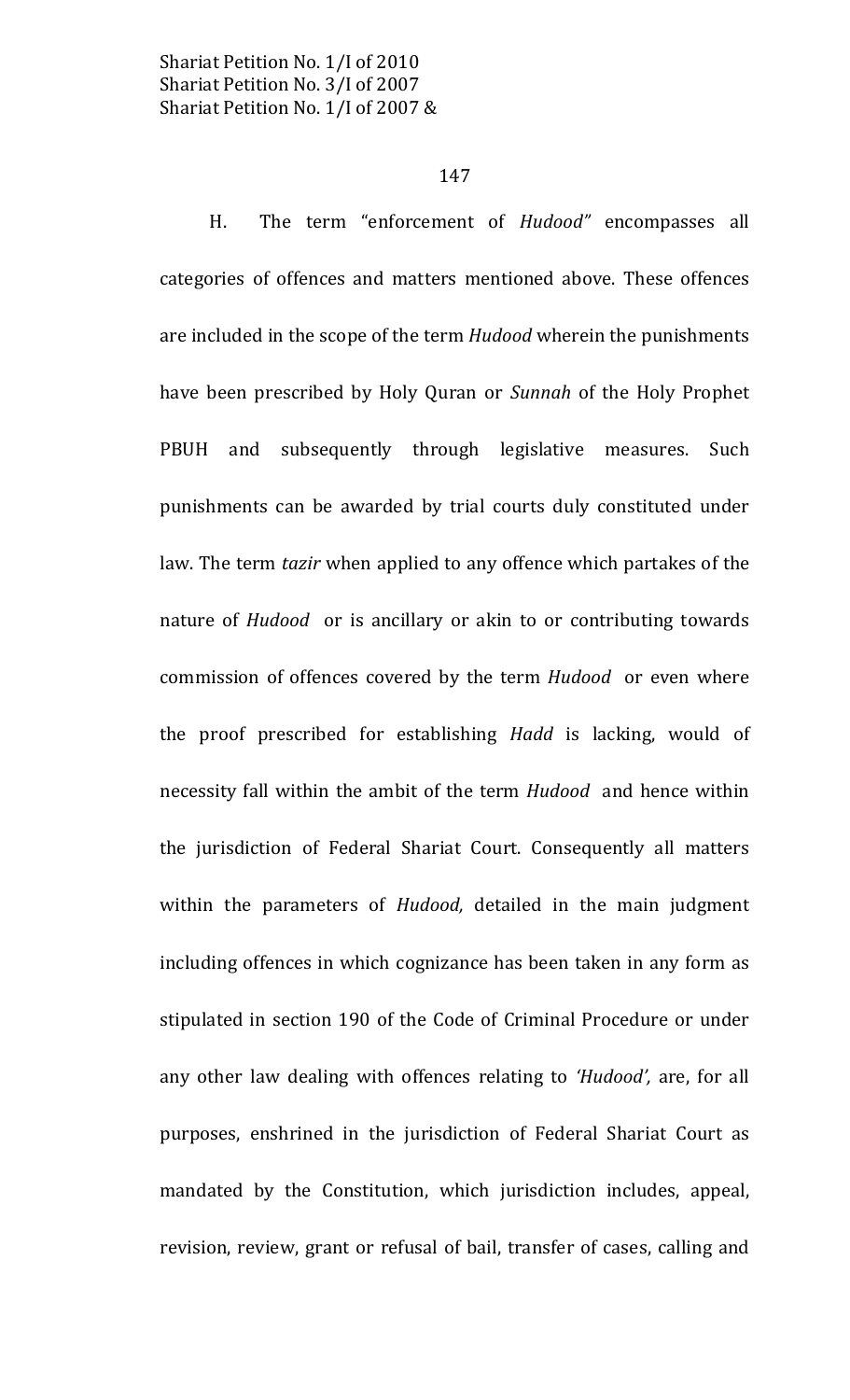### 148

examining record of proceedings, and applications to quash proceeding initiated before or during trial and all matters ancillary to such cases, at any stage of investigation, enquiry or trial.

 $\mathbf{I}$ . It is an established axiom of law that vires of an Act are to be examined in the light of the limitations imposed by the Constitution. However if the court finds a law or a provision of law to be inconsistent with constitutional provisions, it is competent to strike it down to the extent of such inconsistency. The Federal Shariat Court is additionally empowered to examine a law on the touchstone of Injunctions of Islam. The Court will therefore keep in mind three elements: The legislative competence; the touchstone of Fundamental Rights and the yardstick of Islamic Injunctions. Such an exercise is resorted to not because Judiciary is superior but on account of the fact that:-

- Dignity of law and legal principles have to be  $a$ ). maintained;
- $b$ ). Constitution has to be upheld and enforced;
- Above all the people of Pakistan have to be enabled to live  $\mathcal{C}$ ). upto the permanent values and guiding principles enunciated by Islam; and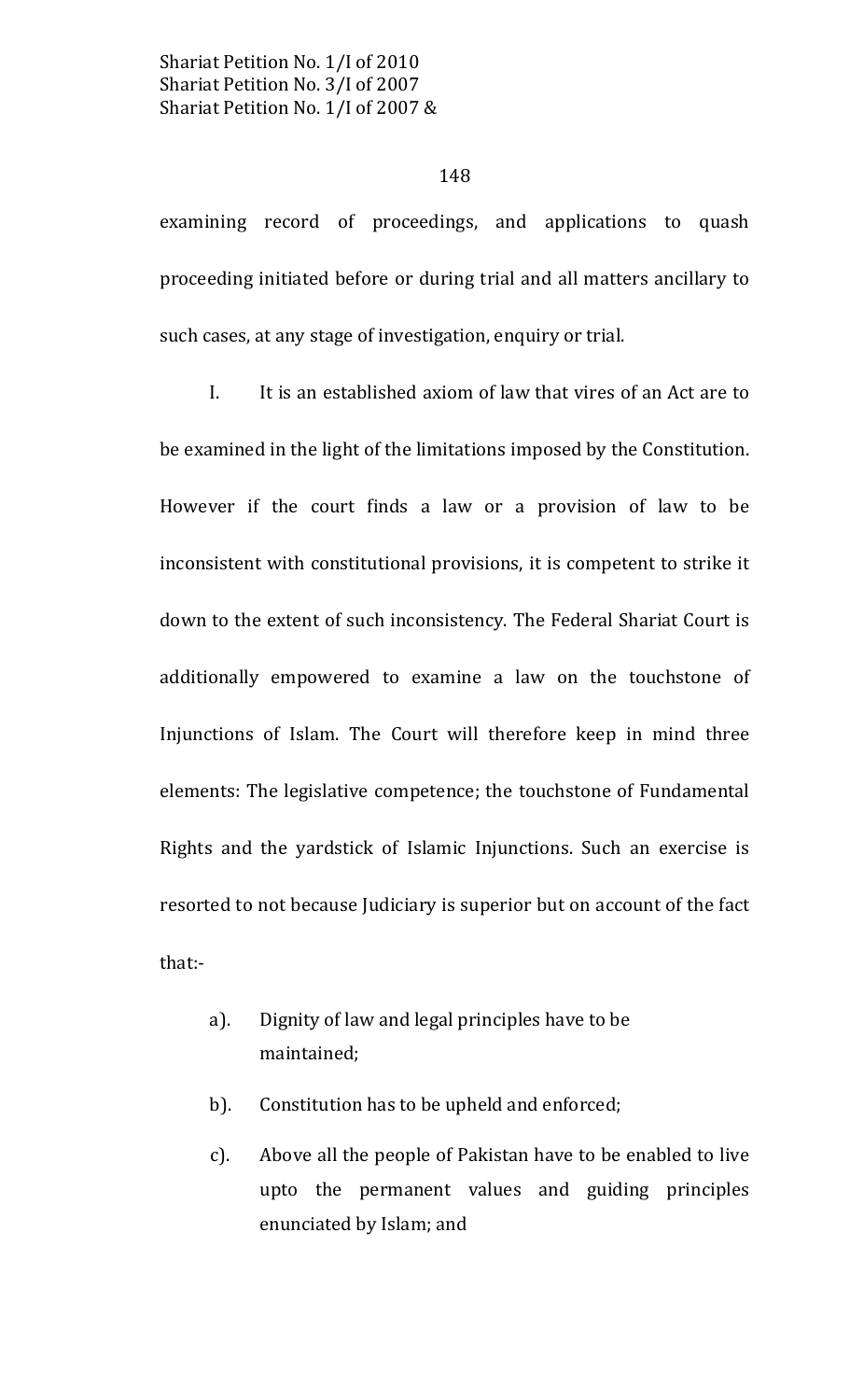$d$ ). Members of Superior Judiciary are under oath to do all these things.

#### **CERTAIN LEGAL PRESUMPTIONS** J.

115. In this Judgment the following propositions have been presumed. These assumptions are based upon various Injunctions of Islam, the constitutional provisions and the Judge made law:-

- i. The sole repository of the authority to interpret legal instrument is the Court constituted under the Constitution;
- Members of the superior judiciary are under oath to ii. uphold the Constitution and the law;
- iii. The Preamble, Articles 2A and 31, Chapter 3A of Part VII and Part IX of the Constitution make it incumbent upon the State to create conditions which may enable the Muslim of Pakistan, individually and collectively, to order their lives in accordance with fundamental principles and basic concept of Islam and to provide facilities whereby they may be enabled to understand the meaning of life according to the Holy Quran and Sunnah;
- iv. That Holy Quran prohibits very strictly any extramarital activity between man and woman and is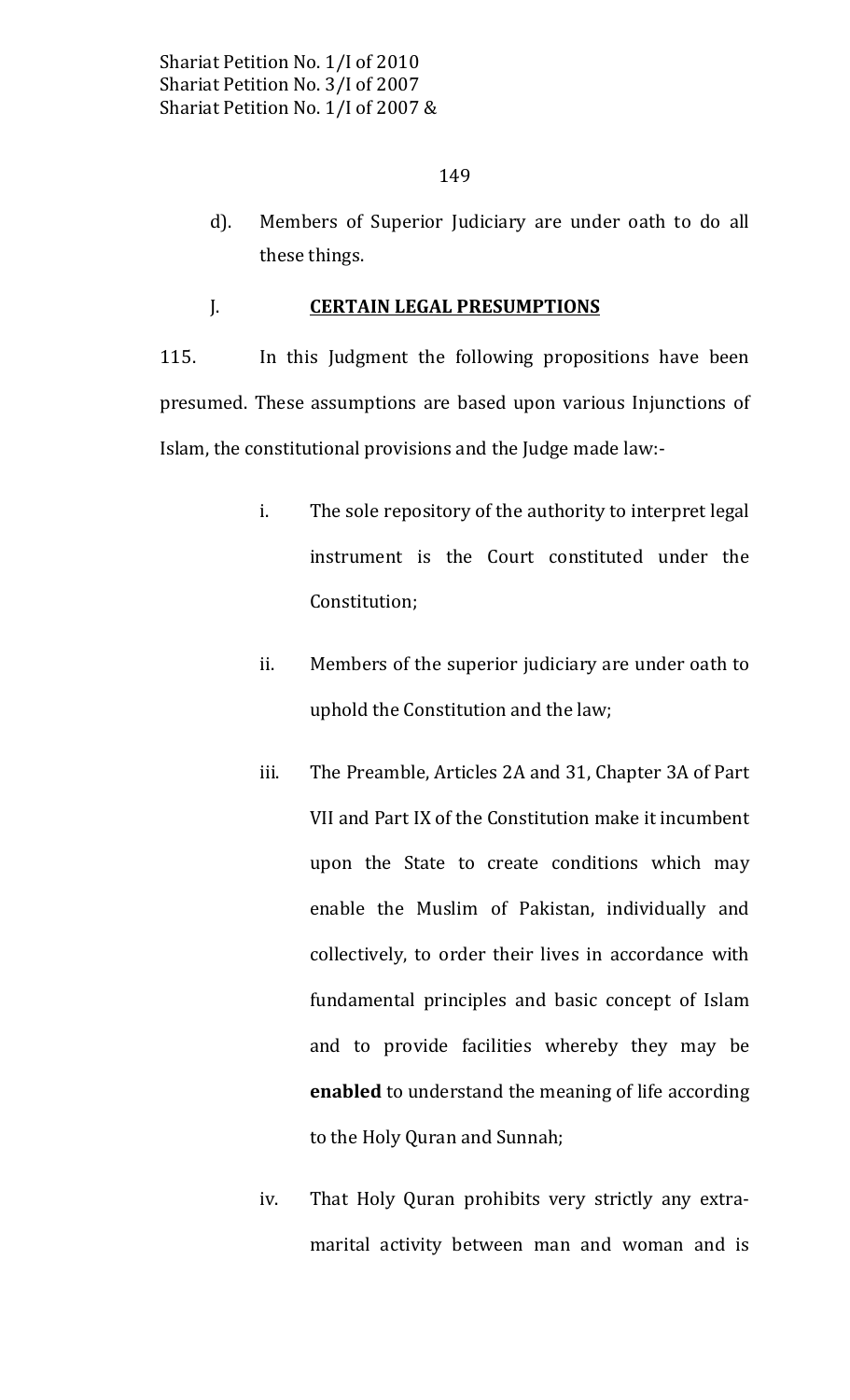consequently full of praise for those who shun illicit activity, i.e. those who guard their chastity and private parts. Reference Ayat 35 Sura 33, Al-Ahzab and Ayat 29 Sura 70, Al-Ma'arij.

- Human dignity, honour and human life has to be V. preserved. Laws which protect property of persons have also to be upheld.
- vi. Legal provisions are enacted to establish peace, order and balance in the society both at domestic level and among nations at International level. Reference Ayaat 1 to 6 Sura 83, Al-Taffit; Ayat 38 Sura 2, Al-Bagara; Ayat 55 Sura 24, Al-Noor.
- Wisdom and saner counsel wherever recorded, vii. according to the well known tradition of the Holy Prophet PBUH, is the lost treasure of believers and they are exhorted to acquire it as and when available. In this view of the matter all the legal principles relating to the domain of interpretation of legal instruments, or reflecting permanent values, from any jurisdiction, if not opposed to the letter and spirit of Holy Quran and Sunnah, will be considered part of principles of Islamic Jurisprudence.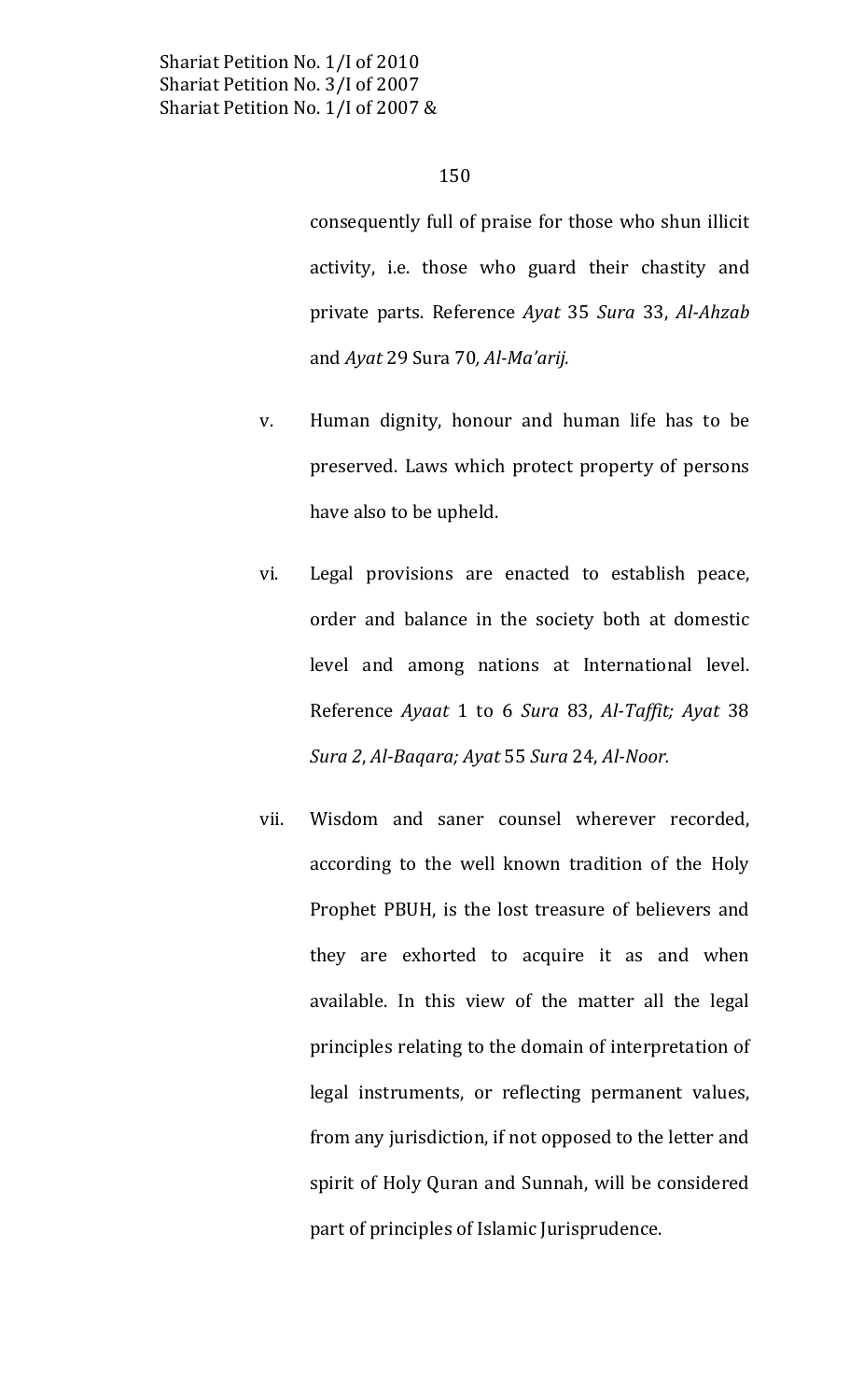151

The Court has to be extremely vigilant on the issue of viii. implementation of the Injunctions of Islam because a stern warning has been given to those who cover up the Divine Commandments. Reference Ayah 159, Surah 2, Al-Bagarah:

> "Those who conceal anything of the clear teachings and true guidance which We have sent down even though We have made them clear in Our Book, Allah curses such people and so do all the cursers."

116. It would be pertinent to mention that while writing this judgment in exercise of jurisdiction vesting in this Court under Article 203D of the Constitution, guidance has been sought inter-alia, from the above mentioned principles.

# $(ISSUE No. (k))$ **DECLARATION**

117. In view of the reasons recorded in this judgment under different issues it is hereby declared: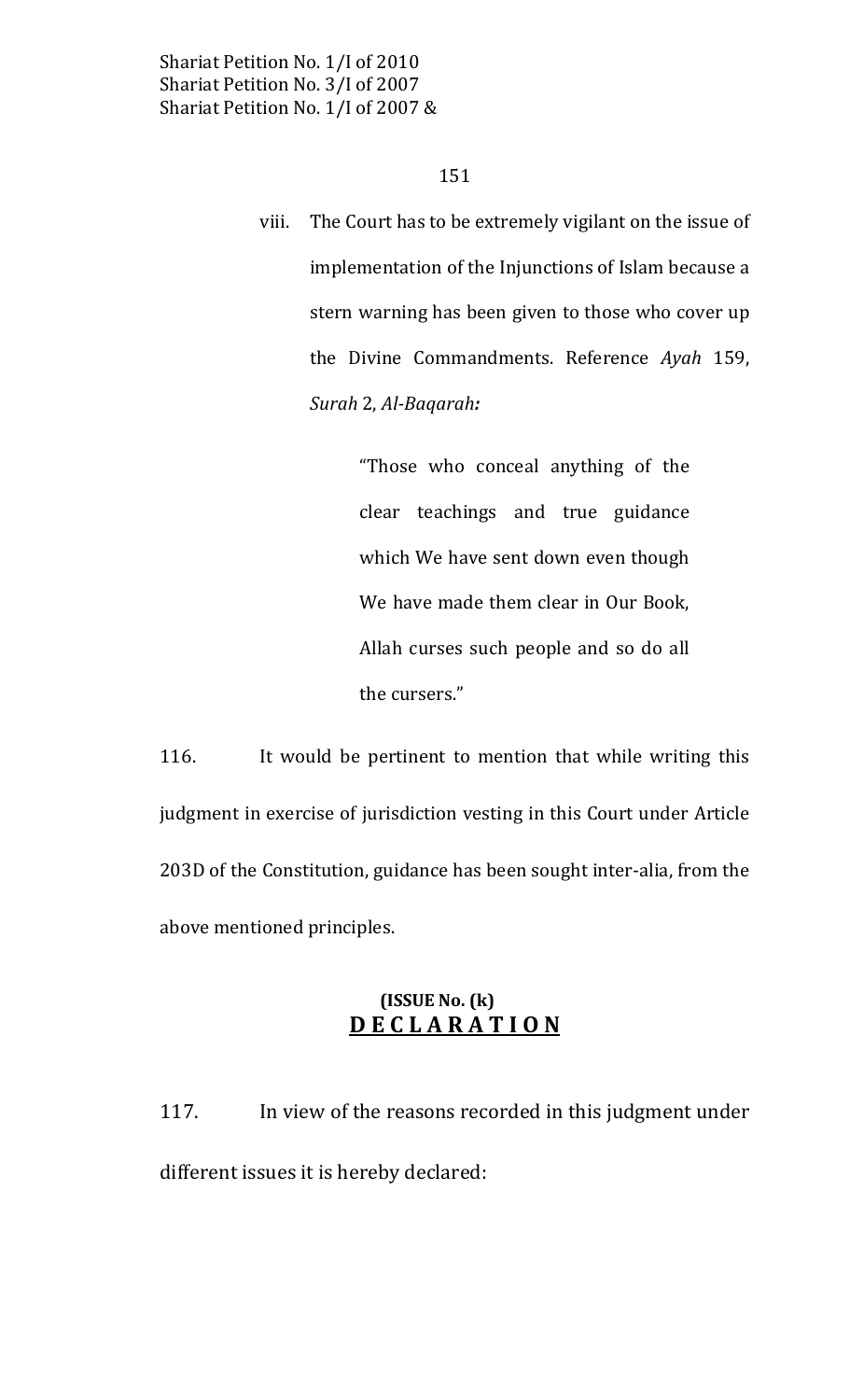#### 152

i. That all those offences whose punishments are either prescribed or left undermined, relating to acts forbidden or disapproved by Holy Quran, Sunnah, including all such acts which are akin, auxiliary, analogous, or supplementary to or germane with *Hudood* offences as well as preparation or abetment or attempt to commit such an offence and as such made culpable by legislative instruments would without fail be covered by the meaning and scope of the term Hudood.

ii. The extent of jurisdiction of Federal Shariat Court in matters relating to *Hudood* under Article 203DD is exclusive and pervades the entire spectrum of orders passed or decisions given by any criminal court under any law relating to the enforcement of *Hudood* and no other Court is empowered to entertain appeal, revision or reference in such cases. No legislative instrument can control, regulate or amend this jurisdiction which was mandated in Chapter 3A of Part VII of the Constitution of Pakistan.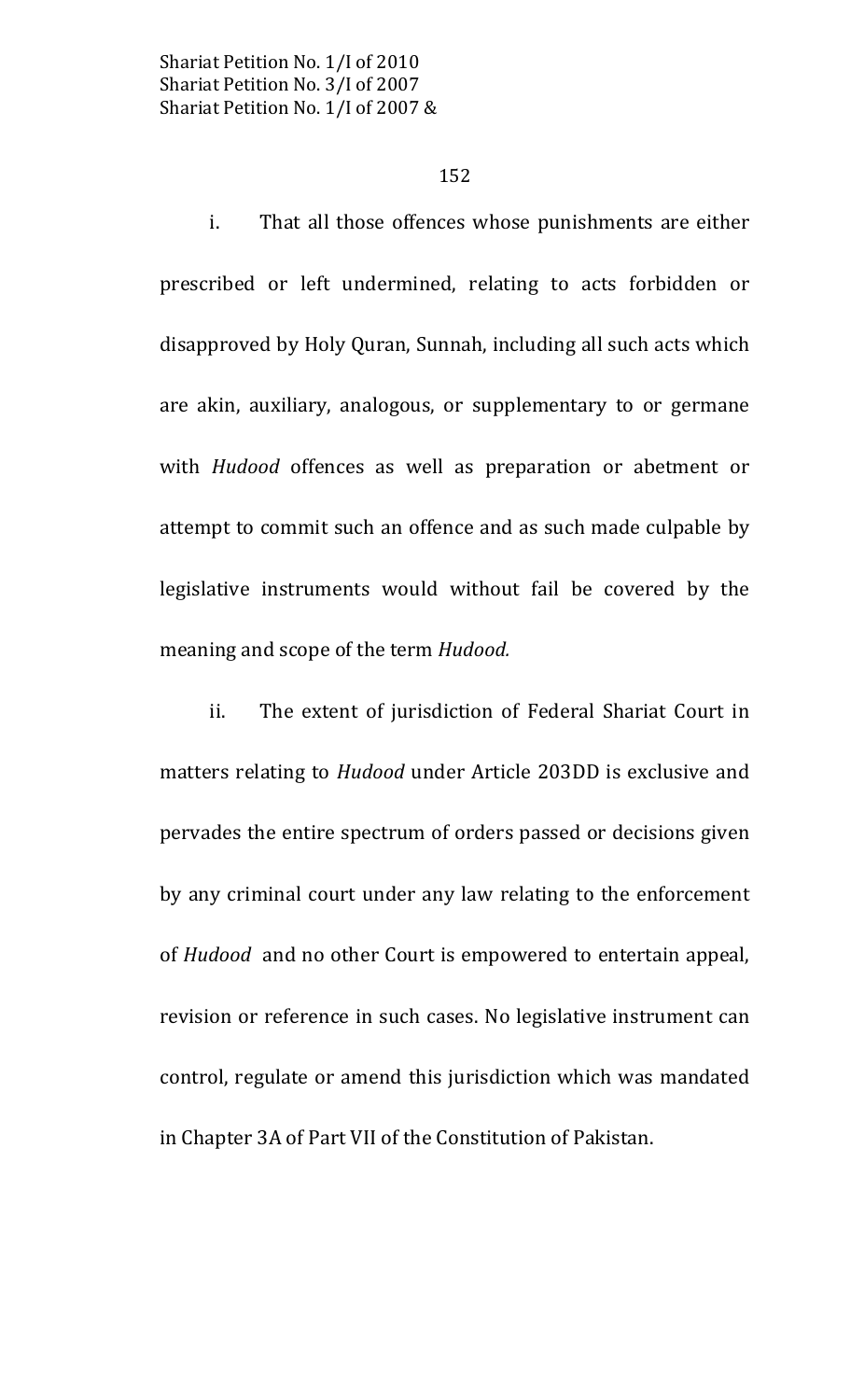# 153

iii. An order granting or refusing bail before conclusion of trial in all categories of offences within the ambit of *Hudood* is covered by the word *proceedings*, as used in Article 203DD, and hence within the exclusive jurisdiction of the Federal Shasriat Court and can be impugned only in this Court.

iv. The following ten offence are covered by the terms

Hudood for the purpose of Article 203DD of the Constitution:

- 1. Zina = Adultery, Fornication and Rape.
- $2.$ Liwatat= Sexual intercourse against the order of nature;
- 3. Qazaf= Imputation of Zina;
- 4. Shurb = Alcohlic drinks/Intoxicants/Narcotics etc;
- 5. Sarqa = Theft simplicitor;
- 6. Haraba = Robbery, Highway Robbery, Dacoity. All categories of offences against property as mentioned in Chapter XVII of Pakistan Penal Code.
- 7. Irtdad= Apostacy;
- Baghy = Treason, waging war against state; All categories 8. of offences mentioned in Chapter VI of the Pakistan Penal Code and
- 9. Qisas = Right of retaliation in offences against human

body. All these offences are covered by definition Hadd because penalty therein has been prescribed by Nass/Ijma. Abdul Qadir Audah,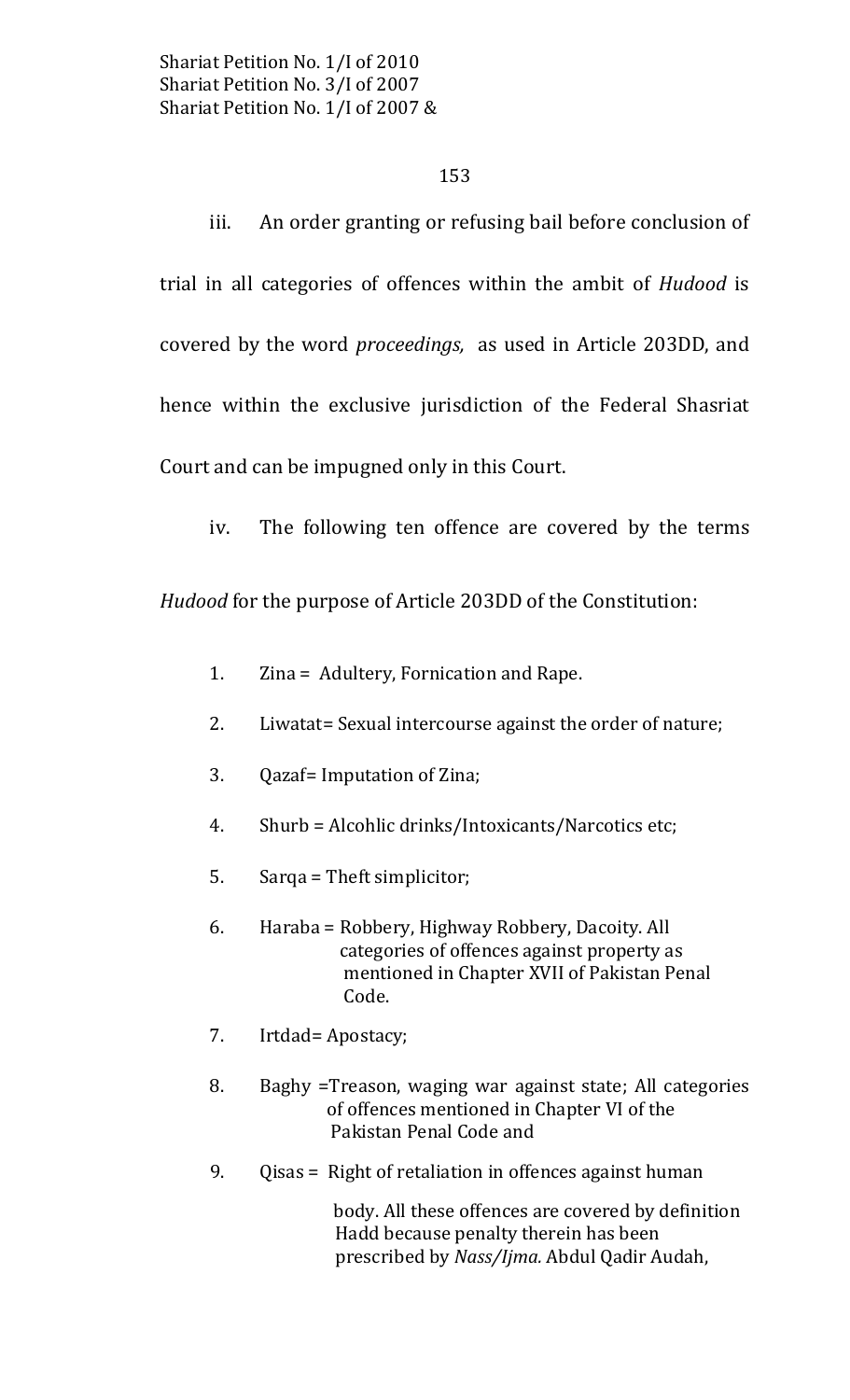has discussed to some extent the scope of Hadd in his treatise Tashree ul Janai al Islam, volume 1 at page 119.

 $10.$ Human Trafficking.

The declaration in the above four items shall take effect immediately because all the learned counsel representing the respondents, the jurisconsult as well the *amicus curiae* have, as mentioned in paragraph 17 of this judgment agreed on the four issues which are reflected in the above declaration. These conclusions having been consented to by the parties need nothing more to be done.

That sections 11 and 28 of the Protection of Women V. (Criminal Laws Amendment) Act, 2006 (Act VI of 2006) are hereby declared violative of Article 203DD of the Constitution because these provisions annul the overriding effect of Hudood Ordinances VII and VIII of 1979;

That the portions of sections 48 and 49 of The Control vi. of Narcotic Substances Act, 1997 (Act XXV of 1997) whereby the High Court has been empowered to: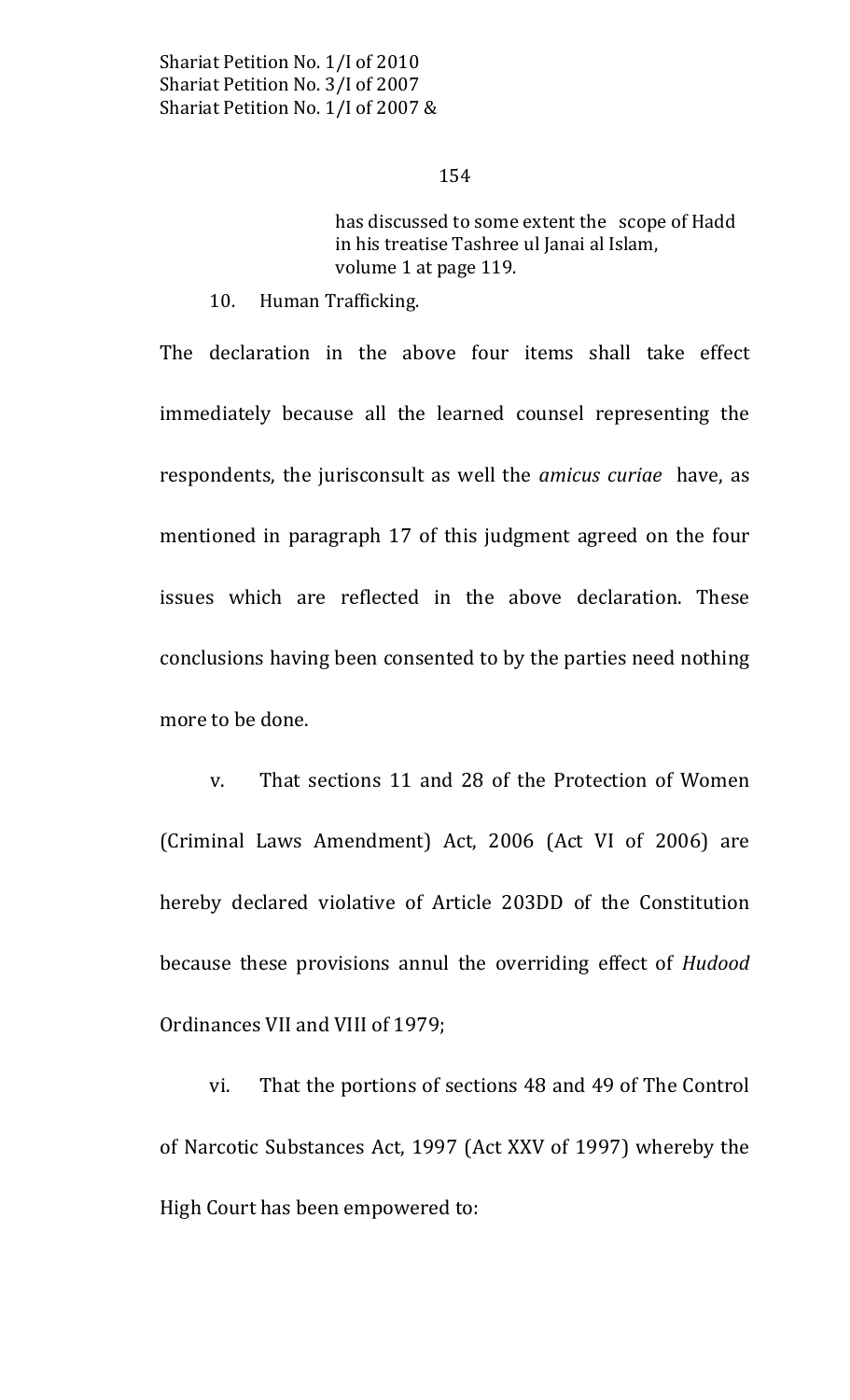- entertain appeals against the order of a Special a) Court consisting of a Session Judge or an Additional Sessions Judge and
- transfer within its territorial jurisdiction any b) case from one Special Court to another Special Court at any stage of the proceedings, are violative of the provisions contained in Chapter 3A of Part VII of the Constitution because the offences envisaged by Act XV of 1997 are covered by the term *Hudood*. Both the sections are consequently declared violative of Article 203DD of the Constitution. The portion which contains the words High Court should be deemed to be substituted by the words Federal Shariat Court in both the above mentioned sections.

Section 25 of the Protection of Women (Criminal vii.

Laws Amendment) Act, 2006 (Act VI of 2006) is declared violative of Article 203DD of the Constitution as it omits subsections (3) and (4) of section 14 of The Offence of Qazf (Enforcement of Hadd) Ordinance, 1979 with the result that it has adversely affected the operation of Injunctions of Islam relating to Lian. Consequently section 29 of Act VI of 2006 is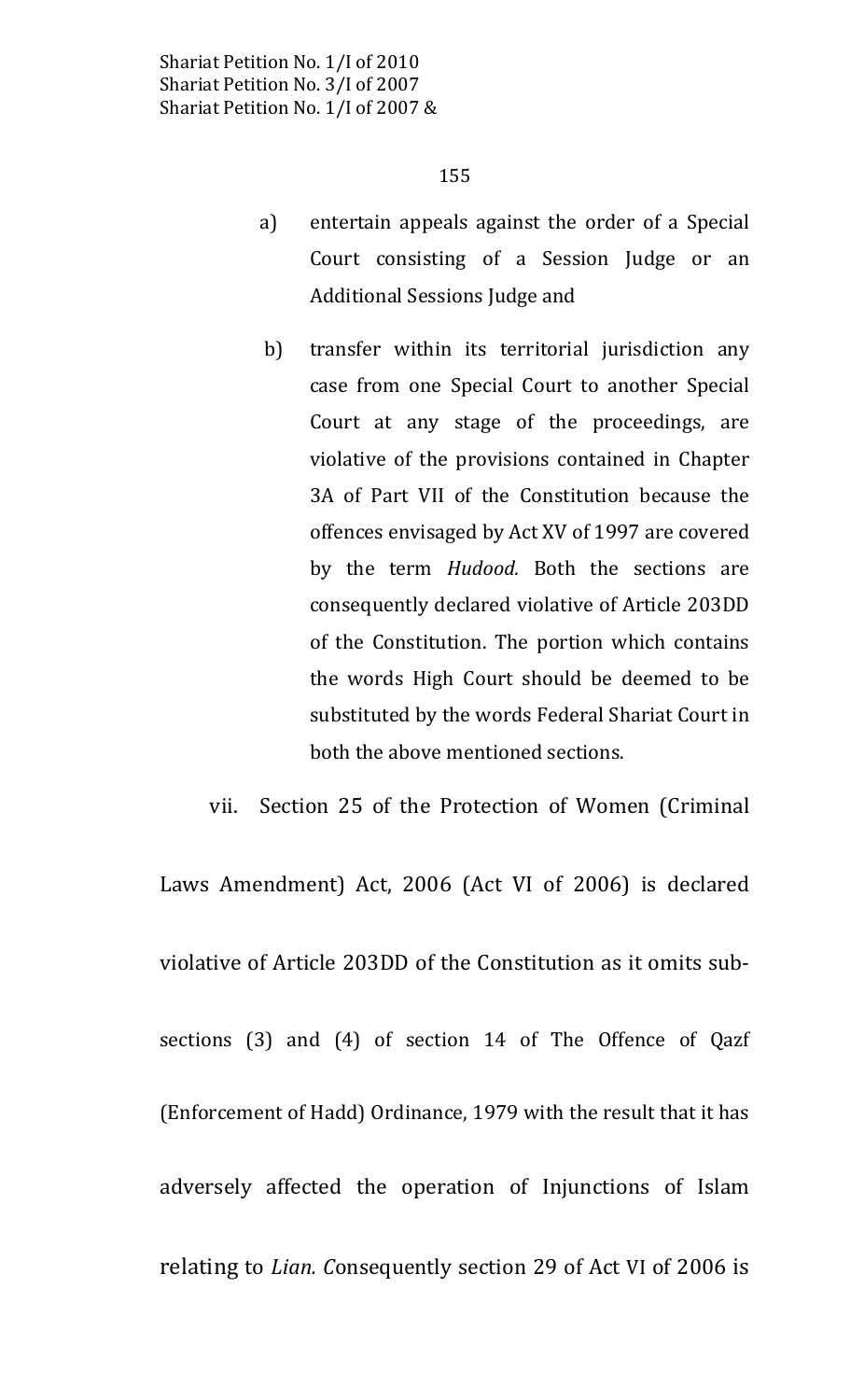also declared violative of Article 203DD as it adds clause (vii a)

Lian in section 2 of the Dissolution of Muslim Marriages Act, 1939. This addition in the latter Act also becomes invalid on account of repugnancy with the Injunctions of Islam relating to Lian.

viii. Section 25 of the Anti-Terrorism Act, 1997 (Act No.XXVII of 1997) does not make provision for filing an appeal before the Federal Shariat Court in cases where the Anti-Terrorism court decides a case relating to some of the Hudood offence included in the Schedule as from 21.08.1997. This omission is violative of Article 203DD. The Federal Government should rectify this error by the target date fixed by this Court otherwise the following rider shall be read at the end of clause (i) of section 25 of Act XXVII of 1997 after omitting the full stops.

> "but where a private complaint or a First Information Report or information, as stipulated in section 190 of the Code of Criminal Procedure, relating to an offence falling within the purview of above mentioned ten categories of Hudood Offences, is decided by any court exercising criminal jurisdiction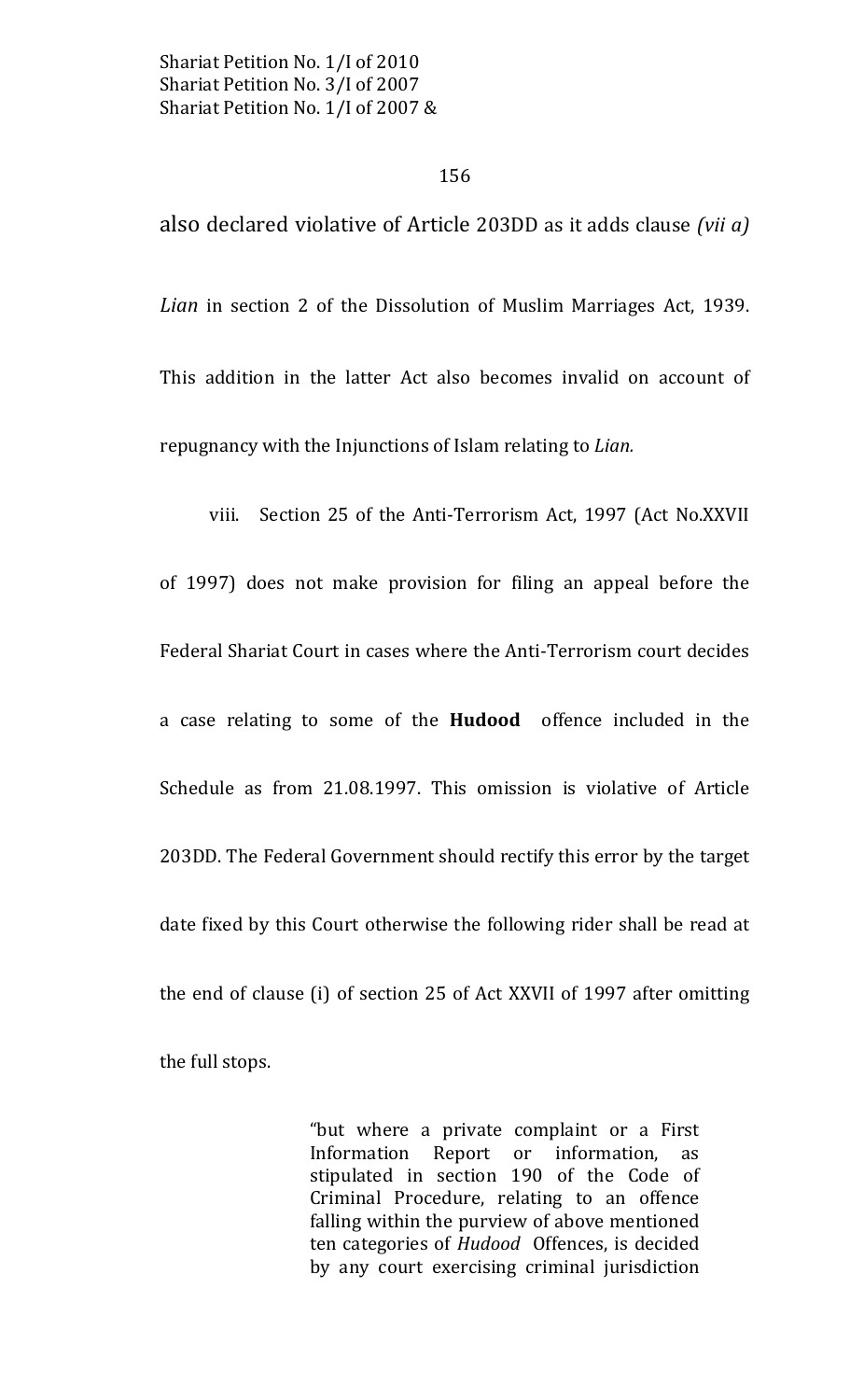ix.

### 157

under any law of the land, the appeal therefrom shall lie to the Federal Shariat Court."

The declaration relating to Protection of Women

(Criminal Laws Amendment) Act, 2006 (Act VI of 2006), The Control of Narcotics Substance Act, 1997 mentioned at serial No. vi as well as Anti-Terrorism Act, 1997 shall take effect as from  $22<sup>nd</sup>$  June, 2011 by which date necessary steps be taken by the Federal Government to amend the impugned laws in conformity with this declaration whereafter the impugned provision shall cease to be effective and this judgment of the Federal Shariat Court will be operative as on 22.06.2011. The other items of the Declaration become operative forthwith.

118. The office is hereby directed to send copies of this judgment to the Federal Government as well as four Provincial High Courts and the Islamabad High Court for information, necessary action and compliance.